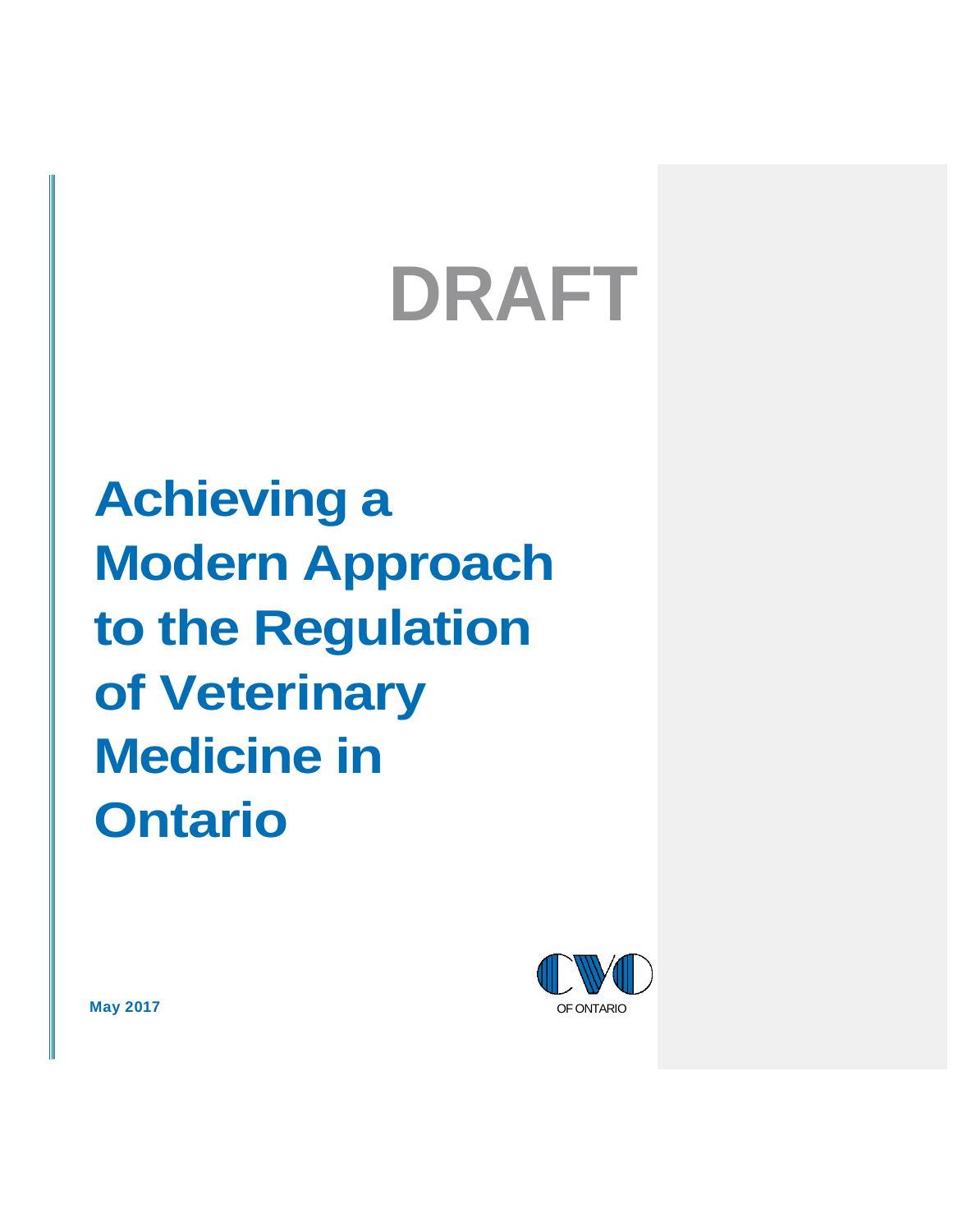VETERINARIANS

THE COLLEGE OF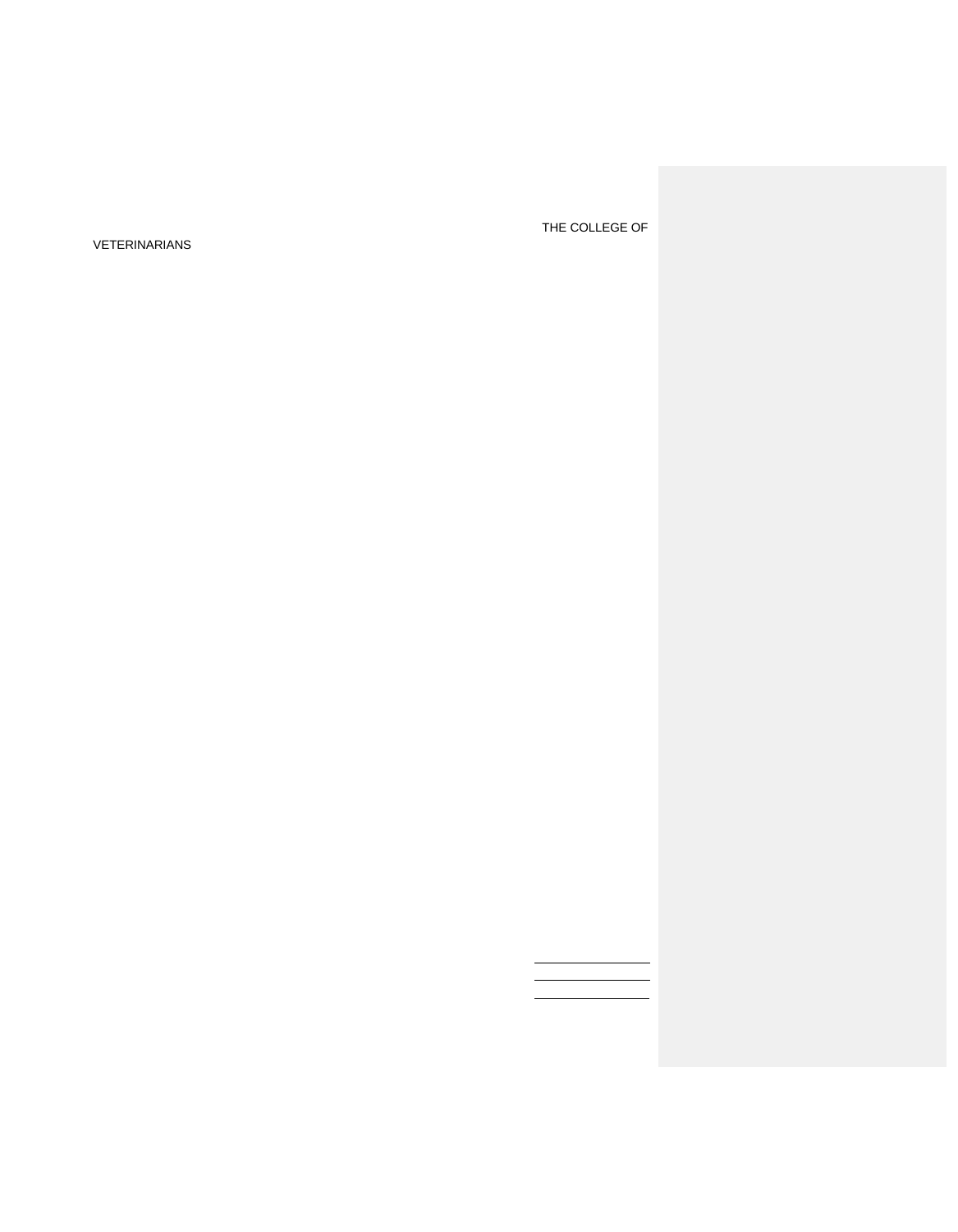# **Table of Contents**

| Structure - Statutory Committees and Panel Composition 14         |
|-------------------------------------------------------------------|
|                                                                   |
| Authorities - Regulation & By-law Making Powers  16               |
| Scope of Practice - Definition and Authorized Activities  17      |
|                                                                   |
|                                                                   |
| Quality Assurance - Mandatory Quality Assurance Program 26        |
| Investigations & Resolutions - Screening Model  27                |
|                                                                   |
| Investigations & Resolutions - Investigator Appointments 30       |
| Investigations & Resolutions - Investigator Powers  31            |
| Investigators & Resolutions - Interim Suspensions 32              |
| Investigations & Resolutions - Publicizing Notices of Hearings 34 |
| Investigations & Resolutions - Expanded Public Register  35       |
| Administrative Amendments - Confidentiality & Immunity 36         |
| Administrative Amendments - Annual General Meetings  37           |
| Administrative Amendments - Offences and Fines 38                 |
|                                                                   |
|                                                                   |
|                                                                   |
|                                                                   |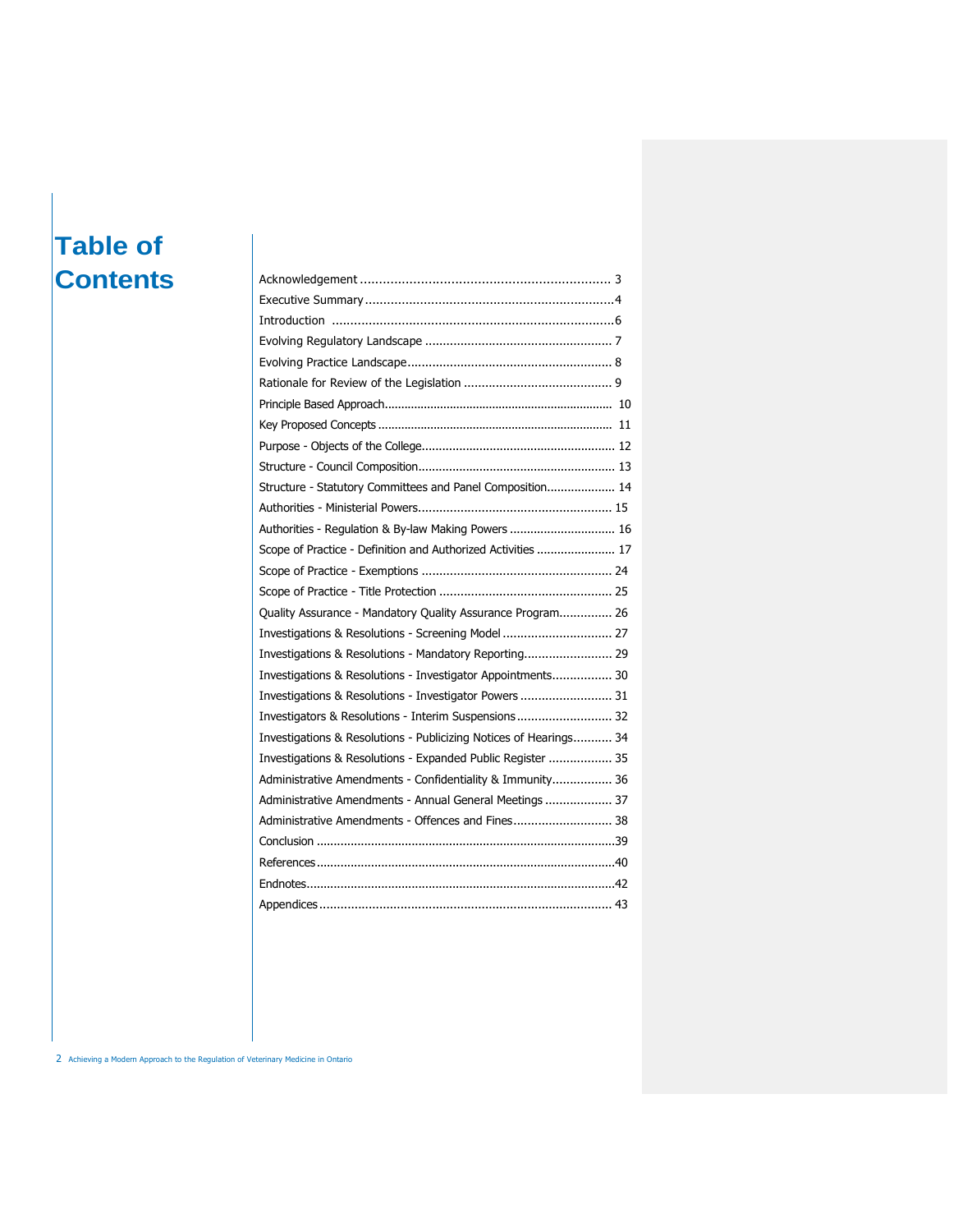# **Acknowledgement**

This document is a testament to the vision of Councils' of the College of Veterinarians of Ontario who, based on their understanding of the current practice environment and of public expectation for safe and accessible animal care, had the courage to position the profession for fundamental and historic change to the regulation of veterinary medicine in the public interest. This has been a four year journey with an unprecedented number of voices - veterinarians, veterinary technicians, animal owners, other animal care providers, and the public - influencing the outcome.

It is with pride that the profession advances this document as its next vision of the modern regulation of veterinary medicine in Ontario. The research, the data, the consultation, and the evidence on which these recommendations are based are unprecedented.

In particular, the College wishes to acknowledge the members of its four key working groups which guided the project.

| Oversight Advisory Group       | Scope of Practice            |
|--------------------------------|------------------------------|
| Dr. Larry Caven (Chair)        | Dr. Marc Marin (Chair)       |
| Dr. Marc Marin                 | Dr. Christine Coghlan        |
| Mr. Murray Hunt                | Dr. Jennifer Day             |
| Mr. Doug Raven                 | Ms. Diane Freeman            |
| Dr. Liz Saul                   | Dr. Dorothy Geale            |
| Dr. Greg Worley                | Dr. Irene Moore              |
|                                | Dr. Alison Moore             |
|                                | Ms. Andrea Steele            |
|                                | Ms. Elise Wickett            |
| Investigations and Resolutions | <b>Quality Practice</b>      |
| Dr. Steven Jacobs (Chair)      | Dr. Patricia Lechten (Chair) |
| Dr. Glenn Armstrong            | Dr. Maureen Anderson         |
| Mr. Andrew Glenny              | Dr. Nicole Colapinto         |
| Ms. Katherine Hoffman          | Dr. Tyrrel de Langley        |
| Mr. Peter Laframboise          | Ms. Claudia Newman           |
| Dr. Emma Turner                | Dr. Ian Vallee               |
| Dr. Tim Zaharchuk              | Ms. Sandra Winkelbauer       |

The College Council of 2017 extends its gratitude to all who contributed to this final product. The greatest of beneficiaries of this work are those we serve – the animals and the public of Ontario.

> Marc Marin, DVM President CVO Council 2017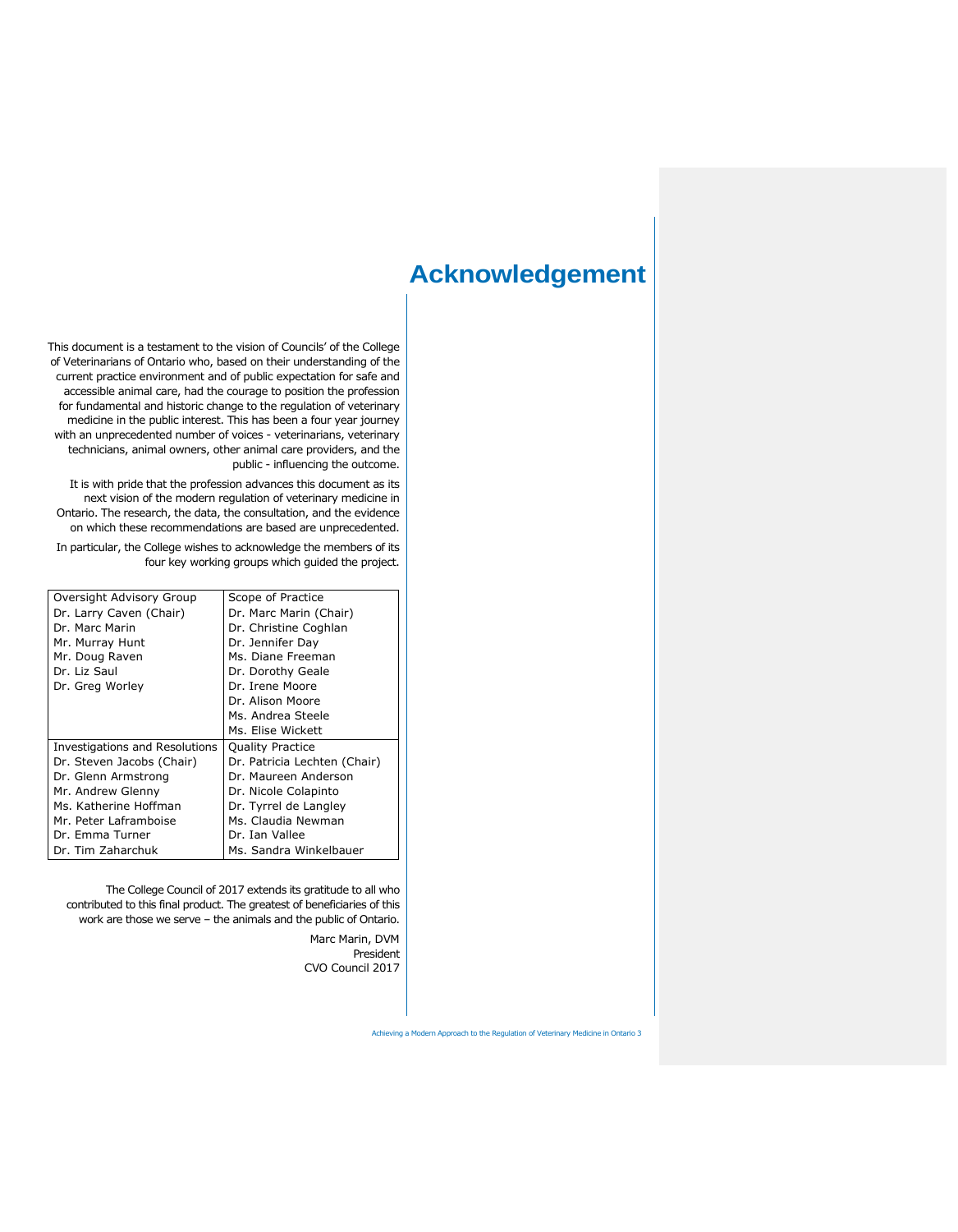# **Executive Summary**

The College of Veterinarians of Ontario is the regulatory body for veterinarians in the province of Ontario. Licensing over 4600 veterinarians, the College's mandate exists to manage risks in the practice of the profession and assure the public that a reliable system exists to establish and maintain safe, quality medical care for animals. Veterinary medicine has been regulated since 1877, recognizing the professions long standing public commitment to high standards in animal care, disease surveillance, and food safety.

In 2013, as part of its strategic planning process, the Council of the College quickly identified that the existing Veterinarians Act was becoming a barrier to good and sound regulatory practices. More specifically these issues include:

- the lack of efficiency and transparency of the complaints and discipline processes,
- a mismatch between the current exclusive scope of practice model and public expectation to have choices in selecting a provider for low risk animal health care activities, and
- a lack of focus on quality assurance mechanisms that manage risks in practice and support public protection.

As a result, and in keeping with its expected role in leadership on behalf of the public and within the profession, the Council set a strategic objective in 2014 to study and consider reforming its enabling legislation.

The Council based its review and its choices on a foundation of six guiding principles which included:

- Right Touch Regulation
- Agility
- Just Culture
- Collaborative Self-Regulation
- Risk Mitigation
- Transparency

This paper presents the concepts for legislative reform, as proposed by Council after a robust and lengthy process of public consultations, of research, of accessing expert advice, and of deliberation. In particular, Council acknowledges the informed direction it received from its four working groups:

- Oversight Advisory,
- Scope of Practice,
- Investigations and Resolutions, and
- Quality Practice.

The proposed concepts are meant to identify key areas for government's consideration in modernizing the existing Veterinarians Act and making recommendations for real and meaningful change to how veterinary medicine is regulated in Ontario.

The proposed concepts range from suggested administrative amendments through to fundamental revisions or additions. Comparators on what provisions currently exist and what is being proposed, are provided alongside the reasons for why the proposal is in the public interest. Key concepts recommended for change include:

**Commented [A1]:** No evidence of this has been presented.

**Commented [A2]:** No objective case has been made that hese are low risk activities. For example, a human who chooses to see a chiropractor for lower back pain before consulting a physician may not have his kidney cancer diagnosed.

**Commented [A3]:** There is no evidence that legislation is a problem. Please show examples. It may be he case, as with Dr. Rekhi, hat operational difficulties are causing a problem.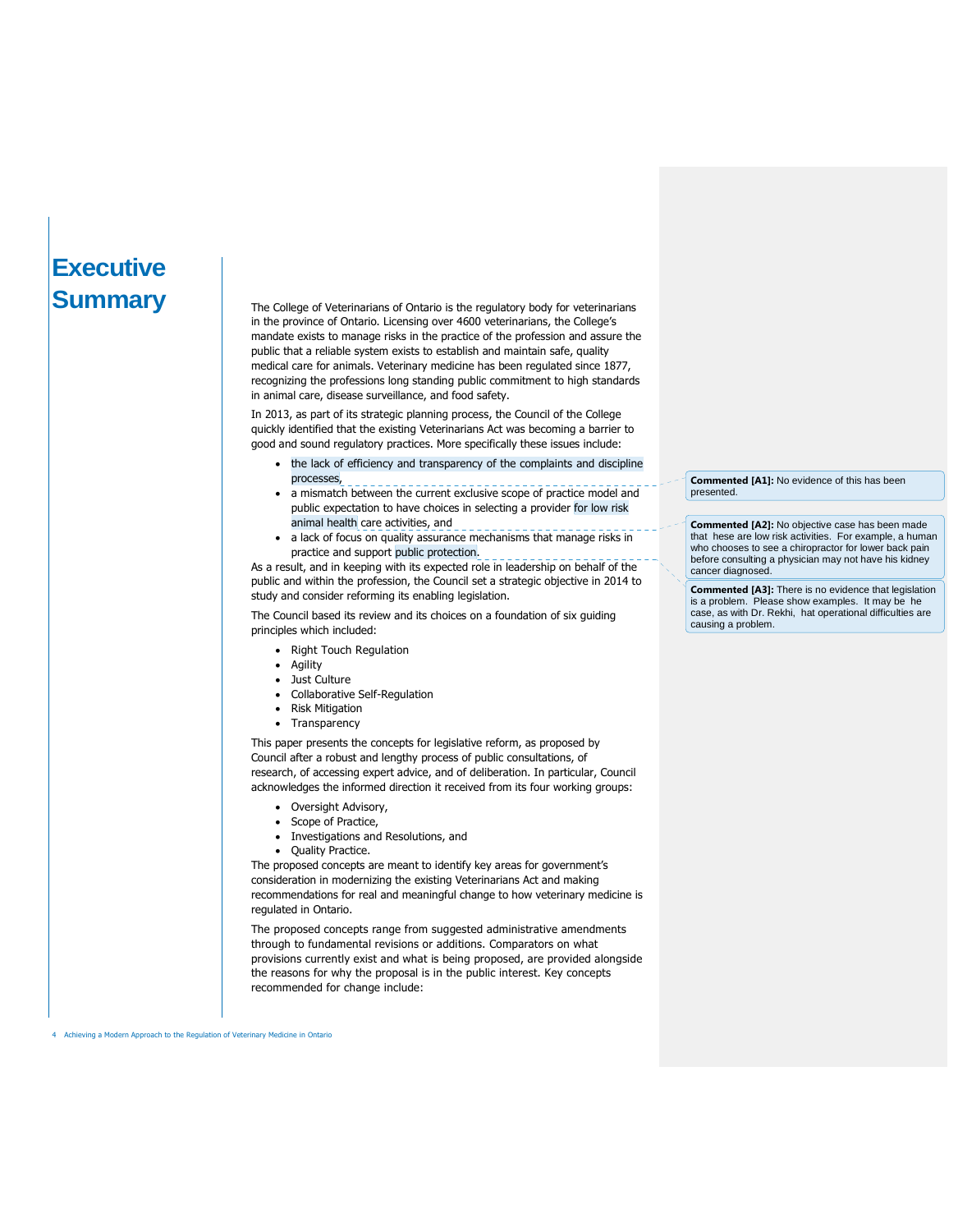- Clarifying and adding to the roles and purpose of the College
- Increasing public member representation on Council and committees
- Adding powers to the Minister's oversight of the College to increase its public accountability
- Redefining the scope of practice of veterinary medicine to ensure high risk medical activities are safely provided to animals
- Recognizing veterinary medicine as a system and acknowledging the skill set of veterinary technicians within the team
- Acknowledging that certain health care activities such as massage therapy, manual therapy, and other alternative options should be able to be directly accessed by animal owners rather than under the delegation of a veterinarian
- Introducing a more streamlined approach to managing investigations and their resolutions
- Introducing a mandatory quality assurance program for licenced members
- Introducing a mandatory reporting requirement for a veterinarian to report suspected incapacity of a colleague to the College
- Permitting interim suspensions and emergency investigations to take place swiftly in certain high risk circumstances
- Increasing the information provided about veterinarians on the public register including the posting of notices of a hearing, and
- Several administrative amendments to increase the College's ability to be agile and responsive to a changing practice and political environment

Fundamental to this proposal is a recognition that the delivery of animal care is within a system. Veterinary medicine is team-based, inclusive of veterinarians and veterinary technicians with auxiliaries providing support at the level of veterinary assistants or lay staff. Other providers, often highly skilled, offer health services to animals that may not require medical intervention or oversight.

The safe care of animals, and ensuring that veterinary medical procedures are managed with careful vigilance to safeguard great outcomes, is the College's primary business. Strengthening compliance with the scope of practice of veterinary medicine by being clearer about where harm lies, and that both veterinarians and veterinary technicians are accountable in that delivery, is imperative for the future. Further, professional regulation will work best when it is guided by professionalism and focused on the promotion of standards of competence and conduct, taking action where standards are breached, and through quality assurance mechanisms.

Modernization of the Veterinarians Act is essential to promote the profession with the best tools possible to protect animals and the public. The Council is pleased to present this document for full and open public consultation. **Commented [A4]:** Where is there evidence that this is the best thing for the animals? Are we choosing owners' subjective beliefs over the best health care for the animals?

**Executive**

**Summary**

**Commented [A5]:** This appears to be a code word for avoiding scrutiny by legislators.

**Commented [A6]:** How is "political environment" relevant to what is the best care for animals?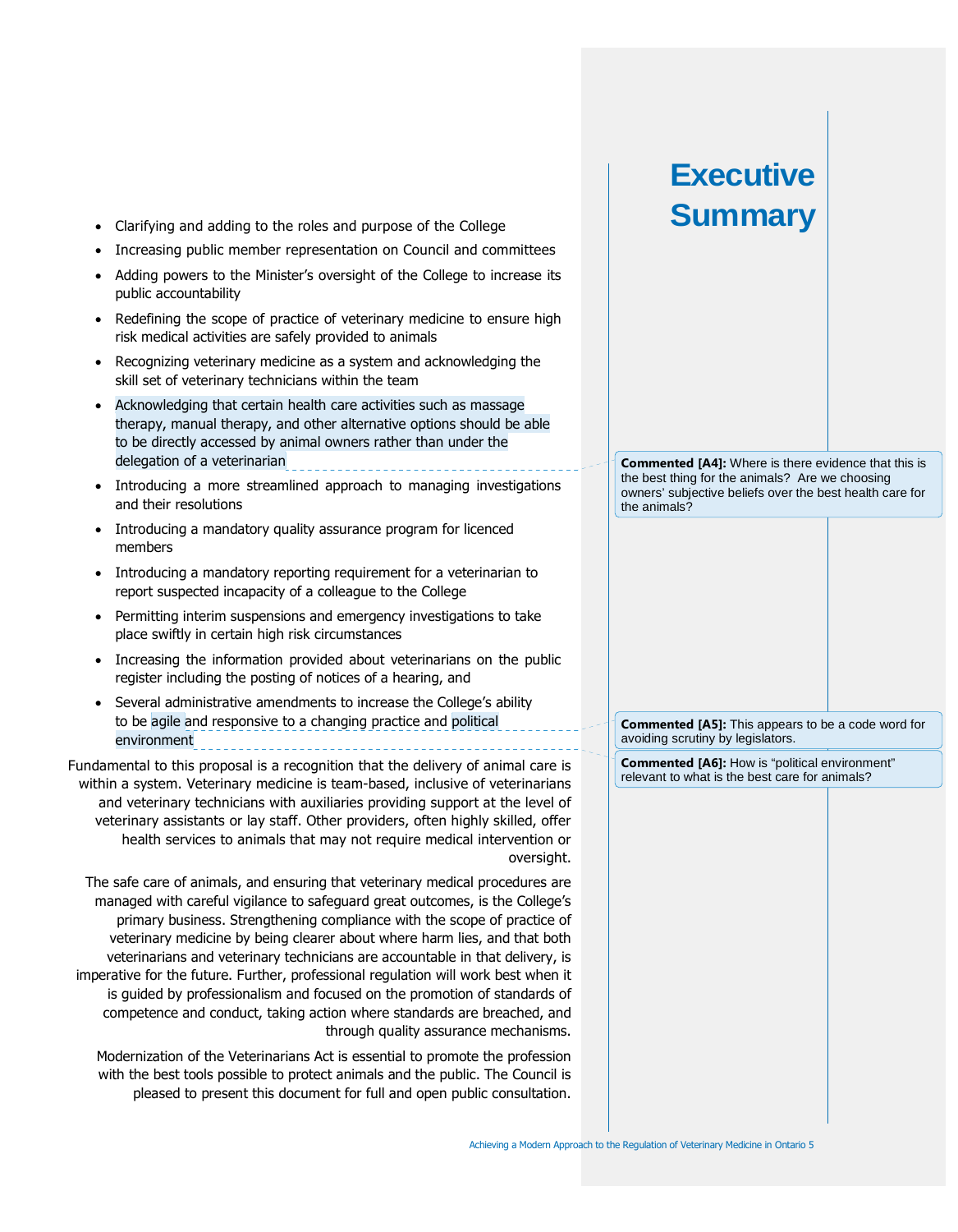# **Achieving a Modern Approach to the Regulation of Veterinary Medicine in Ontario**

### **INTRODUCTION**

### Introduction

Regulation in veterinary medicine in Ontario has existed since 1877; veterinary medicine is one of the first professions to be recognized by government as important to public safety, and to greater societal interests. The Agriculture and Arts Act, as it was then known, formally established the social contract between veterinarians and the public. This has been a cornerstone to the profession's view of its obligations and professionalism ever since.

The Council is the governing body of the College of Veterinarians of Ontario and has, as its chief responsibility, oversight of the implementation and enforcement of the Veterinarians  $Act<sup>1</sup>$  and its enabling Regulation 1093<sup>2</sup> . Within this oversight is an obligation to continually evaluate the effectiveness of the Act in meeting current public expectations and good regulatory practices. It is Council's duty to raise to the attention of the Minister to whom it reports, regulatory changes that might better serve a public purpose and improve the practice of veterinary medicine and its safeguards.

While the Veterinarians Act exists to protect the public interest, it must also be crafted so as not to unduly control either public choice or the professional judgement of the veterinarian. In fact, professional regulation has been considered to work best when its focus is on professionalism, through the promotion of standards of competence and conduct, through the taking of actions where standards are breached, and through quality assurance mechanisms.

#### Current Context

The most recent legislation governing veterinary medicine in Ontario was promulgated in 1989. It was at this time that the government sought to separate the association (professional interest) and the regulatory functions (public interest) of the organization, while maintaining the existing model of self-regulation:

- oversight of individual veterinarians,
- a defined exclusive scope of practice,
- accreditation of veterinary facilities,
- establishment of professional standards and ethics, and
- a complaints and discipline process.

#### This model, at the time, was consistent with most other Canadian jurisdictions.

The Veterinarians Act has had at least two revisions since its inception – one to accommodate government interests in inter-provincial labor mobility, and another to introduce professional corporation accountabilities. Most other modernizing changes have occurred at the level of regulation. The last update to Regulation 1093 was in 2015.

Currently, the College licenses over 4,600 veterinarians and accredits over  $2,300$  facilities<sup>3</sup>.

**Commented [A7]:** Is it not he case that this is still he model for veterinary regulation in all other Canadian provinces and for virtually all self-regulated professions all over Nor h America?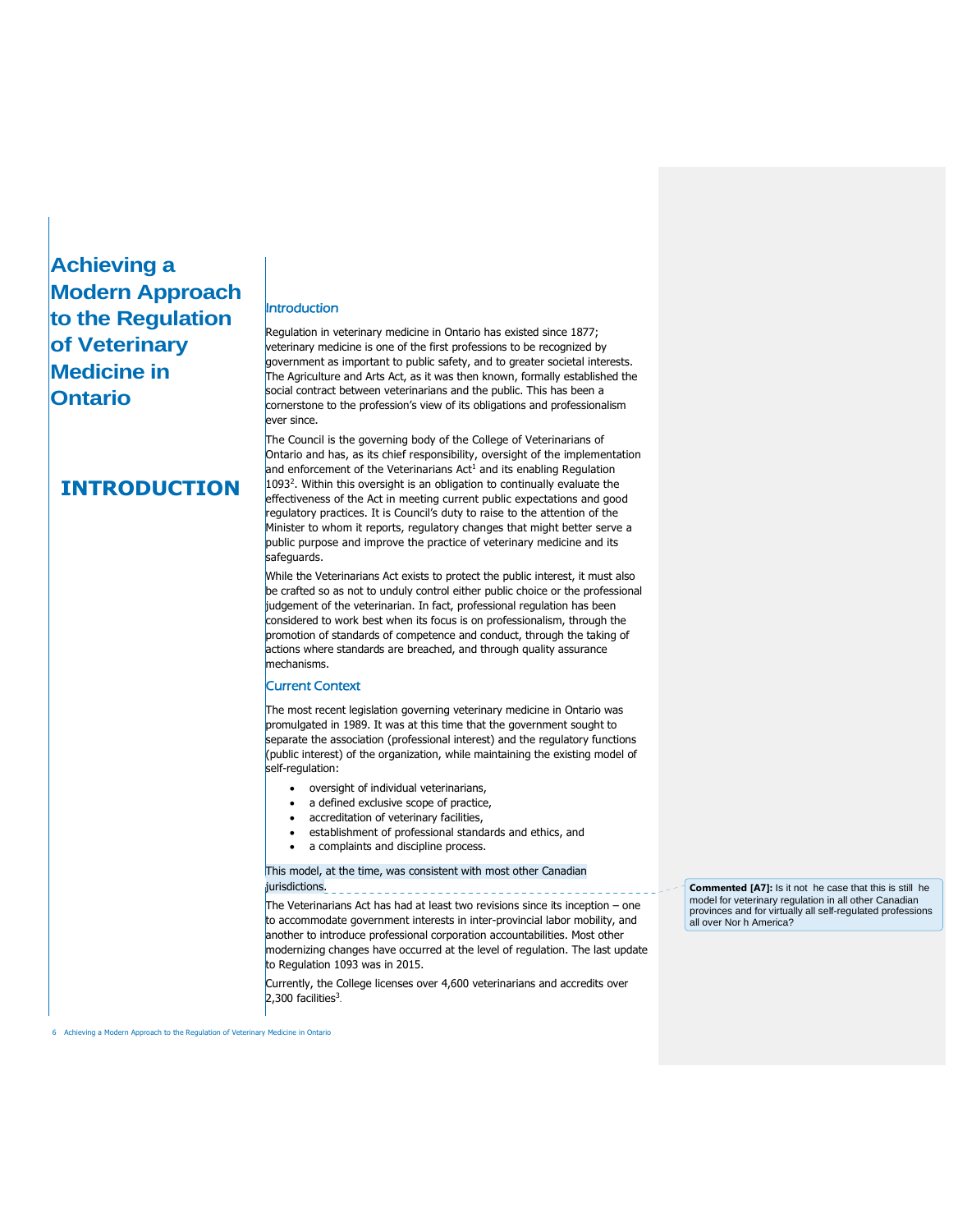### Evolving Regulatory Landscape

Professional regulation, while in existence internationally since the late 1700's and in Canada since the 1860's, has experienced some of its greatest evolution and debate over the last 20 years. The United Kingdom and Australia have fundamentally altered their models to ensure greater public accountability and efficiency, with an aim to consolidate the functions of multiple regulators under one agency. Meta-regulation, or umbrella legislation, was also introduced in Ontario with the Regulated Health Professions Act (RHPA) in 1993 and the Fairness Commission under the Fair Access to Regulated Professions and Compulsory Trades Act in 2006. More specifically, however, all of these changes speak to several trends in occupational regulation:

- a decrease in exclusive scope of practice models, acknowledging team based care and public demand for direct access to lower risk services by practitioners of the public's choosing,
- an increase in mandatory quality assurance programs as continuing competence has clearly become a factor in assuring safe practice over time,
- an increased focus on public risk and harm and ensuring professional standards and programs are developed with these in mind,
- an increased emphasis on regulating the system, and not just the individual licensee, to ensure that risks are mitigated. In the case of veterinary medicine, this speaks to the regulation of veterinary technicians within the model to better ensure standards of animal care are met,
- an increased role of public members on Councils and Boards of Directors, demonstrating a strong balanced public voice in overall regulatory governance and decision making,
- an increasing preference for legislation that is less prescriptive; providing powers in regulation and bylaw that afford for greater nimbleness n change over time,
- an increase in the regulator's accountability to the public through government, and
- an increase in public expectation of the transparency of regulatory processes and the appropriate legislative tools to manage risk within the respective profession.

# **Achieving a Modern Approach to the Regulation of Veterinary Medicine in Ontario**

**Commented [A8]:** Are there examples in other self-regulated professions where this legislative change has already taken place?

**Commented [A9]:** Exclusive scope of practice is the sole reason for "self-regulating professions". If veterinarians no longer have this, then why not regulate them via a simple branch of the provincial government, as is effectively (and much less expensively) done by American "state boards"?

**Commented [A10]:** The CVO is tasked with regulating individual veterinarians. If the elected decision-makers wish to regulate others involved in animal health, separate legislation should be considered.

**Commented [A11]:** Where is the objective evidence (**not** opinions) that this statement is true?

**Commented [A12]:** This would be hugely more expensive than the already very expensive system. Is the proposal that veterinarians pay for this? Shouldn't the technicians pay for their own regulation?

**Commented [A13]:** This would send the regulatory body away from functional "self-regulation" and again, raise the issue of why members should pay a huge premium for self-regulation when, in fact, it no longer exists.

**Commented [A14]:** The public voice argument should not trump all others. If it did, we would still have capital punishment for a variety of crimes.

**Commented [A15]:** Standards don't need to be "nimble". They need to be clear, objective and reasonable. This again looks to be seeking to avoid the oversight of elected legislators.

**Commented [A16]:** In all of this document, the regulator appears to be **seeking to decrease**, not increase, its accountability. CVO members are already concerned that this regulator is unaccountable.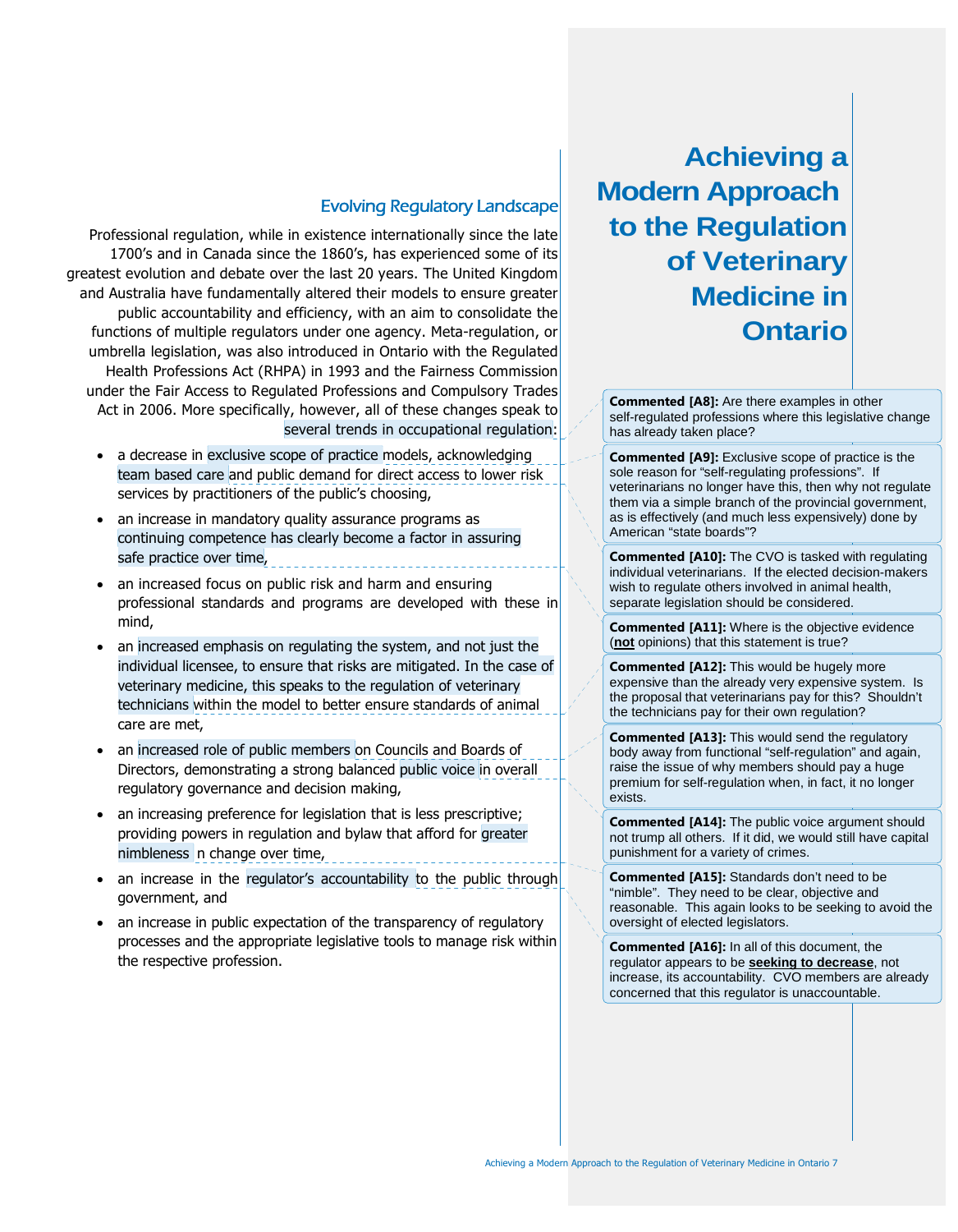# **Achieving a Modern Approach to the Regulation of Veterinary Medicine in Ontario**

# **EVOLVING VETERINARY PRACTICE LANDSCAPE**

#### Evolving Veterinary Practice Landscape

Changes to the practice of veterinary medicine have, of course, also occurred. In the last 25 years some of the most influential shifts include:

- an increase in veterinarians practicing companion animal medicine,
- a decrease in veterinarians practicing in food animal medicine and/ or equine medicine,
- an increase in complementary and alternative veterinary medicine animal chiropractic, animal rehabilitation, animal massage, animal homeopathy, etc.,
- an increase in trained veterinary technicians,
- the introduction of the Ontario Association of Veterinary
- Technicians (OAVT), • a significant increase in the direct access by the public to all types of animal health and welfare information,
- an increase in public expectation of choice and access to preferred animal care options,
	- an increase in societal concerns for animal welfare
- the emerging use, and now rapid development, of technology in animal medicine, and
- an increasing convergence of veterinary medicine and human medicine, with regard to public health (interestingly, this is where the profession began).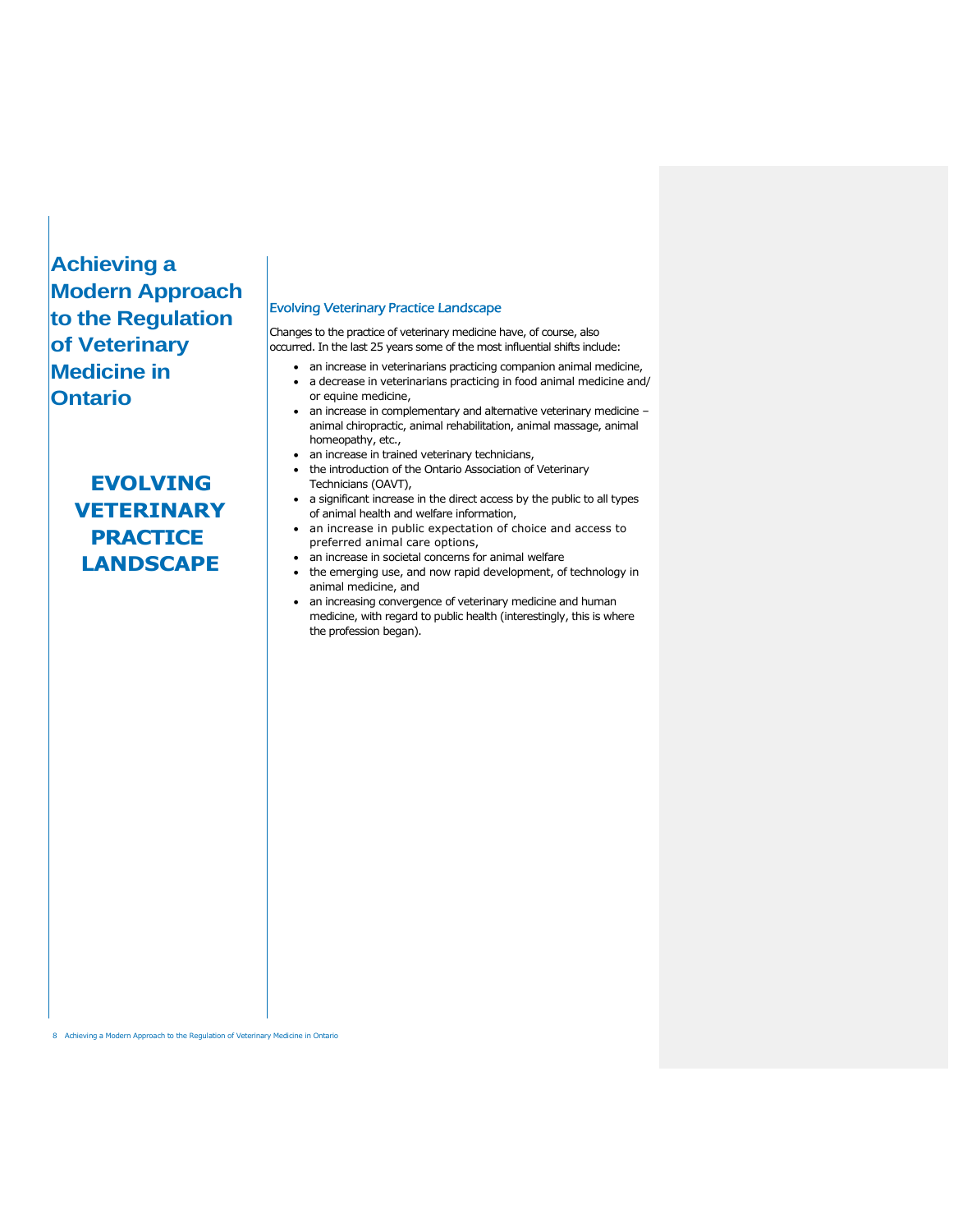# **Achieving a Modern Approach to the Regulation**

#### **Commented [A17]:** Clear to who?

**Commented [A18]:** It is almost always the case that, when this accusation is made, the problem is with the organization administering the legislation, not the legislation itself. Again, no examples purporting to show the truth of this statement are given.

**Commented [A19]:** Again, evidence please.

**Commented [A20]:** There's no evidence that this is an issue or a concern for the CVO.

The police?<br> **REVIEW OF THE Commented [A21]:** This is a crucial claim. Why did the college not report Dr. Rekhi to the humane society?

**Commented [A22]:** Technicians should have their own, separate from the CVO, regulatory body and pay their own way, as is the case with human nurses. (While veterinary technicians have a professional association with certain membership requirements, the OAVT, it is **not** a regulatory body in the sense that the CVO is.)

**Commented [A23]:** Again, this appears to seek to avoid the scrutiny of elected decision-makers. Further, almost no consideration here is given to the fact that, even more than "owners", veterinarians are the best placed individuals to make decisions regarding animals' well-being, since animals are unable to speak for themselves.

**Commented [A24]:** Ontario veterinarians do not wish to fund, or be the guinea pigs for, this legislative and regulatory experiment. Let wealthier professionals in some other jurisdiction try to reinvent this wheel.

**Commented [A25]:** There is no evidence presented that the existing legislation is not completely sufficient for regulating Ontario veterinarians in the best interests of clients and their animals.

### **Rationale**

During the consultation and research phase of the development of the College's Strategic Plan from 2014 to 2017, it became abundantly clear that the existing Veterinarians Act was neither current nor sufficiently robust to meet the public protection needs of modern and evolving veterinary medicine. Delays and inefficiencies in the complaints investigation process, lack of transparency of information relevant to the public in determining choices related to veterinary care, the absence of a mandatory quality assurance program, the increasing challenge in managing unlawful veterinary practice, and a real need to focus on potential risks and harm to animals within a regulatory scheme, compelled the College Council to proceed with studying the need for change.

In addition, the need to better consider the delivery of veterinary medicine as a system, rather than as a single provider, was evident. Veterinary technicians are now well-established within the delivery model in Ontario and the role of delegation and of accountability are increasingly at the forefront of patient outcomes.

Last but not least, public expectation and values are shifting the expectations of professional regulation. Nimbleness and responsiveness to changes in practice, ease of direct access and choice in provider, safe implementation of innovative approaches to diagnosis and treatment, and making rules only as needed and demonstrated by evidence, are clear messages to regulators across any profession.

As a result, this review has culminated in a series of recommended changes to the Veterinarians Act, which are intended to modernize its regulatory framework and allow a more responsive and effective approach to regulating veterinary medicine in Ontario.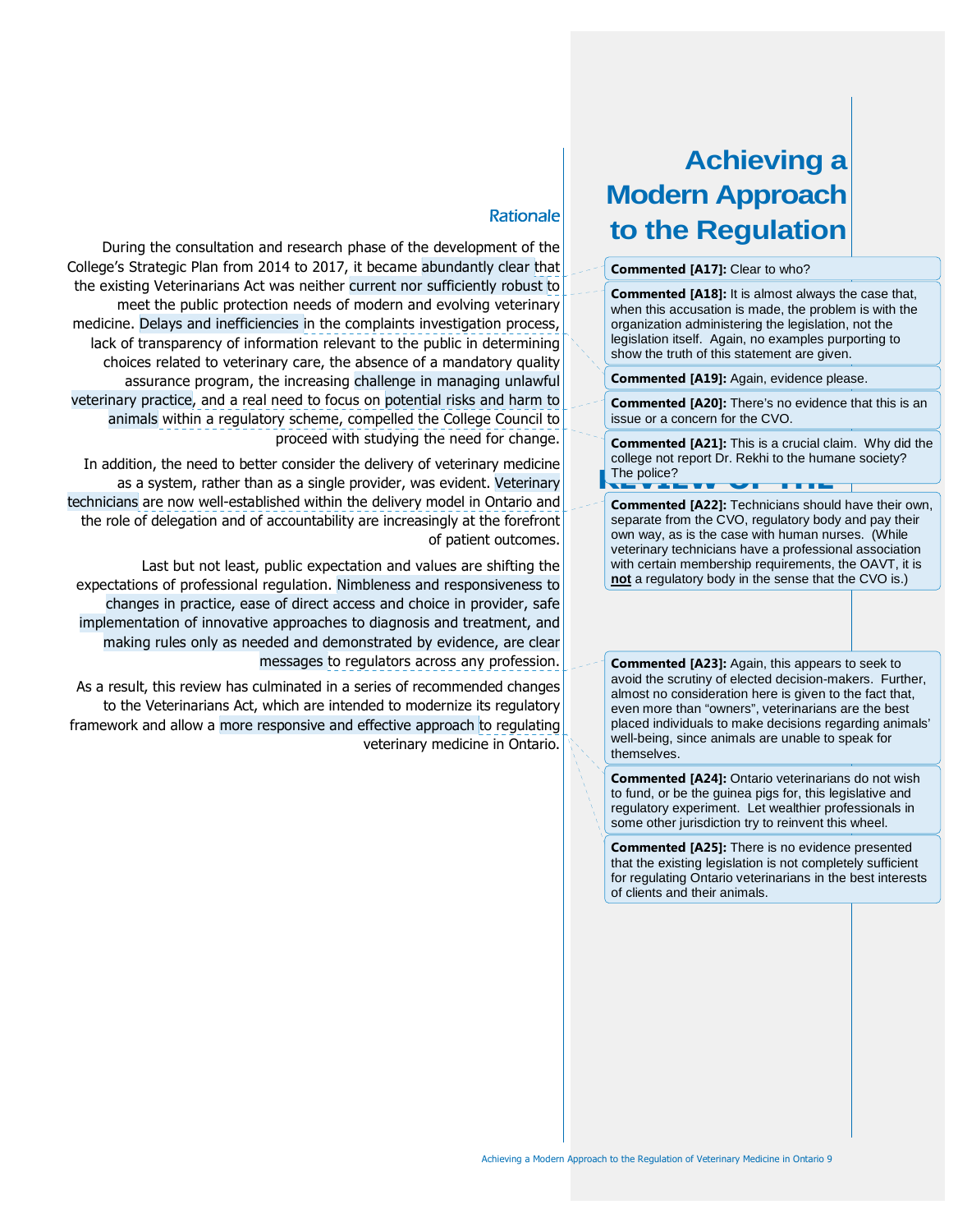# **Achieving a Modern Approach to the Regulation of Veterinary Medicine in Ontario**

# **PRINCIPLE BASED APPROACH**

#### Principle Based Approach

As a part of its legislative reform initiative, the College approved and adopted a number of key principles against which to analyze recommendations for change to the Veterinarians Act. These key principles provide criteria which ground the final recommendations made to government in the public interest.

- Principle 1: Right Touch Regulation<sup>4</sup>: Right touch regulat on is a concept postulated by the then Council for Healthcare Regulatory Excellence (CHRE) in the UK, and at its core means utilizing the minimum regulatory approach required to achieve the desired result. The intent is to focus on identified and verified risks and to only implement regulatory solutions when necessary.
- Principle 2: Agility: Agility refers to the abil ty to look forward to ant cipate change and to have the flexibility to refine regulatory responses over time.
- Principle 3: Just Culture<sup>5</sup>: A just culture proposes that discipline be tied to an individual's intent or behav oural cho ces rather than on the outcome of their actions. In promoting a just culture, the College accepts that mistakes will occur. The compliance aim is to consider both the indiv dual and the system which gives rise to errors. The disciplinary process must clearly manage "at risk" and "reckless" behaviour where it exists, but more broadly seek to learn from inc dents and errors and improve veterinary care overall.
- Principle 4: Collaborative self-regulation: Collaborat on in self-regulation is demonstrated by an approach that views the public, veterinarians, veterinary techn cians, government, and others involved in the safe delivery of veterinary medicine as partners in achieving qual ty practice outcomes.
- Principle 5: Risk Mitigation: In keeping with the right touch focus on risk identif cation, regulatory solutions must seek to mitigate risks in pract ce. College processes must support the measurement and evaluation of risk(s), and solut ons wh ch manage them effectively and responsibly.
- Principle 6: Transparency: The public needs access to appropriate information in order to trust that self-regulation works effectively. Transparency includes the provis on of informat on to the publ c that enhances ts ability to make decis ons or hold the regulator accountable. Transparency, however, must balance public protection w th fairness and privacy.

**Commented [A26]:** This well may be "postulated" somewhere, but where is it shown to be effective and "up and running"?

**Commented [A27]:** Again, his appears to be an attempt to avoid objective and necessary scrutiny by affected professionals and elected legislators.

**Commented [A28]:** This is a frighteningly subjective phrase. The regulator is there to ensure professional, competent service to clients and animals, full stop. Motivational and behavioural issues are secondary and can be factored in later when considering whe her the individual should continue in the profession.

**Commented [A29]:** Again, regulation of veterinarians and veterinary technicians needs to be separated, as is the case with doctors and nurses.

**Commented [A30]:** The regulator is no one's partner. It is a regulator, and essentially serves a policing function. To suggest otherwise is misleading, disingenuous at best, and dishonest at worst.

**Commented [A31]:** Risks could easily be assessed now by collecting and collaborating in publishing, without identifying individuals, the results of all complaints across the country. Why is this not done?

**Commented [A32]:** What the public and the profession needs is for the regulator to clearly and objectively enforce the legislation hat is now in place.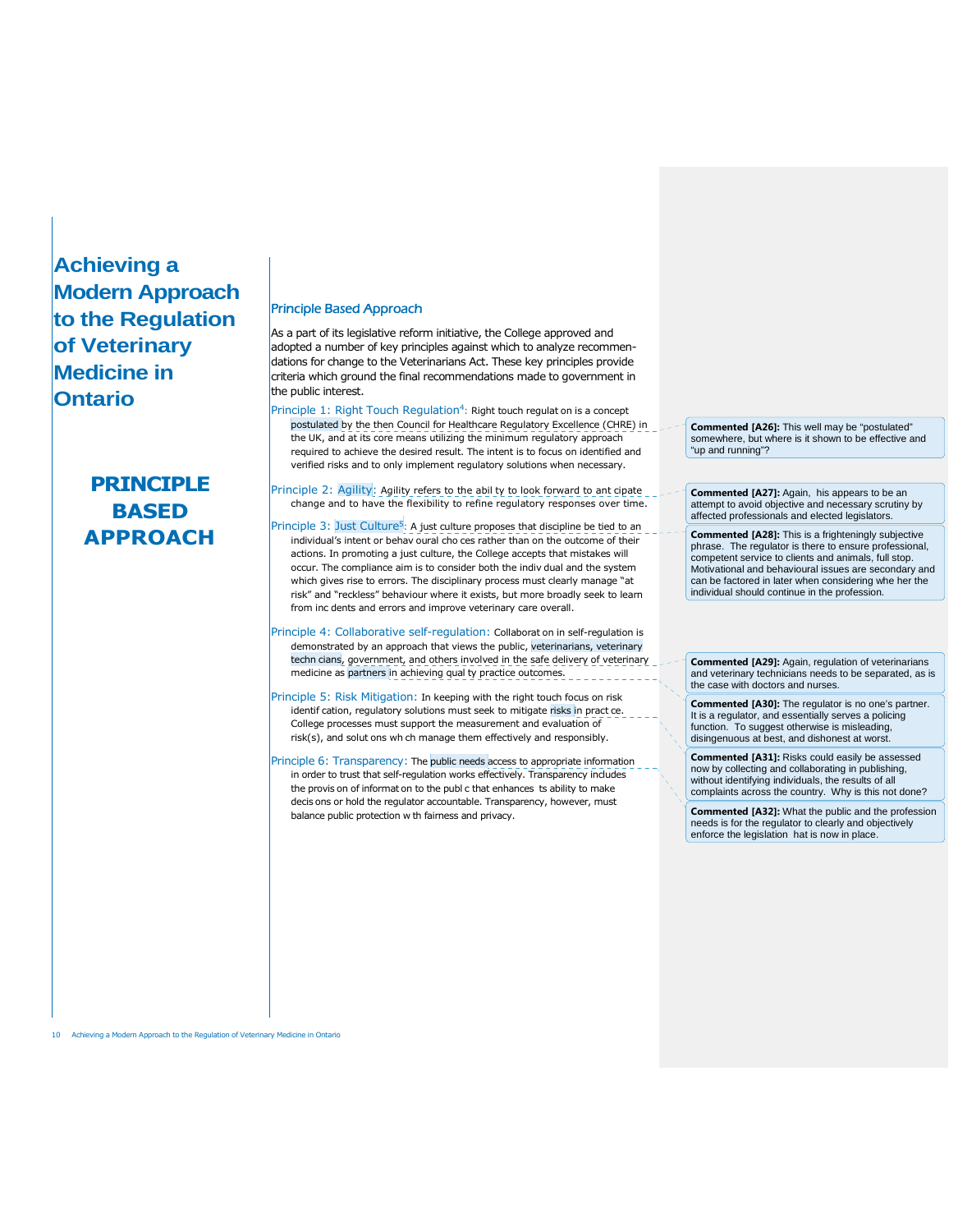**Achieving a Modern Approach to the Regulation of Veterinary Medicine in Ontario**

# **KEY PROPOSED CONCEPTS**

**Commented [A33]:** Where is the cross-jurisdictional comparison showing the state of legislation in other Canadian jurisdictions?

### Key Proposed Concepts

The final concepts being proposed to facilitate modernization of the Veterinarians Act are the result of a three-year period of intense study and deliberation by the College Council. In-depth research and benchmarking at the provincial, national, and international levels, consultation with content experts, legal counsel, and regulatory colleagues, and the examination of existing College data and experience has led to this important series of recommendations for regulatory change. (See Appendix B for methodology)

The proposed concepts are divided into two broad areas; modernizing the governance of the College (which includes the overarching purpose, structure, and authorities within the Act) and modernizing the regulation

of the practice of veterinary medicine (which includes concepts related to scope of practice, quality assurance, investigations and resolutions, and administrative amendments).

It is important to note that there are several provisions in the Veterinarians Act, 1989 which remain relevant and appropriate, and where no amendments are proposed.

For a complete comparison of current provisions contrasted against the proposed concepts, inclusive of legislative references, please refer to Appendix A.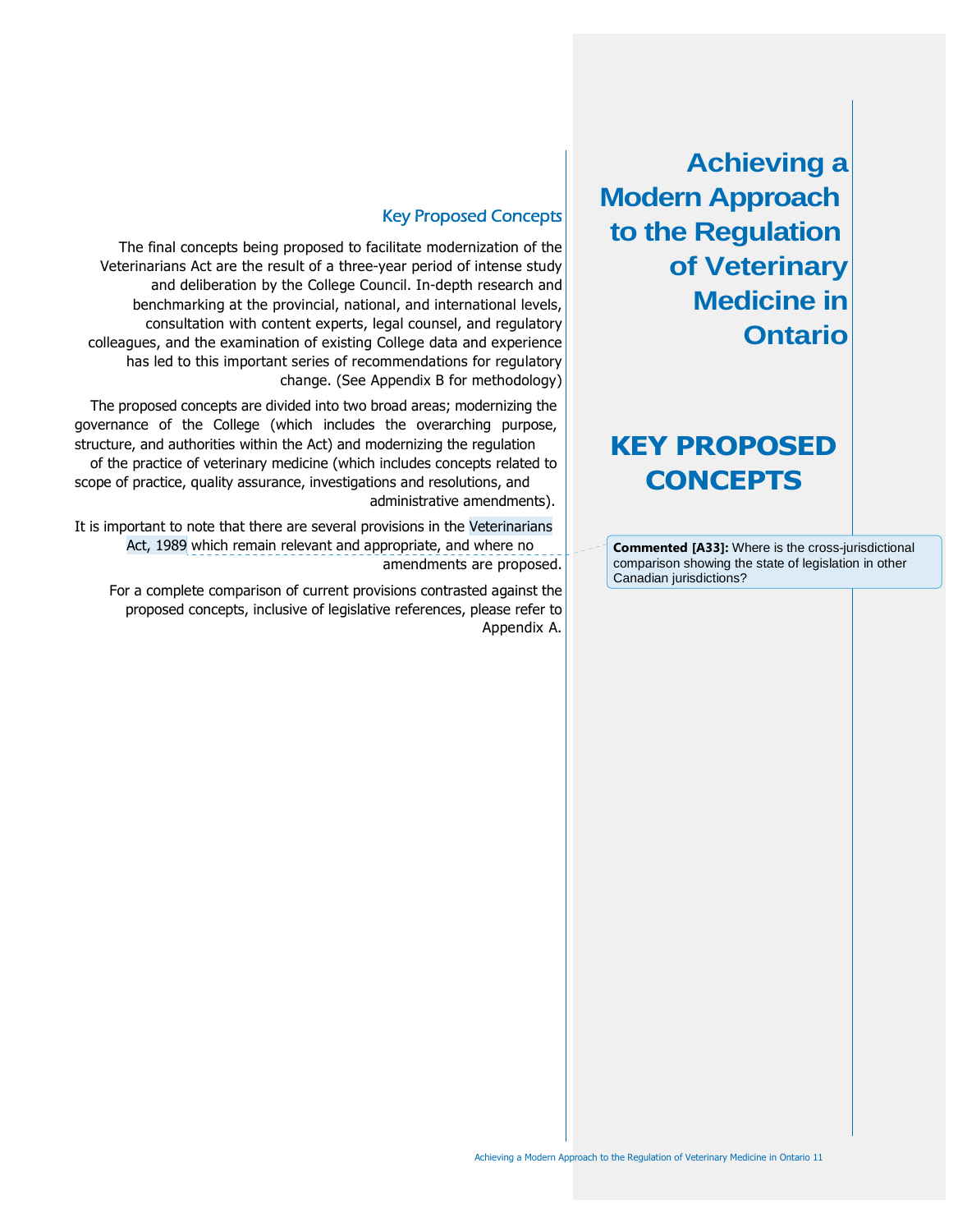# **Modernizing the Governance of the College**

**PURPOSE**

#### Existing Provisions

The Veterinarians Act states that the principal object of the College is to "regulate the practice of veterinary medicine and to govern its members in accordance with this Act, the regulations and the by-laws in order that the public interest may be served and protected."

It further states that the College has the following additional objects:

- 1. To establish, maintain and develop standards of knowledge and skill among its members.
- 2. To establish, maintain and develop standards of qualification and standards of practice for the practice of veterinary medicine.
- **Objects of the College•**
- 3. To establish, maintain and develop standards of professional ethics among its members.
	- 4. To promote public awareness of the role of the College.
	- 5. To perform such other duties and exercise such other powers as are imposed or conferred on the College under any Act.

#### What Change is Proposed?

While the current objects of the College included in the Veterinarians Act have held the College in good stead, it is proposed that the provision of the Act relating to the purposes of the College be updated to also include the following objects:

- 1. To develop, establish, and maintain programs to assure the quality of the practice of the profession.
- 2. To develop, establish, and maintain standards and programs to promote the ability of members to respond to changes in practice environments, advances in technology and other emerging issues.
- 3. To inspect and accredit veterinary facilities.
- 4. Any other objects relating to the practice of veterinary medicine that Council considers desirable.

#### Why is the College Considering Changes to this Concept?

The current College objects, despite existing authority in the Act, do not presently speak to the College's role in protecting the public interest in the inspection and accreditation of veterinary facilities. This needs to be explicitly and clearly stated. The object provisions also do not speak to ensuring the quality of the practice of the profession. A mandatory quality assurance program is being proposed (see page 26). To facilitate this work and acknowledge its importance to the reputation of veterinary medicine, as with other professions, a specific object is necessary. Further, the current objects are not sufficiently agile to account for new developments in veterinary medicine. The rationale for the inclusion of the last object, namely, "Any other objects relating to the practice of veterinary medicine that Council considers desirable" is that it allows for responsiveness, agility, and flexibility. Examples of such objects would include the College's current involvement with the antimicrobial resistance initiative federally, and its animal welfare agenda.

**Commented [A34]:** There has been no evidence presented that quality of practice is an issue.

**Commented [A35]:** There's no evidence presented that members haven't always done this without being threatened by their regulator.

**Commented [A36]:** This is a "blank cheque" that would horrify any regulated group or individual, and yet another attempt to avoid the scrutiny of elected legislators.

**Commented [A37]:** Again, no evidence has been presented that this is a problem.

**Commented [A38]:** If a new development is so important that it requires new legislative authority, the elected legislators are well able to make time to deal with it.

**Commented [A39]:** This initiative is a nation-wide embarrassment to the profession. In order to blow smoke over the very real problem of antibiotics in animal feed, the regulators are pretending that antibiotic use in dogs and cats, for example, is a real public health problem.

**Commented [A40]:** Given that the College's dealings regarding Dr. Rekhi appears to have functioned to hide his behaviour from the effects of Ontario's humane treatment of animals legislation, it's hard to argue that the College has an animal welfare agenda.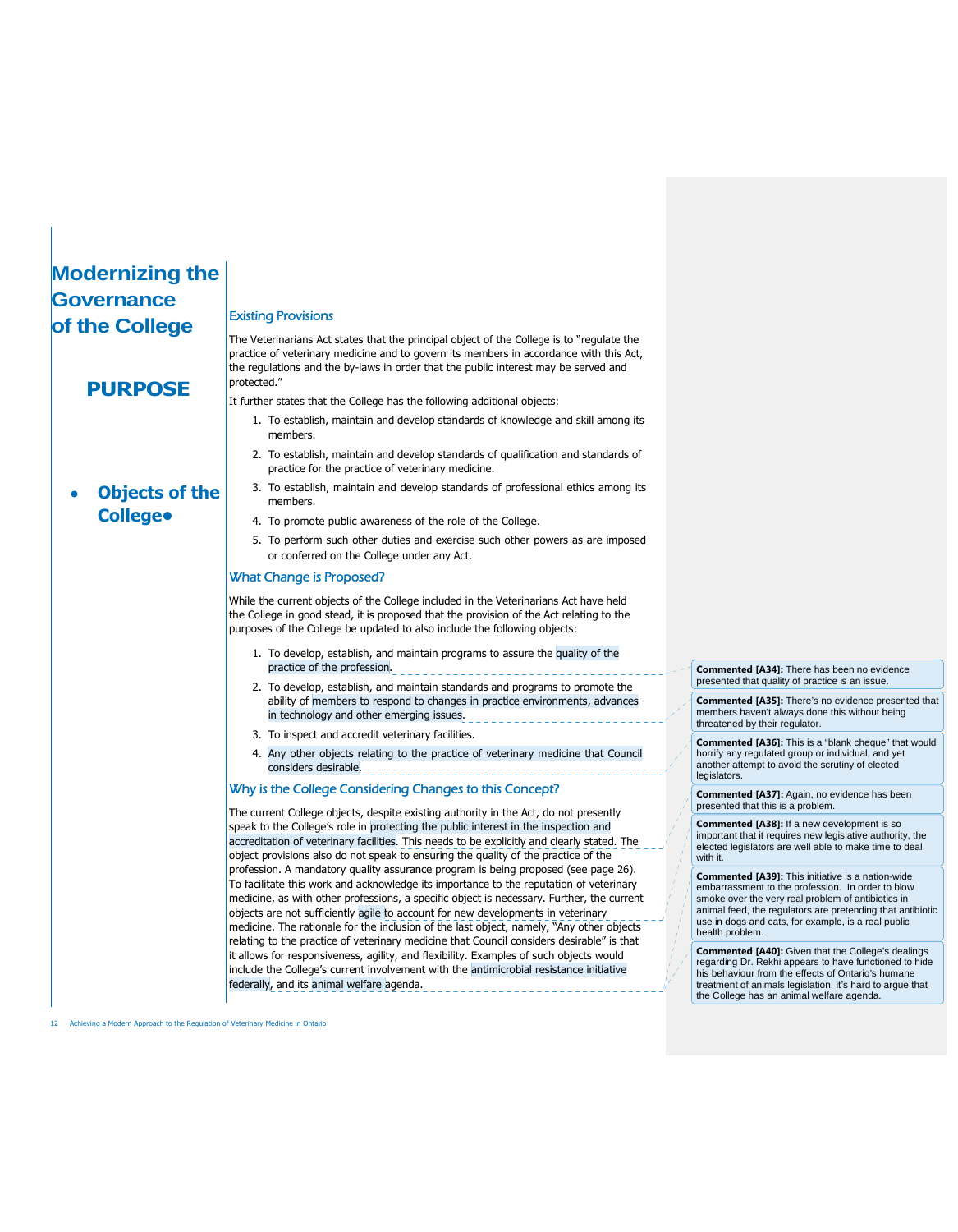The proposed changes are recommended to ensure that the profession's regulatory authorities remain current and flexible, both now and in the future. **Commented [A41]:** The members are comfortable that

the current legislation is flexible enough. Further, this is<br>not a CVO mandate. Ontario has separate animal<br>welfare legislation. The CVO should focus its attention<br>(and the use of its members' very significant annual<br>manda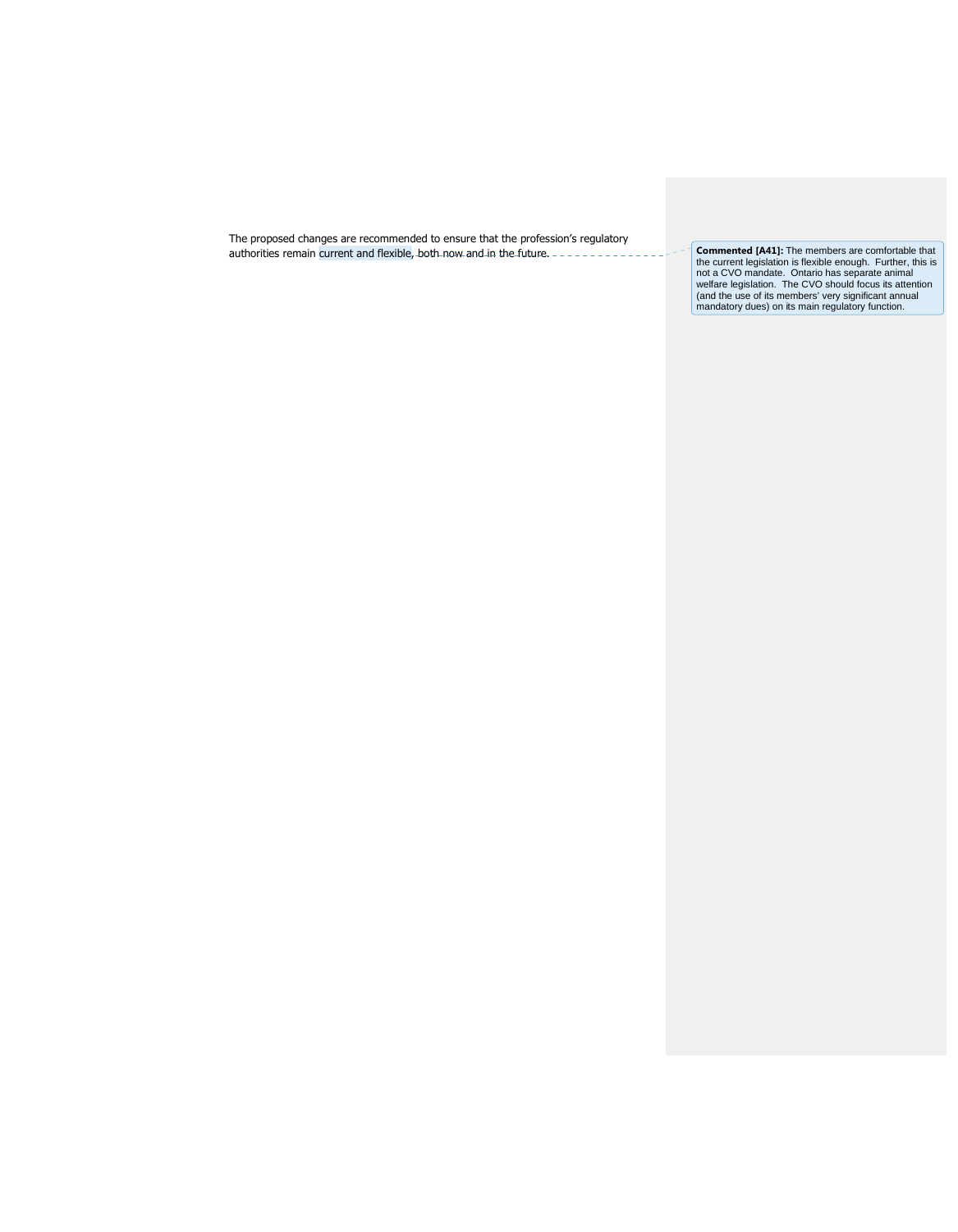### Existing Provisions

The Veterinarians Act states that the Council shall be composed of:

- Between nine and fifteen elected members who are licensed veterinarians; and
- Between three and five persons who are not members of the governing body of a self-regulating licensing body under any other Act or licensed under the Veterinarians Act and who are appointed by the Lieutenant Governor in Council.

### What Change is Proposed?

The following Council composition is proposed:

- Between ten and twelve elected members who are licensed veterinarians;
- Between seven and nine member appointed by government who meet the same requirements as noted above; and
- One member who is a licensed veterinarian and who holds a faculty position at the Ontario Veterinary College

### Why is the College Considering Changes to this Concept?

There has been an nternational trend of increasing the ratio and the inclusion of public voices at a regulator's decision-making table and on panels of statutory committees. Presently, the College has five public members on a Council of eighteen.

The College has repeatedly encountered challenges in having sufficient public members available for panels and hearings, most specifically for Complaints Committee and Discipline Committee panels.

Further, too few public members increases the need for cross committee appointments which leads to increased conflicts of interest in member matters. Increasing the ratio of public members on Council would ensure that there are sufficient public members and that the perspective of the public is appropriately represented across all decision-making tables.

The proposed Council composition would reinforce public confidence by maintaining balanced and fair decision-making. **Modernizing the Governance of the College**

# **STRUCTURE**

# **Council Composition•**

**Commented [A42]:** No rationale has been given for this recommendation.

**Commented [A43]:** Examples, please.

**Commented [A44]:** Examples please. The function of public members is not to swing votes of experience professionals regarding the behaviour of their peers. Rather, the public members bring an "outsider's view" so that the peers understand immediately how their proposed decisions will look to non-professionals.

**Commented [A45]:** Public confidence can be reinforced by objective and clear communication regarding how the current system is set up to function.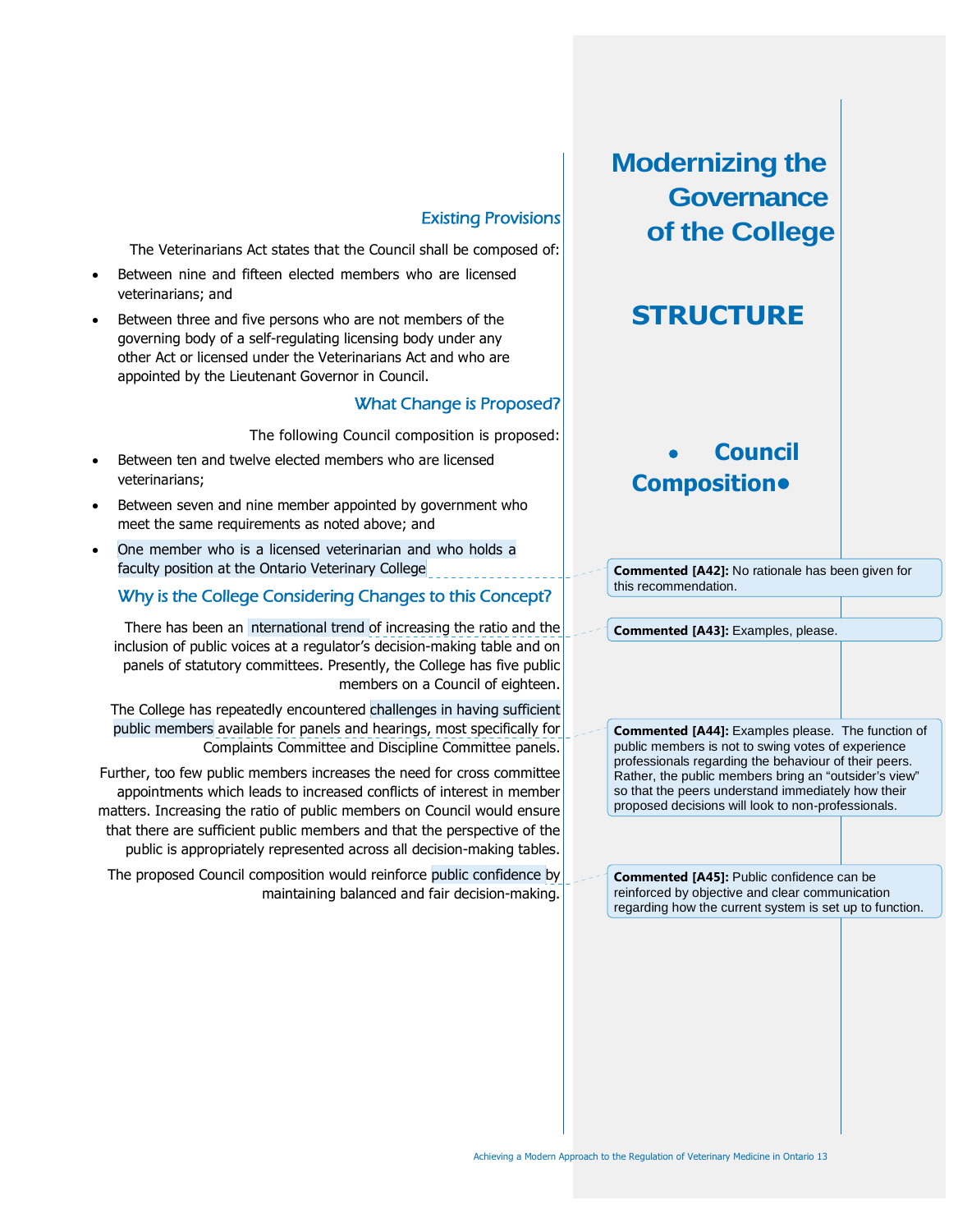# **Modernizing the Governance of the College**

### **STRUCTURE**

 **Statutory Committees & Panel Composition•**

#### Existing Provisions

The Veterinarians Act establishes the following committees:

- **•** Executive Committee.
- Accreditation Committee.
- Registration Committee.
- Complaints Committee.
- Discipline Committee.
- For the purpose of panel composition, the following provisions are in place:
	- With respect to the Complaints Committee, a panel shall be composed of at least three members of the committee, at least one of whom is a person whom the Lieutenant Governor in Council has appointed to the Council, to consider and investigate a complaint.
	- With respect to the Discipline Committee, a panel shall be composed of at least three members of the committee, at least one of whom is a person whom the Lieutenant Governor in Council has appointed as a member of the Council and at least one of whom is a person who is both a member of the College and a member of the Council.

#### What Change is Proposed?

The amendments to the statutory committees in the Act are that the Quality Assurance Committee be added as a new committee (see page 26) and the Investigations and Resolutions Committee replace the Complaints Committee as well as the Executive Committee's investigative role (see page 27).

For the purpose of panel compositions, the following changes are proposed:

- With respect to the Discipline Committee, a panel shall be composed of at least three and no more than five members of the committee, at least one of whom shall be a public member and at least one of the members of a panel shall be both a member of the College and a member of the Council.
- With respect to panel composition for any other relevant committee, each panel shall be composed of at least three members of the committee, at least one of whom shall be a public member.

#### Why is the College Considering Changes to this Concept?

The introduction of the Investigations and Resolutions Committee and the Quality Assurance Committee as statutory committees are necessary to match concepts that are outlined later in this document – the Mandatory Quality Assurance Program (see page 26) and the Screening Model (see page 27).

In terms of panel composition, the revisions assist with clarity and flexibility, expressly permitting panels to be composed of three to five individuals.

**Commented [A46]:** Why? Are not Council members responsible for broad direction of the CVO. Is this not likely to raise further conflicts of interest? Shouldn't Council members be reserved for the last panel before matters proceed to the Heal h Disciplines panels?

**Commented [A47]:** Should it not be the case that the majority of all committees and panels be College members?

**Commented [A48]:** This is a circular argument or justification. "This is necessary because we say later in this document hat it's necessary."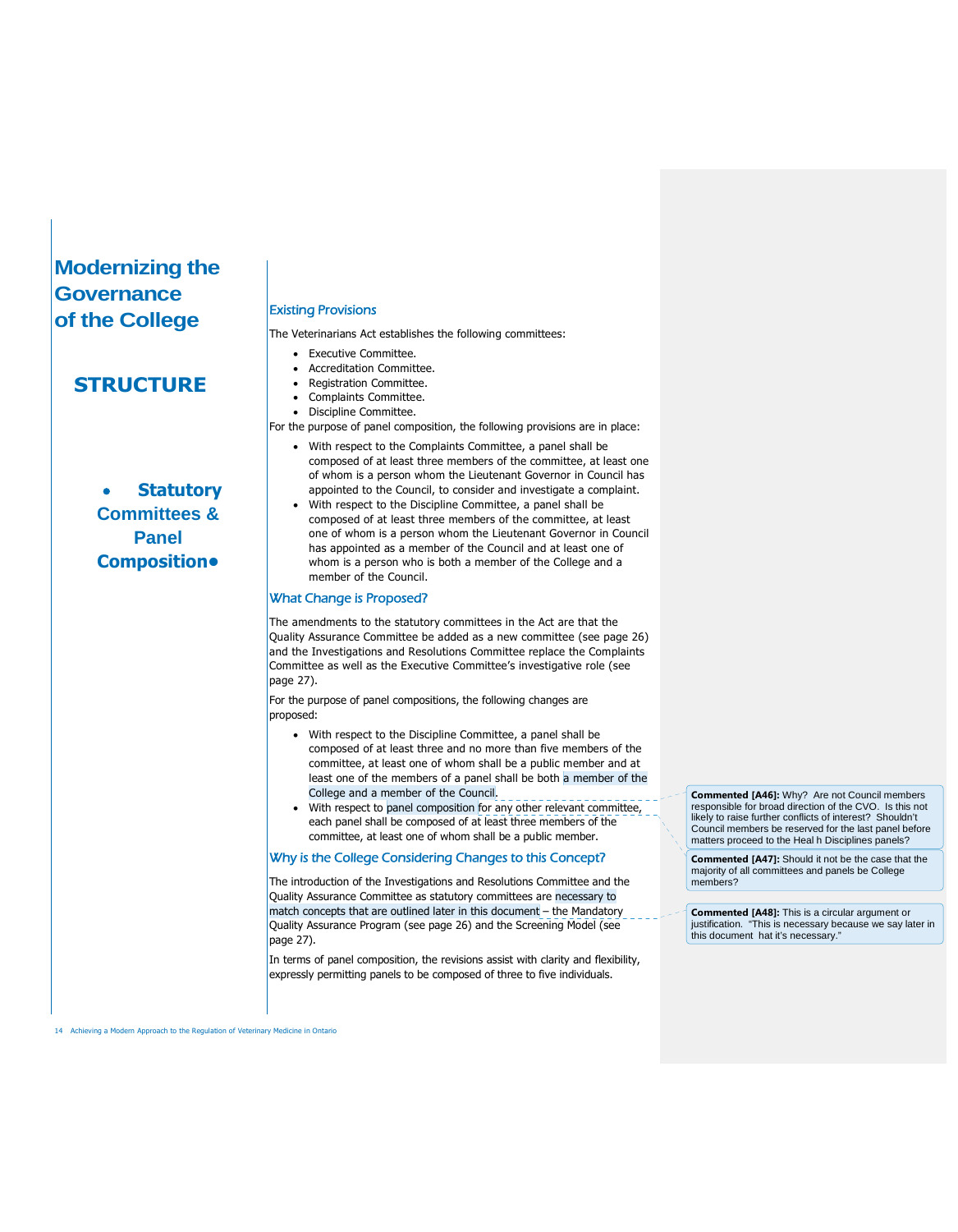It is also proposed that committee composition, which is now included in the Act, be moved to bylaw to allow for enhanced agility. This authority has been added as a bylaw-making power (see Appendix C).

**Commented [A49]:** Again, this has too much poten ial for bureaucratic hanky panky, and appears to be an attempt to avoid proper oversight by elected legislators (and members).

**Commented [A50]:** This really means freedom from elected decision-makers' scrutiny.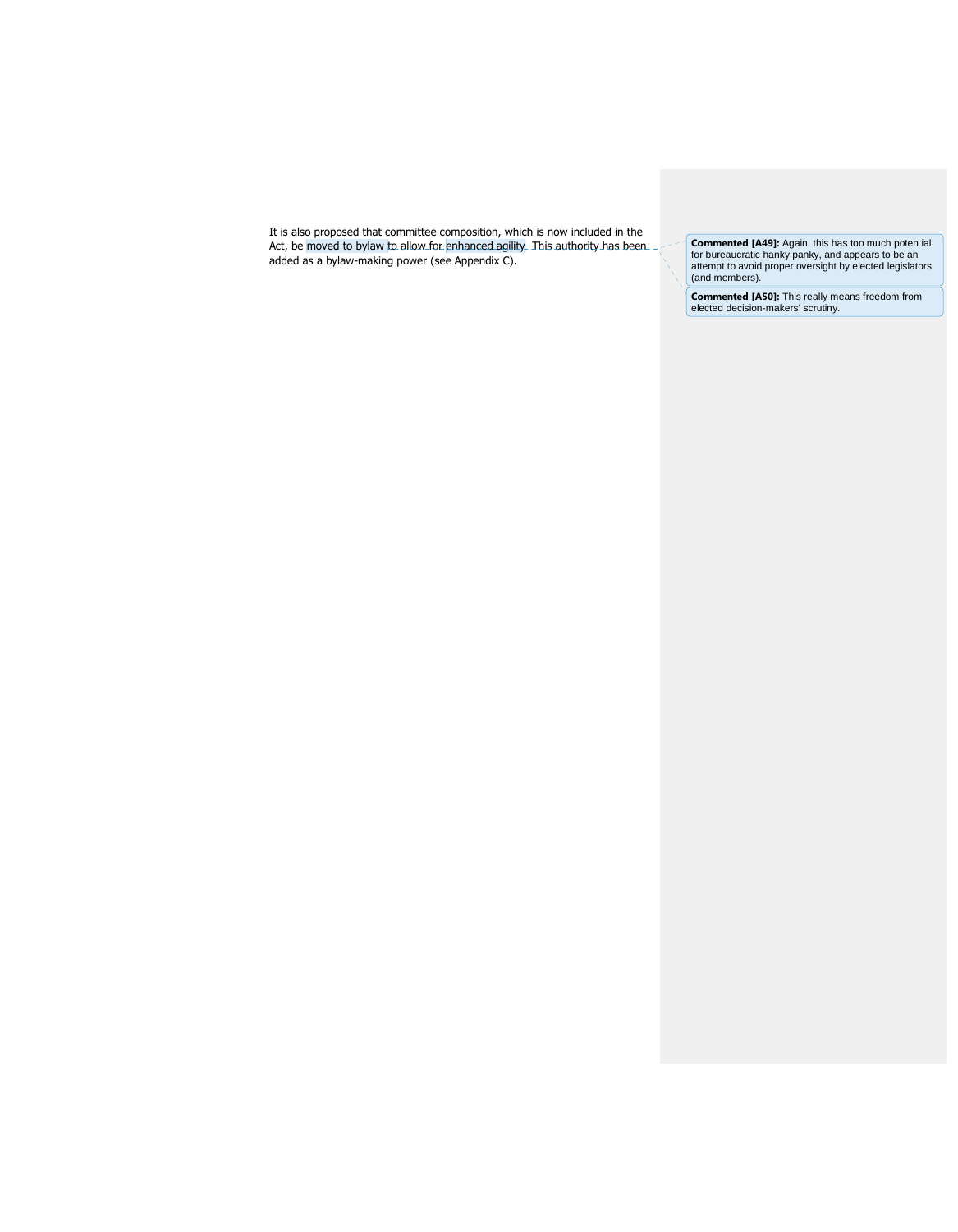### Existing Provisions

The Veterinarians Act provides that the Minister's powers include the power to:

(a) review the activities of the Council;

(b)request the Council to undertake activities that, in the opinion of the Minister, are necessary and advisable to carry out the intent of this Act;

(c) advise the Council with respect to the implementation of this Act and the regulations and with respect to the methods used or proposed to be used by the Council to implement policies and to enforce its regulations and procedures;

(d)request the Council to make, amend or revoke regulations respecting any matter under section 7 or the standards for veterinary facilities established under section 8

### What Change is Proposed?

It is proposed that the updated provision of the Act relating to Ministerial powers include the following additional powers:

- The Minister (namely, the Minister of Agriculture, Food and Rural Affairs) may review and/or investigate the affairs or management of the College and audit its books.
- Consultation with the Minister and the Minister of Advanced Education and Skills Development is required before the Council establishes or amends the academic qualifications of applicants for licensure.
- The Minister may pay the College for expenses incurred in complying with a requirement under a provision related to the Powers of the Minister.
- The Lieutenant Governor in Council would have the ability to appoint a person as a College Supervisor, on the recommendation of the Minister, where the Minister considers it appropriate or necessary, with factors to be considered specified, notice provided, and written submissions by the College allowed. Unless the appointment provides otherwise, a College Supervisor has the exclusive right to exercise all the powers of a Council and every person employed, retained or appointed for the purposes of the administration of this Act. The Lieutenant Governor in Council may specify the powers and duties of a College Supervisor and the terms and conditions governing those powers and duties.

### Why is the College Considering Changes to this Concept?

Strengthening Ministerial powers is a trend across government that the College supports. Increasing the powers of the Minister publicly demonstrates the College's accountability, bolsters oversight of the College, and ensures improved public protection, as needed.

Checks and balances, such as the Minister's ability to appoint a supervisor, assist the College, its Council, and its staff to remain focused on its central mission. The College welcomes this level of accountability.

**Modernizing the Governance of the College**

# **AUTHORITIES**

# **Ministerial**

**Commented [A51]:** The only change that members support is to place all CVO staff on the Ontario government "sunshine list".

**Commented [A52]:** Where is there any evidence that these changes are needed? Or, is this a "solution looking for a problem".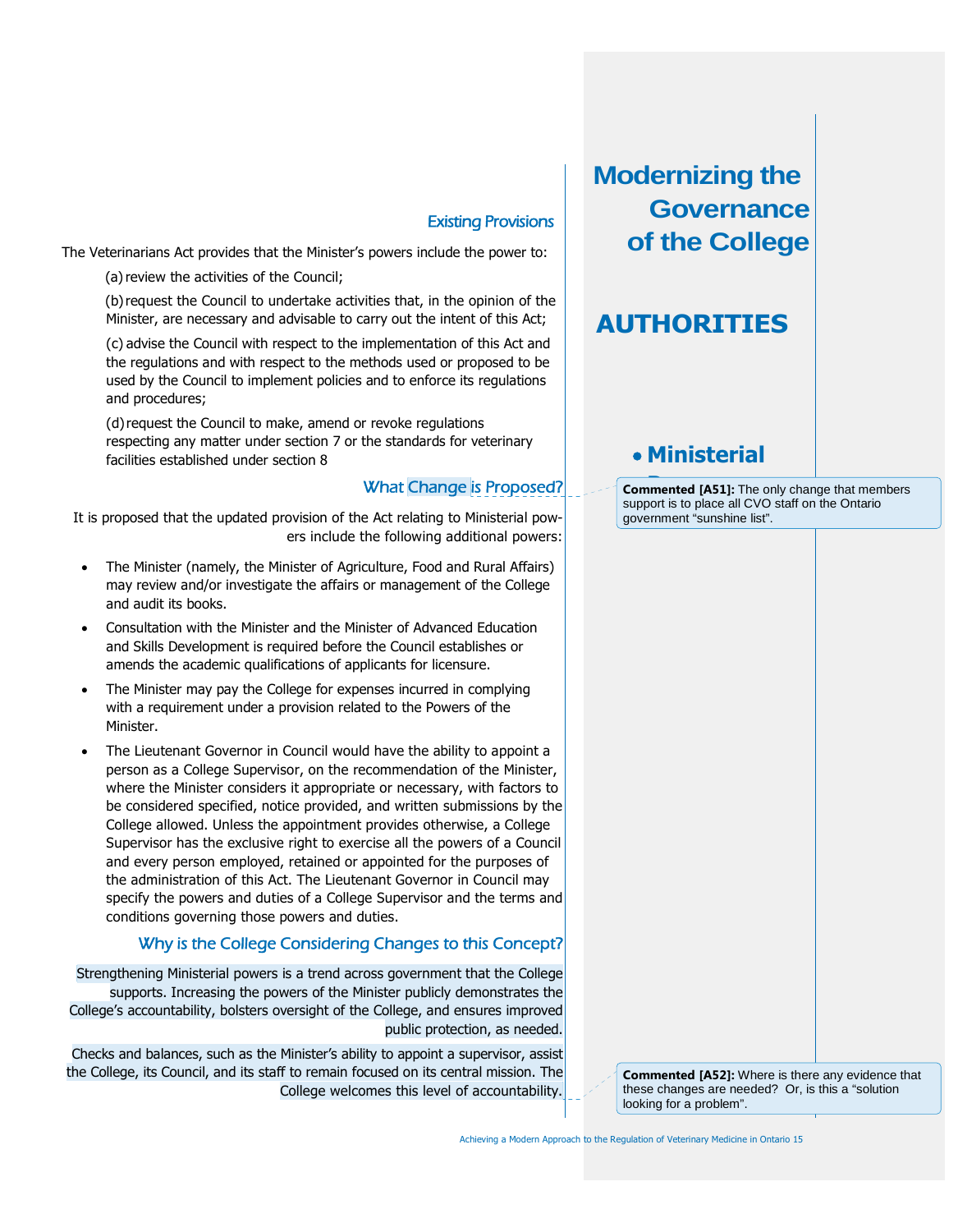# **Modernizing the Governance of the College**

# **AUTHORITIES**

# **Regulation & By-law Making Powers•**

#### Existing Provisions

The regulation and bylaw making provisions in the Act are lengthy and are not listed here. For the comprehensive list of the current provisions, please see Appendix C.

#### What is Proposed?

The proposed list of regulation and bylaw making powers is also lengthy and includes new proposed regulation-making powers, new proposed bylaw making powers, amended bylaw-making powers, regulation-making powers to be repealed, bylaw-making powers to be repealed, and provisions that are proposed to be moved from regulation-making powers to bylaw-making powers. For a full list of the proposed provision, please see Appendix C.

### Why is the College Considering Changes to this Concept?

The proposed regulation and by-law making powers are the result of an extensive and detailed review of other pieces of legislation and the College's own legislation.

The proposed amendments have endeavoured to include authorities at the most appropriate place to promote agility measured by necessary accountability and government oversight. These changes to the regulation and bylaw making powers are proposed to ensure that the College's powers remain as current as possible.

**Commented [A53]:** Veterinary practice does not change at such a pace that it is necessary to make these changes. No one other than he CVO staff is arguing that these changes are required. It is anticipated that, if Council members were questioned alone, without he support of CVO staff, they would be unable to defend or justify this report in any way.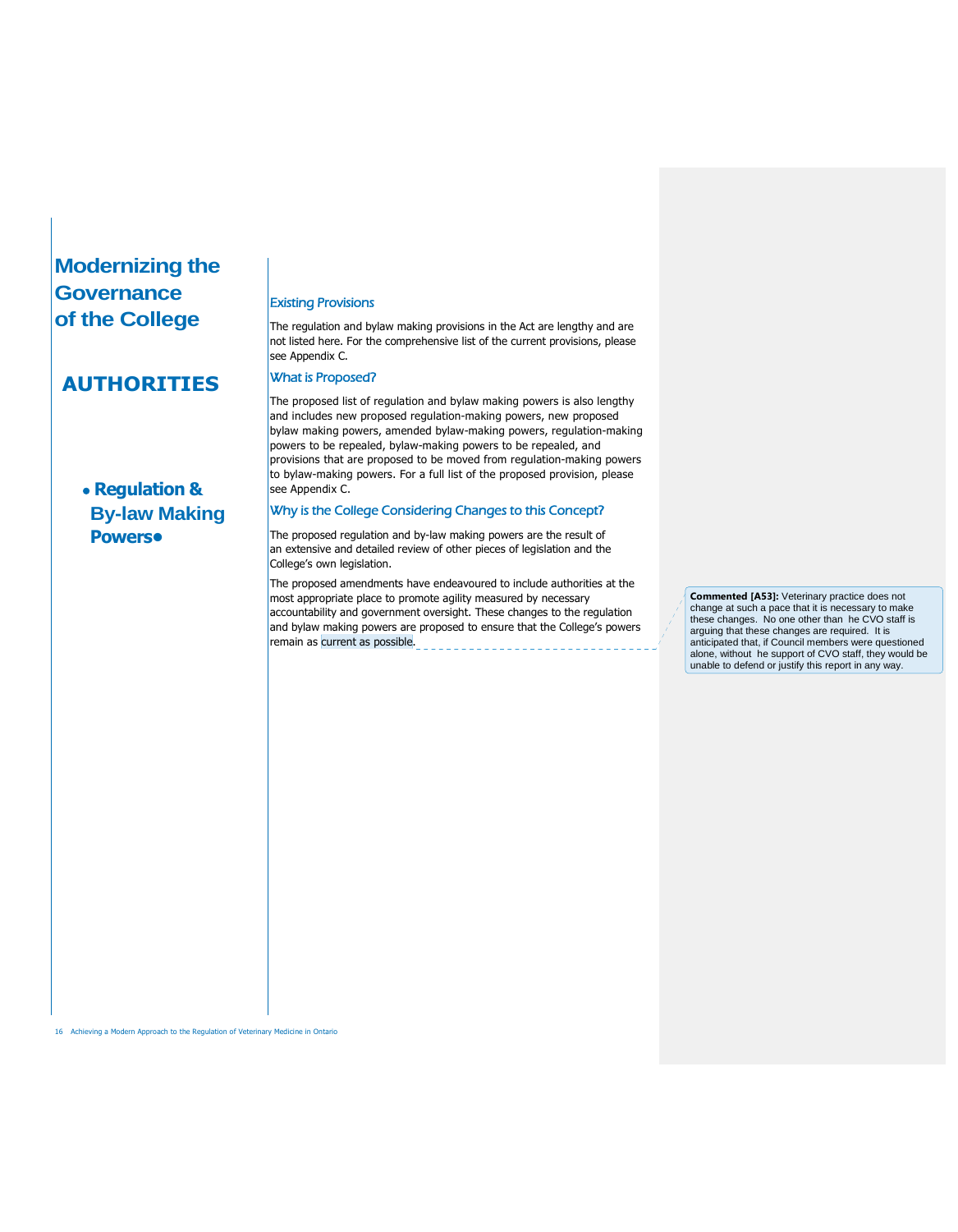# **SCOPE OF PRACTICE**

# **Definition and Authorized Activities•**

**Commented [A54]:** This is inappropriate. Just as human doctors and nurses are dealt with by separate legislation and regulators, so should veterinarians and veterinary technicians. There is potential for massive conflicts-of-interest otherwise.

**Commented [A55]:** Disagree. The fact that the public (and CVO staff) may want this doesn't make it right.

### Existing Provisions

The Veterinarians Act states that the practice of veterinary medicine "includes the practice of dentistry, obstetrics including ova and embryo transfer, and surgery, in relation to an animal other than a human being."

The current Veterinarians Act is an exclusive scope of practice model of regulation wherein no one other than a veterinarian may practice veterinary medicine unless under the delegation and supervision of a veterinarian.

### What Change is Proposed?

The proposed scope of practice model offers a clearer definition of what veterinary medicine is, and definitively lays out risks related to veterinary activities. The proposed model protects activities that pose the greatest risk of harm to animals. Activities that do not fall within these defined authorized activities are in the public domain. What this means is that only a veterinarian can perform the activities authorized by the Act unless they are delegated by the veterinarian, or specifically listed as an authorized subset or as an exemption. All high-risk activities related to animal medical care are under the authority of a veterinarian, and compliance by all others is expected.

Where the animal health services do not include a legislated, authorized activity, an individual can provide those services to the public without veterinary oversight. The proposed model is intended to assist with clarity for the veterinary profession, other animal service providers, the public, and the courts in determining whether an individual has violated the Act related to unauthorized practice.

In addition, the model acknowledges veterinary medicine as a system that includes defined areas of co-accountability between a veterinarian and a veterinary technician. This model intends to license both veterinarians and veterinary technicians under one piece of legislation.

### **Definition**

The practice of veterinary medicine is the assessment of the physiological or behavioural status of an animal or group of animals and the diagnosis, treatment, prevention, and/or control of any condition, disease, disorder or dysfunction.

This definition is intended to describe what the profession does in a general way. It is not protected, in the sense that it does not prevent others from performing the same activities.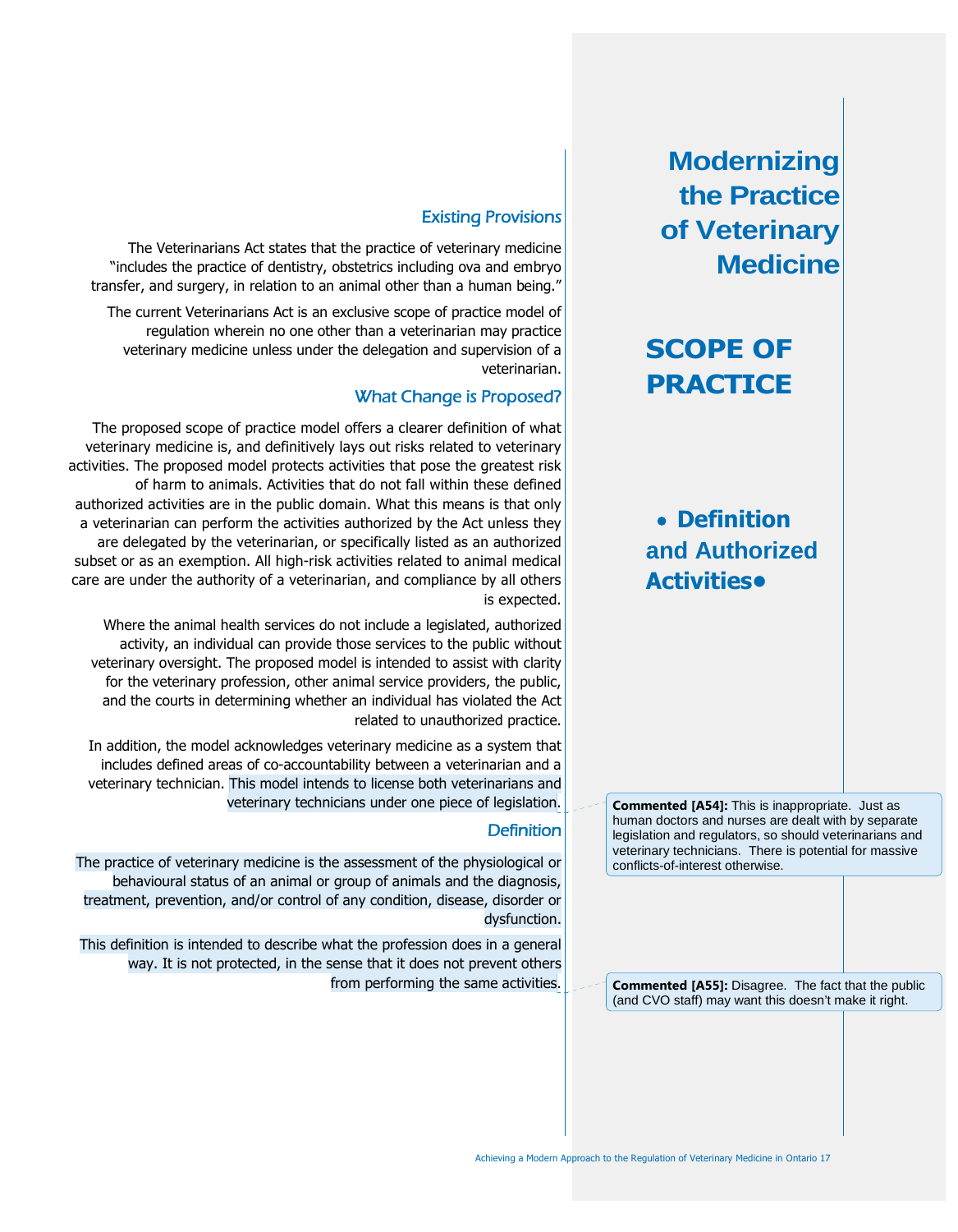# **SCOPE OF PRACTICE**

 **Definitio n and Authorized Activities•**

#### Authorized Activities

The following is a list of proposed activities which would be legislatively authorized to veterinarians; this means that only a veterinarian can perform these activities independently, or delegate them to someone (regulated or unregulated) who is not authorized but is deemed competent by the veterinarian to perform them, as long as delegation is not prohibited. Under delegation, the veterinarian remains responsible for the supervision and outcome of the activity.

The list of authorized activities includes:

- 1. Making or communicating a diagnosis identifying a disease, disorder, dysfunction or condition as the cause of an animal's signs and presentation
- 2. Performing a medical assessment to determine the fitness for purpose or soundness of an animal, or group of animals, on which it is reasonably foreseeable that a person or organization will rely on the assessment.
- 3. Ordering laboratory tests on an animal or on specimens taken from an animal.
- 4. Prescribing, compounding, dispensing, or selling a drug
- 5. Performing a procedure on tissue below the dermis
- 6. Performing a procedure below the surface of a mucous membrane
- 7. Performing a procedure on or below the surfaces of the teeth, including the scaling of teeth and occlusal equilibration
- 8. Performing a procedure on or below the surface of the cornea 9. Setting, immobilizing, or casting a fracture of a bone or a
- dislocation of a joint or a severed tendon
- 10. Administering a substance by injection or inhalation, or monitoring of such
- 11. Moving the joints of the spine beyond the animal's usual physiological range of motion using a fast, low amplitude thrust
- 12. Putting an instrument, arm, hand, or finger,
	- beyond the external ear canal,
	- ii. beyond the point in the nasal passages where they normally narrow,
	- iii. beyond the larynx,
	- iv. beyond the opening of the urethra,
	- v. beyond the labiamajora,
	- vi. beyond the anus or cloaca, or
- vii. into any other natural or artificial opening into the body
- 13. Applying or ordering the application of a form of energy prescribed by the regulations under this Act
- 14. Performing upon an animal any manual procedure for the
- diagnosis and/or treatment of pregnancy, sterility, or infertility 15. Performing allergy testing

**Commented [A56]:** Administering this would be a nightmare, and would increase he work and cost of the CVO exponentially as litigation (paid for by the unfortunate membership as a group) on every point would ensue. Ditto the list below of activities to be carried out by veterinary technicians.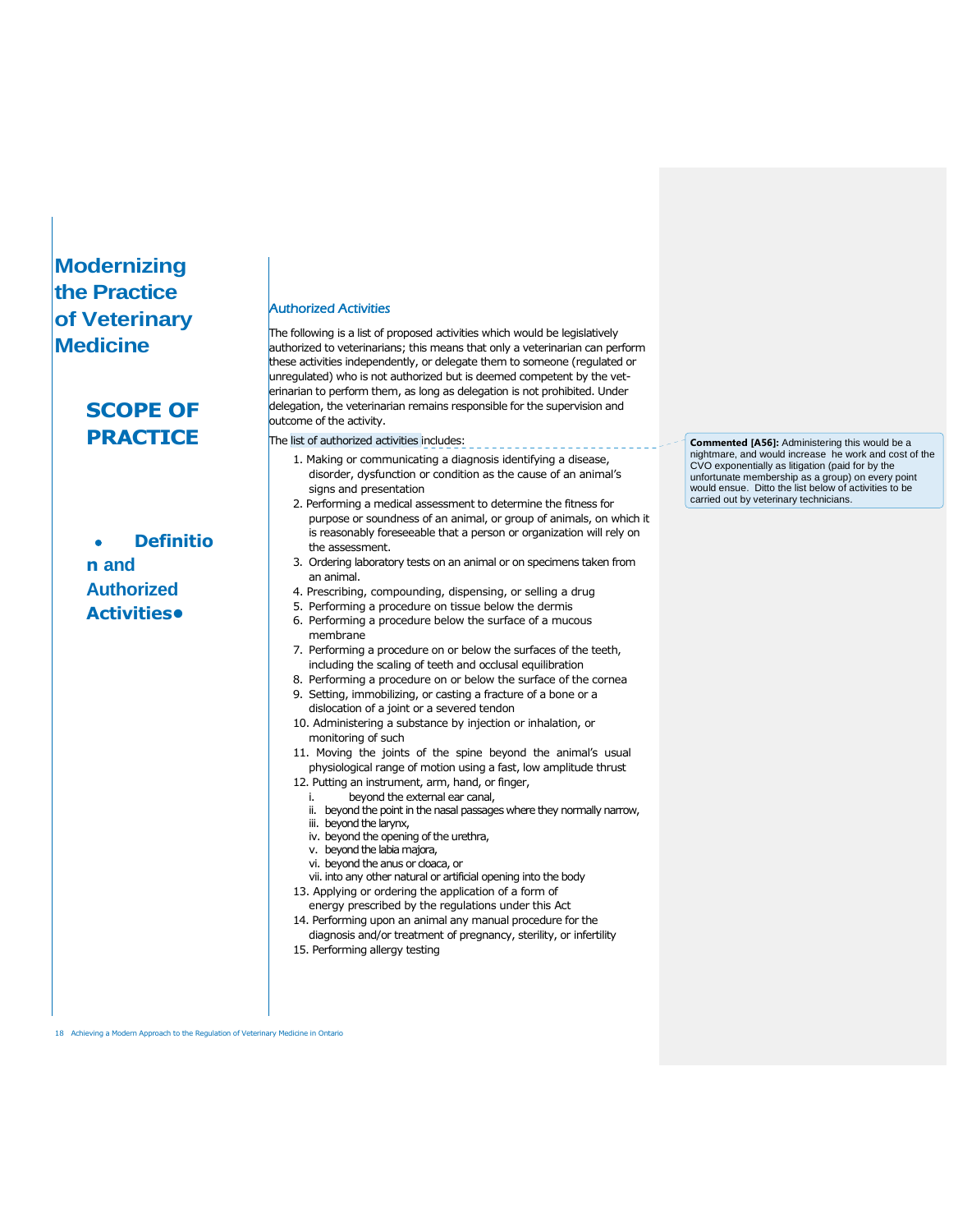### There will be restrictions in regulation that do not permit the delegation of the following activities:

- Making a diagnosis identifying a disease, disorder, dysfunction or condition as the cause of an animal's signs and presentation
- Performing a medical assessment to determine the fitness for purpose or soundness of an animal, or group of animals, on which it is reasonably foreseeable that a person or organization will rely on the assessment
- Ordering laboratory tests on an animal or on specimens taken from an animal
- Prescribing a drug
- Setting a fracture of a bone or dislocation of a joint or setting, immobilizing, or casting a severed tendon
- Moving the joints of the spine beyond the animal's usual physiological range of motion using a fast, low amplitude thrust
- Ordering the application of a form of energy prescribed by the regulations under this Act
- Performing upon an animal any manual procedure for the diagnosis of pregnancy, sterility, or infertility

### Subset of Activities Authorized to Veterinary Technicians

Veterinary technicians are, for this purpose, defined as individuals who have graduated from an accredited academic program and meet an established level of competence, which both veterinarians and the public can have confidence in. Veterinary technicians, in this model, are licensed professionals, who are permitted a higher level of responsibility with a reduced need for delegation and supervision in specifically named circumstances.

The following is a list of subsets of authorized activities (alongside the authorized activities that they fall under) that veterinary technicians are authorized to perform, either under an order<sup>6</sup> from a veterinarian, or by initiation<sup>7</sup>.

This subset of authorized activities recognizes the credentialed skill set of veterinary technicians and promotes collaborative teamwork and coaccountability with a veterinarian, in keeping with client consent and responsible supervision, and independence, where defined in law.

**Modernizing the Practice of Veterinary Medicine**

# **SCOPE OF PRACTICE**

# **Definition and Authorized Activities•**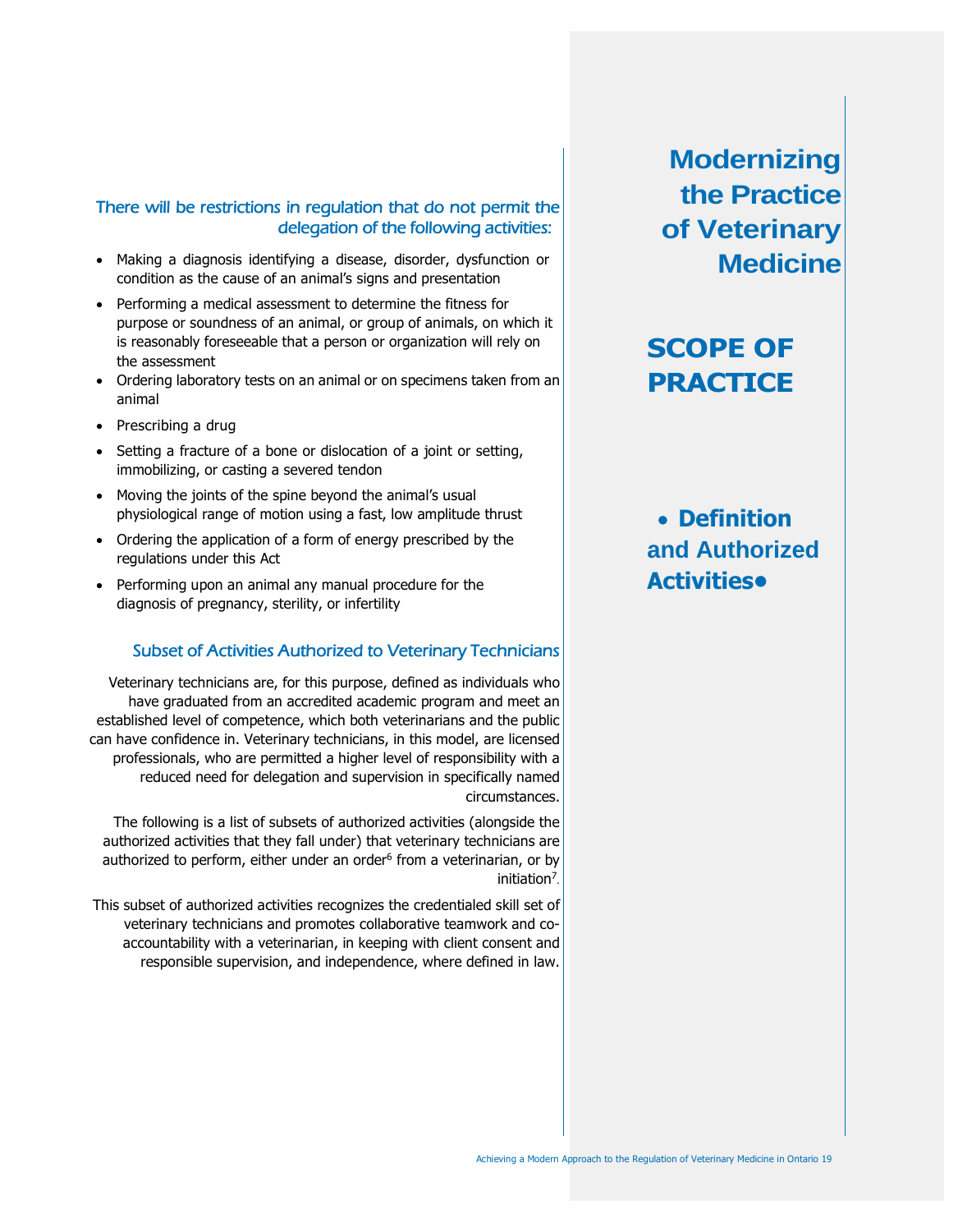$\sqrt{2}$ 

| <b>Veterinary</b><br>dicine                            | <b>Activities Authorized</b><br>to Veterinarians |                                                                                                                                                                       | <b>Subset of Activities</b><br>Authorized to<br>Veterinary<br><b>Technicians</b>                                                               | <b>Authority</b>           |  |
|--------------------------------------------------------|--------------------------------------------------|-----------------------------------------------------------------------------------------------------------------------------------------------------------------------|------------------------------------------------------------------------------------------------------------------------------------------------|----------------------------|--|
| <b>SCOPE OF</b><br><b>PRACTICE</b><br><b>Definitio</b> | 1.                                               | Making or<br>communicating a<br>diagnosis identifying a<br>disease, disorder,<br>dysfunction or condition<br>as the cause of an<br>animal's signs and<br>presentation | Triaging emergency<br>patients                                                                                                                 | Initiate                   |  |
|                                                        | 4.                                               | Prescribing,<br>compounding,<br>dispensing, or selling a<br>drug                                                                                                      | Preparing a drug<br>for the purpose of<br>dispensing a drug                                                                                    | Order                      |  |
| n and<br><b>Authorized</b><br><b>Activities</b>        | 5.                                               | Performing a procedure<br>on tissue below the<br>dermis                                                                                                               | Collecting specimens<br>for diagnostic tests<br>Placing IV catheter for<br>emergency purpose<br>Placing IV catheter for<br>therapeutic purpose | Order<br>Initiate<br>Order |  |
|                                                        | 7.                                               | Performing a procedure<br>on or below the surfaces<br>of the teeth, including<br>the scaling of teeth and<br>occlusal equilibration                                   | Performing dental<br>prophylaxis, inclusive<br>of scaling and occlusal<br>equilibration                                                        | Order                      |  |
|                                                        | 8.                                               | Performing a procedure<br>on or below the surface<br>of the cornea                                                                                                    | Collecting specimens<br>Performing tests on the<br>surface of the cornea                                                                       | Order<br>Order             |  |
|                                                        | 9.                                               | Setting, immobilizing,<br>or casting a fracture of<br>a bone or a dislocation<br>of a joint or a severed<br>tendon                                                    | Applying splints and/or<br>bandages for the<br>purpose of<br>immobilizing a fracture<br>of a bone or a<br>dislocation of a joint               | Order                      |  |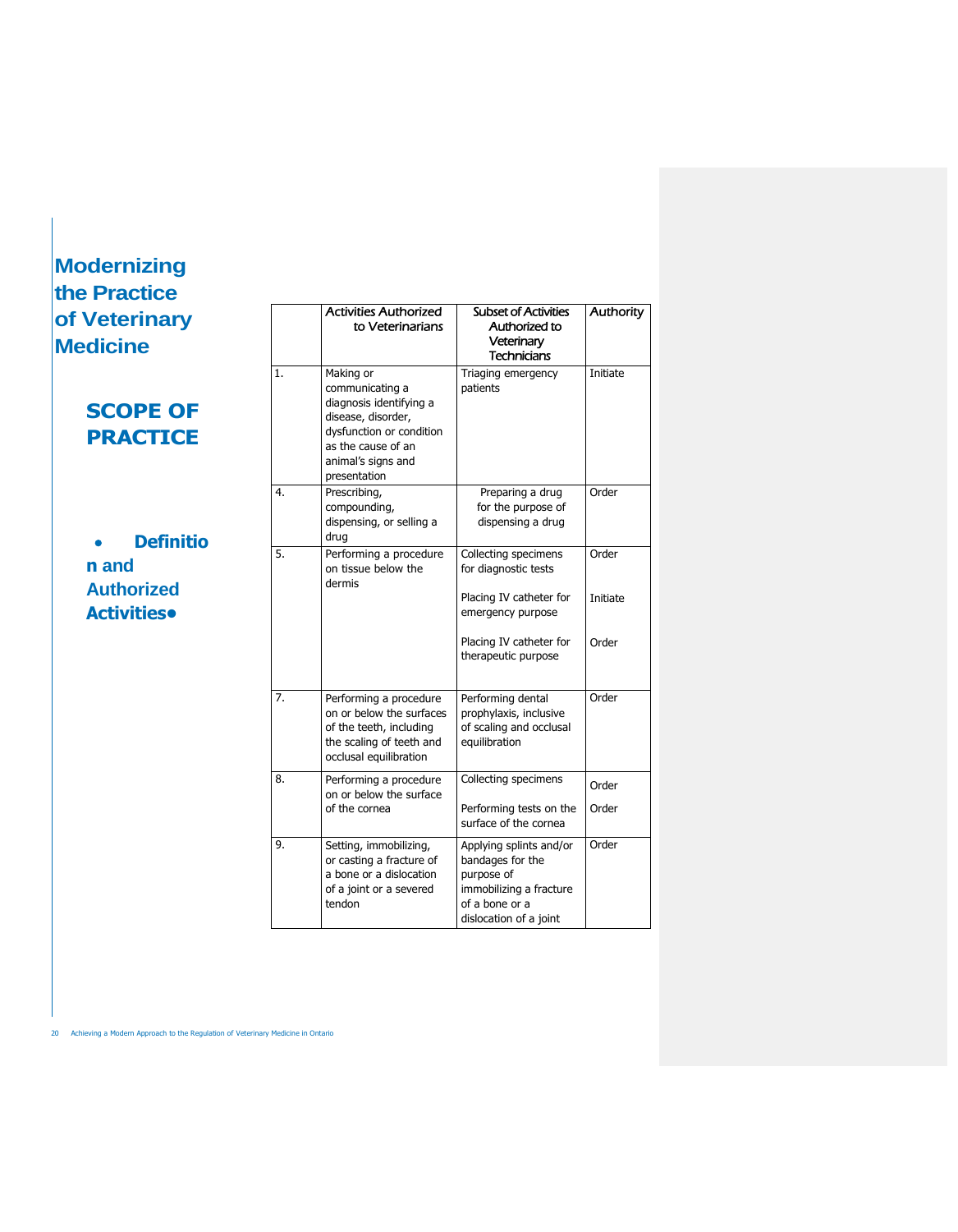|     |                                                                                                   | <b>Subset of Activities</b><br>Authorized to<br><b>Veterinary Technicians</b>                                                                    |           | <b>Mode</b><br>the P     |
|-----|---------------------------------------------------------------------------------------------------|--------------------------------------------------------------------------------------------------------------------------------------------------|-----------|--------------------------|
|     | <b>Activities Authorized</b><br>to Veterinarians                                                  | Administering a<br>substance by injection or<br>inhalation in keeping with                                                                       | Authority | of Vet                   |
| 10. | Administering a<br>substance <sup>8</sup> by<br>injection or inhalation,<br>or monitoring of such | Schedule $X^9$ (please note<br>that this is inclusive of<br>induction, gases, nerve<br>blocks, chemotherapy,<br>epidurals, and fluid<br>therapy) | Order     | <b>Med</b>               |
|     |                                                                                                   | Monitoring patients<br>under anesthesia                                                                                                          |           | <b>SCO</b><br><b>PRA</b> |
|     |                                                                                                   |                                                                                                                                                  | Order     |                          |
| 12. | Putting an instrument,<br>arm, hand, or finger,                                                   |                                                                                                                                                  |           |                          |
|     | i. beyond the external<br>ear canal,                                                              |                                                                                                                                                  |           | De                       |
|     | beyond the<br>ii.<br>point in the nasal<br>passages where they<br>normally narrow,                | Placing and removing<br>nasogastric tubing                                                                                                       | Order     | and A<br><b>Activi</b>   |
|     | iii.                                                                                              | beyond the larynx,<br>Placing and<br>removing                                                                                                    | Order     |                          |
|     | iv.beyond the opening<br>of the urethra,                                                          | Placing and removing<br>urinary catheters                                                                                                        | Order     |                          |
|     | v. beyond the labia<br>majora,                                                                    | Vaginal swabbing                                                                                                                                 | Order     |                          |
|     | vi.beyond the anus<br>or cloaca, or                                                               | Placing and removing<br>irrigation tubing beyond<br>the anus or cloaca                                                                           | Order     |                          |
|     |                                                                                                   | Expressing anal sacs<br>internally                                                                                                               | Order     |                          |
|     | into any other<br>vii.<br>natural or artificial<br>opening into the body                          | Inserting and removing<br>intra-mammary cannula                                                                                                  | Order     |                          |

# **ernizing Practice derinary dicine**

# **PE OF CTICE**

# **Definition a**uthorized *<u>ities•</u>*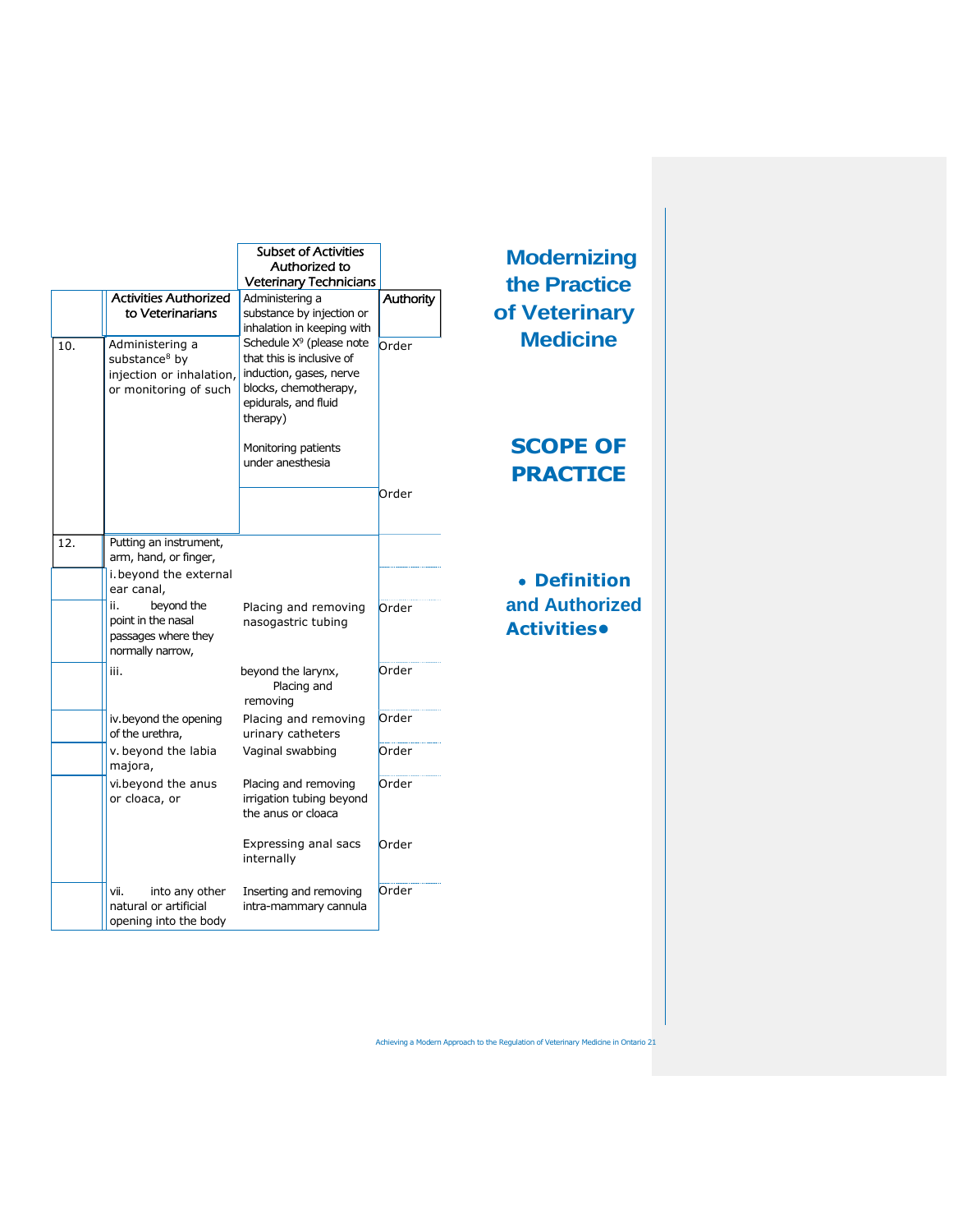# **SCOPE OF PRACTICE**

#### Risk of Harm Clause

As this model, and compliance with the model, relate to the authorized acts and the risk related to animal outcomes, any individual not licensed by the College who treats or advises about an animal's health where it is reasonably foreseeable that serious bodily harm to an animal or human may result from the treatment or advice or from an omission from them could be prosecuted for the unlawful practice of veterinary medicine.

#### Why is the College Considering Changes to this Concept?

The Act currently requires that any individual providing animal care services that relate to veterinary medicine must provide those services under the delegation and supervision of a veterinarian. However, the current reality is that non-veterinarians can, and do, provide therapies and services to animals upon client request and without veterinary oversight. Most of these services fall in the realm of "complementary and alternative medicine" and generally are lower risk activities (e.g. massage therapy, rehabilitation, etc.).

The general discussion on what a profession should or should not protect within its scope of practice is increasingly focused on risk and harm – in this case risk and harm to animals and to public health. In the broader social context, the public realizes that high risk services (e.g. diagnosing illness, prescribing medications, surgery) should only be performed by a licensed veterinarian. On the other hand, the public expects to have direct access to low risk animal services (e.g. massage therapy) without requiring a referral from a veterinarian. These shifts in practice, based on public demand, require careful consideration of real, and not perceived, risk and/ or potential harm.

While Ontario is, and has been, regulating under the premise of exclusive scope of practice for veterinarians, the reality is that there is no definitive definition of the practice of veterinary medicine in the Veterinarians Act, merely a list of a few activities. Over the years, challenges to the current model have come from other professions and trades – chiropractic, homeopathy, ultra-sonographers, trainers, breeders, etc. This confusion about what is and is not the exclusive scope of practice of veterinarians is problematic for the public and the profession. Further, the current model has at times proved difficult to defend with respect to actual unauthorized and risky practice by lay persons.

**Commented [A57]:** Does he college have a legal opinion as to whether such prosecution is likely to proceed? Is this truly any different than the challenge described in the last paragraph on this page?

**Commented [A58]:** What he public expects should not drive professional regulation. The best interests of the animals and the clients should be the priority. Is the College arguing that veterinarians are not the best professionals to make these decisions?

**Commented [A59]:** See comment re first paragraph at the top of this page.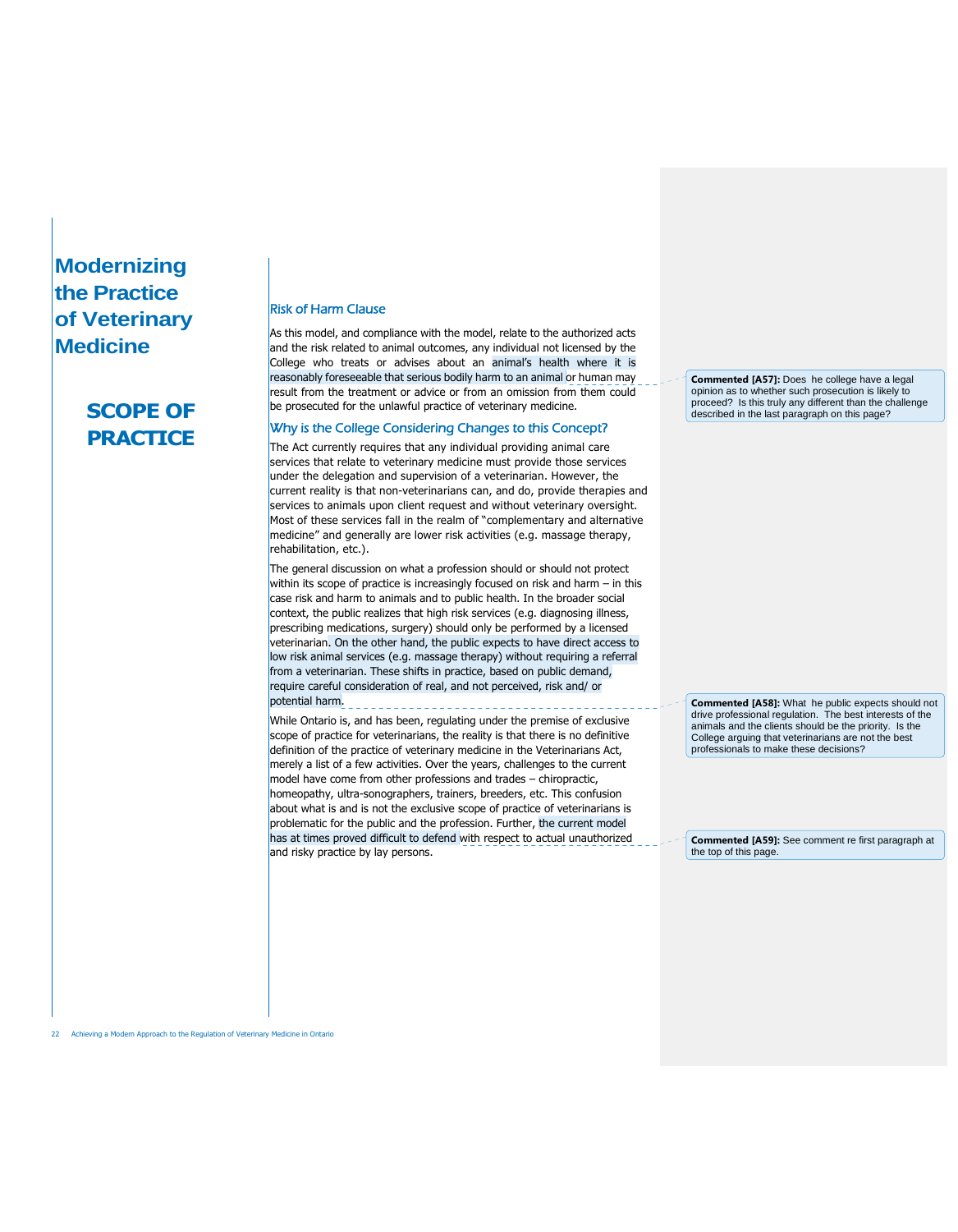# **SCOPE OF**

**PRACTICE**<br> **Commented [A60]:** "Higher risk" is undefinable and subjective. Is this not really a proposal that may have as its effect more suffering by animals at the hands of charlatans?

**Commented [A61]:** Repeating this does not make it true. Most experienced and competent veterinarians who have been practicing since 1989 know that the world hasn't actually changed that much in terms of the fundamentals and principles of good practice. There may be changes related to sophistication of some available services and procedures, but the foundation of good practice has not changed, and could be, in the right hands, well served and overseen with existing legislation, which is well demonstrated by other professions in Ontario and by other veterinary regulators across the country. The most important factor in any regulatory structure, including even the police, is not the law, but the people responsible for enforcing the law.

In recent years, the profession has also observed the strengthening of qualifications for veterinary technicians, and in particular the recognition of the Registered Veterinary Technician (RVT) as having credentials that represent quality and safety in veterinary practice. The growth in numbers of RVT's<sup>10</sup> in the province is a testament to their established place as a qualified team member within the system of veterinary medicine in Ontario.

As animals remain defined as property, owners/clients can and will continue to independently choose a health care provider for animals, as they might do in human health care. The College's focus should be on risks to animals in relation to the intersection between veterinary medicine and what is in the public domain (caveat emptor or buyer beware). However, higher risk choices related to animal health should always be managed by a veterinarian.

The world is not the same as when the Veterinarians Act was introduced in 1989. A model focused on the system of veterinary medicine and on protecting activities that pose the greatest risk of harm to animals is being proposed. The aim is to acknowledge changing public expectation and to balance this with the need for the protection of animals. Strengthening compliance with the scope of practice of veterinary medicine by being clearer about where harm lies, and that both veterinarians and veterinary technicians are accountable in that delivery, is imperative for the future.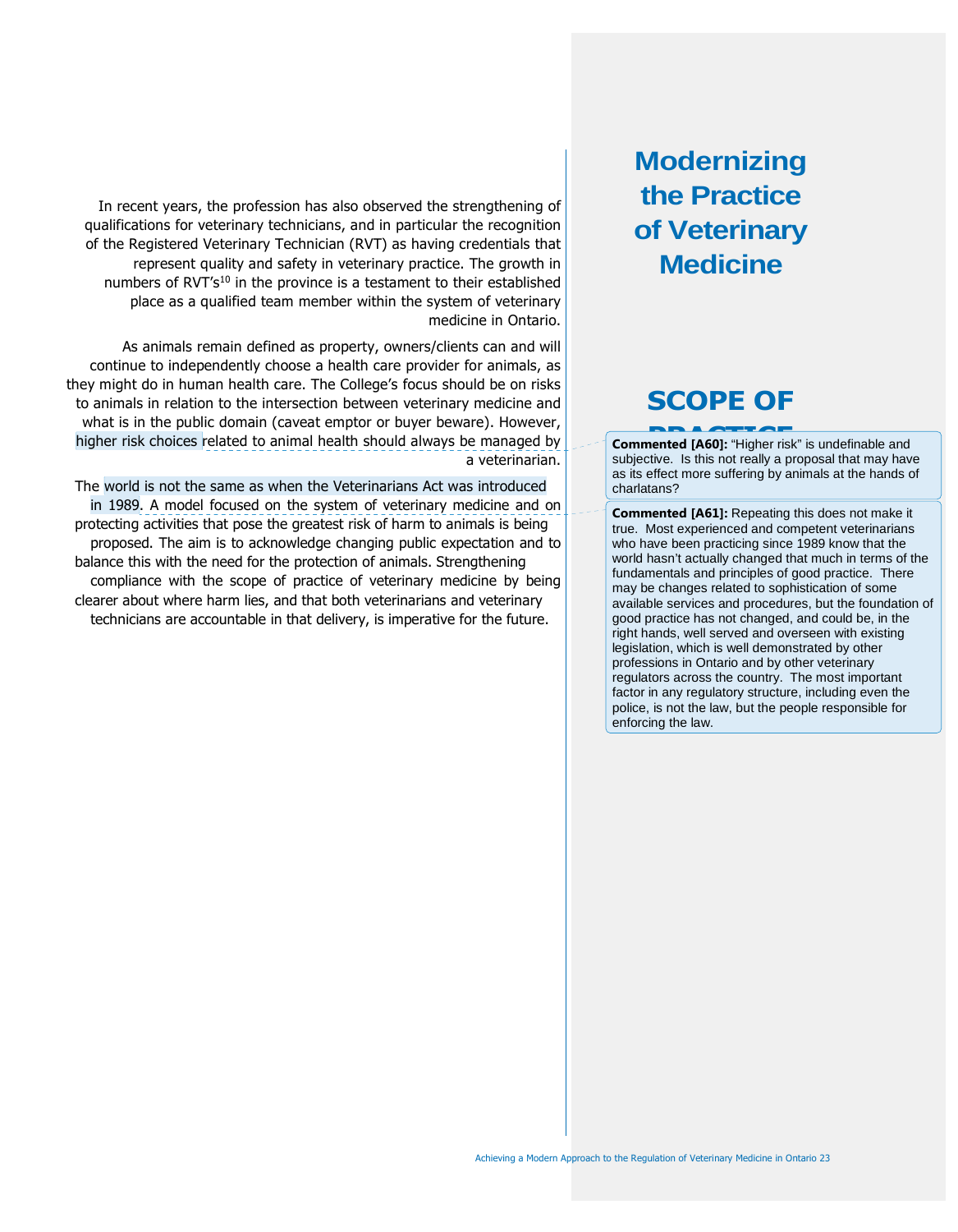# **SCOPE OF PRACTICE**

**Exemptions**

**•**

#### Existing Provisions

The Veterinarians Act currently prohibits any person, other than a veterinarian, from engaging in the practice of veterinary medicine or holding himself or herself out as engaging in the practice of veterinary medicine. However, there are exemptions for:

- a. a person who is providing emergency first aid without charging a fee;
- b. an animal's owner, a member of the owner's household, or a person employed for general agricultural or domestic work by the owner;
- c. a person who is taking blood samples
- d. a person who is preventing or treating fish or invertebrate diseases;
- e. a person who is collecting or using semen for the purposes of a business that engages in the artificial insemination of livestock;
- f. a person who is collecting or transporting ova and embryos of animals other than mammals;
- g. a student of veterinary medicine to the extent that the student is engaging in the undergraduate curriculum of studies at the Ontario Veterinary College of the University of Guelph.

#### What Change is Proposed?

It is proposed that the current exemptions in the Act remain with a change to expand the learner exemption to include students of an accredited veterinary medicine program and students of an accredited veterinary technician program. Further, it is proposed that the existing exemption in (b) above be amended to also exempt a custodian of an animal to administer a treatment plan, made by a veterinarian, and at the direction of the owner.

In addition, the Veterinarians Act would not apply to prevent a person who holds an appropriate certificate of registration from the Ontario College of Pharmacists from compounding and dispensing drugs for, or selling drugs to, the owner of an animal

There would be an additional proposed exemption for:

 An act by a person is not in contravention of the authorized activities section of the Act if the person is exempted by the regulations under this Act

This broad exemption is intended to allow for agility by allowing the creation of exemptions in regulations, such as exemptions for:

- 1. A person performing an authorized activity under a delegation or order of a veterinarian
- 2. A member of the College of Chiropractors of Ontario is exempt from the authorized activities section of the Veterinarians Act for the purpose of:

a. Moving the joints of an animal's spine beyond the animal's usual physiological range of motion using a fast, low amplitude thrust

b. putting a finger beyond the anus for the purpose of manipulating the tailbone

#### Why is the College Considering Changes to this Concept?

The proposed model has attempted to ensure that it does not unduly restrict the appropriate performance of certain animal care activities by competent individuals who are not veterinarians. The model recognizes that certain classes of non-veterinarians have the

**Commented [A62]:** Veterinary technicians should be regulated by separate legislation and by a separate regulator and should pay for their own regulation. Veterinarians should not have to pay to regulate technicians. To attempt to regulate both professions with one piece of legislation and regulatory will inevitably lead to conflicts of interest.

**Commented [A63]:** Only with a prescription from a veterinarian.

**Commented [A64]:** Arguably, this is permitted now.

**Commented [A65]:** This is inappropriate at every level. The health of the animal should be evaluated by a licenced veterinarian first.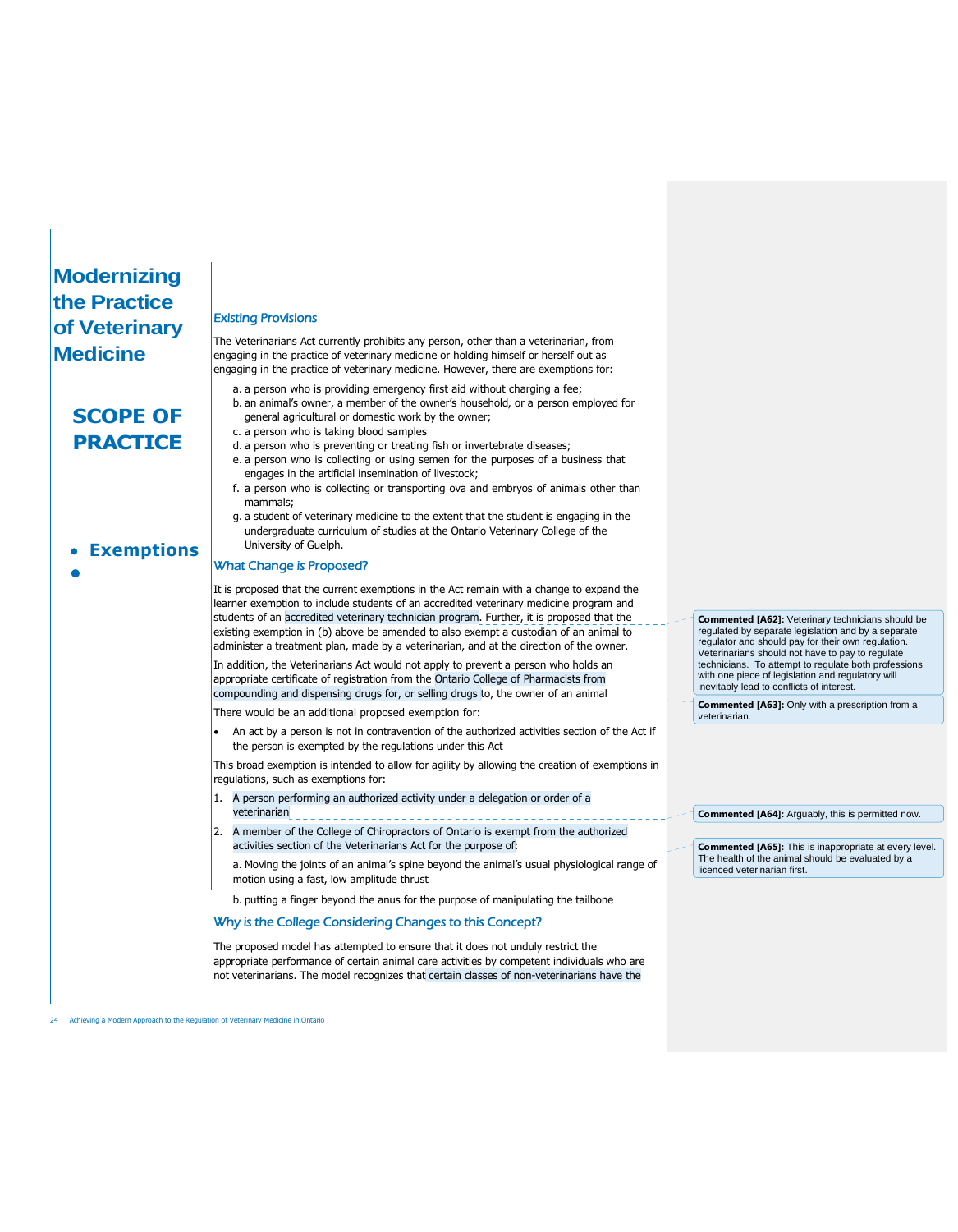requisite competence, skills, knowledge, and judgment to perform defined authorized activities, or aspects of them, and clarifies when and how this may be done. **Commented LA66]:** Is there any documented evidence

Commented [A66]: Is there any documented evidence<br>that this statement is true?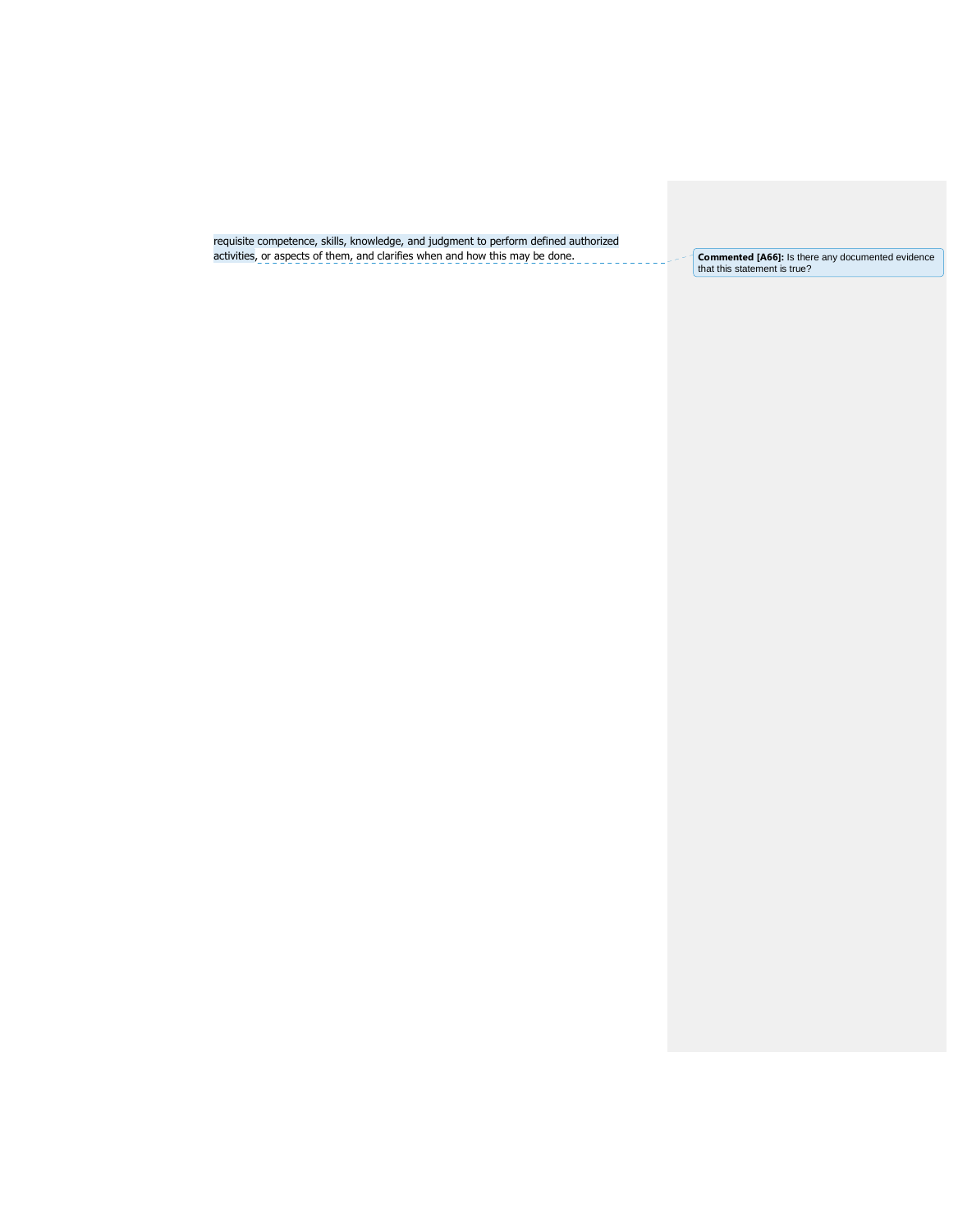# **SCOPE OF**

**Commented [A67]:** Again, there should be separate legislation, separate regulator.

# **Title Protection•**

### Existing Provisions

The Veterinarians Act currently protects the titles of "veterinarian", "vétérinaire", "veterinary surgeon", and "chirurgien vétérinaire" or an abbreviation or variation thereof as an occupational or business designation for licensed members. Further, a person who is not a licensed member is prohibited from using a term, title or description that will lead to the belief that the person may engage in the practice of veterinary medicine.

### What Change is Proposed?

It is proposed that title protection be expanded to include the titles of "veterinary technician" and "Registered Veterinary Technician (RVT)".

Further, with a move to some animal care services in the public domain and away from an exclusive scope model, the title "doctor (Dr.)" will be protected so that only veterinarians licensed in Ontario can use the term in the course of providing or offering to provide, in Ontario, health care to animals.

An exemption would be provided to permit chiropractors to use the title "doctor (Dr.)" with specific conditions when providing health care to animals. Such conditions would include that a chiropractor must mention that he or she is a member of the College of Chiropractors of Ontario, or identify himself or herself as a chiropractor when describing himself or herself orally using the title "doctor (Dr.)". When identifying himself or herself in writing using the title "doctor(Dr.)" on a name tag, business card or any document, the member must set out his or her full name after the title, immediately followed by at least one of the following (a) College of Chiropractors of Ontario or (b) Doctor of Chiropractic (DC).

### Why is the College Considering Changes to this Concept?

The additions to the title protection provisions acknowledge those professions specifically named within the authorized activities model and are proposed to allow for clarity in roles.

The proposal is aimed at assisting the public in understanding the distinction between doctors of veterinary medicine and other individuals who provide some aspects of animal care.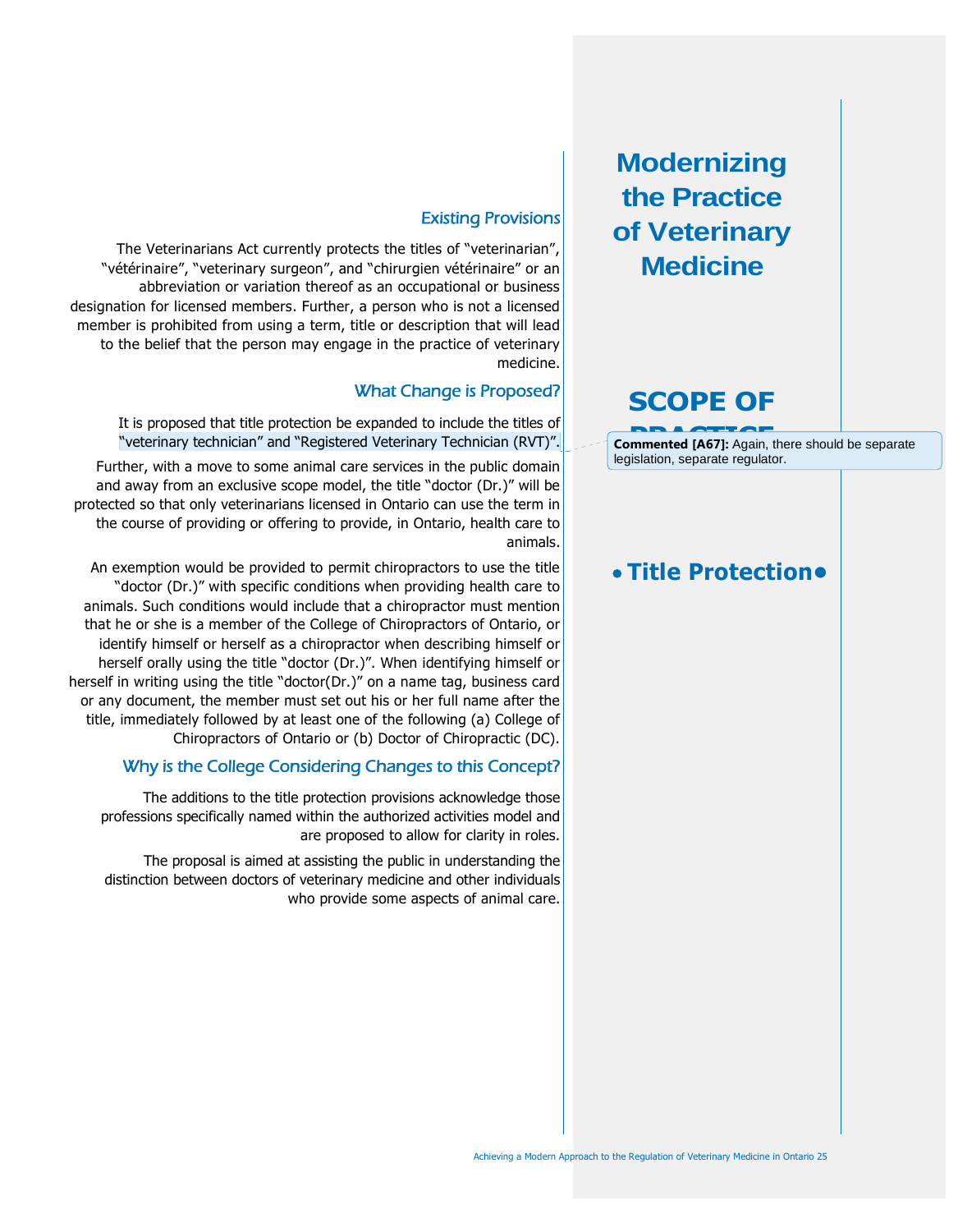# **QUALITY ASSURANCE**

 **Mandatory Quality Assurance Program•**

#### Existing Provisions

There are no provisions related to quality assurance in the Veterinarians Act.

#### What Change is Proposed?

It is proposed that the Veterinarians Act be amended to provide for a mandatory quality assurance program for veterinarians. Key elements of the proposed concept include:

- Provisions related to the powers of the Quality Assurance Committee, which include the power to:
	- require a member to participate in a program designed to assess his or her knowledge, skill and judgment
	- require a member whose knowledge, skill or judgment have been assessed or re-assessed, and found to be unsatisfactory, to participate in remediation activities as defined by the Quality Assurance Committee
	- direct the Registrar to impose or remove terms, conditions or limitations for a specified period on a member's license in certain defined circumstances
- Provisions stipulating co-operation with the Quality Assurance Committee and any advisors it appoints, which would include providing any information requested by the Committee or an advisor.
- Provisions relating to the confidentiality and use of information obtained by the Quality Assurance Committee or its advisors

#### Why is the College Considering Changes to this Concept?

The Veterinarians Act does not currently have any provisions related to quality assurance. Most professions, including veterinary medicine in North America, speak to at least some elements of continuing competence in legislation.

Mandatory quality assurance has been demonstrated to be an effective regulatory tool to ensure the ongoing quality and safety of professionals in practice in the province and to support them in maintaining competence throughout their careers. A mandatory quality assurance programs for veterinarians would allow quality assurance advisors to collaborate with veterinarians to assess those areas where development of additional knowledge, skills and judgment may be appropriate, and assure veterinarians and the public that veterinarians practise in a manner consistent with the College Standards of Practice. Further, it would provide a positive learning experience and be a useful tool to allow the College to identify and provide support and resources to areas where data demonstrates higher risks to animal care delivery.

**Commented [A68]:** This would create a huge amount of work for the CVO bureaucrats and hugely increased fees for members. Where is the evidence that it is necessary? Where is his being done regarding veterinarians in other Canadian jurisdictions or regarding other professions in Ontario?

**Commented [A69]:** Examples, please.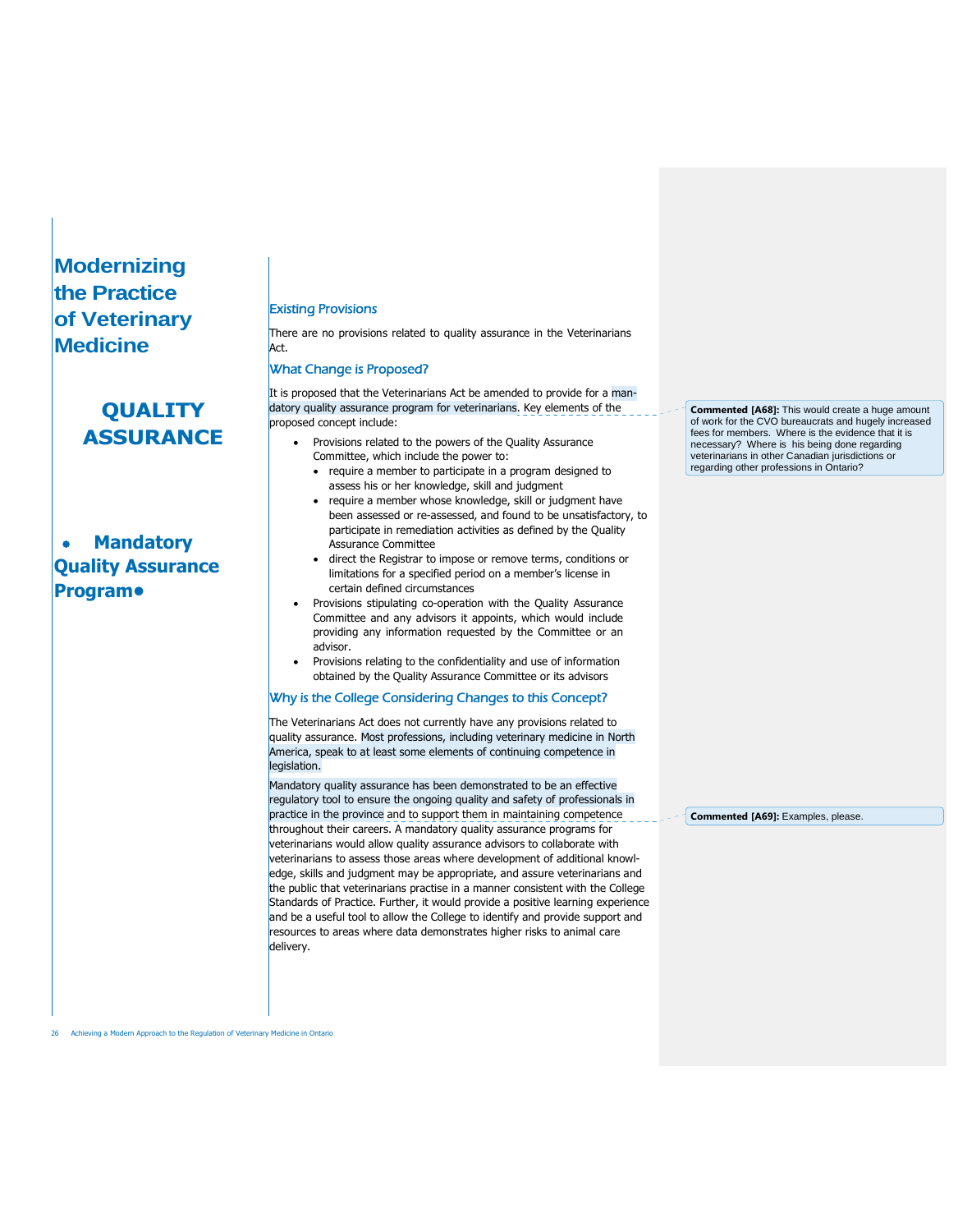# **INVESTIGATIONS & RESOLUTIONS**

# **Screening Model•**

**Commented [A70]:** This is inappropriate. A member complained against should always have the option of formal regulatory review, along with the court system. Mandatory ADR is currently in the news as it is being used in an abusive way by large corporations against consumers and employees. The potential for abuse of such a provision by the CVO is huge.

### Existing Provisions

Under the existing investigations and resolutions provisions in the Act, there are two potential "streams" for complaints or issues to be managed.

The first is the complaints system which investigates a written complaint. This is a paper review process by the Complaints Committee, which does not have the power to appoint an investigator. Following its review of a written complaint, in addition to written statements from relevant witnesses and/or experts, the Committee issues its decision and reasons, which can be appealed to the Health Professions Appeal and Review Board.

The second is a Registrar's Investigation process, in which information can be brought to the College's attention through any number of means (such as the police, newspapers, anonymous sources, etc.). Such cases are handled by the Executive Committee, which has the power to appoint an investigator. Upon receipt of the investigator's report, the Executive Committee reviews the case, and issues a formal written decision.

The options for disposition are the same for both Committees – no further action, advice, a caution, a voluntary undertaking, or a referral to the Discipline Committee.

### What Change is Proposed?

Under the proposed model, there is to be one triage or intake process which is streamlined and transparent. In effect, the current Complaints and Executive Committees' roles relating to investigations and resolutions are collapsed into a single committee known as the Investigations and Resolutions Committee. The proposed model allows for an investigator to be appointed in any case as necessary.

Under the proposed model, cases that are considered frivolous and vexatious or outside of the College's jurisdiction could be dismissed at intake to reduce the inefficient use of resources and reduce delays for high risk cases.

The model proposes the introduction of a mandatory alternative dispute resolution (ADR) process in certain circumstances, such as financial disputes and misunderstandings related to communication.

The model also introduces mandatory education or remediation courses under the Specified Continuing Education or Remediation Program as a potential outcome where remediation is deemed necessary.

The proposed model maintains the arm's length appeal process of the Health Professions Appeal and Review Board to ensure the accountability of College decision-making related to its members.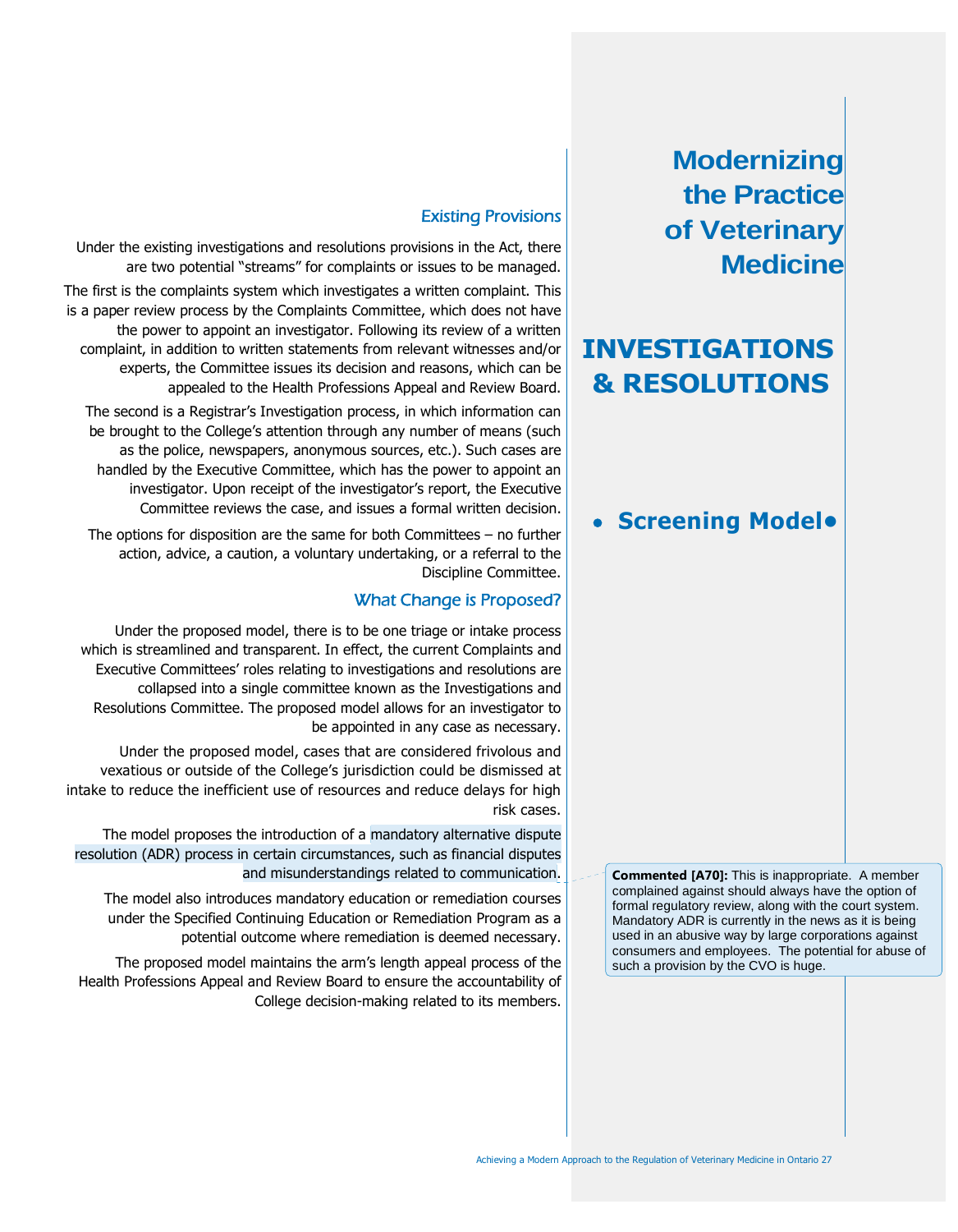**Screening**

**Model•**

# **INVESTIGATIONS & RESOLUTIONS**

The following chart illustrates the proposed single screening model:



Why is the College Considering Changes to this Concept?

The current system is cumbersome and confusing with respect to why a specific stream is most appropriate for a particular case. The Complaints Committee's inability to directly appoint an investigator leads to lengthy processing times and public dissatisfaction. Another challenge is the lack of transparency with respect to the Executive Committee stream, as the Executive Committee does not have the power to share information with another party, even if a case originated with a party making a complaint, which was transferred to the Executive Committee stream to ensure a robust investigation.

The proposed screening model eliminates the current model's two distinct streams with different investigative powers, levels of transparency, and appeal processes.

The introduction of mandatory alternative dispute resolution in defined cases will allow for facilitating mediated solutions to a dispute, which contributes to greater satisfaction for several reasons. A solution to a complaint which is crafted by a complainant and the veterinarian involved has been shown to allow for faster resolution, tailored resolutions, increased compliance, and can foster a climate of co-operation and openness even if a voluntary resolution is not reached.

The introduction of the power to require a member to undergo mandatory remediation and educative programs would strengthen the College's powers to undertake remedial solutions where appropriate, and preferable to discipline. Current voluntary undertakings, while at times effective, can only be offered if a discipline hearing is viable in case of an agreement for remediation not being reached. This deters a committee from seeking remediation in cases where it would be a preferable public protection option.

The single screening model aims to reduce the inefficiencies and lack of transparency in the current model and strengthen education and remediation options, while maintaining procedural fairness for all parties.

**Commented [A71]:** Absolutely not. All decisions should be subject to appeal.

**Commented [A72]:** It is already within the regulator's power to deal with this by making clear and objective decisions.

**Commented [A73]:** This appears to be against the principles of natural justice, and consideration should be given to simply abandoning his "stream". Legislative change isn't required to take hat step.

**Commented [A74]:** ADR should **never** be mandatory. It should only be undertaken if all parties agree.

**Commented [A75]:** If the hearing isn't "viable", perhaps the complaint is not valid and the veterinarian should be left alone?

**Commented [A76]:** If public protection was truly necessary, then the discipline process would suffice.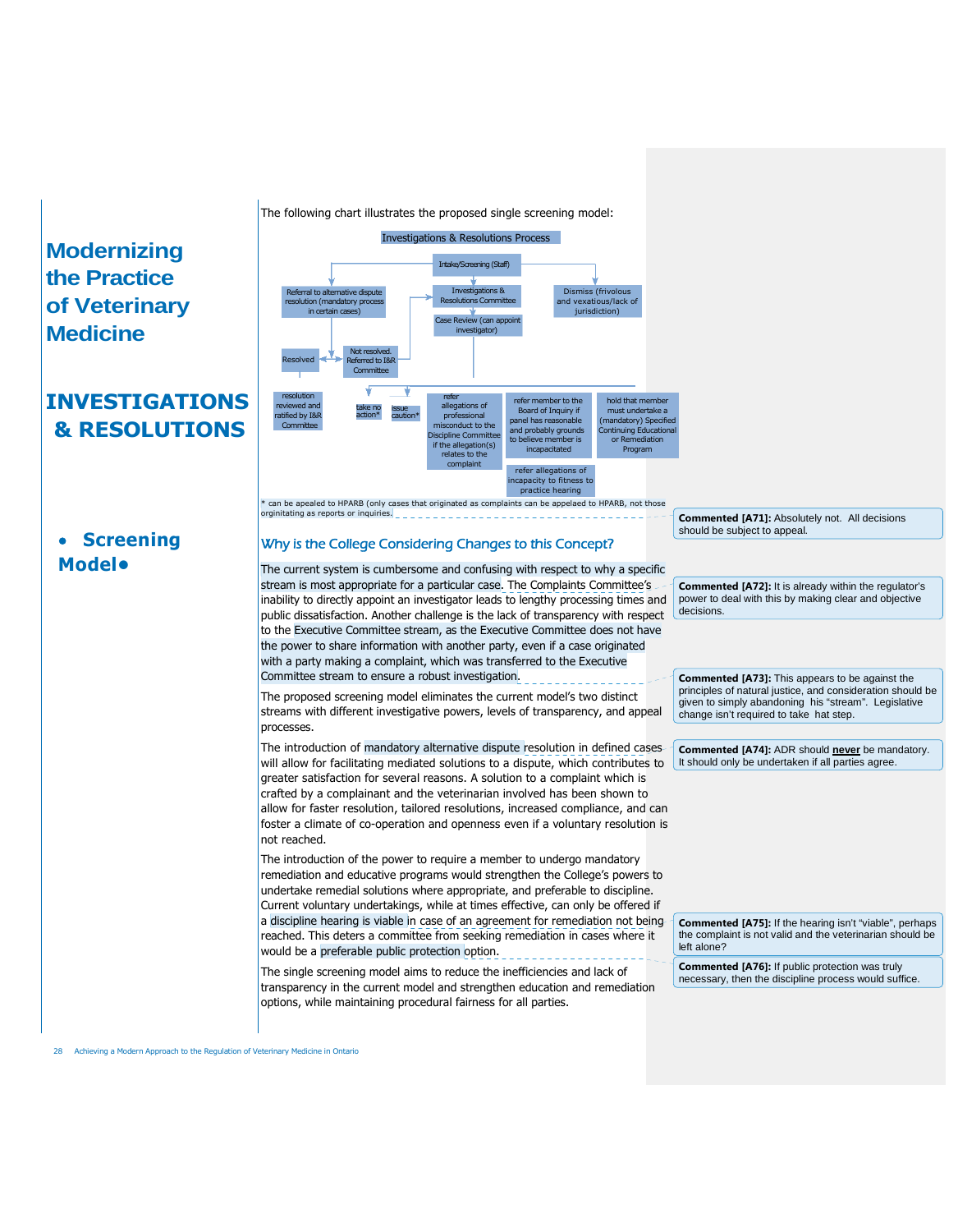# **INVESTIGATIONS & RESOLUTIONS**

**Commented [A77]:** The potential for massive damage to innocent individuals is huge. Potential abuse includes spousal disputes and competitive disputes. Examples from other jurisdictions and other professions please.

 **Mandatory Reporting•**

**Commented [A78]:** Are there past examples of where this would have been helpful. Or, is this another "solution looking for a problem"?

## Existing Provisions

The Veterinarians Act does not currently include any mandatory reporting provisions. However, this concept is not unfamiliar to veterinarians as they currently have a number of other mandatory reporting obligations under different federal and provincial legislation and regulations, such as the Animal Health Act, the Health Protection and Promotion Act, the Ontario Society for the Prevention of Cruelty to Animals Act, the Controlled Drugs and Substances Act and regulations, and the Health of Animals Act, albeit for different purposes.

### What Change is Proposed?

Mandatory reporting is being proposed in circumstances in which a licensed member has reasons to believe that another licensed member is incapacitated or unwell. Circumstances that might justify a mandatory report would be cases where a veterinarian is incapacitated by a physical or mental health condition that impairs his or her ability to provide veterinary care. A report would be made to the College.

The College would then conduct its own investigation. A report would not constitute a finding of incapacity against the member who is the subject of the report. The proposal regarding mandatory reporting includes an immunity provision for reports stating that no action or other proceeding shall be instituted against a person for filing a report in good faith.

### Why is the College Considering Changes to this Concept?

The Veterinarians Act does not currently include mandatory reporting provisions related to incapacity.

Members often know specific information about how other members practice which the College and the public are not privy to. From a public trust point of view, substance abuse and other forms of incapacity can be significant and interfere with a veterinarian's ability to practice safe medicine.

Mandatory reporting would be a useful mechanism to manage these issues by alerting the College if there is a concern at an early stage, potentially before an adverse event. Further, it supports efforts to ensure member wellness. Instituting a mandatory reporting system would align with public expectations and assumptions with respect to the College's role in mitigating risk and acting to ensure public protection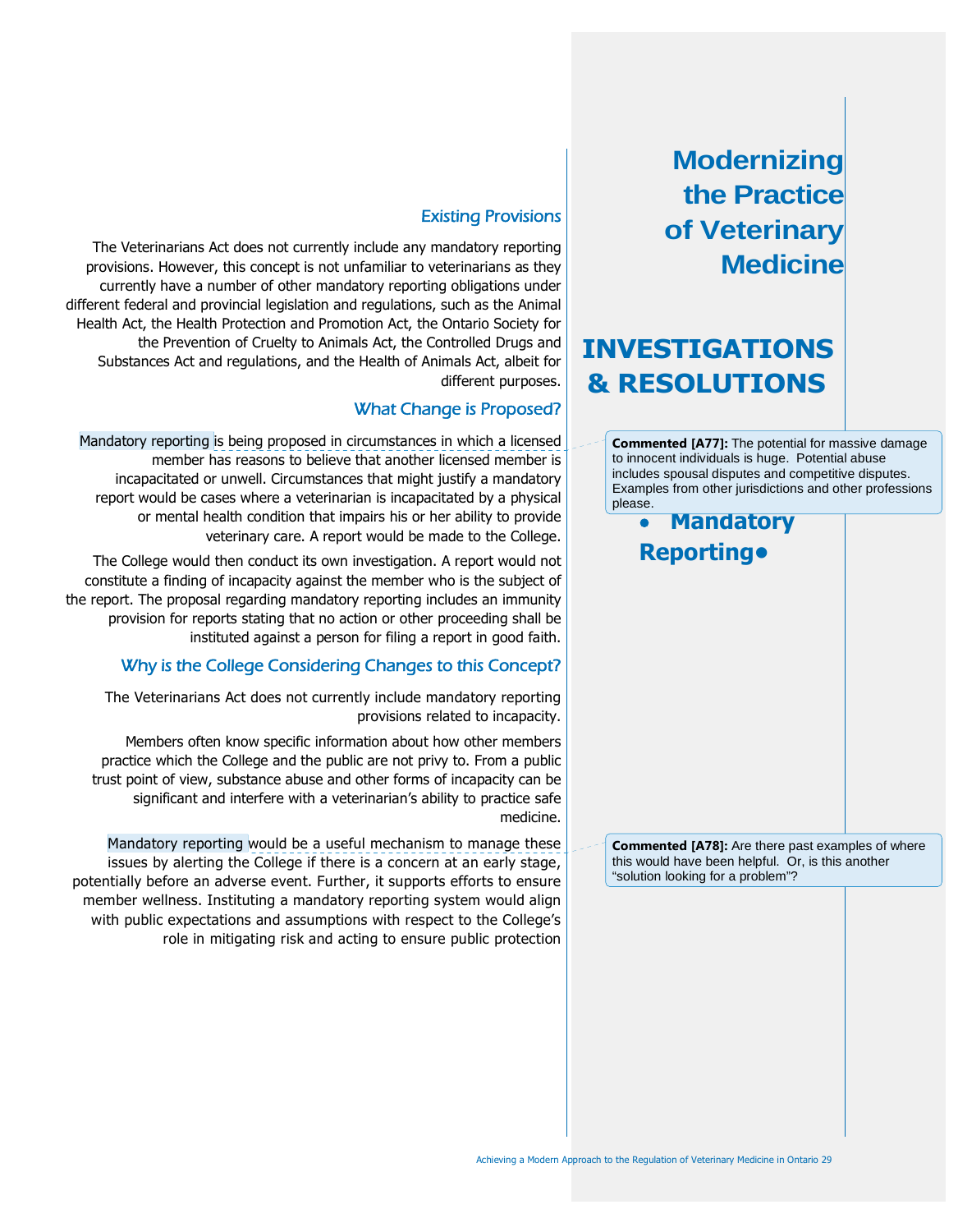# **INVESTIGATIONS & RESOLUTIONS**

# **Investigator Appointments•**

#### Existing Provisions

The Veterinarians Act provides that, where the Registrar believes on reasonable ground that a member or former member of the College has committed an act of professional misconduct or serious neglect or that there is cause to refuse to issue or renew or to suspend or revoke a certificate of accreditation, the Registrar may, with the approval of the Executive Committee, appoint one or more persons to investigate the matter.

### What Change is Proposed?

With respect to investigator appointments, it is proposed that the Registrar may appoint one or more investigators to determine whether a member has committed an act of professional misconduct or is incompetent if:

- a. the Registrar believes on reasonable and probable grounds that the member has committed an act of professional misconduct or is incompetent and the Investigations and Resolutions Committee approves of the appointment;
- b. the Investigations and Resolutions Committee has received information about a member from the Quality Assurance Committee under the relevant section and has requested the Registrar to conduct an investigation; or

c. the Investigations and Resolutions Committee has received a written complaint about the member and has requested the Registrar to conduct an investigation.

Further, it is proposed that the Registrar may appoint an investigator in an emergency if the Registrar believes on reasonable and probable grounds that the conduct of the member exposes or is likely to expose his or her patients or clients to harm or injury, and that the investigator should be appointed immediately and there is not time to seek approval from the Investigations and Resolutions Committee.

### Why is the College Considering Changes to this Concept?

While the approval process for the Registrar to proceed with an investigation fundamentally remains the same, an additional authority to appoint an investigator has been added for circumstances when the Quality Assurance Committee becomes aware of serious at-risk behaviour by a veterinarian. This latter authority is used rarely, as the Quality Assurance Committee's focus is remediation and support. But when necessary, it is in the public interest to investigate a matter where significant harm may occur.

The reasons for appointment related to concerns raised by a Quality Assurance Committee are actually the same as for emergency circumstances. It is anticipated that the need for an emergency investigation will be rare; however, when it is necessary, this authority provides a tool for swift public protection action.

**Commented [A79]:** Is a Registrar who is not a licenced member qualified to hold this belief?

**Commented [A80]:** Should there not be only a "one track" form of investigation to the effect hat **all** concerns are routed through this committee? That way, a panel of the veterinarian's peers (rather han a non-veterinarian) makes the decision whether to proceed.

**Commented [A81]:** In this day and age of modern communications, there will always be ime to convene the committee.

**Commented [A82]:** Where is he evidence that this has ever been a concern? Examples, please.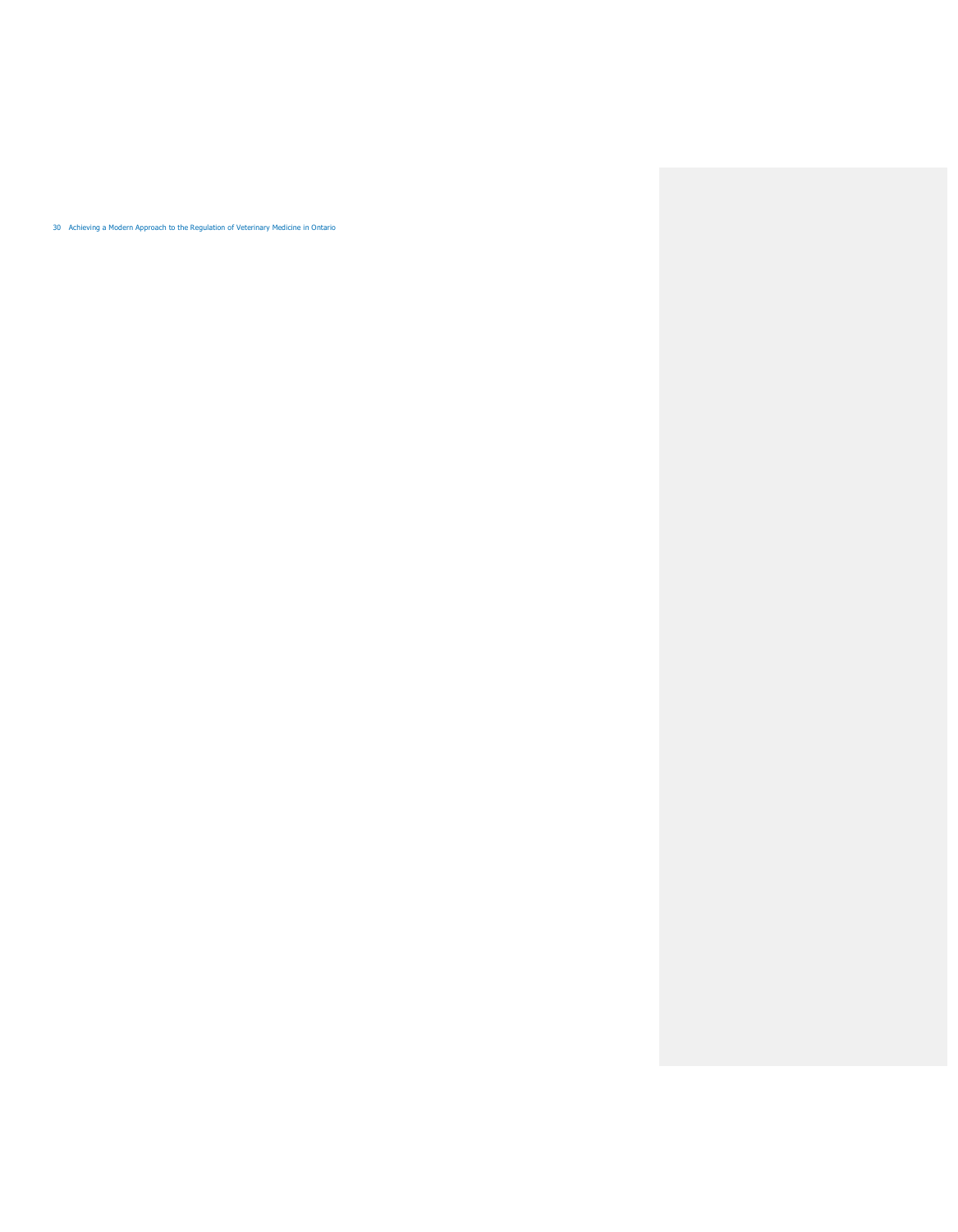**IN 8** confirm that they do not have to answer any questions in the absence of legal counsel. Further, "reasonable" **Commented [A83]:** In following the principles of fundamental justice, any investigator must inform every person that they have a right to legal counsel and in the absence of legal counsel. Further, "reasonable" here is a pseudonym for "fishing". Inquiries must relate directly and only to a specific complaint.

# **Investigator Powers•**

**Commented [A84]:** This statement is self-explanatory. No change is required.

**Commented [A85]:** These specific powers are intrusive, unnecessary and intimidating. Would the CVO staff agree that a member's lawyer can come into the CVO office at any time and observe (and record) CVO staff as they work and make "reasonable" inquiries without informing CVO staff of their right to legal counsel?

**Commented [A86]:** "Current" with what? New rules created without legislators' oversight?

### Existing Provisions

The Act states that a person appointed to make an investigation "may inquire into and examine the practice of the member or former member in respect of whom the investigation is being made and may, upon production of his or her appointment, enter at any reasonable time the business premises of the member or former member, make reasonable inquiries of any person and examine documents and things relevant to the subject-matter of the investigation."

### What Change is Proposed?

The proposed additions to the existing provisions related to investigator powers include that an investigator:

- i. may inspect or observe the practice of veterinary medicine performed by a member or under the supervision of a member
- ii. may take photographs or make audio or video records relating to the member's practice of veterinary medicine
- iii. may remove original versions of evidence where necessary (for example, where an original document is necessary to prove tampering or fraud)
- iv. may use any data storage, processing or retrieval device or system used in carrying on business in order to produce information that is relevant to the investigation and that is in any form
- v. may, upon giving a receipt for them, remove for examination and testing and may copy anything relevant to the investigation and testing, including any data storage disk or other retrieval device in order to produce information
- vi. may conduct tests that are reasonably necessary
- vii. may, upon giving receipt for them, require a person to produce any documents, records, equipment, supplies and such other things of the person being investigated that the investigator determines are relevant to the investigation, including using any data storage, processing or retrieval device or system to produce information that is relevant to the inspection and that is in any form, and the person shall produce the things required and provide the assistance.

### Why is the College Considering Changes to this Concept?

While the existing provisions in the Act related to investigator powers already provide sufficient breadth to the investigator's powers, the proposed provisions are intended to ensure that the Act remains current, and clearly and explicitly lays out the investigator's powers to perform his or her duties effectively. The suggested amendments also acknowledge the technological advances that have taken place since the current Veterinarians Act came into force, and allow for the retrieval of any data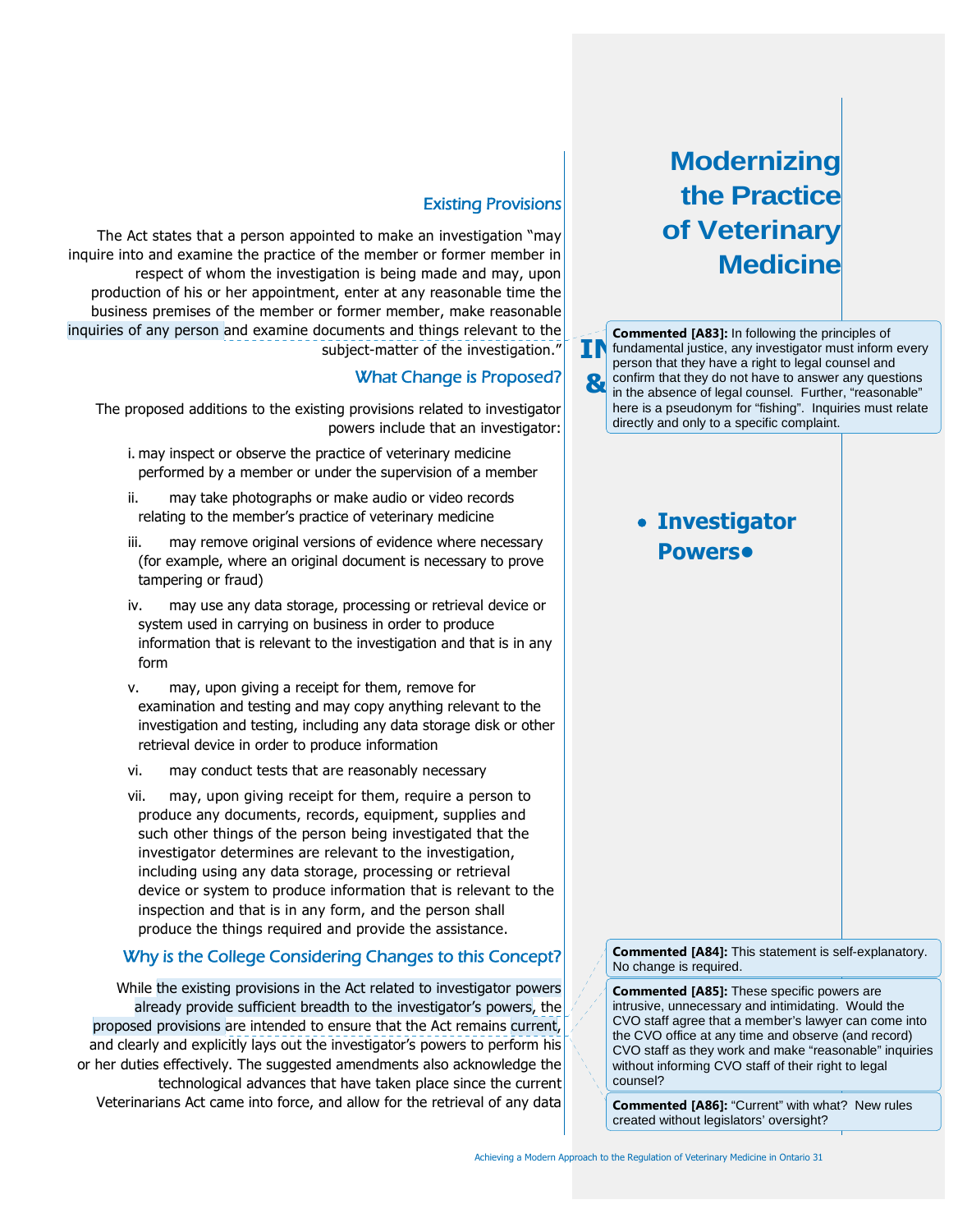storage, processing or retrieval device or system to produce information that is relevant to an investigation.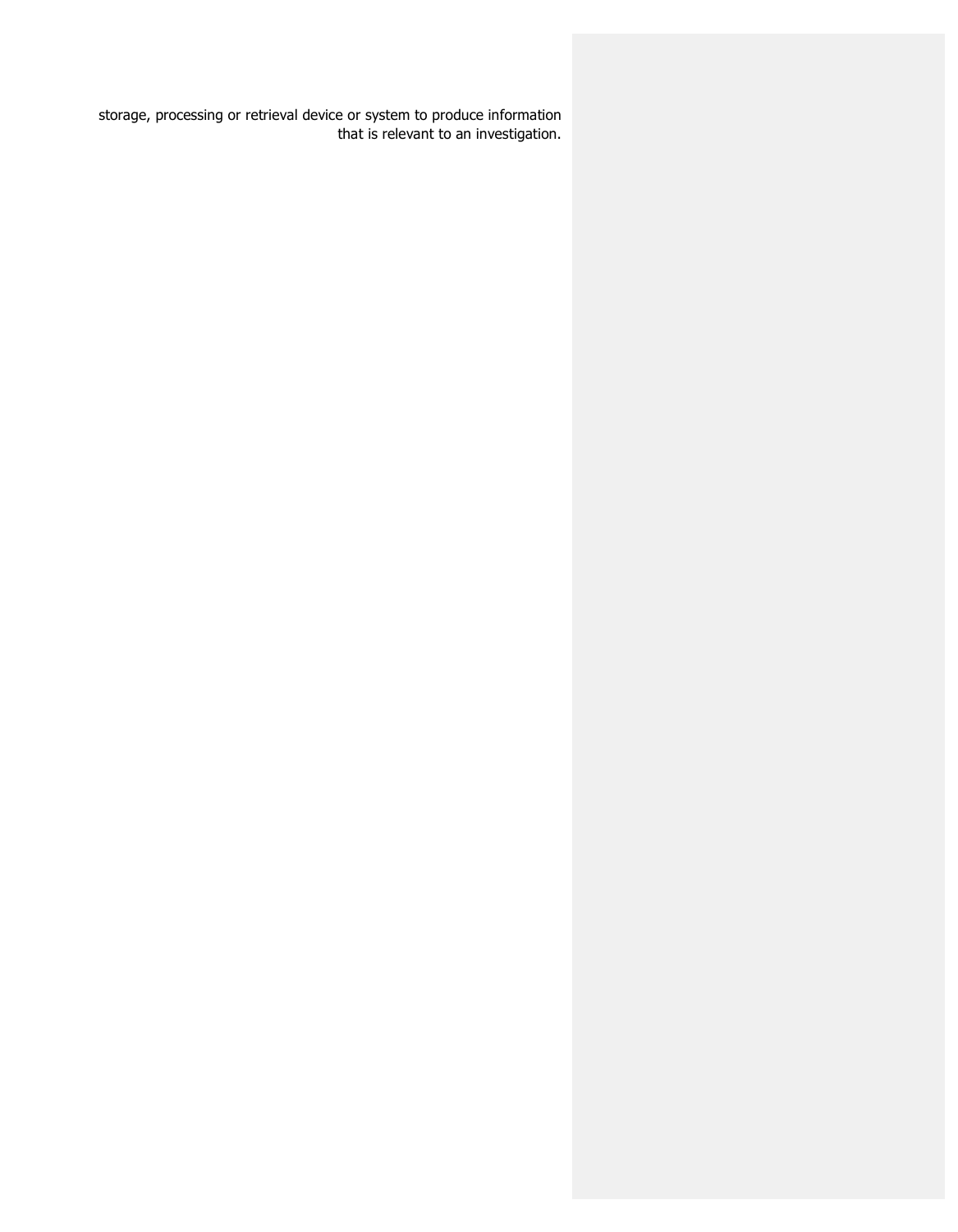## **INVESTIGATIONS & RESOLUTIONS**

## **Interim Suspensions•**

#### Existing Provisions

The Veterinarians Act currently includes interim suspension provisions related to matters of incapacity or wellness. More specifically, under the Act, a Board of Inquiry (appointed by the Executive Committee) may require a licensed member to submit to physical and mental examinations by a qualified person, and if the licensed member refuses or fails to submit to such examinations, the Board of Inquiry may order that the licensed member's licence be suspended until he or she complies.

In addition, when a Board of Inquiry reports its findings to the Executive Committee and if the Executive Committee refers the matter to the Registration Committee to hold a hearing, the Executive Committee may suspend the licensed member's licence until the determination of whether or not the licensed member is impaired becomes final.

There are currently, however, no parallel provisions in the Veterinarians Act related to interim suspensions when a case is referred to the Discipline Committee.

#### What Change is Proposed?

It is proposed that within the authorities of a newly constituted Investigations and Resolutions Committee, the committee be permitted to make an interim order directing the Registrar to suspend or impose terms, conditions or limitations on a member's licence if:

(a) it is of the opinion that the conduct of the member exposes or is likely to expose any animal(s) or his or her client(s) to serious harm or injury; and

(b) an allegation has been referred to the Discipline Committee.

If such an order is made, the College must prosecute the matter expeditiously and the Discipline Committee must give precedence to the matter.

It is also proposed that an interim suspension may not be made unless the member has been given notice of the Committee's intention to make the order and provided time to make written submissions to the Committee. In extraordinary circumstances an interim suspension may be made without notice to the licensed member, if there are reasonable and probable grounds to believe that urgent intervention is needed.

**Commented [A87]:** The member must be able to challenge his immediately in superior court.

**Commented [A88]:** The member must be able to challenge his immediately in superior court, and the CVO cannot complain if the challenge is "ex parte", without further notice to them.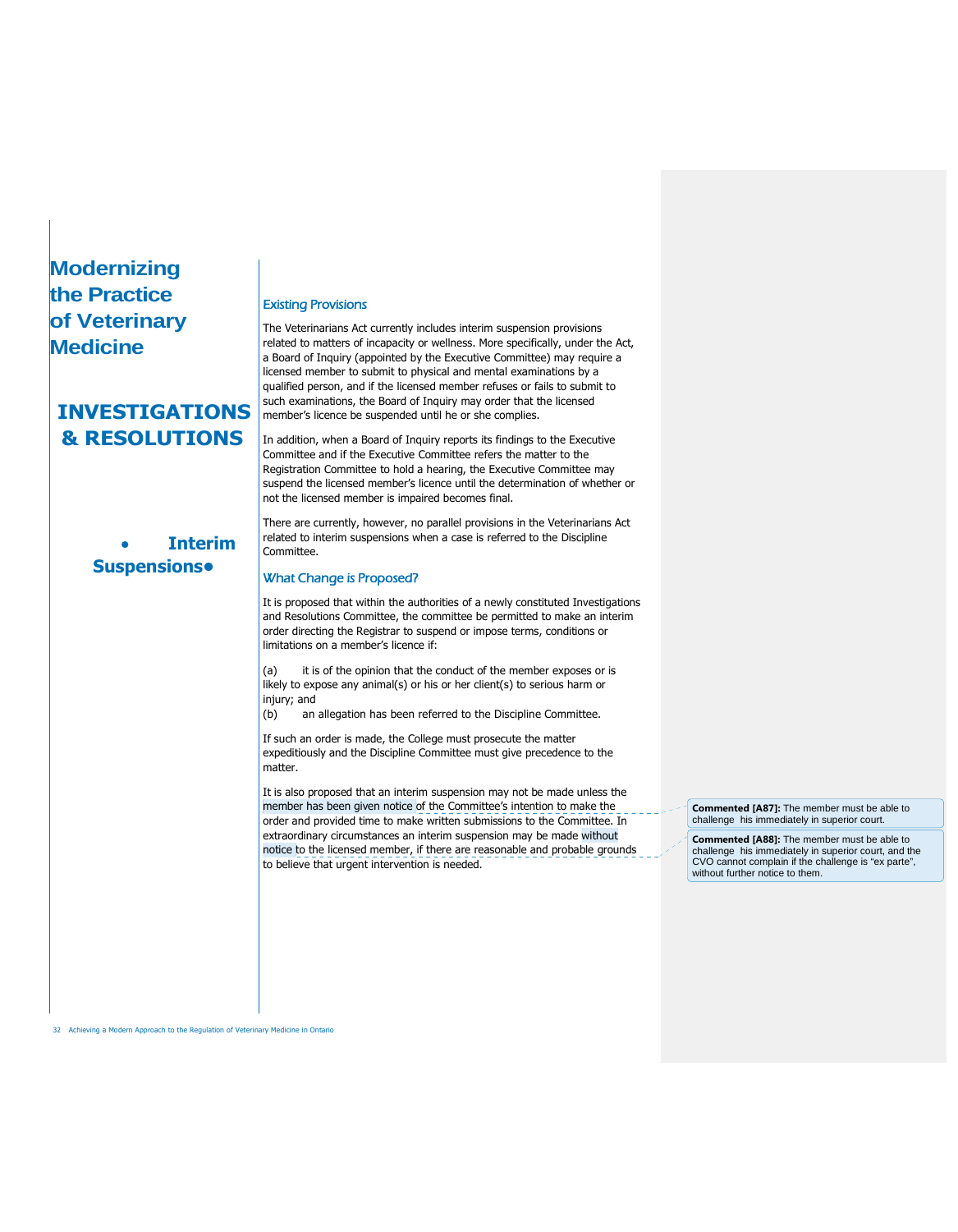#### Why is the College Considering Changes to this Concept?

Provisions related to interim suspension allow for an agile response where a member's conduct presents a serious risk and exposes, or is likely to expose, his or her client(s) or any animal(s) to harm or injury. The College has encountered cases, albeit infrequently, that may have benefitted from an interim suspension option, and the inability to act permitted a public risk to continue until the conclusion of a hearing, usually a period of several months \_\_\_\_\_\_\_\_\_\_\_\_\_\_\_\_\_\_\_\_\_\_\_\_\_\_\_\_\_\_\_\_\_

This authority is important for the College to have and to exercise in rare and extraordinary cases where it is warranted for the protection of the public.

**Modernizing the Practice of Veterinary Medicine**

**INVESTIGATIONS & RESOLUTIONS**

> **Interim Suspensions•**

**Commented [A89]:** Again, his appears to be a code word for "wi hout appropriate elected provincial legislators' oversight".

**Commented [A90]:** If the College truly believed that this was the case, it could have gone immediately to superior court for the appropriate injunction. The fact that it didn't indicates the weakness of his argument.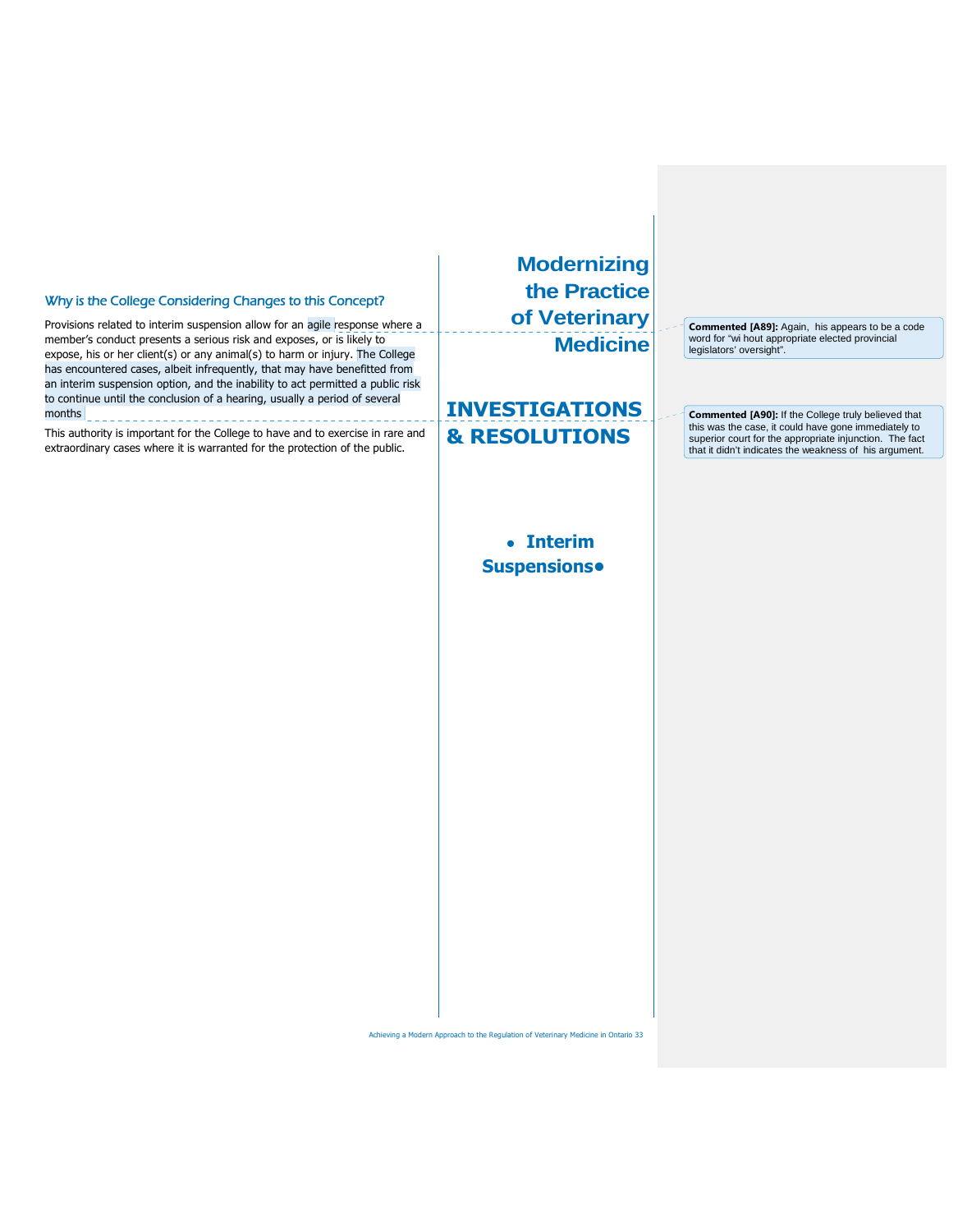## **INVESTIGATIONS & RESOLUTIONS**

## **Publicizing Notices of Hearings•**

#### Existing Provisions

Under the current provisions of the Veterinarians Act, the College is not permitted to publish members' names until there is a discipline finding. As a result, the College cannot publicize a notice of hearing, nor a member's name prior to a hearing.

### What Change is Proposed?

It is proposed that hearings of the Discipline Committee and the Accreditation Committee, which are already open to the public, will be clearly made known prior to a hearing

Information concerning a hearing by a panel of the Discipline Committee or the Accreditation Committee will be publicly available at least 30 days before the intended date of the hearing. The information will include the name of the member against whom allegations have been made, the intended date, time and place of the hearing and a summary of the allegations against the member.

### Exclusion of public

The panel may make an order that the public be excluded from a hearing or any part of it if the panel is satisfied that:

- matters involving public security may be disclosed;
- financial or personal or other matters may be disclosed at the hearing of such a nature that the harm created by disclosure would outweigh the desirability of adhering to the principle that hearings be open to the public;
- a person involved in a criminal proceeding or in a civil
- suit or proceeding may be prejudiced; or • the safety of a person may be jeopardized.
- Orders preventing public disclosure

In situations in which the panel makes an order excluding the public from a hearing, the panel may make orders it considers necessary to prevent the public disclosure of matters disclosed at the hearing, including orders banning the publication or broadcasting of those matters.

### Why is the College Considering Changes to this Concept?

The lack of transparency related to the current provisions in the Act is not in keeping with more modern legislation nor with Ontario's legal system. Further, it does not allow interested parties to be aware of, nor attend, hearings which may concern them. Not allowing for public hearings may lead to the appearance of bias and secrecy on the part of the regulator. The new proposed provisions relating to hearings would modernize the Act, ensure that it is in line with other professions, and allow for increased transparency.

**Commented [A91]:** This is an attempt at public shaming, and will likely be used to intimidate a member to "settle" if he CVO promises not to publish.

**Commented [A92]:** This would be he same as a police force and prosecutors making public what they think is criminal evidence before a trial. Again, public shaming and intimidation.

**Commented [A93]:** What other Canadian veterinary regulators have done this? What other Ontario professional regulators have done this?

**Commented [A94]:** Examples please, of such legislation.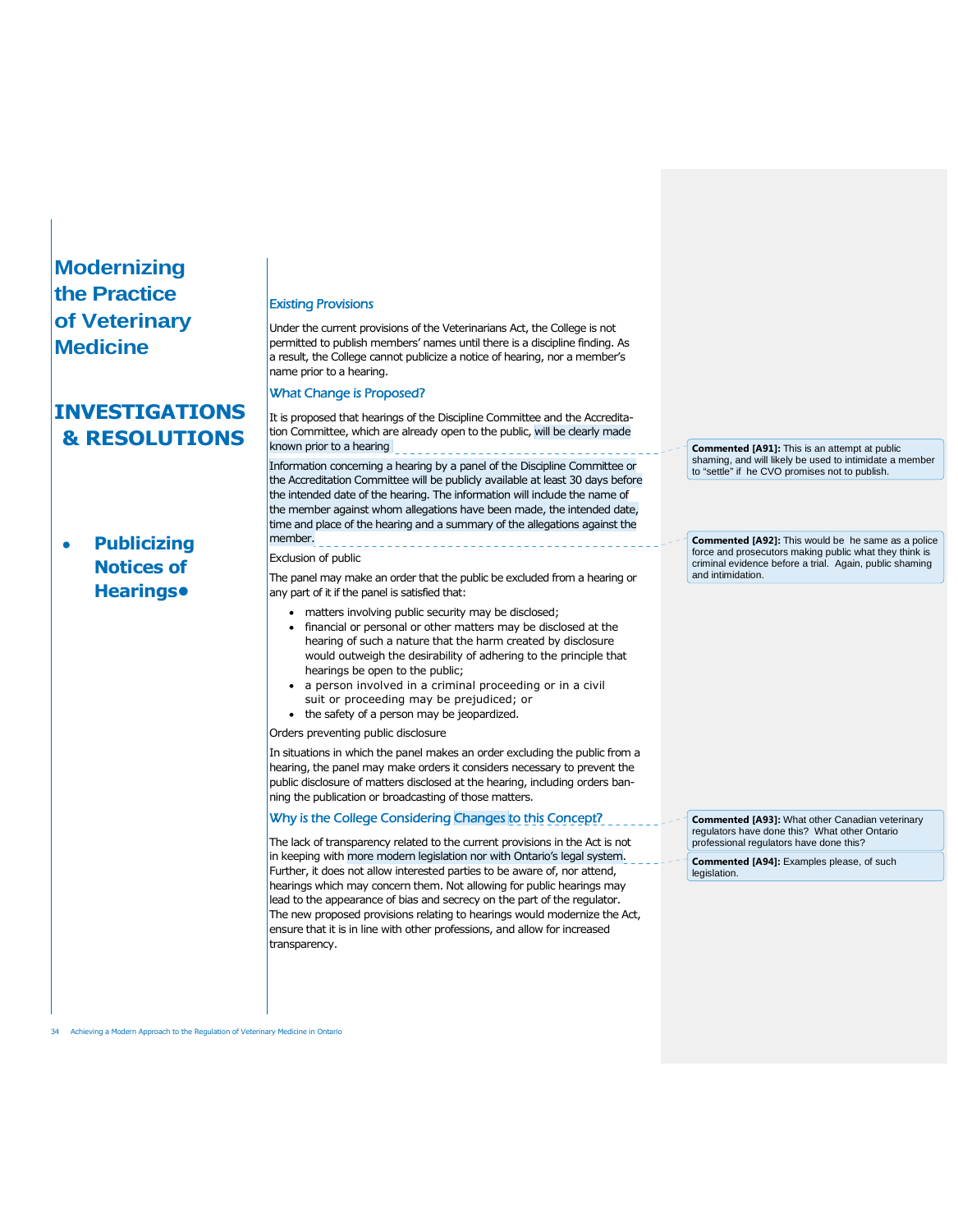# **INVESTIGATIONS & RESOLUTIONS**

 **Expanded Public Register•**

**Commented [A95]:** Will this information, as it applies to CVO staff, be provided to CVO members?

**Commented [A96]:** Is there objective evidence that regulation of veterinarians (other than the case of Dr. Rekhi) is a significant public concern? And again, why did the CVO not contact the OSPCA and the police about Dr. Rekhi?

**Commented [A97]:** Is there objective evidence that "greater public protection" is required?

### Existing Provisions

The Act currently requires that a register be kept by the College which includes:

- (a) the name of every person to whom a licence is issued;
- (b)any designation of a member of the College as a specialist and any withdrawal of recognition of the member's specialist status;
- (c) any conditions or limitations imposed on a licence by a committee;
- (d)any revocation, suspension, cancellation or termination of a licence;
- (e)the fact and amount of a fine imposed by the Discipline Committee and the fact of a reprimand by the Discipline Committee, unless the Discipline Committee directs that no entry be made;
- (f) where an entry results from a decision of a committee, the name of the committee that made the decision and any finding of the committee resulting in the entry;
- (f.1) information that a member of the College consents to be entered in a register;
- (g)the date of the decision or order that results in an entry under this subsection; and
- (h)any other information authorized to be entered by the regulations.

## What Change is Proposed?

It is proposed that the Act be amended to require that the following additional matters be placed on the public register:

- Notice of accreditation and discipline hearings and related allegations prior to the holding of the hearing (see page 34),
- The presence of any remedial undertaking, and its requirements, and
- The presence of any criminal charges/convictions/bail conditions reported at annual licensure

## Why is the College Considering Changes to this Concept?

The public expects and requires information from regulators that is relevant to them to make informed choices and to trust that self-regulation works effectively. The College recognizes that such publication must be balanced by fairness and privacy with respect to members as required.

Taking steps to increase the amount of transparency with respect to the College's public register would be in the public interest by allowing for greater public protection. Criminal charges and convictions are already public information. Consolidating the information proposed above on the public register would allow members of the public to be able to obtain a full and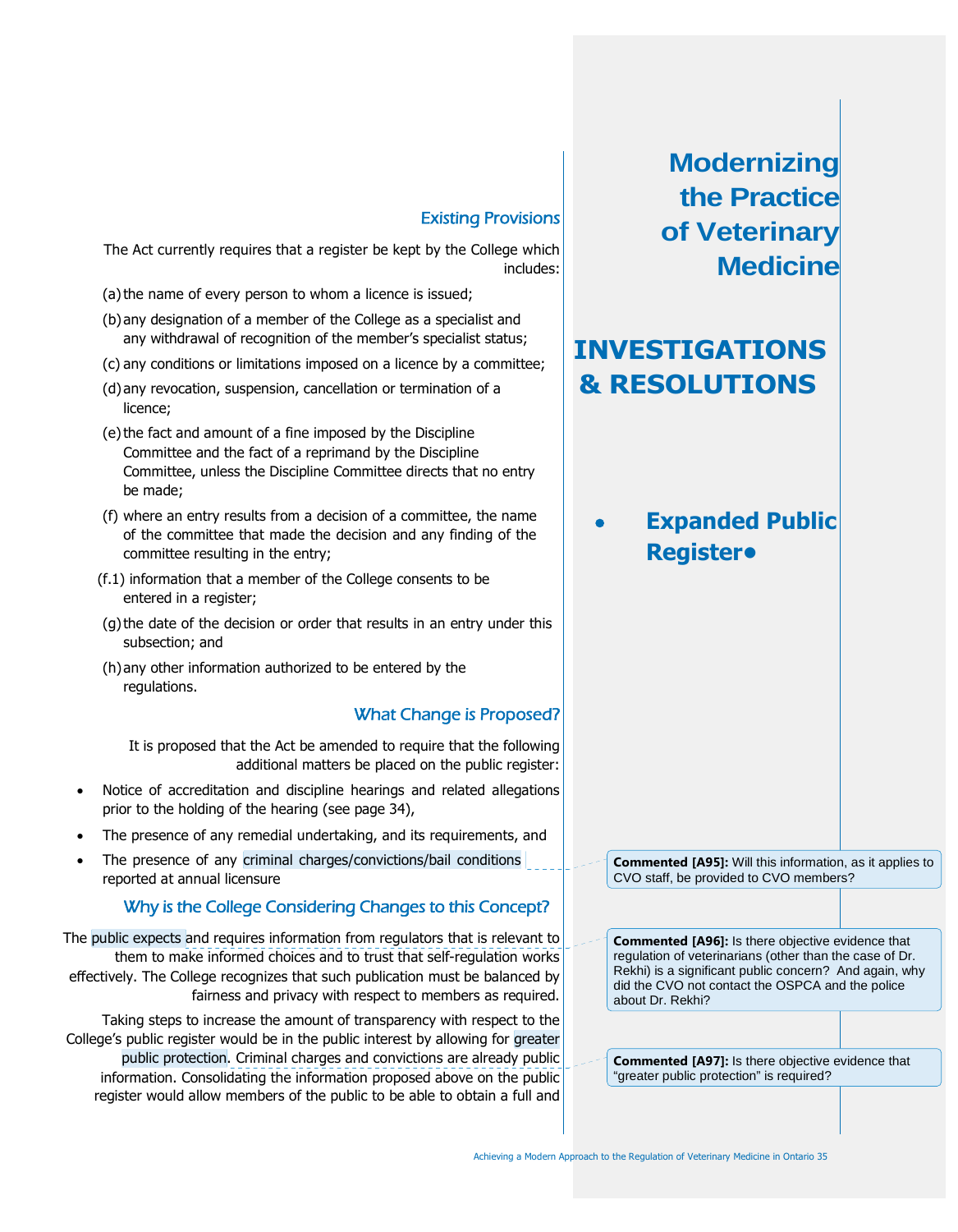relevant history of a licensed member in one place, and assist in making informed decisions about a veterinarian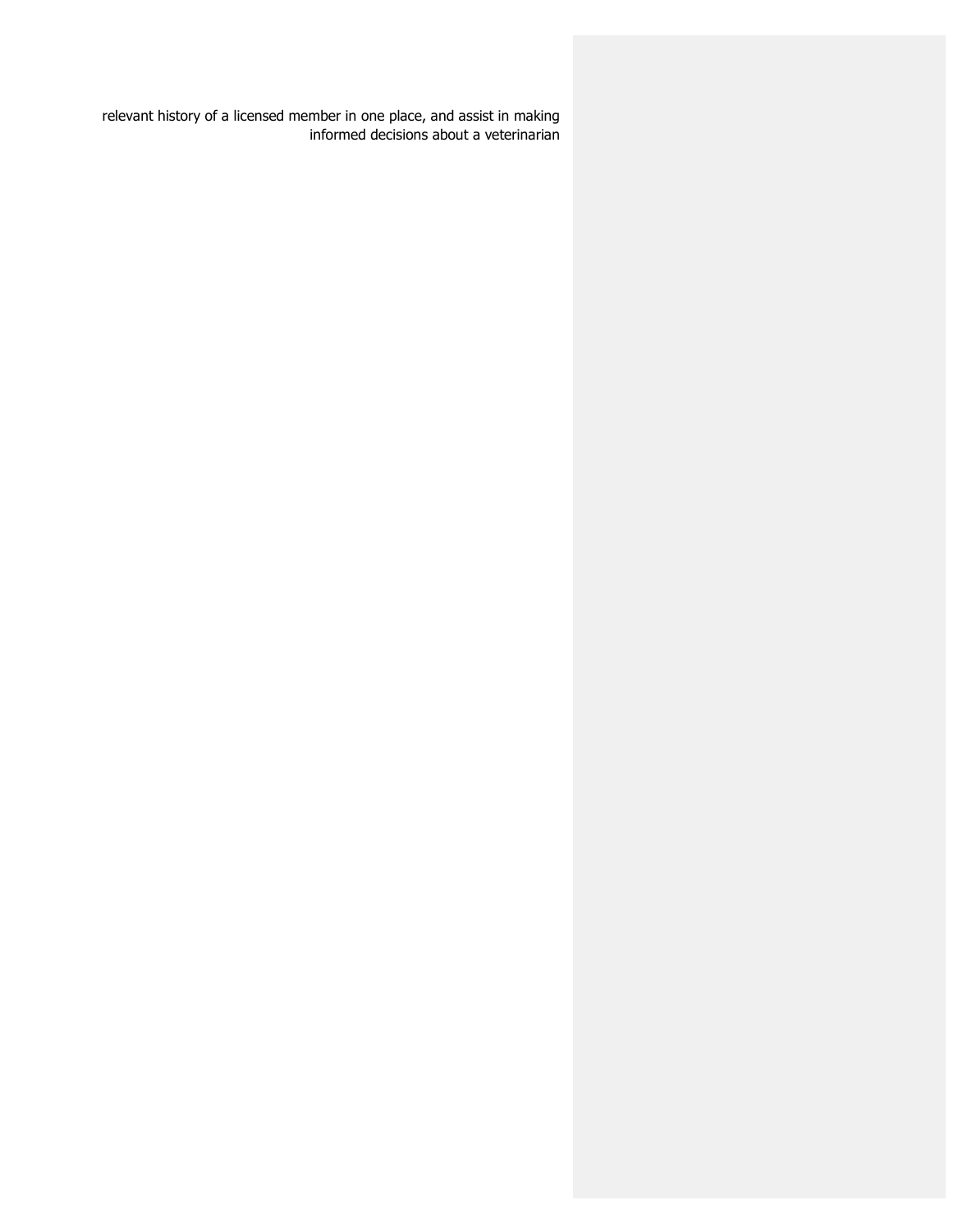## **ADMINISTRATIVE AMENDMENTS**

### **Confidentiality and Immunity•**

#### Existing Provisions

The confidentiality provisions in the Veterinarians Act provides that individuals engaged in the administration of the Act must preserve confidentiality with respect to all matters related to his or her duties, employment, examination, review or investigation, except for defined exemptions. These exemptions include circumstances in which the person to whom the information relates has provided consent or where permitted by law.

Further, it provides that no person to whom the above section applies shall be required to give testimony or to produce any document or thing in any action or proceeding about information obtained during his or her duties, employment, examination, review or investigation except in a College-related proceeding.

There is also a robust provision for immunity where a decision is made in good faith by the College, the Council, a committee of the College or a member of the Council or a committee of the College, or an officer, employee, agent or appointee of the College.

The provisions also include a section related to the indemnification of members of the Council or a committee of the College and every officer and employee of the College out of the funds of the College against all costs, charges and expenses incurred in relation to an action or proceeding related to the execution of his or her duties unless brought about by willful neglect or default.

### What Change is Proposed?

It is proposed that the confidentiality provision of the Veterinarians Act be updated to include more exceptions to the duty of confidentiality, including disclosure of confidential information to a police officer, to advise whether the College is investigating a member, if there is a compelling public interest in the disclosure of that information, and if there are reasonable grounds to believe that the disclosure is necessary for the purpose of eliminating or reducing a risk of harm to a person or animal or group of persons or animals. An amendment is also proposed to the confidentiality provision that would prevent evidence generated under a College proceeding to be able to be used in a civil proceeding.

It is also proposed that the wording of the immunity provision should be broadened to include committee panels.

Further, it is recommended that the ndemnity provisions in the Act should be moved to by-law

Why is the College Considering Changes to this Concept?

Modernizing and updating the confidentiality provisions to be more explicit and clear about whom the provisions relate to would be in line with the direction in which regulated professions are generally moving. More importantly, it would allow for greater transparency where appropriate and in the public interest.

The proposed amendment preventing evidence generated under a College proceeding to be able to be compelled in a civil proceeding would help to avoid duplicative and costly civil proceedings outside the regulatory framework, and would also help to avoid parties using College proceedings to gather evidence for civil proceedings.

Lastly, indemnity is generally addressed in the by-laws of many other similar legislation related to professional regulation, and this allows for greater flexibility and agility since by-laws are easier to change than statutes. This flexibility would **Commented [A98]:** Compared to what?

**Commented [A99]:** Where is the evidence that this is needed? Such changes inevitably would lead to "lawyering up", increasing conflict and hugely increasing CVO expenses and member expenses.

**Commented [A100]:** Where is the evidence that this is needed?

**Commented [A101]: Absolutely not**. This is a major public policy concern, can easily involve 6 or 7 figure liability, and should be dealt with only by elected provinical legislators.

**Commented [A102]:** Again, how is this "updating"?

**Commented [A103]:** Again, where are examples of other professions in Ontario and from other veterinary regulators in Canada?

**Commented [A104]:** Specific examples please. Further, should the concern not be for the regulated professionals who could be harmed by inappropriate regulator behaviour, rather than what would be the insurance premiums for payouts for inappropriate behaviour?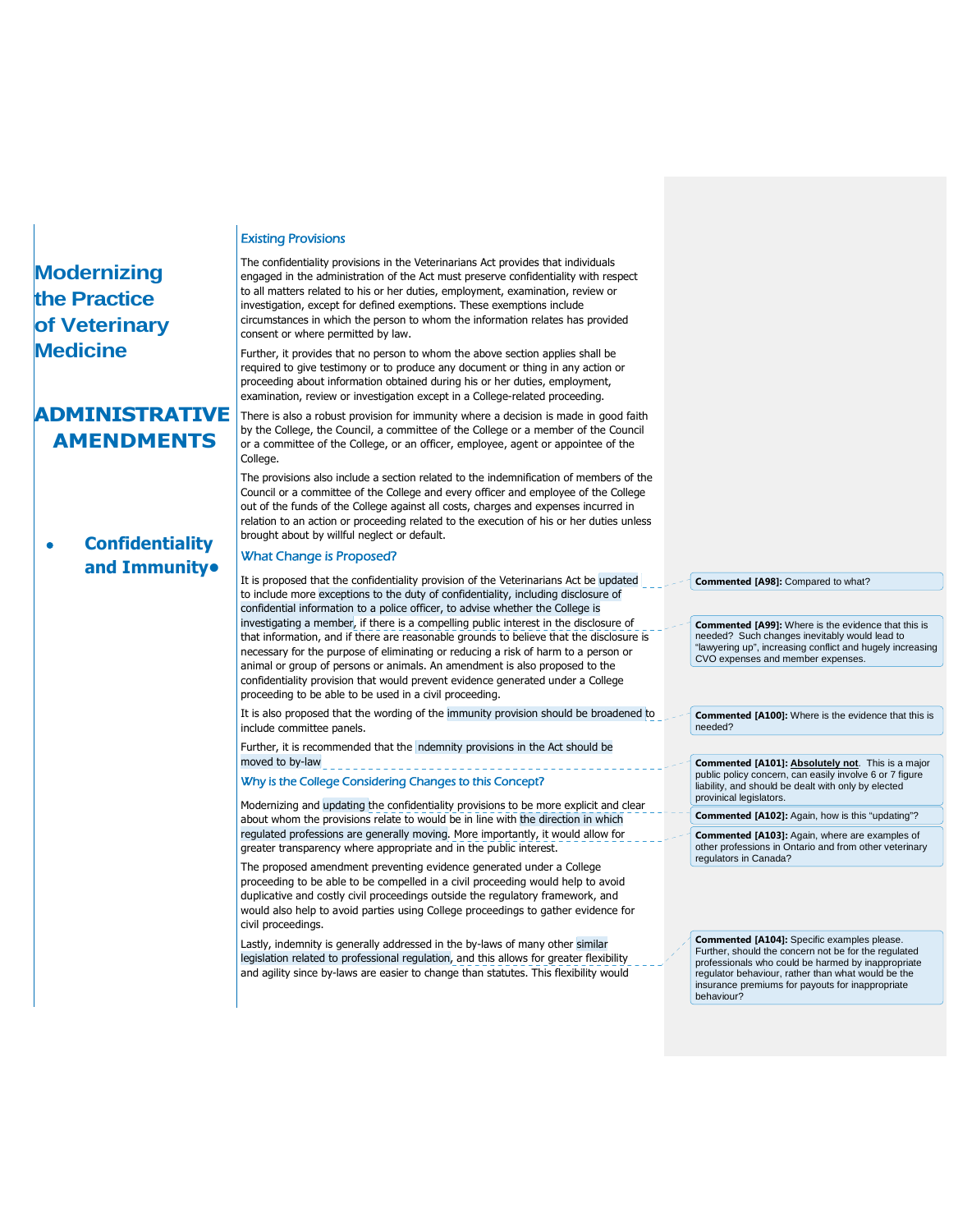be important when accounting for terms of third-party insurance plans that may change and affect the indemnification coverage set out in a statute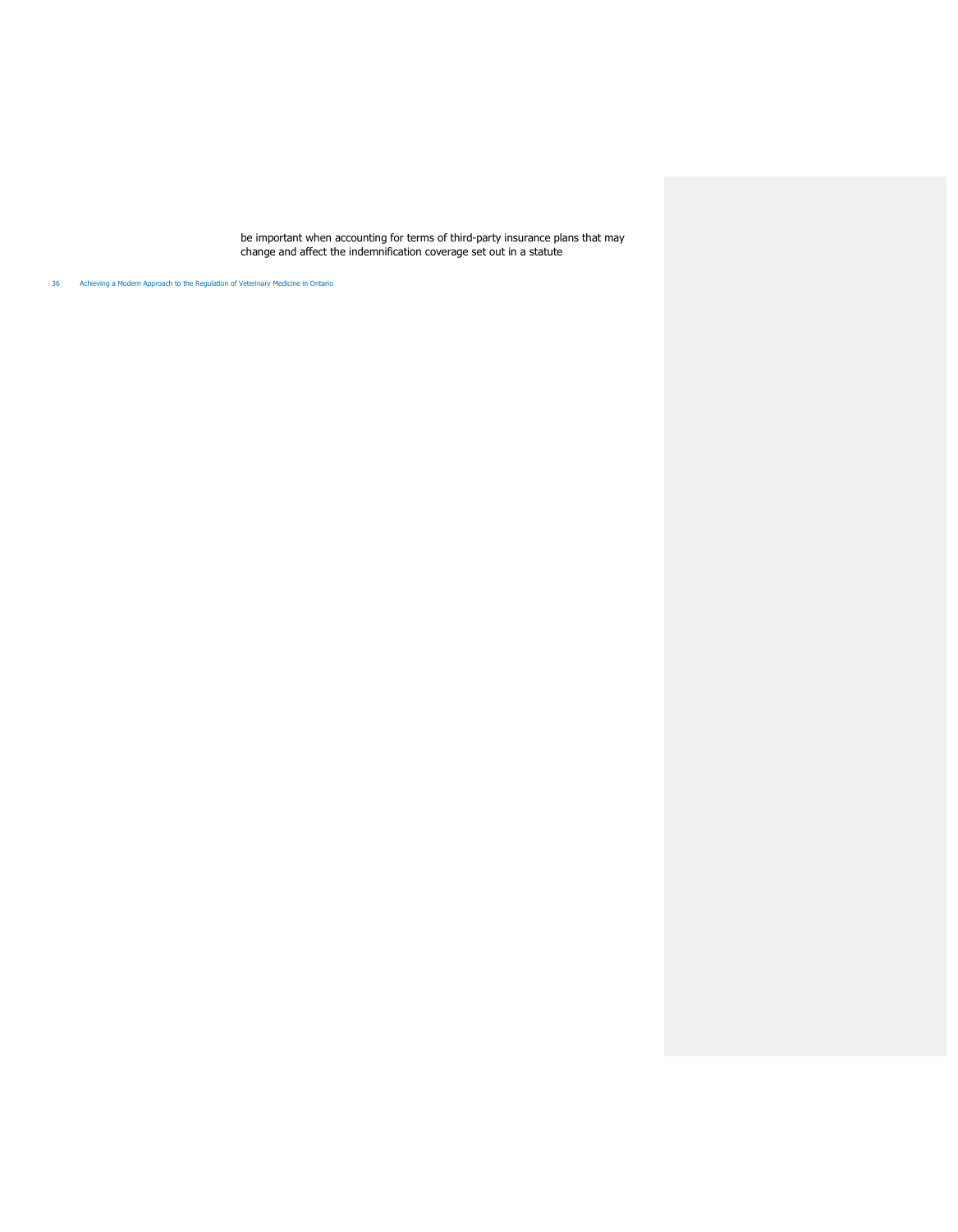# **ADMINISTRATIVE AMENDMENTS**

## **Annual General Meetings•**

**Commented [A105]:** Examples please, of the truth of this statement.

**Commented [A106]:** This appears to propose clearly the end of self-regulation of the profession. If members don't have decision-making authority, then veterinary medicine in Ontario is no longer a self-regulating profession and the pretense that it is should be dropped. Why would the members continue to shoulder the enormous cost of operating the CVO? Just give regulation over to the government. With this step, on a practical basis, the CVO would no longer be accountable to anyone.

### Existing Provisions

The College of Veterinarians of Ontario currently holds an annual general meeting at which members consider and accept a report of Council, accept the auditor's financial statements, appoint an auditor, and hold a member's forum. Within the Veterinarians Act, annual general meetings are linked to provisions from the Corporations Act.

### What Change is Proposed?

It is proposed that the sections in the Act that list the provisions in the Corporations Act that apply in respect of the College be repealed and a provision stating that the Corporations Act does not apply in respect to the College be added. This would necessitate several amendments to the Act to address those provisions which are still relevant through the College's bylaws, ensuring that appropriate accountability is still in place.

The Veterinarians Act should be amended to read "The College of Veterinarians of Ontario is a body corporate with all the powers of a natural person." (A proposal to allow the Minister of Agriculture, Food and Rural Affairs the ability to review and/or investigate the affairs or management of the College and audit the books has also been included, see page 15). In order to permit the passing of bylaws that would be necessary if the Corporations Act no longer applies, a number of bylawmaking powers have been added (see Appendix C).

### Why is the College Considering Changes to this Concept?

It is not common for regulators to hold annual general meetings of members, although associations do. It is likely that this provision is a remnant from the period during which the College was the Ontario Veterinary Association, and was both a regulator and an association. Holding annual general meetings allows for confusion about the College's role and gives members the impression that they have an authority in relation to College decision-making at some level. However, to provide public assurance of accountability of Council, several new provisions are placed in bylaw (see Appendix C).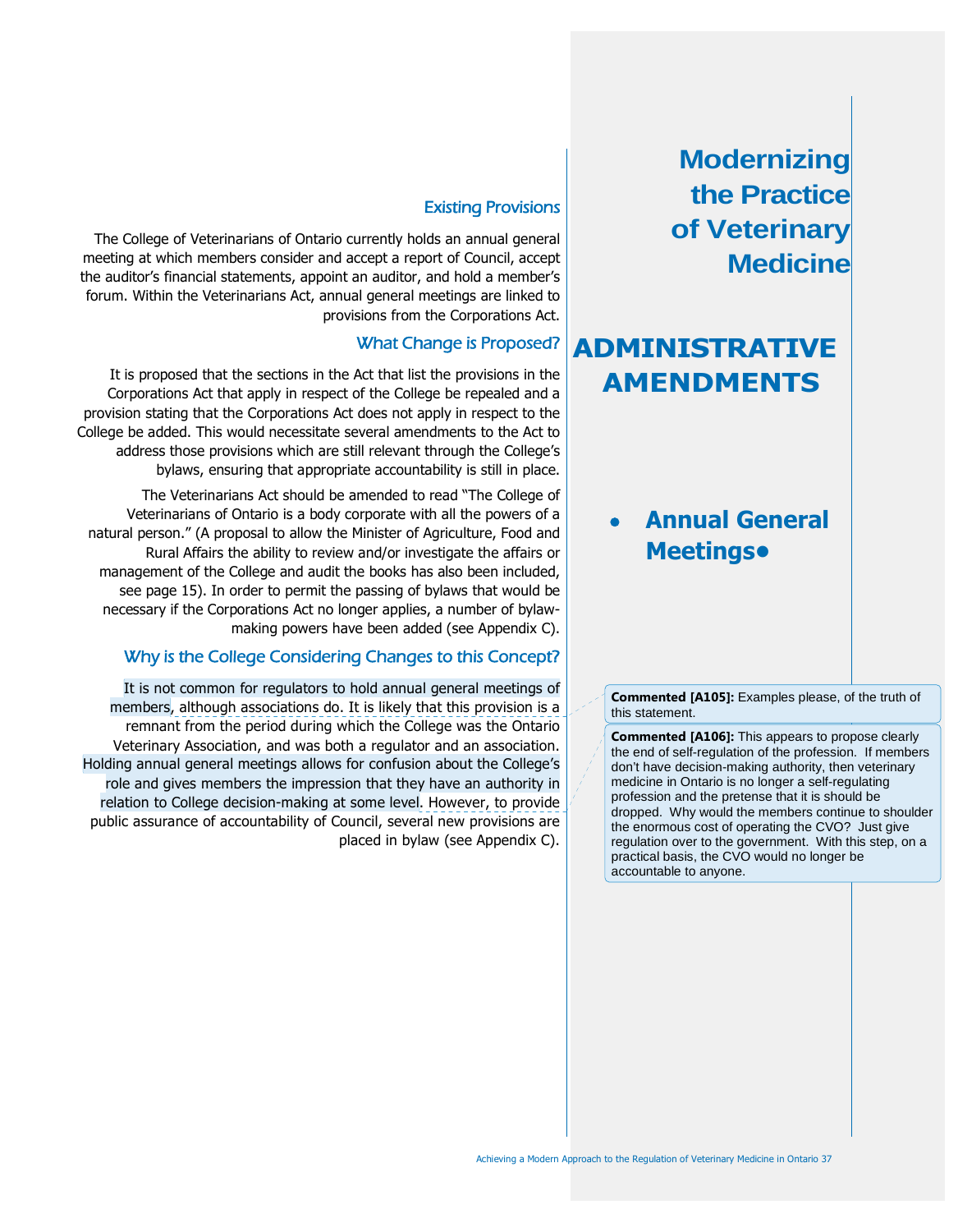## **ADMINISTRATIVE AMENDMENTS**

## **Offences and Fines•**

#### Existing Provisions

The provisions in the Act related to offences and fines are lengthy. For a comprehensive list of the current provisions, please see Appendix D.

#### What Change is Proposed?

The proposed amendments to the offences and fines provisions in the Act include updating and modernizing the amount of the fines in the Veterinarians Act. Further, a number of new provisions are proposed, such as including fines for corporate employers to reflect the realities of current practice, fines for contravening the proposed mandatory reporting provisions, fines for not cooperating with an investigator or adviser, and an amendment to the unauthorized practice provisions to reflect the proposed changes to the scope of practice model, namely the introduction of authorized activities. For a full list of the proposed provisions, please see Appendix D. Why

### is the College Considering Changes to this Concept?

It is proposed that the outdated fine amounts related to contravention of offences be adjusted and updated to act as a current and effective deterrent against violating the provisions in the Act. In addition, several new offences and fines have been proposed to link to new proposed provisions in the Act, to align the Act with more modern legislation, and to update and strengthen the implementation and enforcement of the Act.

**Commented [A107]:** This would have huge potential for abuse. Members should interact with the CVO on advice from legal counsel. There are no fines for not cooperating with the police, or for not responding until legal counsel has been consulted or for not cooperating with an adversary in a civil dispute.

**Commented [A108]:** There is **no evidence** that there are any problems with implementation and enforcement that are caused by inadequate legislation.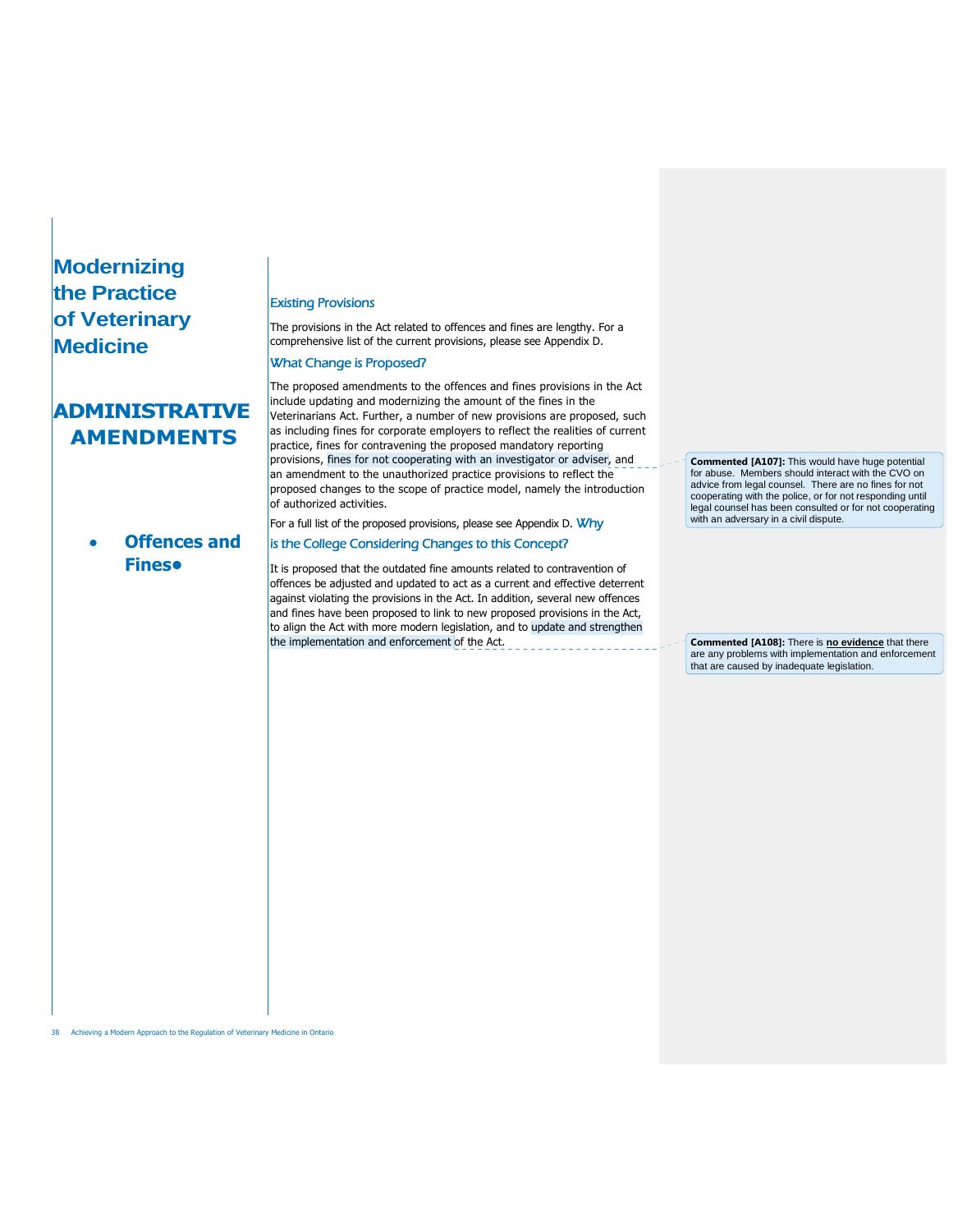**Commented [A109]:** There is unfortunately no evidence presented in this paper.

## **CONCLUSION**

### **Conclusion**

The Council of the College of Veterinarians has taken the initiative to examine its governing legislation, and to identify areas in need of modernization, amendment, and improvement. The work of the College's legislative reform working groups, which undertook evidence-based and risk-focused analyses of all aspects of the legislation, has taken societal expectations into account in all stages of the project, keeping in mind the College's mandate of protecting the public interest. This initiative has resulted in the proposed concepts in this paper.

> The proposed concepts are focused on enhancing regulatory transparency, flexibility, accountability, and efficiency.

The aim is to achieve government support for the reform of the Veterinarians Act that will secure a new and robust template for the effective regulation of veterinary medicine on behalf of the Ontario public for years to come.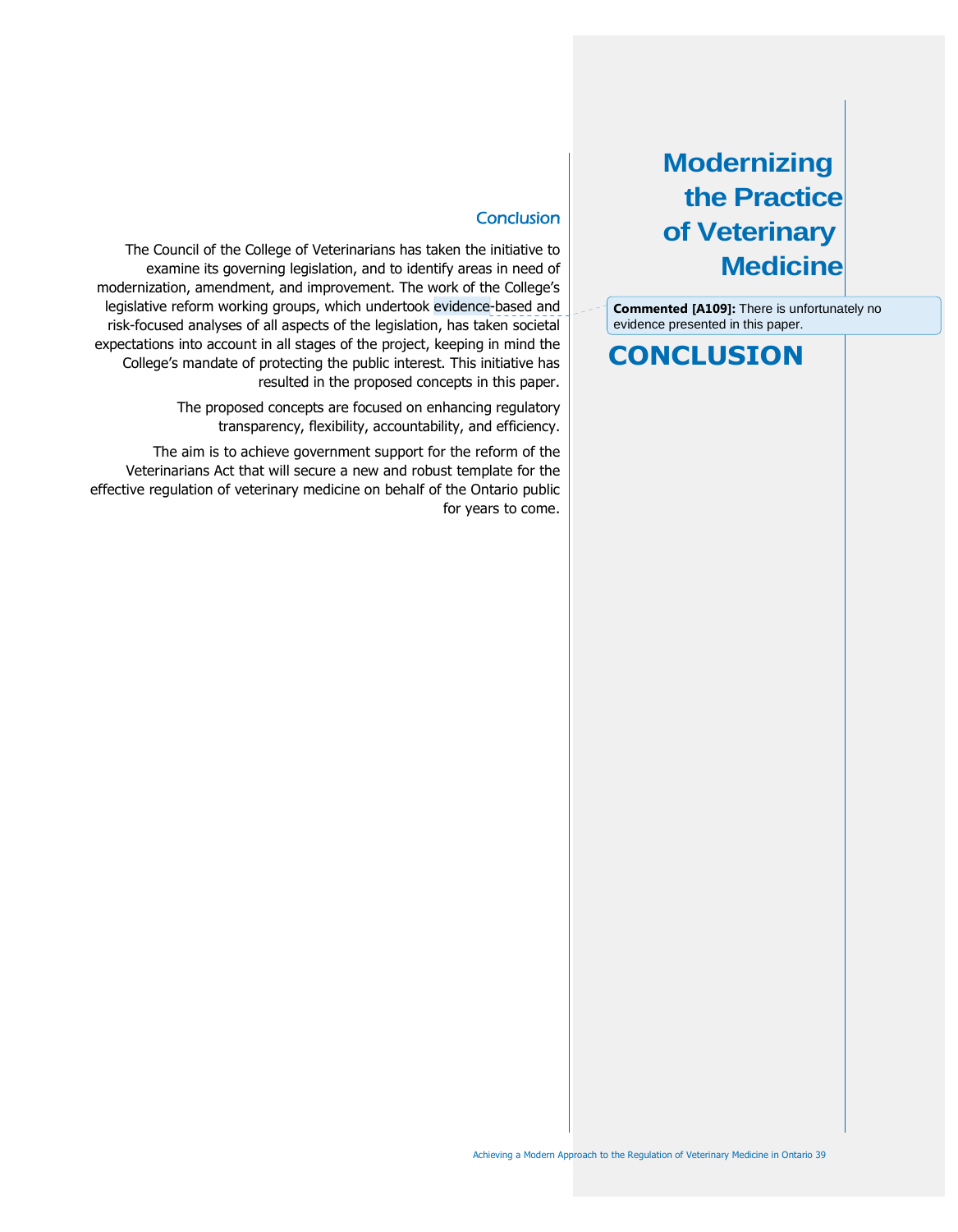#### **Legislation**

### **References**

Amer can Associat on of Veterinary State Boards Veterinary Medicine and Veterinary Technology Practice Act Model w th Comments, 2014 Chiropract c Act, 1991, S.O. 1991, c. 21 and regulat ons Dentistry Act, 1991, S.O. 1991, c. 24 and regulations Medicine Act, 1991, S.O. 1991, c. 30 and regulations Nursing Act, 1991, S.O. 1991, c. 32 and regulations Occupational Therapy Act, 1991, S.O. 1991, c. 33 and regulations Pharmacy Act, 1991, S.O. 1991, c. 36 and regulat ons Phys otherapy Act, 1991, S.O. 1991, c. 37 and regulations Regulated Health Professions Act, 1991, S.O. 1991, c. 18 and regulat ons Veterinarians Act, R.S.O. 1990, c. V.3 Veterinary Profess on Act, RSA 2000 Chapter V-2 and regulations Literature and Articles Bayne, Lillian and Associate, "Underlying Philosophies and Trends Affecting Professional Regulat on," College of Registered Nurses of British Columbia, February 2012 Canadian Academy of Health Sciences, Optimizing Scope of Practice: New Models of Care for a New Health Care System, 2014 Council for Healthcare Regulatory Excellence, "Health profess onal regulators' registers: Maximising their contribution to public protect on and patient safety," February 2010 Kerm Henriksen and Elizabeth Dayton, "Organizational Silence and Hidden Threats to Patient Safety," Health Serv Res. 2006 Aug; 41(4 Pt 2): 1539–1554 Pharmacy Connection, Mandatory Reporting, Summer 2013 Profess onal Standards Author ty, "Regulat on Rethought," October 2016 Profess onal Standards Author ty, "Right Touch Regulation," August 2010 Profess onal Standards Author ty, "Right Touch Regulation Revised," October 2015 Public Policy Decision Tree, Adapted from Council on Healthcare Regulatory Excellence (CHRE) Review of the Ontar o College of Teachers Intake, Investigat on and Discipline Procedures and Outcomes and the Dispute Resolut on Program, the Honourable Patr ck J. LeSage, C.M., O.ONT., Q.C., MAY 31, 2012 Steinecke, Richard, "A Futurist Look at Professional Regulation," Grey Areas, No 180, October 2013 Steinecke, Richard, "Legislative Reform: Why Change the Veterinarians Act?," College Connect on, Fall 2014 Steinecke, Richard, "Public Interest Mandate of Discipline: A Quaint Not on or the Real Deal?," Grey Areas, No 104, October 2006 WeirFoulds, Regulatory Colleges Tackle Transparency – Client Alert, March 2015 Policy Documents Alberta Veterinary Medical Association, Guidelines for the Roles of Registered Veterinary Technologists, Students, and Unregistered Auxiliaries College of Nurses of Ontario, Mandatory Reporting: A Process Guide for Employers, Facility Operators and Nurses College of Nurses of Ontar o, Practice Guideline: Authorizing Mechanisms College of Nurses of Ontario, RHPA: Scope of Pract ce, Controlled Acts Model College of Phys cians and Surgeons of Ontario, Delegation of Controlled Acts policy College of Physicians and Surgeons of Ontario, Mandatory and Permissive Reporting Ontario College of Pharmacists, Mandatory Reporting policy

Ontario College of Pharmacists, Medical Directives and the Delegation of Controlled Acts,

40 Achieving a Modern Approach to the Regulation of Veterinary Medicine in Ontario

 $12014$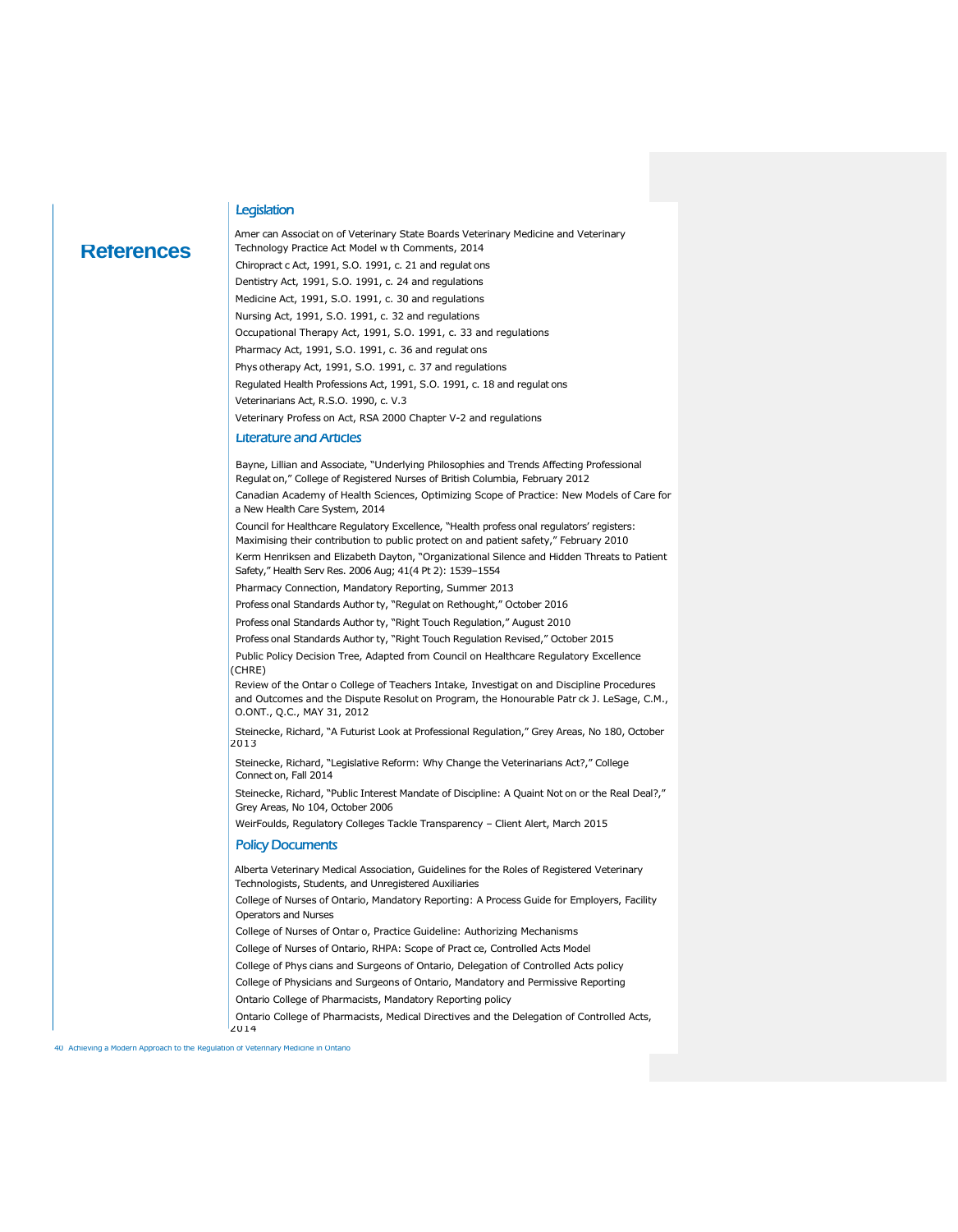### Background and Research Documents

Alberta Federation of Regulated Health Professions Complaints Director's Manual Alberta Veterinary Medical Association Delegation Model Alternative Dispute Resolution Models of Regulators College of Nurses Complaints Process Flow Chart College of Physicians and Surgeons of Alberta, Complaints Process Chart College of Veterinarians of Ontario Analysis Paper - Just Culture Distinctions Between Professions' Definitions and Activities Fact Sheet: Mandatory Mediation under Rules 24.1 and 75.1 of the Rules of Civil Procedure Introduction of Definitions of the Practice of Veterinary Medicine and the Practice of Other Regulated Professions in Legislation Investigator Appointments and Investigator Powers of Regulators Mandatory Reporting Obligations of Regulators New Graduate Transition to Practice Programs of Regulators Policies of Regulators Related to Changing Scope of Practice Policies of Regulators Related to Re-Entering the Profession Following a Lengthy Absence Potential Risks in Practice Pharmacy Technician Delegation Model (Ontario) Quality Assurance Provisions in the Regulations and Bylaws of Veterinary and Non-Veterinary Regulators Registered Practical Nurse Model (Ontario) Report of the OAVT Legislative Task Force: Legislative Modernization to Achieve a Scope of Practice for Registered Veterinary Technicians in Ontario Restricted Scope of Practice/Controlled Acts: Legislative Overview of Regulators Screening Mechanisms of Regulators Public Consultations

Consultations were completed on the following legislative reform concepts:

- Mandatory Quality Assurance Program
- Single Screening Process
- Expanded Public Register
- Mandatory Reporting of Dismissal or Resignation Related to Incompetence or Incapacity of a Member
- Interim Suspensions
- Publicizing a Notice of Hearing
- Objects of the College
- Scope of Practice Model

## **References**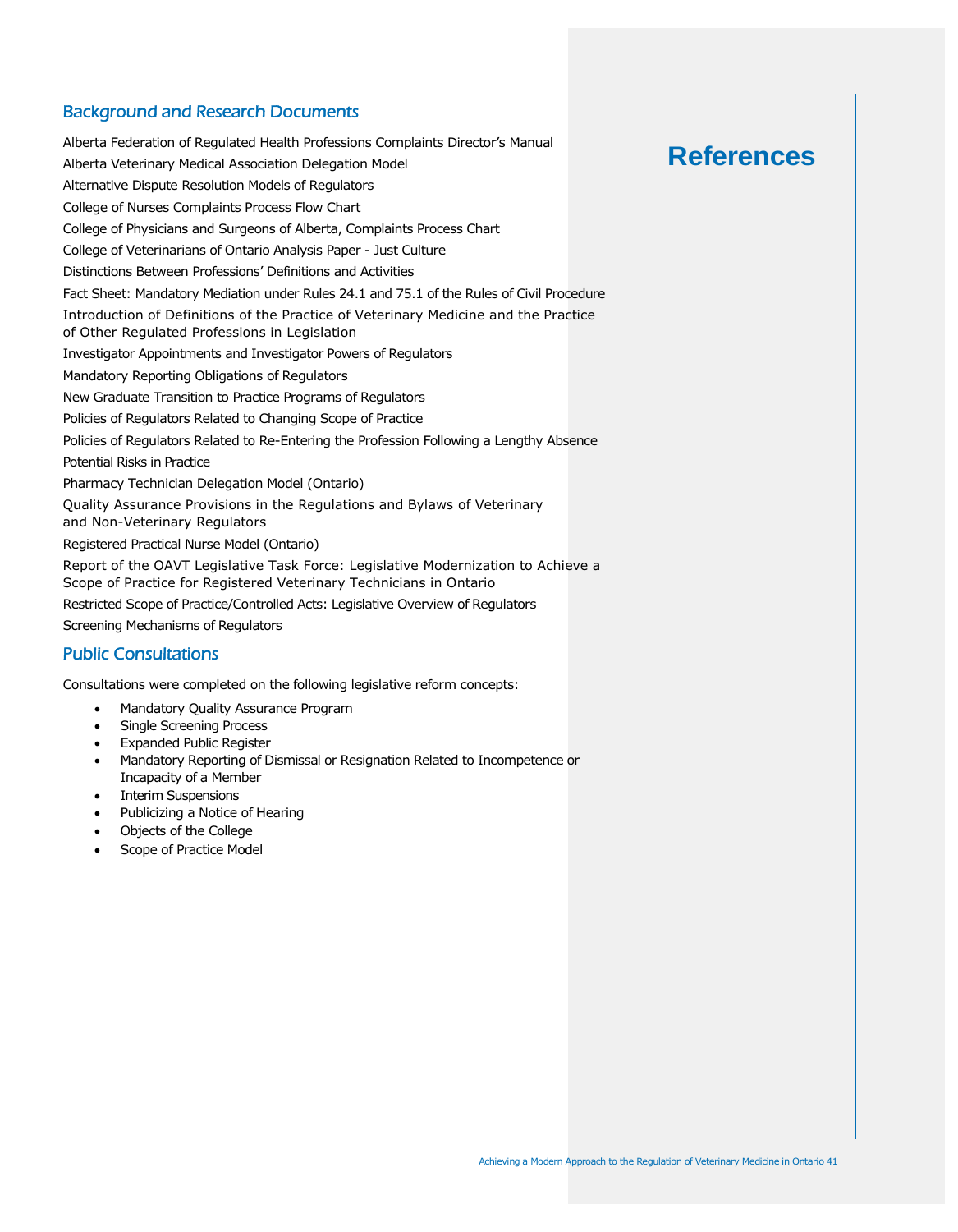### **Endnotes**

- 1 Veterinarians Act, R.S.O. 1990, c. V.3
- 2 R.R.O. 1990, Reg. 1093: General under Veterinarians Act, R.S.O. 1990, c. V.3
- 3 College of Veterinarians of Ontario, 2016 Annual Report, http://cvo.org/CVO/ media/College-of-Veterinarians-of-Ontar o/Resources%20and%20Publications/ Annual%20Reports/AnnualReportFinal.pdf?ext=.pdf
- 4 Professional Standards Author ty, Right-Touch Regulat on Revised, http:// www.professionalstandards.org.uk/docs/default-source/publ cations/thoughtpaper/right-touch-regulat on-2015
- 5 David Marx, "Patient Safety and the "Just Culture": A primer for health care executives," 2001, https://psnet.ahrq.gov/resources/resource/1582/patientsafety-and-the-just-culture-a-primer-for-health-care-executives; North Carolina Board of Nursing, "Just Culture Overview," http://www.ncbon.com/dcp/i/ discipline-compliance-employer-complaints-just-culture-resources
- 6 An order is an instruct on for the performance of a procedure, treatment, drug or intervention. An order can be a direct order to perform an authorized activity for only one patient for a specif c intervent on or a med cal directive, which is a written order authorizing those identified in the directive to perform an authorized activity for any patient who meets the cr teria, circumstances, and/or conditions set out in the med cal directive.
- 7 To in tiate an authorized activity means to independently dec de that a specified procedure is required and initiate that procedure in the absence of a specif c order or med cal directive, in accordance to certain condit ons, wh ch can be identified in regulation
- 8 Substance is inclusive of a drug
- 9 It is ant cipated that this schedule will be drafted at a later date
- 10 There are currently 3200 RVT's in Ontar o, an increase from 1200 in 2007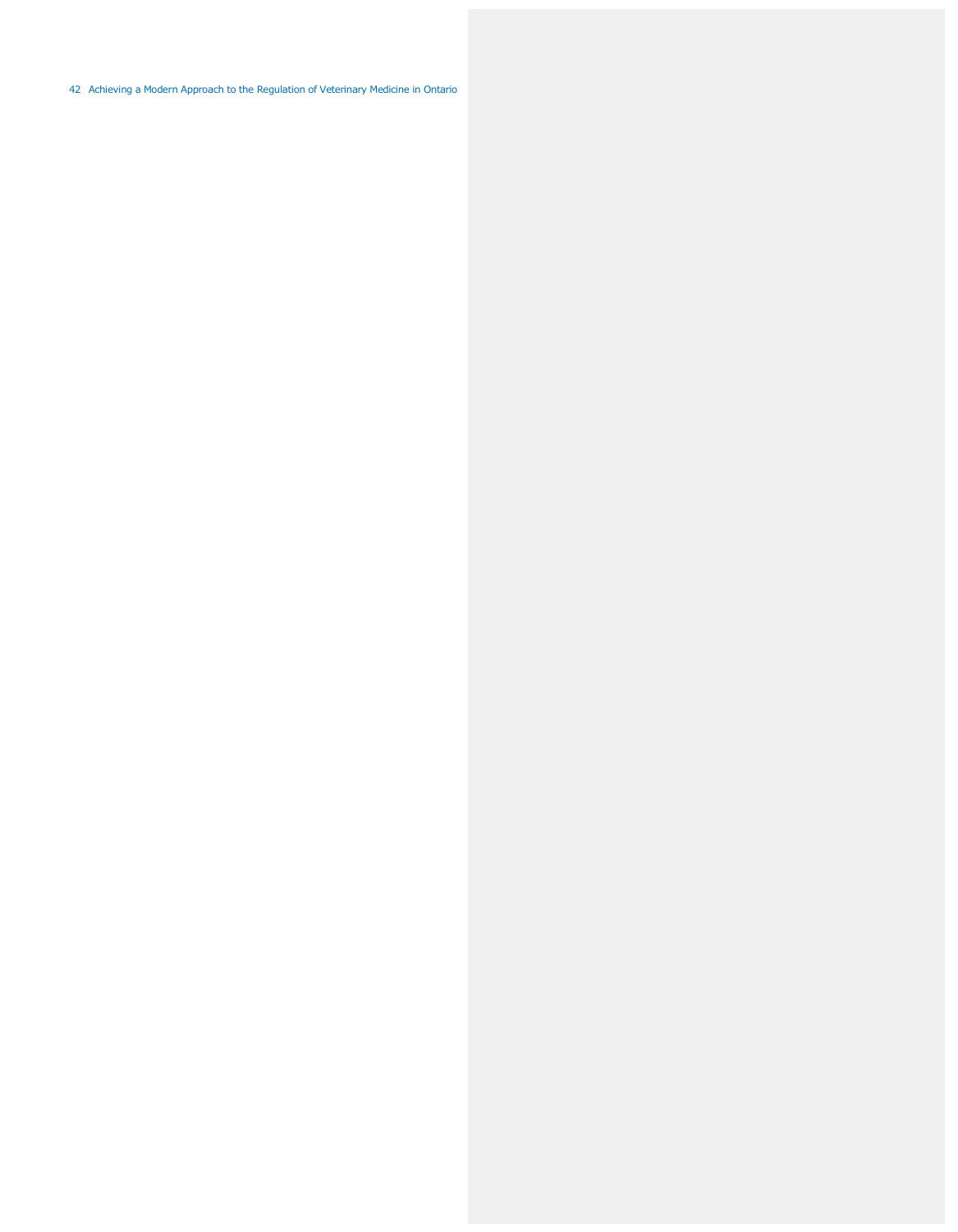| Concept                   | <b>Current Provisions</b>                                                                                                                                                                                                                                                                                                                                                                                                                                                                                                                                                                                                                                                                                                                                                                                                                                                                                                                                  | Proposal                                                                                                                                                                                                                                                                                                                                                                                                                                                                                                                                                                                                                                                                  |                                                              |                                                                                                                       |
|---------------------------|------------------------------------------------------------------------------------------------------------------------------------------------------------------------------------------------------------------------------------------------------------------------------------------------------------------------------------------------------------------------------------------------------------------------------------------------------------------------------------------------------------------------------------------------------------------------------------------------------------------------------------------------------------------------------------------------------------------------------------------------------------------------------------------------------------------------------------------------------------------------------------------------------------------------------------------------------------|---------------------------------------------------------------------------------------------------------------------------------------------------------------------------------------------------------------------------------------------------------------------------------------------------------------------------------------------------------------------------------------------------------------------------------------------------------------------------------------------------------------------------------------------------------------------------------------------------------------------------------------------------------------------------|--------------------------------------------------------------|-----------------------------------------------------------------------------------------------------------------------|
| Objects of the<br>College | The Veterinarians Act states <sup>1</sup> that the<br>principal object of the College is to<br>"regulate the practice of veterinary<br>medicine and to govern its members in<br>accordance with this Act, the regulations<br>and the by-laws in order that the public<br>interest may be served and protected."<br>It further states that the College has the<br>following additional objects:<br>1. To establish, maintain and develop<br>standards of knowledge and skill<br>among its members.<br>2. To establish, maintain and develop<br>standards of qualification and<br>standards of practice for the practice of<br>veterinary medicine.<br>3. To establish, maintain and develop<br>standards of professional ethics among<br>its members.<br>4. To promote public awareness of the<br>role of the College.<br>5. To perform such other duties and<br>exercise such other powers as are<br>imposed or conferred on the<br>College under any Act. | It is proposed that the provision of<br>the Act relating to the purposes<br>of the College be updated to also<br>include the following objects:<br>1. To develop, establish, and<br>maintain programs to assure<br>the quality of the practice of<br>the profession.<br>2. To develop, establish, and<br>maintain standards and<br>programs to promote the<br>ability of members to respond<br>to changes in practice<br>environments, advances<br>in technology and other<br>emerging issues.<br>3. To inspect and accredit<br>veterinary facilities.<br>4. Any other objects relating<br>to the practice of veterinary<br>medicine that Council<br>considers desirable. | <b>Appendix A</b><br>the CVO, and is particularly offensive. | <b>Commented [A110]:</b> There is no evidence that any of<br>these are required. 4. is effectively a blank cheque for |
| Council<br>composition    | The Veterinarians Act states <sup>2</sup> that the<br>Council shall be composed of:<br>Between nine and fifteen elected<br>$\bullet$<br>members who are licensed<br>veterinarians; and<br>Between three and five persons<br>$\bullet$<br>are not members of the governing<br>body of a self-regulating licensing<br>body under any other Act or licensed<br>under the Veterinarians Act and who<br>are appointed by the Lieutenant<br>Governor in Council.                                                                                                                                                                                                                                                                                                                                                                                                                                                                                                 | The following Council composition<br>is proposed:<br>Between ten and twelve<br>$\bullet$<br>elected members who are<br>licensed veterinarians;<br>Between seven and nine<br>$\bullet$<br>members appointed by<br>government who meet the<br>same requirements as<br>above; and<br>$\bullet$<br>One member who is a<br>licensed veterinarian and who<br>holds a faculty position at the<br>Ontario Veterinary College.                                                                                                                                                                                                                                                     | be in a position to decide a vote.                           | Commented [A111]: No. The public members should<br>be there to express an outsider's view, but should not             |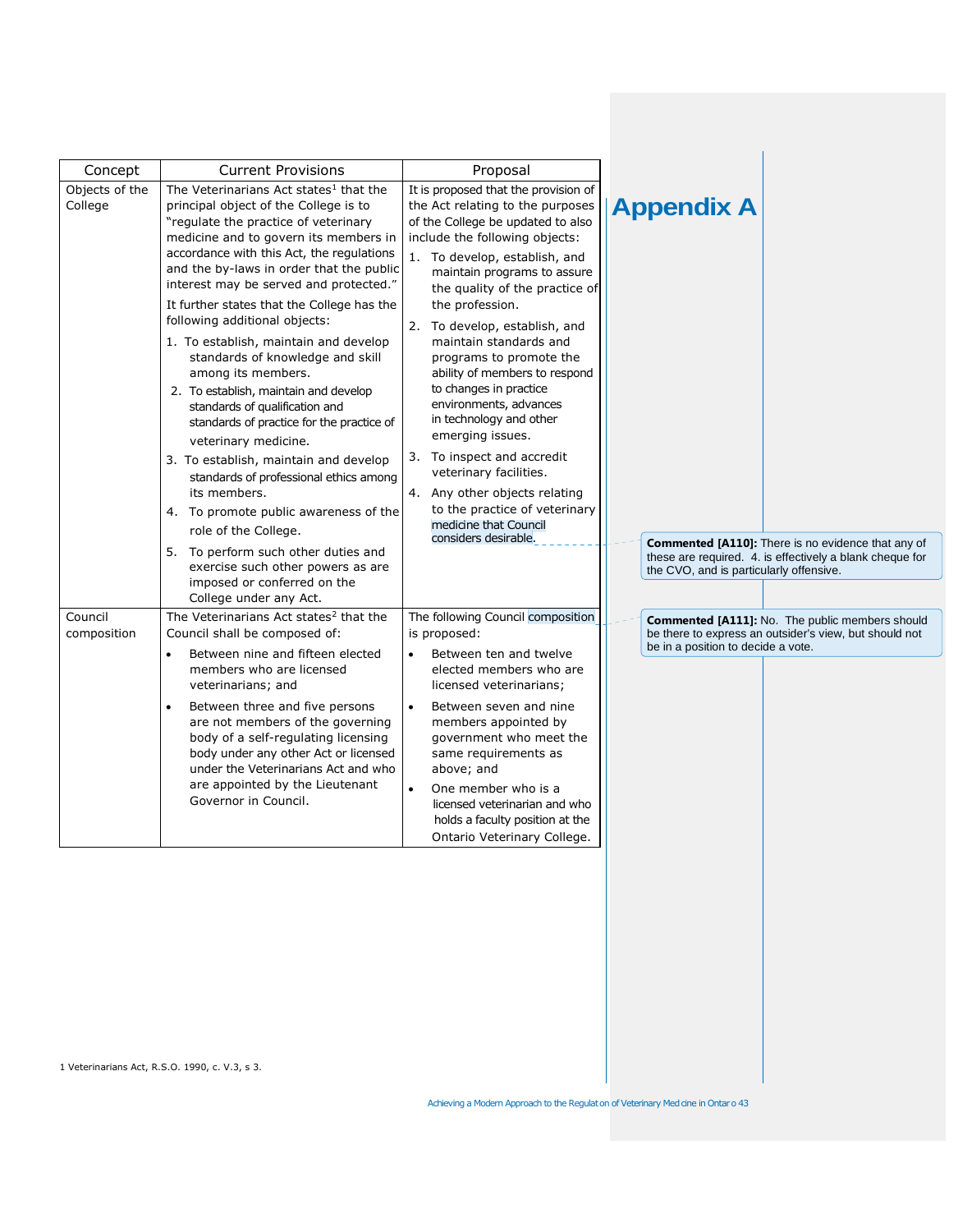2 Veterinarians Act, R.S.O. 1990, c. V.3, s 4(2)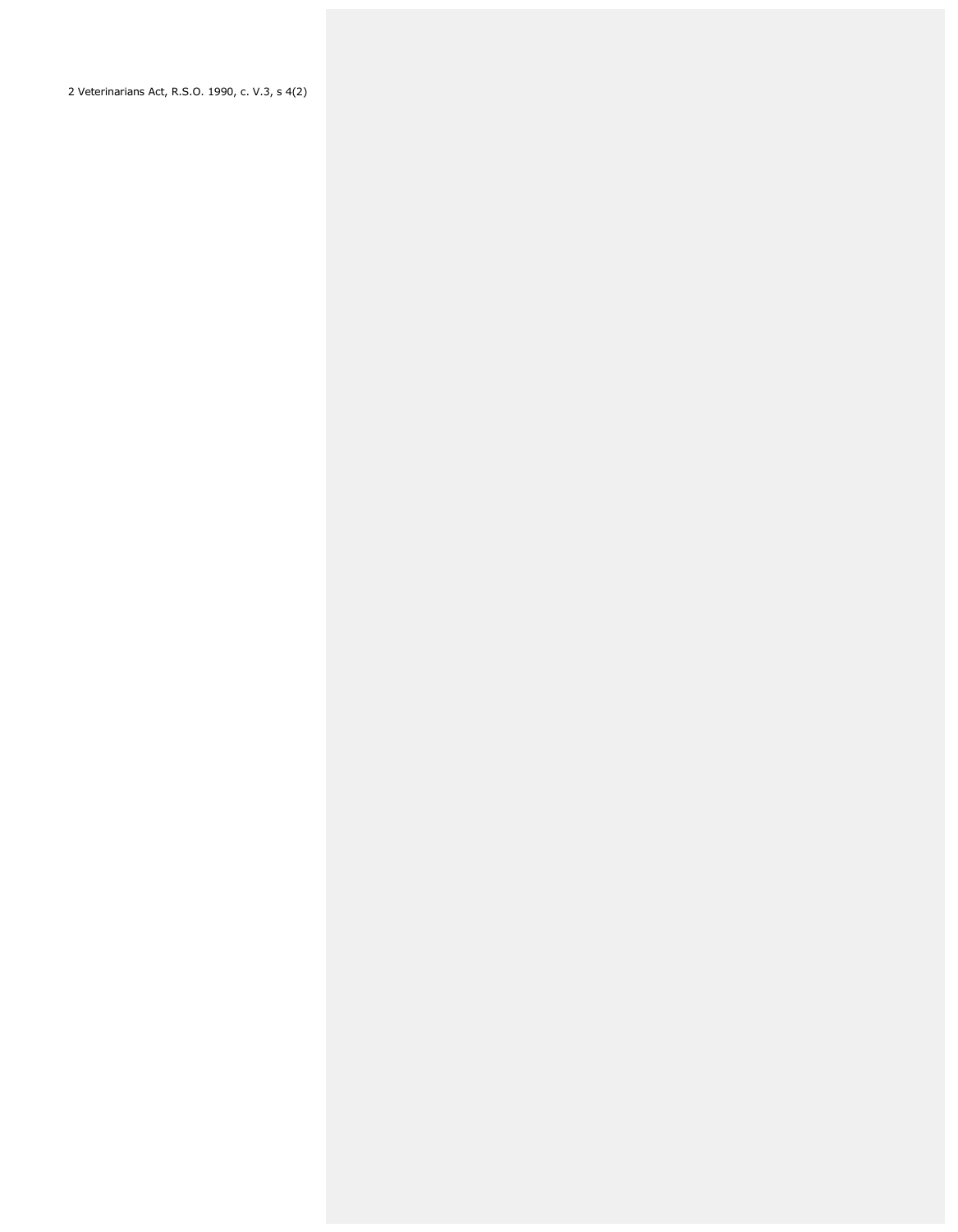| Concept                                  | <b>Current Provisions</b>                                                                                                                                                                                                                                                                                                                                                                                                                                                                                                                                                                                                     | Proposal                                                                                                                                                                                                                                                                                                                                                                                                                                                                                                                                                                                                              |                                                                                                                                                                                                                                |
|------------------------------------------|-------------------------------------------------------------------------------------------------------------------------------------------------------------------------------------------------------------------------------------------------------------------------------------------------------------------------------------------------------------------------------------------------------------------------------------------------------------------------------------------------------------------------------------------------------------------------------------------------------------------------------|-----------------------------------------------------------------------------------------------------------------------------------------------------------------------------------------------------------------------------------------------------------------------------------------------------------------------------------------------------------------------------------------------------------------------------------------------------------------------------------------------------------------------------------------------------------------------------------------------------------------------|--------------------------------------------------------------------------------------------------------------------------------------------------------------------------------------------------------------------------------|
| <b>Statutory Committees</b><br>and Panel | The Veterinarians Act establishes the following<br>committees <sup>3</sup> :                                                                                                                                                                                                                                                                                                                                                                                                                                                                                                                                                  | It is proposed that the following statutory<br>committees would be prescribed by statute:                                                                                                                                                                                                                                                                                                                                                                                                                                                                                                                             |                                                                                                                                                                                                                                |
| Compos t on                              | 1. Executive Comm ttee.                                                                                                                                                                                                                                                                                                                                                                                                                                                                                                                                                                                                       | <b>Executive Comm ttee</b>                                                                                                                                                                                                                                                                                                                                                                                                                                                                                                                                                                                            |                                                                                                                                                                                                                                |
|                                          | 2. Accreditat on Committee.                                                                                                                                                                                                                                                                                                                                                                                                                                                                                                                                                                                                   | Investigat ons and Resolutions                                                                                                                                                                                                                                                                                                                                                                                                                                                                                                                                                                                        |                                                                                                                                                                                                                                |
|                                          | 3. Registrat on Committee.                                                                                                                                                                                                                                                                                                                                                                                                                                                                                                                                                                                                    | Committee                                                                                                                                                                                                                                                                                                                                                                                                                                                                                                                                                                                                             |                                                                                                                                                                                                                                |
|                                          | 4. Complaints Comm ttee.                                                                                                                                                                                                                                                                                                                                                                                                                                                                                                                                                                                                      | Discipline Committee                                                                                                                                                                                                                                                                                                                                                                                                                                                                                                                                                                                                  |                                                                                                                                                                                                                                |
|                                          | 5. Discipline Committee.                                                                                                                                                                                                                                                                                                                                                                                                                                                                                                                                                                                                      | <b>Registration Committee</b>                                                                                                                                                                                                                                                                                                                                                                                                                                                                                                                                                                                         |                                                                                                                                                                                                                                |
|                                          | For the purpose of panel compos t on, the following                                                                                                                                                                                                                                                                                                                                                                                                                                                                                                                                                                           | Qual ty Assurance Comm ttee                                                                                                                                                                                                                                                                                                                                                                                                                                                                                                                                                                                           | Commented [A112]: Not necessary. Covered by                                                                                                                                                                                    |
|                                          | provisions are in place:                                                                                                                                                                                                                                                                                                                                                                                                                                                                                                                                                                                                      | <b>Accreditation Committee</b>                                                                                                                                                                                                                                                                                                                                                                                                                                                                                                                                                                                        | Accreditation Committee.                                                                                                                                                                                                       |
|                                          | With respect to the Complaints Comm ttee, a<br>shall be composed of at least three members of the<br>committee, at least one of whom is a person<br>the Lieutenant Governor in Council has appointed<br>to the Council, to consider and investigate a<br>complaint4.<br>With respect to the Discipline Comm ttee, a panel<br>shall be composed of at least three members of the<br>committee, at least one of whom is a person<br>the Lieutenant Governor in Council has appointed<br>as a member of the Council and at least one of<br>whom is a person who is both a member of the<br>College and a member of the Council5. | For the purpose of panel compositions, the<br>following composit ons are proposed:<br>With respect to the Discipline<br>Committee, a panel shall be composed<br>of at least three and no more than five<br>members of the committee, at least one<br>of whom shall be a public member and<br>at least one of the members of a panel<br>shall be both a member of the College<br>and a member of the Counci.<br>With respect to panel composition for<br>any other relevant comm ttee, each<br>panel shall be composed of at least three<br>members of the comm ttee, at least one<br>of whom shall be a publ c member | Commented [A113]: No. This just makes it more likely<br>that Council members will end up in conflict of interest<br>situations. This also appears to be an attempt to steer<br>extra compensation payments to Council members. |

3 Veterinarians Act, R.S O. 1990, c. V.3, s 10. 4 Veterinarians Act, R.S O. 1990, c. V.3, s 23.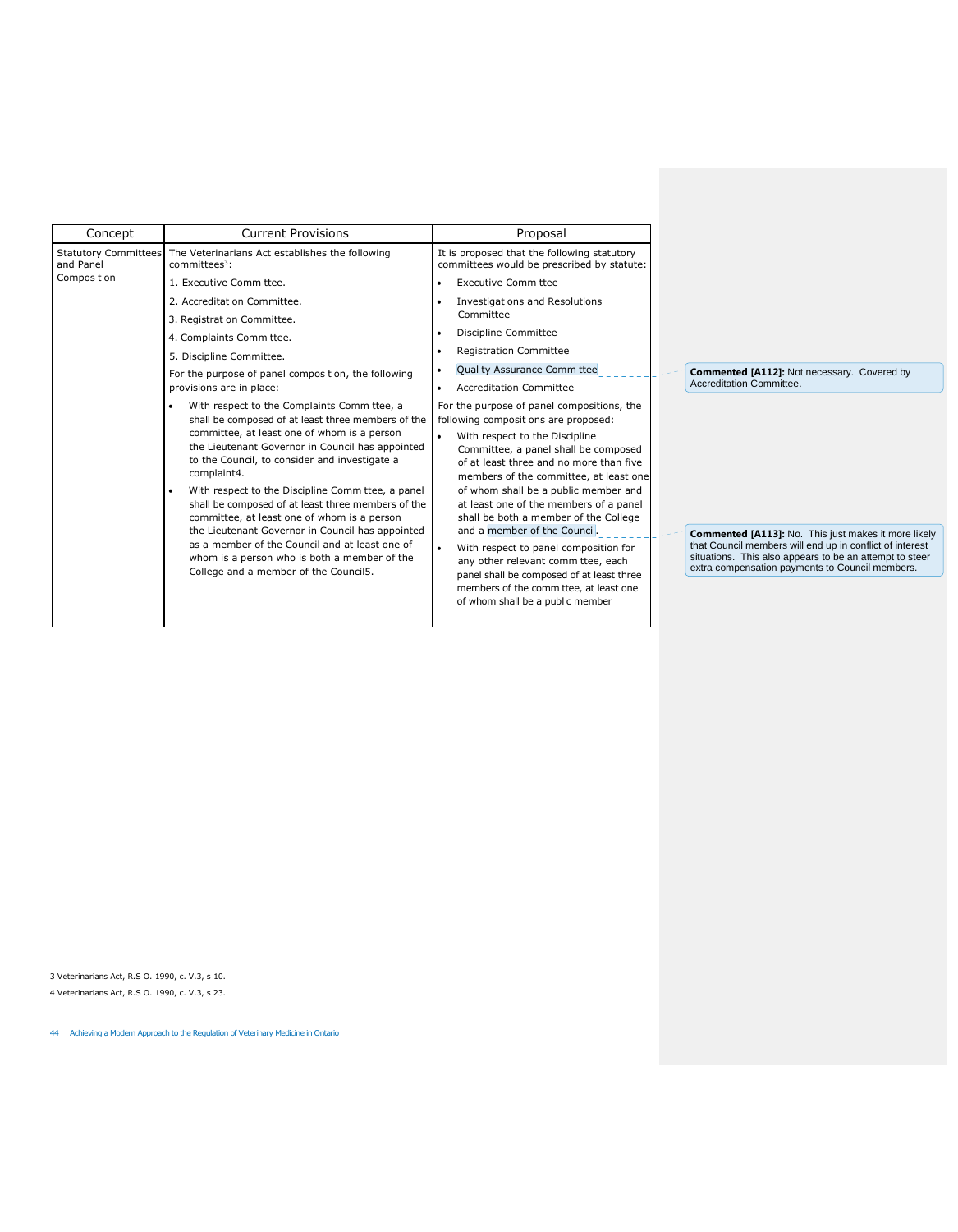5 Veterinarians Act, R.S.O. 1990, c. V.3, s 28.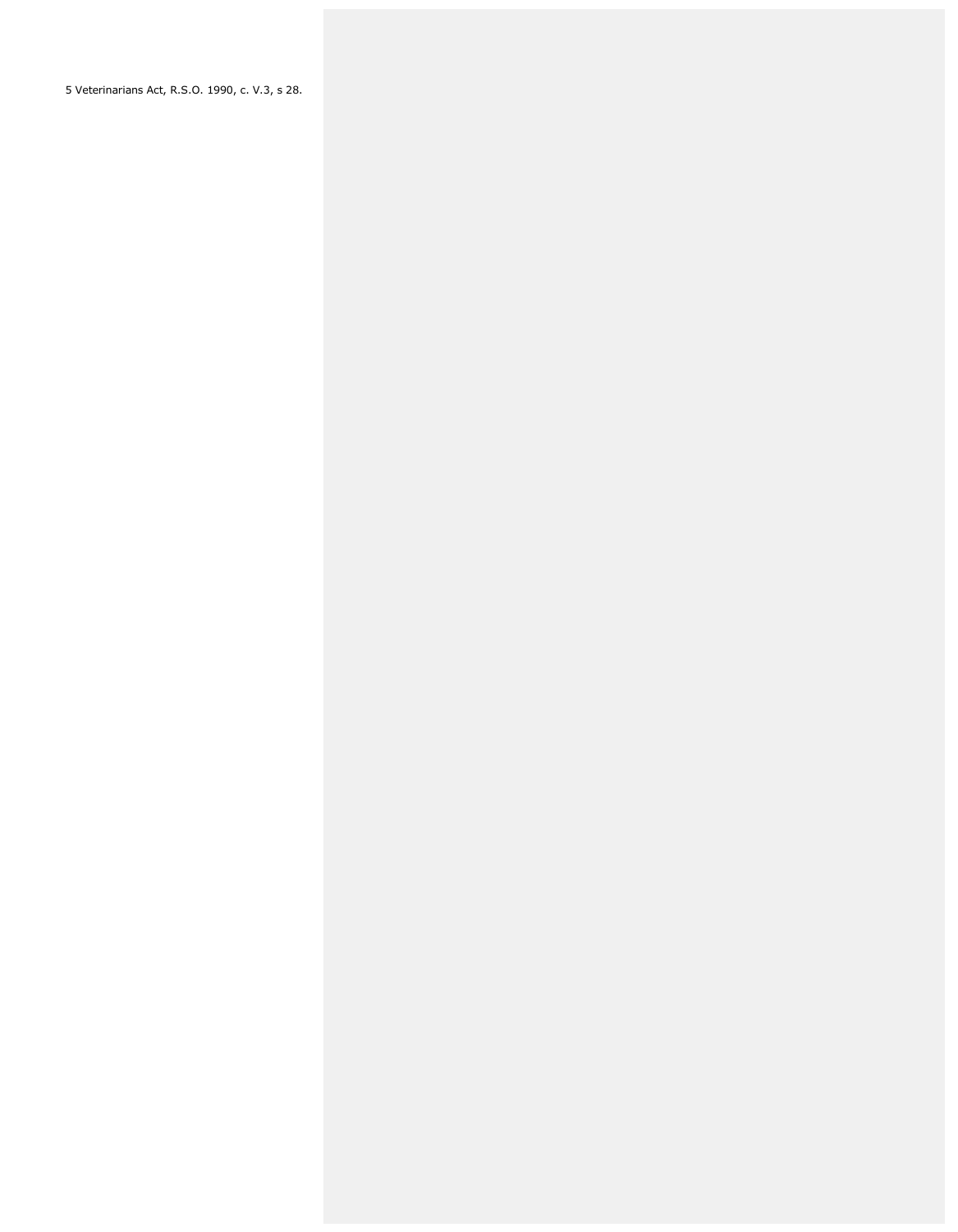| Concept                   | <b>Current Provisions</b>                                                                                                                                                                                                                                                                                                                                                                                                                                                                                                                                                                                                                                                                                                                                             | Proposal                                                                                                                                                                                                                                                                                                                                                                                                                                                                                                                                                                                                                                                                                                                                                                                                                                                                                                                                                                                                                                                                                                                                                                                                                                                                                                                                                                                                                                                                             |
|---------------------------|-----------------------------------------------------------------------------------------------------------------------------------------------------------------------------------------------------------------------------------------------------------------------------------------------------------------------------------------------------------------------------------------------------------------------------------------------------------------------------------------------------------------------------------------------------------------------------------------------------------------------------------------------------------------------------------------------------------------------------------------------------------------------|--------------------------------------------------------------------------------------------------------------------------------------------------------------------------------------------------------------------------------------------------------------------------------------------------------------------------------------------------------------------------------------------------------------------------------------------------------------------------------------------------------------------------------------------------------------------------------------------------------------------------------------------------------------------------------------------------------------------------------------------------------------------------------------------------------------------------------------------------------------------------------------------------------------------------------------------------------------------------------------------------------------------------------------------------------------------------------------------------------------------------------------------------------------------------------------------------------------------------------------------------------------------------------------------------------------------------------------------------------------------------------------------------------------------------------------------------------------------------------------|
| <b>Ministerial Powers</b> | The Veterinarians Act provides <sup>6</sup> that the<br>Minister's powers include the power to:<br>(a) review the activities of the Council;<br>(b) request the Council to undertake<br>activities that, in the opinion of the<br>Minister, are necessary and advisable to<br>carry out the intent of this Act;<br>(c) advise the Council with respect to the<br>implementation of this Act and the<br>regulations and with respect to the<br>methods used or proposed to be used by<br>the Council to implement policies and to<br>enforce its regulations and procedures;<br>(d) request the Council to make, amend<br>or revoke regulations respecting any<br>matter under section 7 or the standards<br>for veterinary facilities established under<br>section 8. | It is proposed that the updated provision of the Act relating<br>to Ministerial powers include the following additional<br>powers:<br>The Minister (namely, the Minister of Agriculture, Food<br>and Rural Affairs) may review and/or investigate the<br>affairs or management of the College and audit its<br>finances.<br>Consultation with the Minister and the Minister of<br>Advanced Education and Skills Development is<br>required before the Council establishes or amends the<br>academic qualifications of applicants for licensure.<br>The Minister may pay the College for expenses<br>$\bullet$<br>incurred in complying with a requirement under a<br>provision related to the Powers of the Minister.<br>The Lieutenant Governor in Council would have the<br>ability to appoint a person as a College Supervisor, on<br>the recommendation of the Minister, where the<br>Minister considers it appropriate or necessary, with a<br>specified parameter of assignment, notice provided,<br>and written submissions by the College allowed.<br>Unless the appointment provides otherwise, a College<br>Supervisor has the exclusive right to exercise all the<br>powers of a Council and every person employed,<br>retained or appointed for the purposes of the<br>administration of this Act. The Lieutenant Governor in<br>Council may specify the powers and duties of a<br>College Supervisor and the terms and conditions<br>governing those powers and duties. |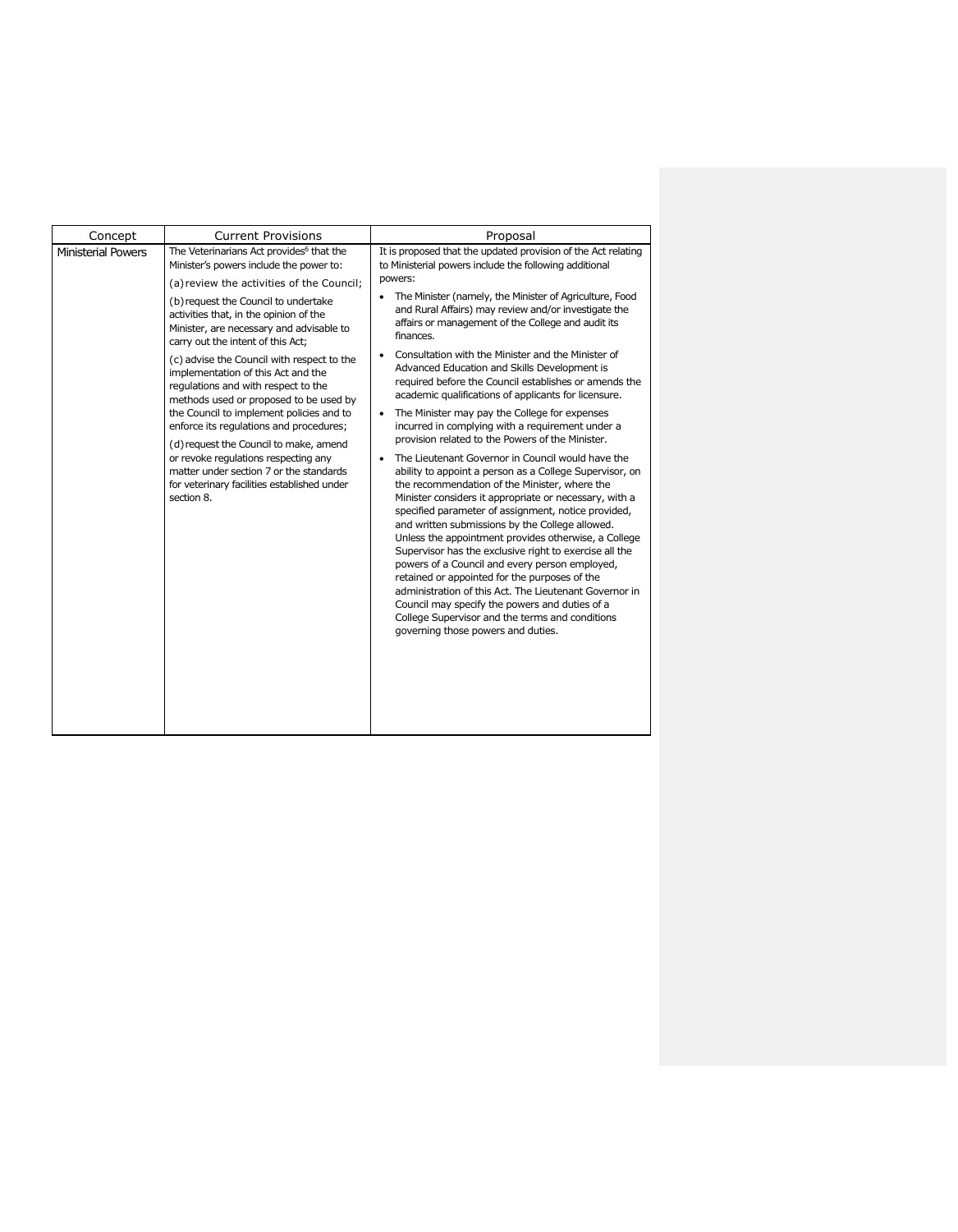6 Veterinarians Act, R.S.O. 1990, c. V.3, s 6.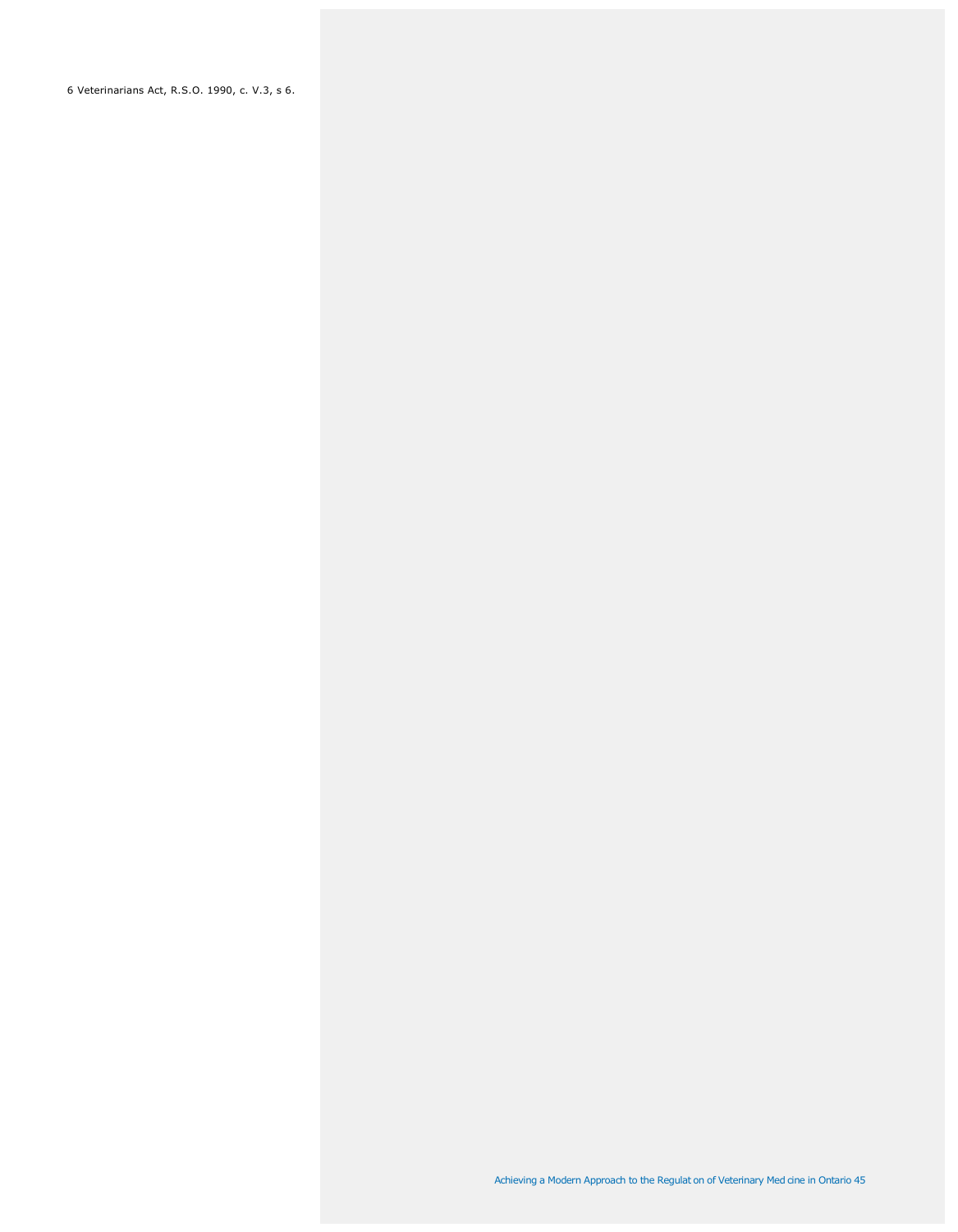| Concept                                     | <b>Current Provisions</b>                                                                                                                                                                                                                      | Proposal                                                                                                                                                                                                                                                                                                                                                                                                                                                                                                                                                                                                                                                                                                                                                                                                                                                                                                                                                                                                                                                                                                                                                                                                                                                                                                                                                                                                                                                                                                                                                                                                                                                                                                                                                                                                                                                                                                                                                                                                                                                                                                                                                                                                                                                                                                                                                                                                                                                |                                                                                                                                                                                                                                                                                                                                                                               |
|---------------------------------------------|------------------------------------------------------------------------------------------------------------------------------------------------------------------------------------------------------------------------------------------------|---------------------------------------------------------------------------------------------------------------------------------------------------------------------------------------------------------------------------------------------------------------------------------------------------------------------------------------------------------------------------------------------------------------------------------------------------------------------------------------------------------------------------------------------------------------------------------------------------------------------------------------------------------------------------------------------------------------------------------------------------------------------------------------------------------------------------------------------------------------------------------------------------------------------------------------------------------------------------------------------------------------------------------------------------------------------------------------------------------------------------------------------------------------------------------------------------------------------------------------------------------------------------------------------------------------------------------------------------------------------------------------------------------------------------------------------------------------------------------------------------------------------------------------------------------------------------------------------------------------------------------------------------------------------------------------------------------------------------------------------------------------------------------------------------------------------------------------------------------------------------------------------------------------------------------------------------------------------------------------------------------------------------------------------------------------------------------------------------------------------------------------------------------------------------------------------------------------------------------------------------------------------------------------------------------------------------------------------------------------------------------------------------------------------------------------------------------|-------------------------------------------------------------------------------------------------------------------------------------------------------------------------------------------------------------------------------------------------------------------------------------------------------------------------------------------------------------------------------|
| Regulation<br>and Bylaw<br>Making<br>Powers | Please refer to Appendix C                                                                                                                                                                                                                     | Please refer to Appendix C                                                                                                                                                                                                                                                                                                                                                                                                                                                                                                                                                                                                                                                                                                                                                                                                                                                                                                                                                                                                                                                                                                                                                                                                                                                                                                                                                                                                                                                                                                                                                                                                                                                                                                                                                                                                                                                                                                                                                                                                                                                                                                                                                                                                                                                                                                                                                                                                                              |                                                                                                                                                                                                                                                                                                                                                                               |
| Scope of<br>Practice                        | The Veterinarians Act states<br>that the practice of veterinary<br>medicine "includes the practice<br>of dentistry, obstetrics<br>including ova and embryo<br>transfer, and surgery, in<br>relation to an animal other<br>than a human being." | Definition<br>The practice of veterinary medicine is the assessment of the physiological<br>behavioural status of an animal or group of animals and the diagnosis, treatment,<br>prevention, and/or control of any condition, disease, disorder or dysfunction.<br>Authorized Activities<br>The following is a list of proposed activities which would be legislatively authorized<br>to veterinarians; this means that only a veterinarian can perform these activities<br>independently, or delegate them to someone (regulated or unregulated) who is<br>not authorized but is deemed competent by the veterinarian to perform them, as<br>long as delegation is not prohibited. Under delegation, the veterinarian remains<br>responsible for the supervision and outcome of the activity.<br>The list of authorized activities includes:<br>Making or communicating a diagnosis identifying a disease,<br>1.<br>disorder, dysfunction or condition as the cause of an animal's signs and<br>2.<br>Performing a medical assessment to determine the fitness for purpose or<br>soundness of an animal, or group of animals, on which it is reasonably foreseeable<br>that a person or organization will rely on the assessment.<br>3.<br>Ordering laboratory tests on an animal or on specimens taken from an<br>4.<br>Prescribing, compounding, dispensing, or selling a drug<br>5.<br>Performing a procedure on tissue below the dermis<br>6.<br>Performing a procedure below the surface of a mucous membrane<br>7.<br>Performing a procedure on or below the surfaces of the teeth,<br>including the scaling of teeth and occlusal equilibration<br>8.<br>Performing a procedure on or below the surface of the cornea<br>9.<br>Setting, immobilizing, or casting a fracture of a bone or a dislocation<br>of a joint or a severed tendon<br>10.<br>Administering a substance by injection or inhalation, or monitoring of<br>Moving the joints of the spine beyond the animal's usual physiological<br>11.<br>range of motion using a fast, low amplitude thrust<br>12. Putting an instrument, arm, hand, or finger,<br>i. beyond the external ear canal,<br>ii. beyond the point in the nasal passages where they normally narrow,<br>iii. beyond the larynx,<br>iv. beyond the opening of the urethra,<br>v. beyond the labia majora,<br>vi. beyond the anus or cloaca, or<br>vii. into any other natural or artificial opening into the body | <b>Commented [A114]:</b> No. This will open the floodgates<br>on administrative and civil litigation regarding<br>unauthorized practice. The current definition is fine.<br><b>Commented [A115]:</b> These are all good examples of<br>where assessing facts could be problematic, along with<br>the issue of the wrongdoer's "belief" that they weren't<br>breaking the law. |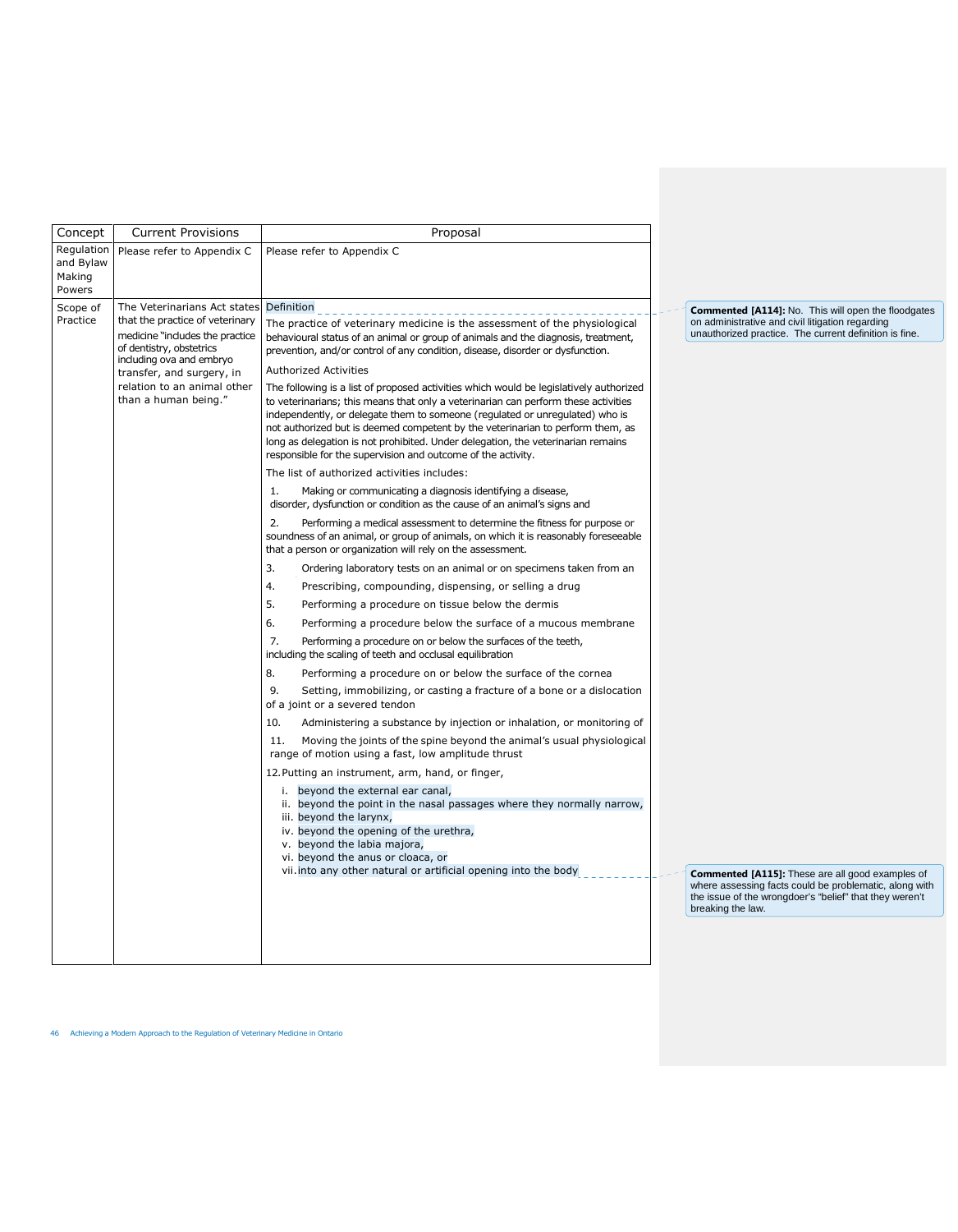| Concept              | Current<br>Provisions | Proposal                                                                                                                                                                                                                                         |                                                                                   |          |  |  |
|----------------------|-----------------------|--------------------------------------------------------------------------------------------------------------------------------------------------------------------------------------------------------------------------------------------------|-----------------------------------------------------------------------------------|----------|--|--|
| Scope of<br>Practice |                       | Applying or ordering the application of a form of energy prescribed by the<br>13.<br>regulations under this Act                                                                                                                                  |                                                                                   |          |  |  |
|                      |                       | Performing upon an animal any manual procedure for the diagnosis and/or treatment<br>14.<br>of pregnancy, sterility, or infertility                                                                                                              |                                                                                   |          |  |  |
|                      |                       | 15. Performing allergy testing                                                                                                                                                                                                                   |                                                                                   |          |  |  |
|                      |                       | There will be restrictions in regulation that do not permit the delegation of the following activities<br>by a veterinarian:                                                                                                                     |                                                                                   |          |  |  |
|                      |                       | • Making a diagnosis identifying a disease, disorder, dysfunction or condition as the<br>cause of an animal's signs and presentation                                                                                                             |                                                                                   |          |  |  |
|                      |                       | • Performing a medical assessment to determine the fitness for purpose or soundness of an<br>animal, or group of animals, on which it is reasonably foreseeable that a person or<br>organization will rely on the assessment                     |                                                                                   |          |  |  |
|                      |                       |                                                                                                                                                                                                                                                  | • Ordering laboratory tests on an animal or on specimens taken from an animal     |          |  |  |
|                      |                       | · Prescribing a drug                                                                                                                                                                                                                             |                                                                                   |          |  |  |
|                      |                       | $\bullet$<br>immobilizing, or casting a severed tendon                                                                                                                                                                                           | Setting a fracture of a bone or dislocation of a joint or setting,                |          |  |  |
|                      |                       | motion using a fast, low amplitude thrust                                                                                                                                                                                                        | • Moving the joints of the spine beyond the animal's usual physiological range of |          |  |  |
|                      |                       | • Ordering the application of a form of energy prescribed by the regulations under this Act<br>• Performing upon an animal any manual procedure for the diagnosis of pregnancy,<br>sterility, or infertility                                     |                                                                                   |          |  |  |
|                      |                       |                                                                                                                                                                                                                                                  |                                                                                   |          |  |  |
|                      |                       | Subset of Activities Authorized to Veterinary Technicians                                                                                                                                                                                        |                                                                                   |          |  |  |
|                      |                       | The following is a list of subsets of authorized activities (alongside the authorized activities that<br>they fall under) that veterinary technicians are authorized to perform, either under an order from<br>a veterinarian, or by initiation. |                                                                                   |          |  |  |
|                      |                       | <b>Activities Authorized to</b><br>Subset of Activities Authorized to<br><b>Authority</b><br>Veterinarians<br><b>Veterinary Technicians</b>                                                                                                      |                                                                                   |          |  |  |
|                      |                       | 1.<br>Making or communicating a<br>diagnosis identifying a<br>disease, disorder, dysfunction<br>or condition as the cause of<br>an animal's signs and<br>presentation                                                                            | Triaging emergency patients                                                       | Initiate |  |  |
|                      |                       | 4.<br>Prescribing, compounding,<br>dispensing, or selling a drug                                                                                                                                                                                 | Preparing a drug for the purpose of<br>dispensing a drug                          | Order    |  |  |
|                      |                       | 5.<br>Performing a procedure on<br>tissue below the dermis                                                                                                                                                                                       | Collecting specimens for diagnostic<br>tests                                      | Order    |  |  |
|                      |                       |                                                                                                                                                                                                                                                  | Placing IV catheter for emergency<br>purpose                                      | Initiate |  |  |
|                      |                       |                                                                                                                                                                                                                                                  | Placing IV catheter for therapeutic<br>purpose                                    | Order    |  |  |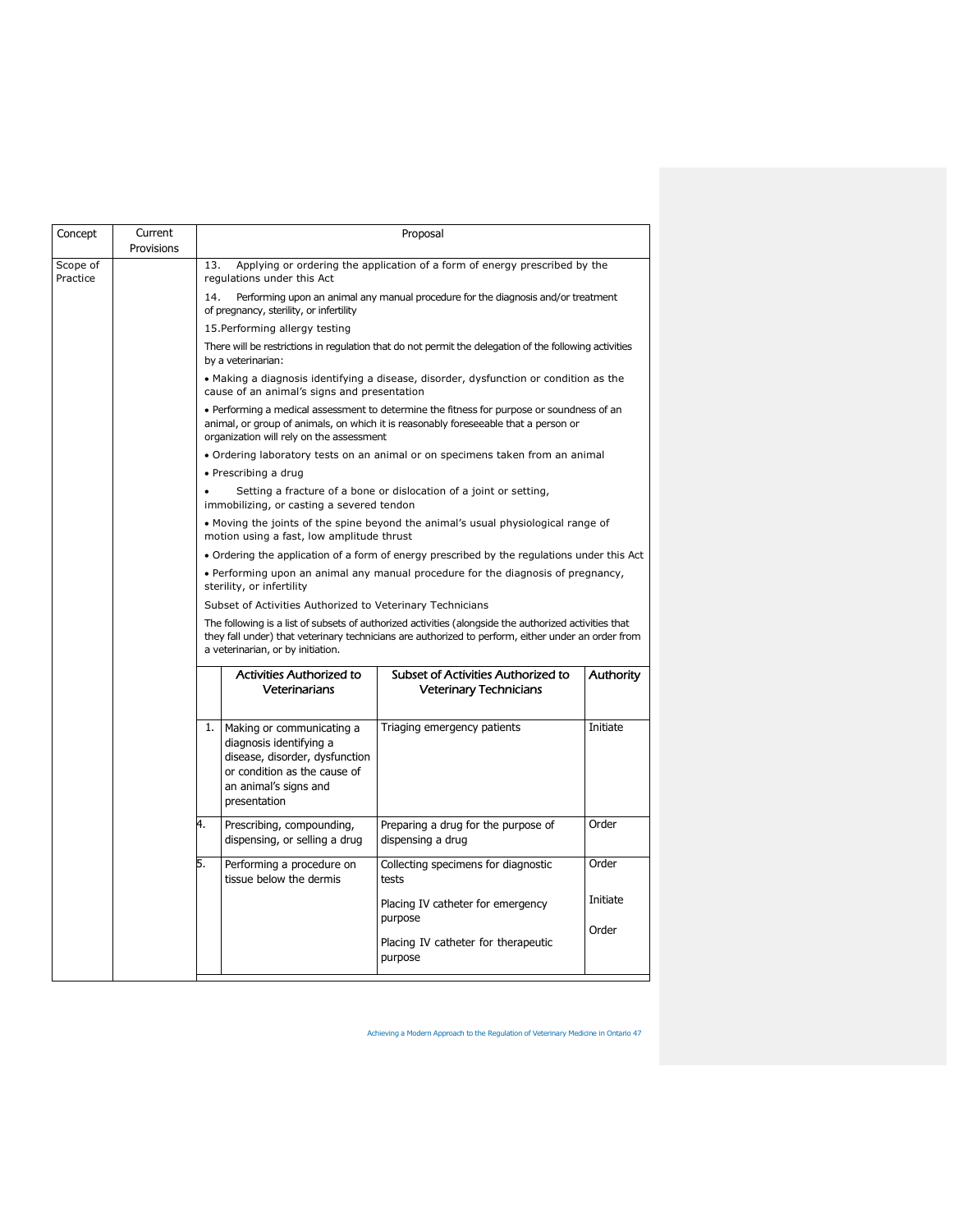#### Scope of

| Concept | Current    |     |                                                                                                                                  | Proposal                                                                                                                                                                                                              |                |
|---------|------------|-----|----------------------------------------------------------------------------------------------------------------------------------|-----------------------------------------------------------------------------------------------------------------------------------------------------------------------------------------------------------------------|----------------|
|         | Provisions |     |                                                                                                                                  |                                                                                                                                                                                                                       |                |
|         |            |     | <b>Activities Authorized to</b><br>Veterinarians                                                                                 | <b>Subset of Activities</b><br><b>Authorized to Veterinary</b><br><b>Technicians</b>                                                                                                                                  | Authority      |
|         |            | 7.  | Performing a procedure on or<br>below the surfaces of the teeth,<br>including the scaling of teeth<br>and occlusal equilibration | Performing dental prophylaxis,<br>inclusive of scaling and occlusal<br>equilibration                                                                                                                                  | Order          |
|         |            | 8.  | Performing a procedure on or<br>below the surface of the cornea                                                                  | Collecting specimens<br>Performing tests on the surface<br>of the cornea                                                                                                                                              | Order<br>Order |
|         |            | 9.  | Setting, immobilizing, or casting a<br>fracture of a bone or a dislocation<br>of a joint or a severed tendon                     | Applying splints and/or bandages<br>for the purpose of immobilizing a<br>fracture of a bone or a dislocation<br>of a joint                                                                                            | Order          |
|         |            | 10. | Administering a substance<br>by injection or inhalation, or<br>monitoring of such                                                | Administering a substance by<br>injection or inhalation in keeping<br>with Schedule $X^9$ (please note that<br>this is inclusive of induction, gases,<br>nerve blocks, chemotherapy,<br>epidurals, and fluid therapy) | Order          |
|         |            |     |                                                                                                                                  | Monitoring patients under<br>anesthesia                                                                                                                                                                               | Order          |
|         |            | 12. | Putting an instrument, arm, hand,<br>or finger,<br>i. beyond the external ear canal,                                             |                                                                                                                                                                                                                       |                |
|         |            |     | ii. beyond the point in the nasal<br>passages where they normally<br>narrow,                                                     | Placing and removing nasogastric<br>tubing                                                                                                                                                                            | Order          |
|         |            |     | iii.beyond the larynx,                                                                                                           | Placing and removing esophageal<br>or endotracheal tubing                                                                                                                                                             | Order          |
|         |            |     | beyond the opening of<br>iv.<br>the urethra,                                                                                     | Placing and removing urinary<br>catheters                                                                                                                                                                             | Order          |
|         |            |     | v. beyond the labia majora,                                                                                                      | Vaginal swabbing                                                                                                                                                                                                      | Order          |
|         |            |     | vi.<br>beyond the anus or<br>cloaca, or                                                                                          | Placing and removing irrigation<br>tubing beyond the anus or cloaca                                                                                                                                                   | Order          |
|         |            |     |                                                                                                                                  | Expressing anal sacs internally                                                                                                                                                                                       | Order          |
|         |            |     |                                                                                                                                  | Inserting and removing intra-                                                                                                                                                                                         | Order          |

mammary cannula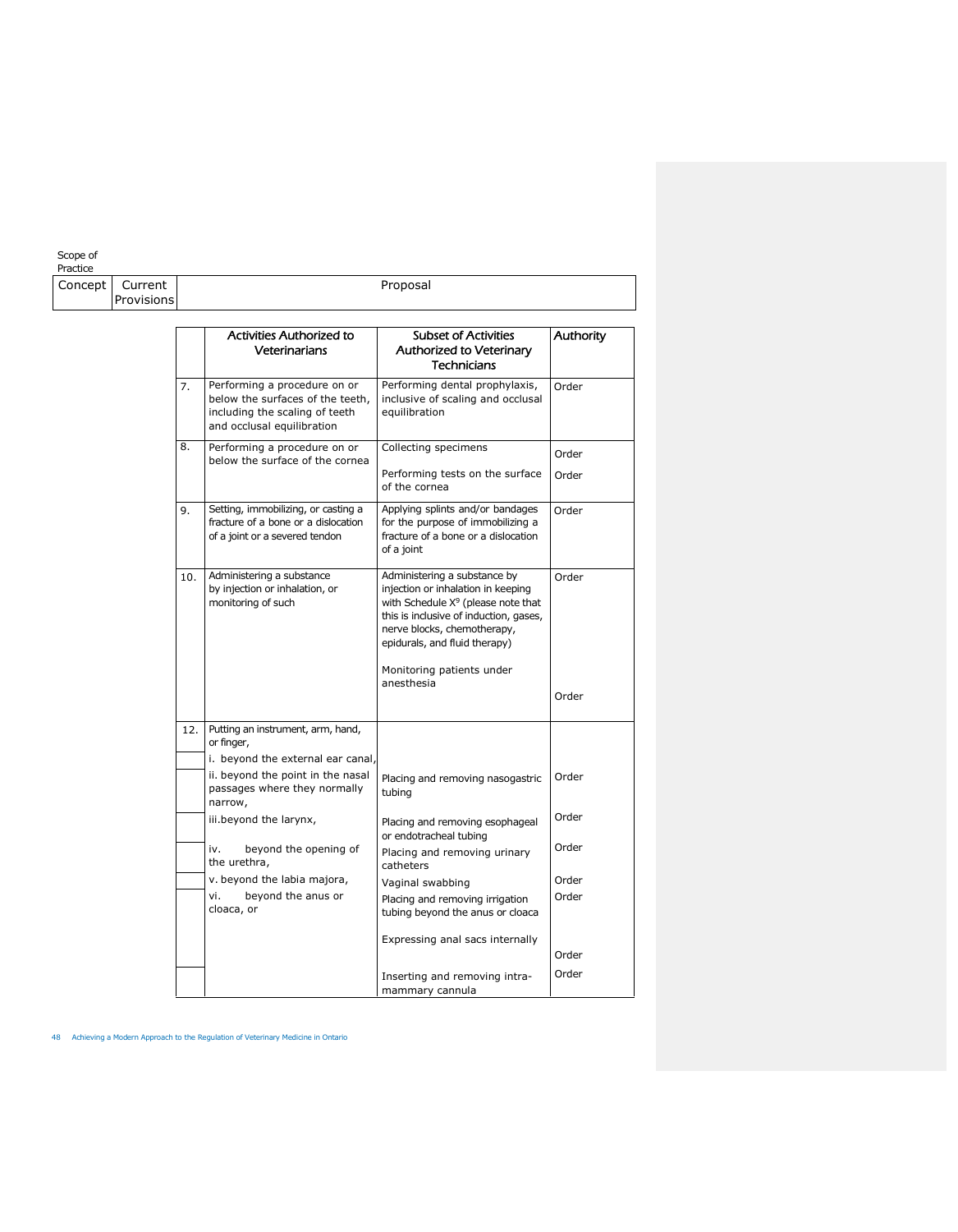| Inserting and removing intra-<br>mammary cannula | Order |  |
|--------------------------------------------------|-------|--|
|                                                  |       |  |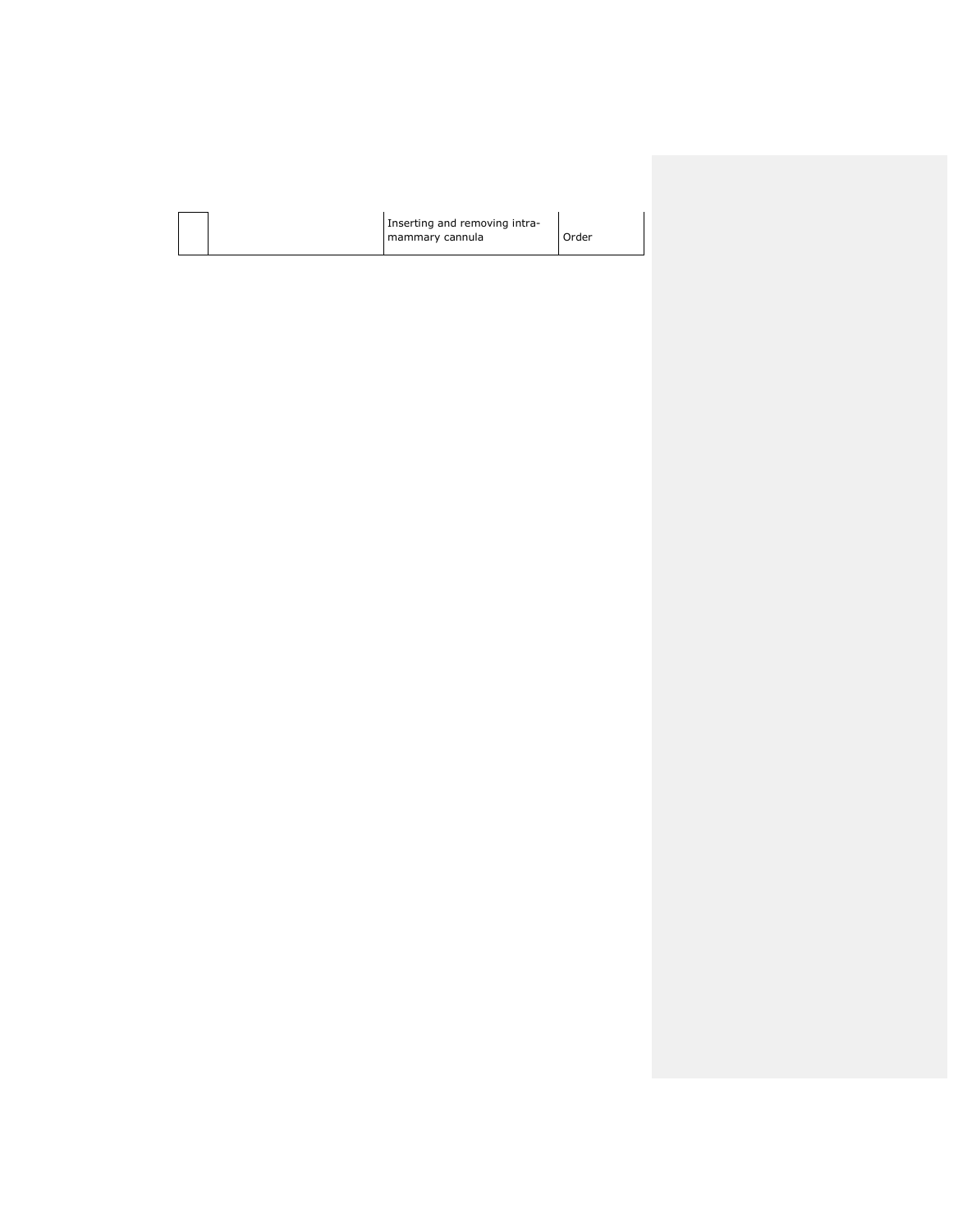| Concept  | <b>Current Provisions</b>                                                                                                                                                                                                                                                                                                                                                                                                | Proposal                                                                                                                                                                                                                                                                                                                                                                                                                                                            |                                                                                                                                                          |                                                                                                                                                        |                                         |
|----------|--------------------------------------------------------------------------------------------------------------------------------------------------------------------------------------------------------------------------------------------------------------------------------------------------------------------------------------------------------------------------------------------------------------------------|---------------------------------------------------------------------------------------------------------------------------------------------------------------------------------------------------------------------------------------------------------------------------------------------------------------------------------------------------------------------------------------------------------------------------------------------------------------------|----------------------------------------------------------------------------------------------------------------------------------------------------------|--------------------------------------------------------------------------------------------------------------------------------------------------------|-----------------------------------------|
| Scope of |                                                                                                                                                                                                                                                                                                                                                                                                                          | Risk of Harm Clause                                                                                                                                                                                                                                                                                                                                                                                                                                                 |                                                                                                                                                          |                                                                                                                                                        |                                         |
| Practice |                                                                                                                                                                                                                                                                                                                                                                                                                          | As this model, and compliance with the model, relate to the<br>authorized acts and the risk related to animal outcomes, any<br>individual not licensed by the College who treats or advises about an<br>animal's health where it is reasonably foreseeable that serious bodily<br>harm to an animal or human may result from the treatment or advice<br>or from an omission from them could be prosecuted for the unlawful<br>practice of veterinary medicine.      |                                                                                                                                                          |                                                                                                                                                        |                                         |
|          | Exemptions                                                                                                                                                                                                                                                                                                                                                                                                               | Exemptions                                                                                                                                                                                                                                                                                                                                                                                                                                                          |                                                                                                                                                          |                                                                                                                                                        |                                         |
|          | The Veterinarians Act currently <sup>7</sup> prohibits<br>any person, other than a veterinarian,<br>from engaging in the practice of<br>veterinary medicine or holding himself or<br>herself out as engaging in the practice of<br>veterinary medicine. However, there are<br>exemptions for:                                                                                                                            | It is proposed that the current exemptions in the Act remain with a<br>change to expand the learner exemption to include students of an<br>accredited veterinary medicine program and students of an accredited<br>veterinary technician program. Further, it is proposed that the existing<br>exemption in (b) be amended to also exempt a custodian of an animal<br>to administer a treatment plan, made by a veterinarian, and at the<br>direction of the owner. |                                                                                                                                                          |                                                                                                                                                        |                                         |
|          | (a) a person who is providing emergency<br>first aid without charging a fee;                                                                                                                                                                                                                                                                                                                                             | In addition, the Veterinarians Act would not apply to prevent a person<br>who holds an appropriate certificate of registration from the Ontario<br>College of Pharmacists from compounding and dispensing drugs for,                                                                                                                                                                                                                                                |                                                                                                                                                          |                                                                                                                                                        |                                         |
|          | (b)an animal's owner, a member of<br>the owner's household, or a person                                                                                                                                                                                                                                                                                                                                                  | or selling drugs to, the owner of an animal.                                                                                                                                                                                                                                                                                                                                                                                                                        |                                                                                                                                                          |                                                                                                                                                        |                                         |
|          | employed for general agricultural or<br>domestic work by the owner;                                                                                                                                                                                                                                                                                                                                                      | There would be an additional proposed exemption for:<br>• An act by a person is not in contravention of the authorized activities                                                                                                                                                                                                                                                                                                                                   |                                                                                                                                                          |                                                                                                                                                        |                                         |
|          | (c)a person who is taking blood samples<br>(d)a person who is preventing or treating<br>fish or invertebrate diseases;<br>(e)a person who is collecting or using<br>semen for the purposes of a business that<br>engages in the artificial insemination of<br>livestock;<br>(f)a person who is collecting or<br>transporting ova and embryos of animals<br>other than mammals;<br>(g)a student of veterinary medicine to | section of the Act if the person is exempted by the                                                                                                                                                                                                                                                                                                                                                                                                                 |                                                                                                                                                          |                                                                                                                                                        |                                         |
|          |                                                                                                                                                                                                                                                                                                                                                                                                                          | regulations under this Act<br>This broad exemption is intended to allow for agility by allowing the<br>creation of exemptions in regulations, such as exemptions for:                                                                                                                                                                                                                                                                                               | <b>Commented [A116]:</b> Absolutely not. This would be a<br>wild card hidden from the profession and elected<br>legislators until it was put into place. |                                                                                                                                                        |                                         |
|          |                                                                                                                                                                                                                                                                                                                                                                                                                          | 1.<br>A person performing an authorized activity under a<br>order of a veterinarian                                                                                                                                                                                                                                                                                                                                                                                 |                                                                                                                                                          |                                                                                                                                                        |                                         |
|          |                                                                                                                                                                                                                                                                                                                                                                                                                          |                                                                                                                                                                                                                                                                                                                                                                                                                                                                     |                                                                                                                                                          | A member of the College of Chiropractors of Ontario is<br>2.<br>from the authorized activities section of the Veterinarians Act for the<br>purpose of: | Commented [A117]: These suggestions are |
|          |                                                                                                                                                                                                                                                                                                                                                                                                                          | a. Moving the joints of an animal's spine beyond the animal's usual<br>physiological range of motion using a fast, low amplitude thrust                                                                                                                                                                                                                                                                                                                             | inappropriate. The animal should first be assessed by a<br>licenced veterinarian.                                                                        |                                                                                                                                                        |                                         |
|          | the extent that the student is engaging in<br>the undergraduate curriculum of studies<br>at the Ontario Veterinary College of the<br>University of Guelph.                                                                                                                                                                                                                                                               | b. putting a finger beyond the anus for the purpose of manipulating<br>the tailbone                                                                                                                                                                                                                                                                                                                                                                                 |                                                                                                                                                          |                                                                                                                                                        |                                         |
|          |                                                                                                                                                                                                                                                                                                                                                                                                                          |                                                                                                                                                                                                                                                                                                                                                                                                                                                                     |                                                                                                                                                          |                                                                                                                                                        |                                         |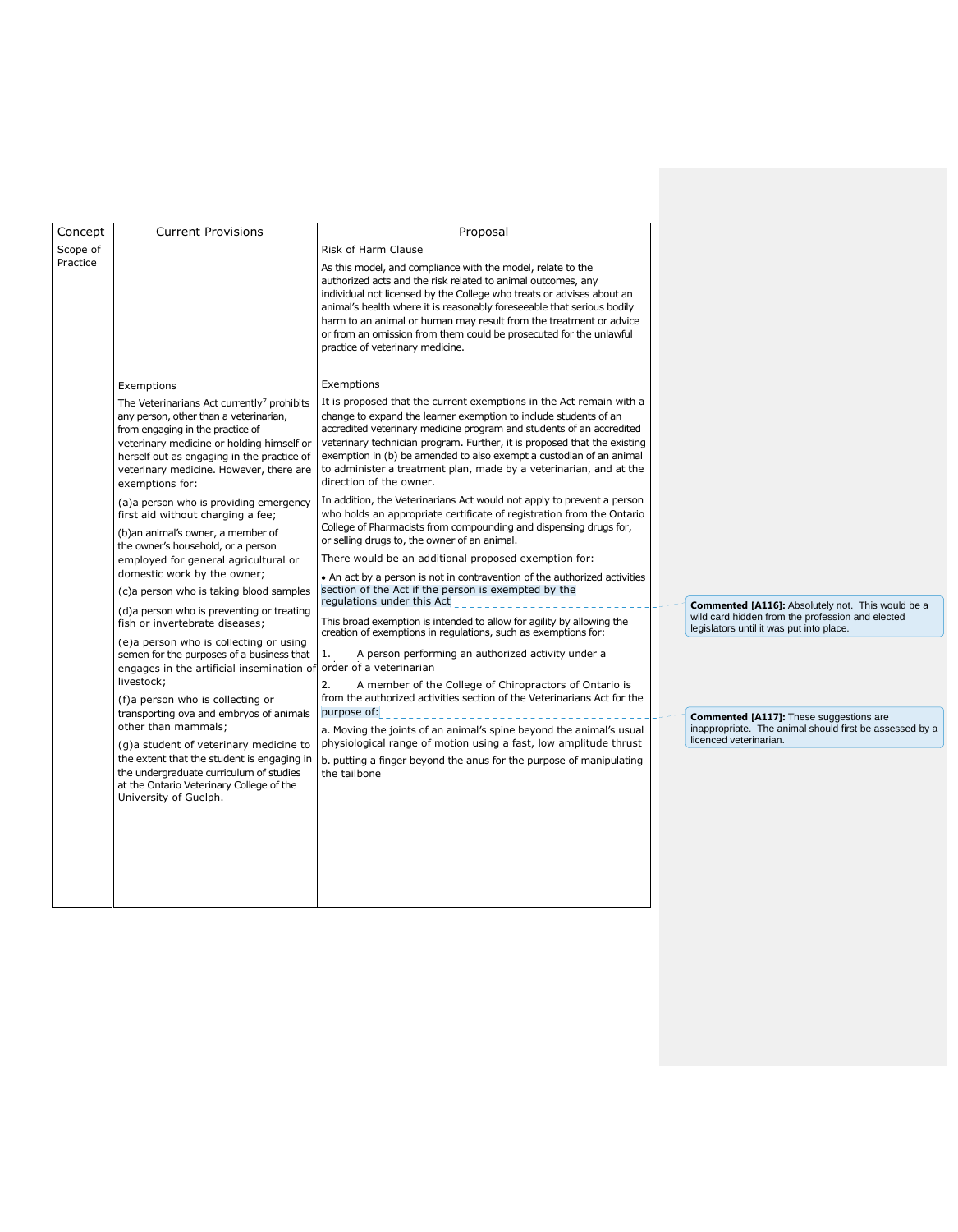Veterinarians Act, R.S.O. 1990, c. V.3, s 11.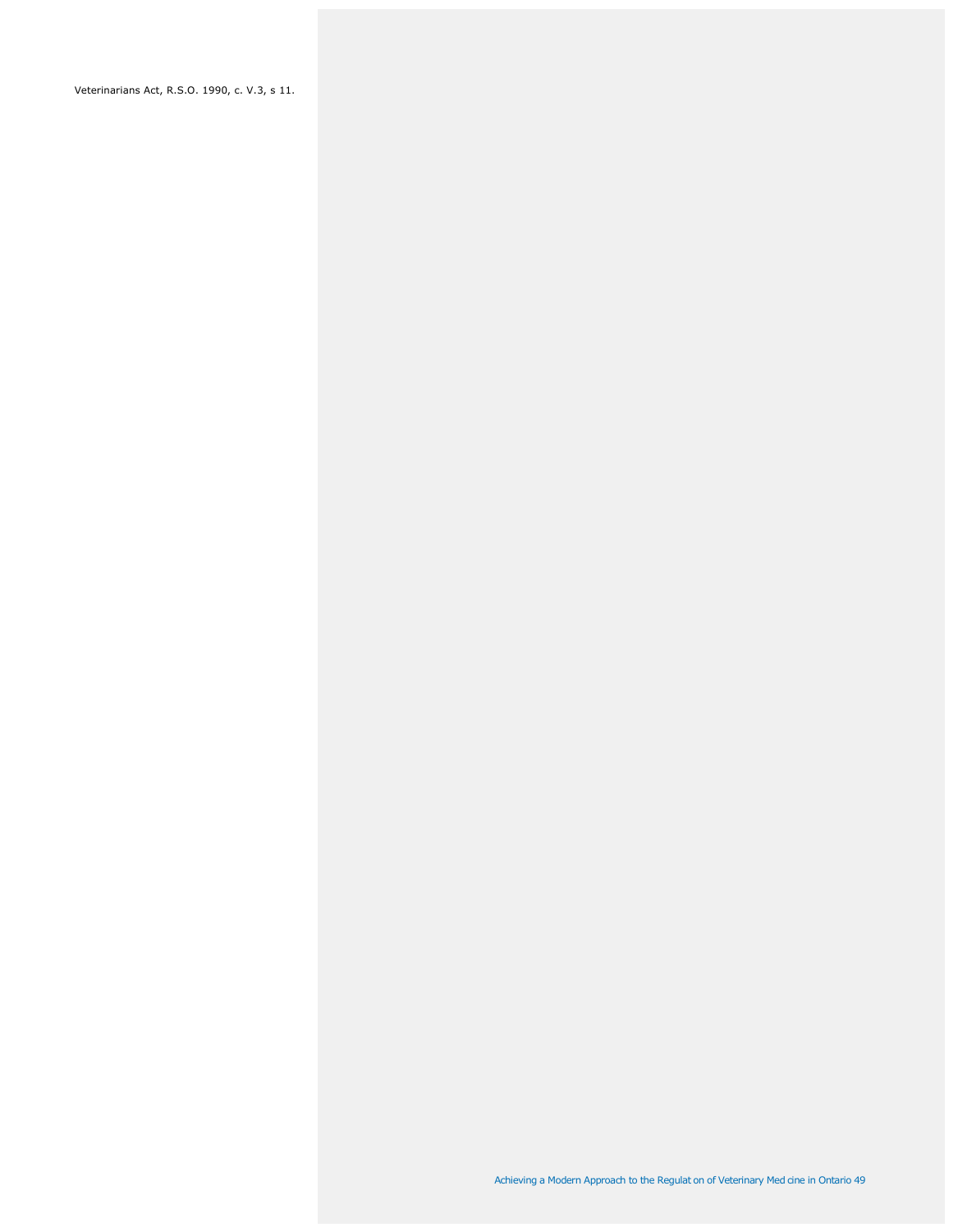| Concept   | <b>Current Provisions</b>                                                     | Proposal                                                                                                                                                                                                      |
|-----------|-------------------------------------------------------------------------------|---------------------------------------------------------------------------------------------------------------------------------------------------------------------------------------------------------------|
| Scope of  | <b>Title Protection</b>                                                       | <b>Title Protection</b>                                                                                                                                                                                       |
| Practice  | The Veterinarians Act currently                                               | It is proposed that title protection be expanded to include the titles of                                                                                                                                     |
|           | protects the titles of "veterinarian",                                        | "veterinary technician" and "Registered Veterinary Technician" (RVT)                                                                                                                                          |
|           | "vétérinaire", "veterinary surgeon",                                          | Further, with a move to some animal care services in the public                                                                                                                                               |
|           | and "chirurgien vétérinaire" or an                                            | domain and away from an exclusive scope model, the title "doctor"                                                                                                                                             |
|           | abbreviation or variation thereof as an                                       | (Dr.) will be protected so that only veterinarians licensed in Ontario                                                                                                                                        |
|           | occupational or business designation                                          | can use the term in the course of providing or offering to prov de, in                                                                                                                                        |
|           | for licensed members. Further, a                                              | Ontario, health care to animals.                                                                                                                                                                              |
|           | person who is not a licensed member                                           | An exemption would be prov ded to perm t chiropractors to use the                                                                                                                                             |
|           | is prohibited from using a term, title or                                     | title "doctor" with specific conditions when prov ding health care                                                                                                                                            |
|           | description that will lead to the belief<br>that the person may engage in the | to animals. Such conditions would include that a chiropractor must<br>ment on that he or she is a member of the College of Chiropractors<br>of Ontar o, or identify himself or herself as a chiropractor when |
|           | practice of veterinary medicine.                                              | describing himself or herself orally using the title "doctor" (Dr.). When                                                                                                                                     |
|           |                                                                               | identifying himself or herself in wr ting using the title "doctor" (Dr.) on                                                                                                                                   |
|           |                                                                               | a name tag, business card or any document, the member must set out                                                                                                                                            |
|           |                                                                               | his or her full name after the title, immediately followed by at least                                                                                                                                        |
|           |                                                                               | one of the following (a) College of Chiropractors of Ontar o or (b)<br>Doctor of Chiropractic (DC).                                                                                                           |
|           |                                                                               |                                                                                                                                                                                                               |
| Mandatory | The Veterinarians Act does not currently                                      | It is proposed that the Veterinarians Act be amended to prov de for                                                                                                                                           |
| Qual ty   | have any provisions related to qual ty                                        | mandatory quality assurance program for veterinarians. Key elements                                                                                                                                           |
| Assurance | assurance                                                                     | of the proposed concept include:                                                                                                                                                                              |
|           |                                                                               | Provisions stipulating co-operation with the Qual ty Assurance                                                                                                                                                |
|           |                                                                               | Committee and any advisors it appoints, wh ch would include<br>prov ding any information requested by the Committee or an<br>adviso                                                                           |
|           |                                                                               | Provisions related to the powers of the Quality Assurance                                                                                                                                                     |
|           |                                                                               | Comm ttee, which include the power to:                                                                                                                                                                        |
|           |                                                                               | require a member to participate in a program designed<br>$\bullet$<br>to assess his or her knowledge, skill and judgment                                                                                      |
|           |                                                                               | require a member whose knowledge, skill or judgment have<br>$\bullet$<br>been assessed or re-assessed, and found to be unsatisfactory,<br>to part cipate in remediat on activ ties as defined by the          |
|           |                                                                               | <b>Quality Assurance Committee</b>                                                                                                                                                                            |
|           |                                                                               | direct the Registrar to impose or remove terms, conditions<br>٠<br>or lim tations for a specified per od on a member's I cense<br>in certain defined circumstances                                            |
|           |                                                                               | Provisions relating to the confidentiality and use of information<br>obtained by the Qual ty Assurance Comm ttee or ts advisors                                                                               |

**Commented [A118]:** No. They should have their own<br>legislation, their own regulatory body & pay for it with<br>their fees, not veterinarians' fees. Regulating both with<br>the same legislation and regulator will inevitably<br>gener nurses is the better model.

**Commented [A119]:** No. This is unreasonably<br>intrusive and violates the principles of fundamental<br>justice

**Commented [A120]:** No. Only as a result of having<br>gone through the discipline process or via a consent<br>order.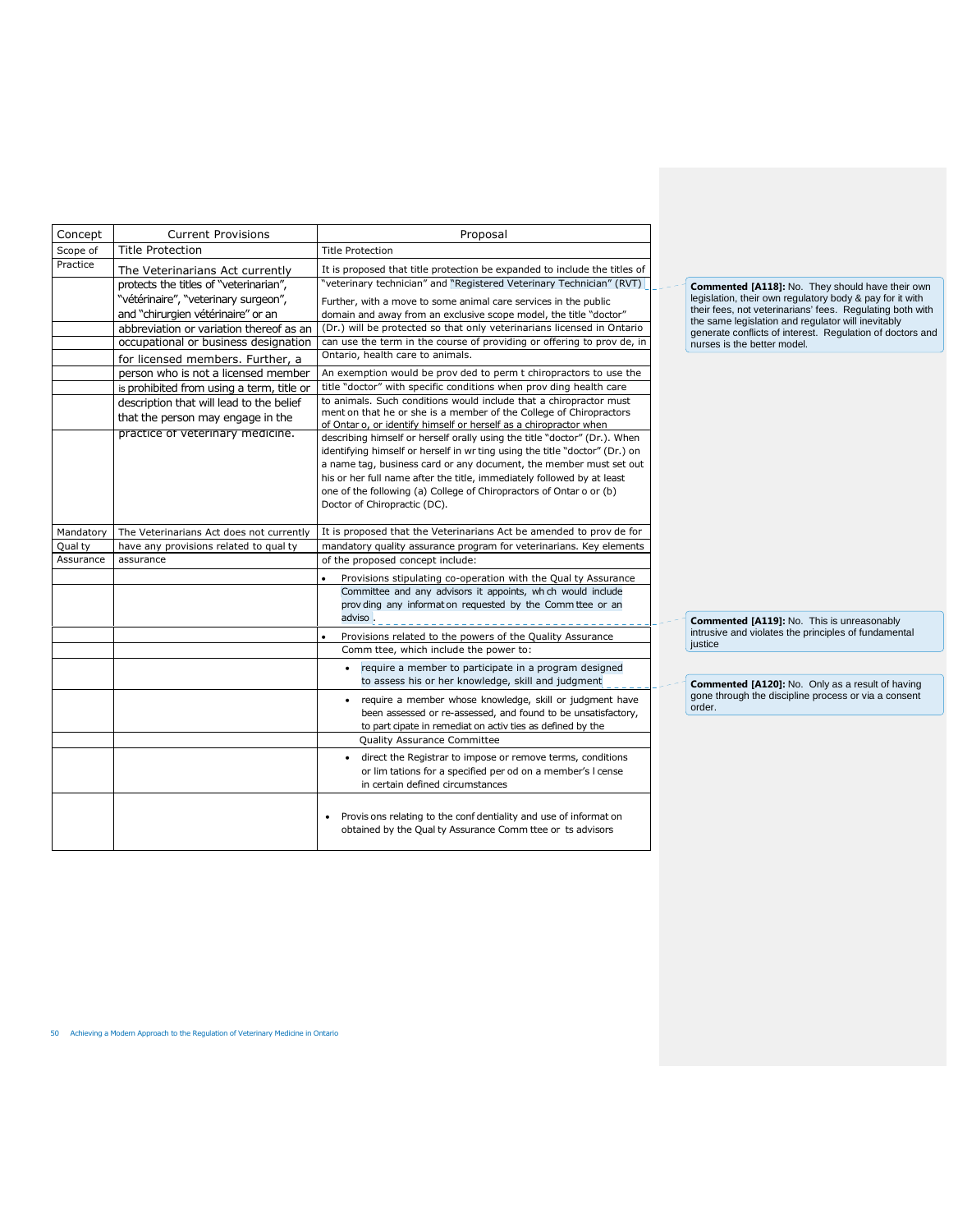| Concept         | <b>Current Provisions</b>                                                                                                                                                                                                                                                                                                                                                                                                                                                                                                                                                                                                                                                                                                                                                                                                                                                                                                                                                                                                                                                                                                                                                                                                                                                                                     | Proposal                                                                                                                                                                                                                                                                                                                                                                                                                                                                                                                                                                                                                                                                                                                                                                                                                                                                                                                                                                                                                                                                                                                                                                                                                                                                                                                                       |                                                                                                                                                               |
|-----------------|---------------------------------------------------------------------------------------------------------------------------------------------------------------------------------------------------------------------------------------------------------------------------------------------------------------------------------------------------------------------------------------------------------------------------------------------------------------------------------------------------------------------------------------------------------------------------------------------------------------------------------------------------------------------------------------------------------------------------------------------------------------------------------------------------------------------------------------------------------------------------------------------------------------------------------------------------------------------------------------------------------------------------------------------------------------------------------------------------------------------------------------------------------------------------------------------------------------------------------------------------------------------------------------------------------------|------------------------------------------------------------------------------------------------------------------------------------------------------------------------------------------------------------------------------------------------------------------------------------------------------------------------------------------------------------------------------------------------------------------------------------------------------------------------------------------------------------------------------------------------------------------------------------------------------------------------------------------------------------------------------------------------------------------------------------------------------------------------------------------------------------------------------------------------------------------------------------------------------------------------------------------------------------------------------------------------------------------------------------------------------------------------------------------------------------------------------------------------------------------------------------------------------------------------------------------------------------------------------------------------------------------------------------------------|---------------------------------------------------------------------------------------------------------------------------------------------------------------|
| Screening model | Under the existing investigations and<br>resolutions provis ons in the Act, there are two<br>potential "streams" for complaints or issues to<br>be managed <sup>8</sup> . The first is the complaints<br>system wh ch investigates a wr tten complaint.<br>This is a paper review process by the<br>Complaints Committee, which does not have<br>the power to appoint an investigator. Following<br>ts review of a wr tten complaint, in add t on to<br>written statements from relevant witnesses<br>and/or experts, the Committee issues its<br>decision and reasons, wh ch can be appealed to<br>the Health Profess ons Appeal and Review<br>Board. The second is a Registrar's Investigation<br>process, in which informat on can be brought to<br>the College's attention through any number of<br>means (such as the police, newspapers,<br>anonymous sources, etc.). Such cases are<br>handled by the Executive Committee, which<br>has the power to appoint an investigator. Upon<br>receipt of the investigator's report, the<br>Executive Comm ttee reviews the case, and<br>issues a formal wr tten decision.<br>The options for disposition are the same for<br>both Comm ttees - no further action, advice, a<br>caution, a voluntary undertaking, or a referral<br>to the Discipline Comm ttee. | Under the proposed model, there is to be one<br>triage or intake process wh ch is streamlined<br>and transparent. In effect, the current<br>Complaints and Executive Committees' roles<br>relating to investigat ons and resolutions are<br>collapsed into a single comm ttee known as the<br>Investigations and Resolut ons Comm ttee. The<br>proposed model allows for an investigator to<br>be appointed in any case as necessary.<br>• Under the proposed model, cases that are<br>considered frivolous and vexat ous or outs de of<br>the College's jurisdiction could be dismissed at<br>intake to reduce the ineff cient use of resources<br>and reduce delays for high risk cases.<br>The model proposes the introduct on of a<br>mandatory alternative dispute resolution<br>(ADR) process in certain circumstances, such<br>as financial disputes and misunderstandings<br>related to communication.<br>• The model also introduces mandatory<br>educat on or remediation courses under the<br>Specified Continuing Educat on or<br>Remediation Program as a potential outcome<br>where remediat on is deemed necessary.<br>The proposed model maintains the arm's<br>length appeal process of the Health Professions<br>Appeal and Review Board to ensure the<br>accountabil ty of College decision-making<br>related to ts members | <b>Commented [A121]:</b> No. The member should always<br>have the option of "full on" administra ive tribunal and<br>appeals to and including superior court. |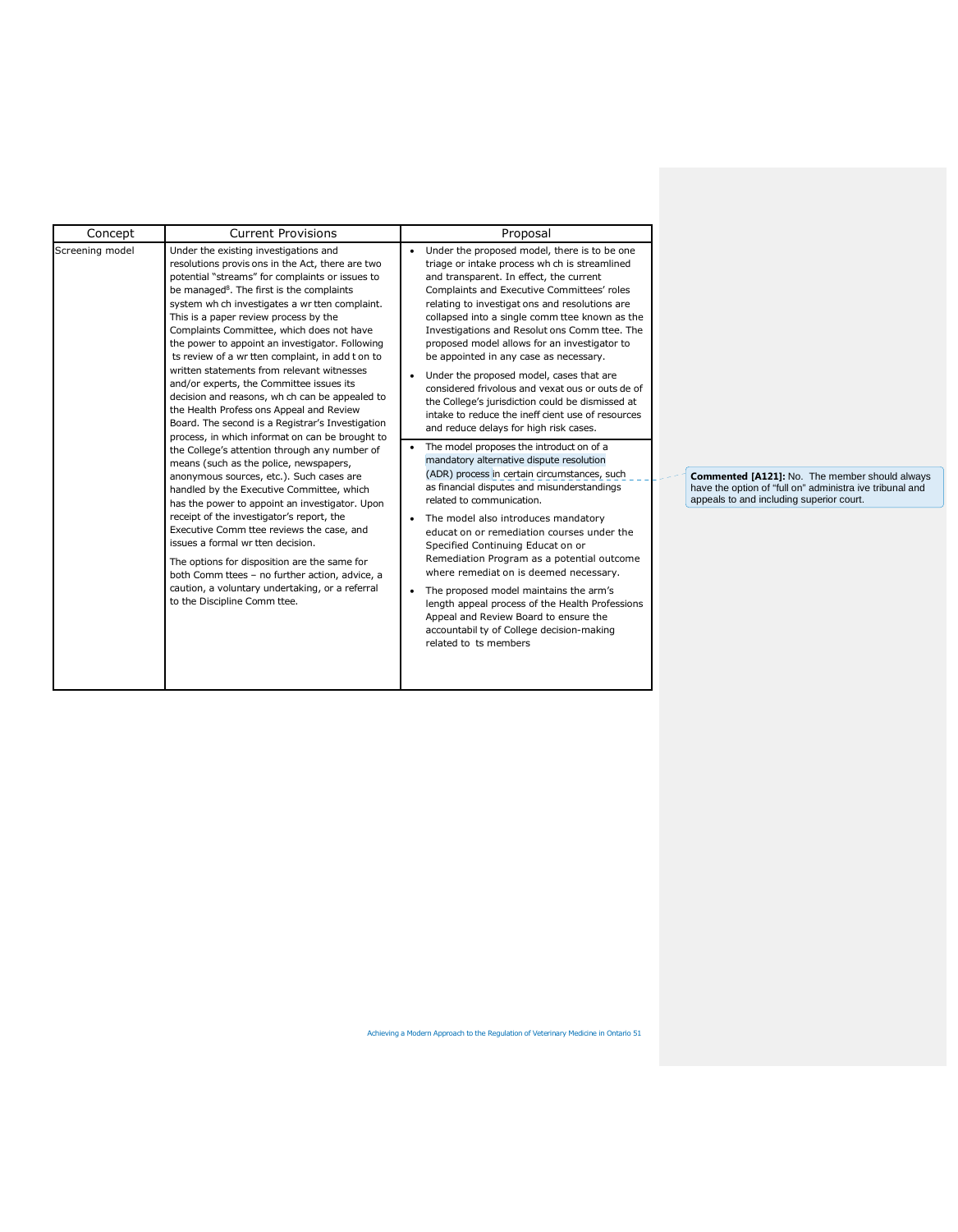8 Veterinarians Act, R.S.O. 1990, c. V.3, s 23-25, 36.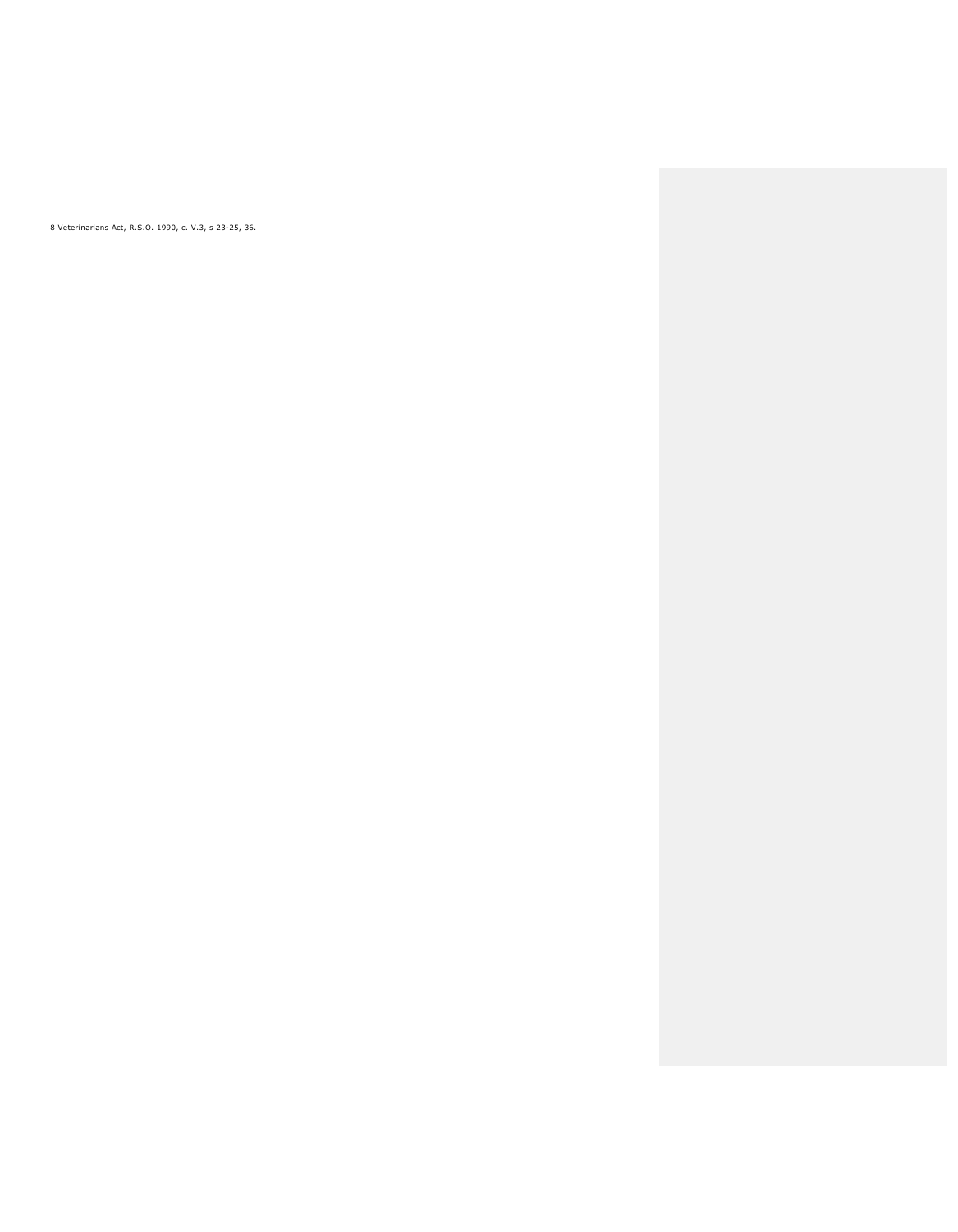| Concept                                    | <b>Current Provisions</b>                                                                                                                                                                                                                                                                                                                                                                                                                                           | Proposal                                                                                                                                                                                                                                                                                                                                                                                                                                                                                                                                                                                                                                                                                                                                                                                                                                      |                                                                                                                                   |
|--------------------------------------------|---------------------------------------------------------------------------------------------------------------------------------------------------------------------------------------------------------------------------------------------------------------------------------------------------------------------------------------------------------------------------------------------------------------------------------------------------------------------|-----------------------------------------------------------------------------------------------------------------------------------------------------------------------------------------------------------------------------------------------------------------------------------------------------------------------------------------------------------------------------------------------------------------------------------------------------------------------------------------------------------------------------------------------------------------------------------------------------------------------------------------------------------------------------------------------------------------------------------------------------------------------------------------------------------------------------------------------|-----------------------------------------------------------------------------------------------------------------------------------|
| Mandatory reporting                        | The Veterinarians Act does not currently include<br>any mandatory reporting provisions                                                                                                                                                                                                                                                                                                                                                                              | Mandatory reporting is being proposed in<br>circumstances in which a licensed member has<br>reasons to believe that another I censed member<br>is incapac tated or unwell. Circumstances that<br>might justify a mandatory report would be cases<br>where a veterinarian is incapac tated by a physical<br>or mental health condit on that impairs his or her<br>ability to provide veterinary care. A report would<br>be made to the College. The College would then<br>conduct its own investigat on. A report would not<br>const tute a finding of incapacity against the<br>member who is the subject of the report. The<br>proposal regarding mandatory reporting includes<br>an immun ty provision for reports stating that no<br>action or other proceeding shall be instituted<br>against a person for filing a report in good faith. | Commente<br>are the exa                                                                                                           |
| Investigator<br>Appointments and<br>Powers | The Veterinarians Act provides that, where the<br>Registrar believes on reasonable ground that a<br>member or former member of the College has<br>comm tted an act of profess onal misconduct or<br>serious neglect or that there is cause to refuse to<br>issue or renew or to suspend or revoke a certificate<br>of accreditation, the Registrar may, with the<br>approval of the Executive Committee, appoint one<br>or more persons to investigate the matter9. | With respect to investigator appointments, it is<br>proposed that the Registrar may appoint one<br>or more investigators to determine whether a<br>member has comm tted an act of professional<br>misconduct or is incompetent if:<br>a. the Registrar believes on reasonable and<br>probable grounds that the member has<br>committed an act of professional<br>or is incompetent and the Investigations<br>and Resolutions Committee approves of<br>the appointment;<br>b. the Investigations and Resolut ons Comm ttee<br>has received information about a member<br>from the Qual ty Assurance Comm ttee under<br>the relevant section and has requested the<br>Registrar to conduct an investigation; or                                                                                                                                 | Commente<br>provide the<br>member co<br>This is a ba<br>Registrar is<br>based on "I<br>informa ion<br>should not<br>limited to th |

**Commented [A122]:** Huge poten ial for abuse. Where are the examples of other professions doing this?

**Commented [A123]:** The Registrar must be forced to<br>provide the source of their belief in order that he<br>member complained against may face the accuser.<br>This is a basic legal principle. Further, unless the<br>Registrar is a ve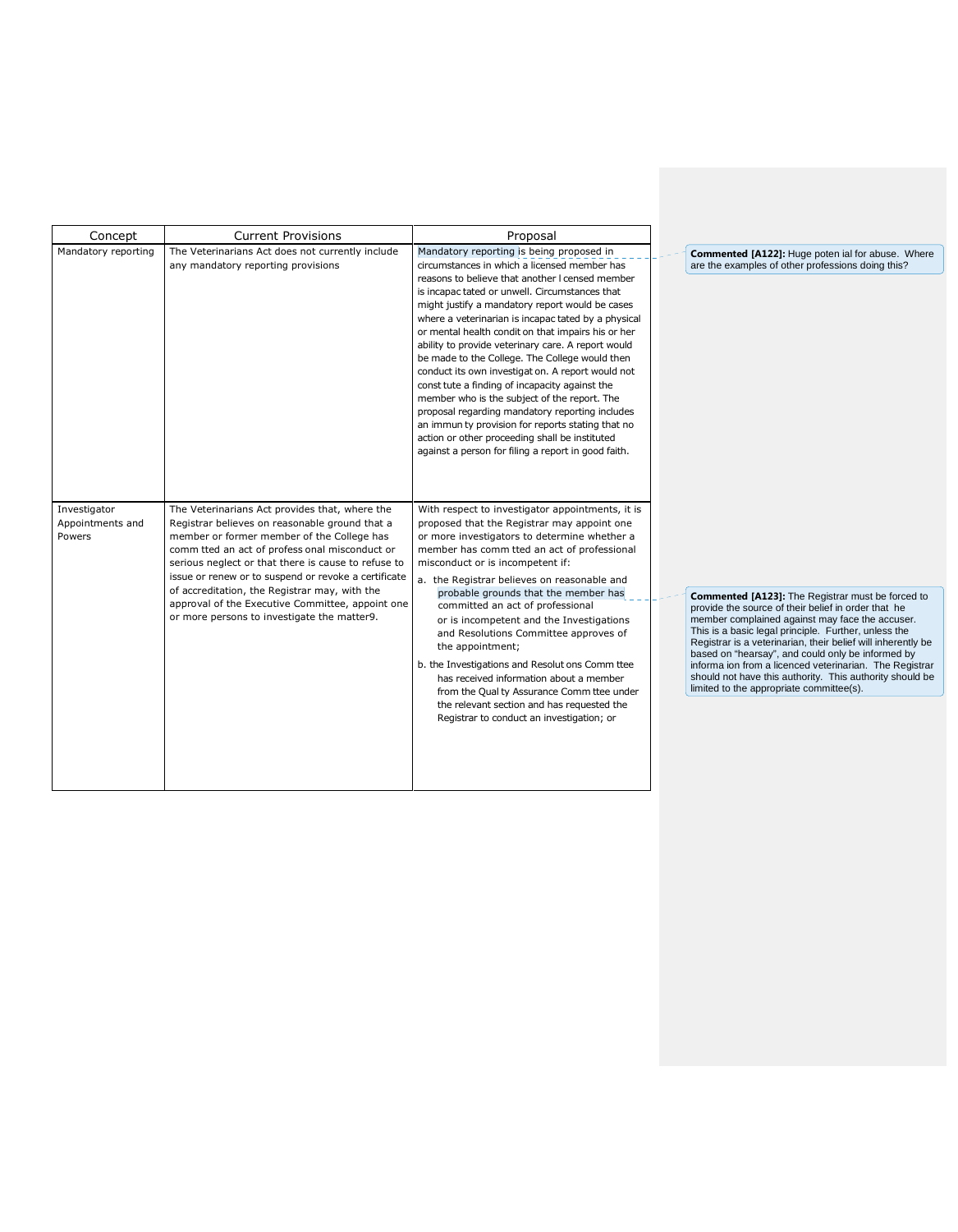9 Veterinarians Act, R.S.O. 1990, c. V.3, s 36.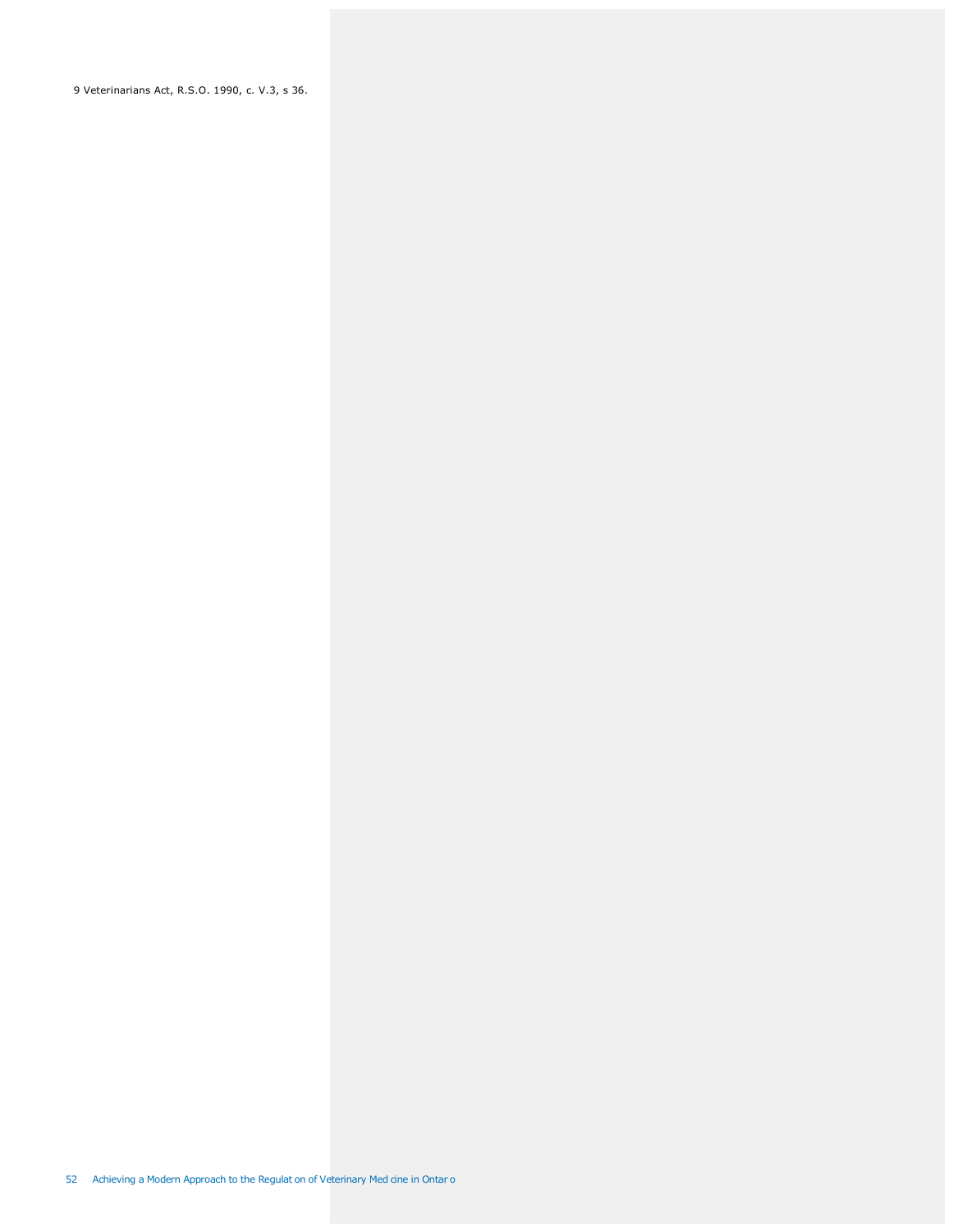| Concept | <b>Current Provisions</b>                                                                                  | Proposal                                                                                                                                                                                                                                                                                                                                                                                                                                                                                                                                                                                                       |  |                                                                                                                                                                                                                                                |
|---------|------------------------------------------------------------------------------------------------------------|----------------------------------------------------------------------------------------------------------------------------------------------------------------------------------------------------------------------------------------------------------------------------------------------------------------------------------------------------------------------------------------------------------------------------------------------------------------------------------------------------------------------------------------------------------------------------------------------------------------|--|------------------------------------------------------------------------------------------------------------------------------------------------------------------------------------------------------------------------------------------------|
|         |                                                                                                            | c. the Investigations and Resolutions Comm ttee has received a written<br>complaint about the member and has requested the Registrar to conduct<br>an investigation.<br>Further, it is proposed that the Registrar may appoint an investigator in an<br>emergency if the Registrar believes on reasonable and probable grounds that<br>the conduct of the member exposes or is likely to expose his or her patients or<br>clients to harm or injury, and that the investigator should be appointed<br>immediately and there is not time to seek approval from the Investigations and<br>Resolutions Committee. |  |                                                                                                                                                                                                                                                |
|         | With respect to investigator<br>powers, the Act states that                                                | The proposed additions to the existing provisions related to investigator<br>powers include that an investigator:                                                                                                                                                                                                                                                                                                                                                                                                                                                                                              |  |                                                                                                                                                                                                                                                |
|         | a person appointed to<br>шау<br>make an investigation<br>inquire into and                                  | i. may inspect or observe the practice of veterinary med cine performed by<br>a member or under the supervision of a member                                                                                                                                                                                                                                                                                                                                                                                                                                                                                    |  |                                                                                                                                                                                                                                                |
|         | the practice of the member<br>or former member in respect                                                  | ii.may take photographs or make audio or video records relating to the<br>member's practice of veterinary med cine                                                                                                                                                                                                                                                                                                                                                                                                                                                                                             |  |                                                                                                                                                                                                                                                |
|         | of whom the investigation<br>is being made and may,<br>upon production of his or                           | iii. may remove original vers ons of ev dence where necessary (for example,<br>where an original document is necessary to prove tampering or fraud)                                                                                                                                                                                                                                                                                                                                                                                                                                                            |  |                                                                                                                                                                                                                                                |
|         | her appointment, enter at<br>any reasonable time the<br>business premises of the                           | iv. may use any data storage, processing or retrieval dev ce or system used<br>in carrying on business in order to produce information that is relevant to<br>the investigat on and that is in any form                                                                                                                                                                                                                                                                                                                                                                                                        |  |                                                                                                                                                                                                                                                |
|         | member or former member,<br>make reasonable inquiries<br>of any person and examine<br>documents and things |                                                                                                                                                                                                                                                                                                                                                                                                                                                                                                                                                                                                                |  | v. may, upon giving a receipt for them, remove for examination and<br>testing and may copy anything relevant to the investigation and testing,<br>including any data storage disk or other retrieval dev ce in order to<br>produce information |
|         | relevant to the subject- matter                                                                            | vi.<br>may conduct tests that are reasonably necessary                                                                                                                                                                                                                                                                                                                                                                                                                                                                                                                                                         |  |                                                                                                                                                                                                                                                |
|         | of the investigat on."10                                                                                   | vii.<br>may, upon giving receipt for them, require a person to produce<br>any documents, records, equipment, supplies and such other things of<br>the person being investigated that the investigator determines are<br>relevant to the investigation, including using any data storage,<br>processing or retrieval dev ce or system to produce informat on that is<br>relevant to the inspection and that is in any form, and the person shall<br>produce the things required and prov de the assistance.                                                                                                     |  |                                                                                                                                                                                                                                                |

**Commented [A124]:** No. If the CVO thinks these steps are necessary, hey can seek a warrant, which will require justification of the request.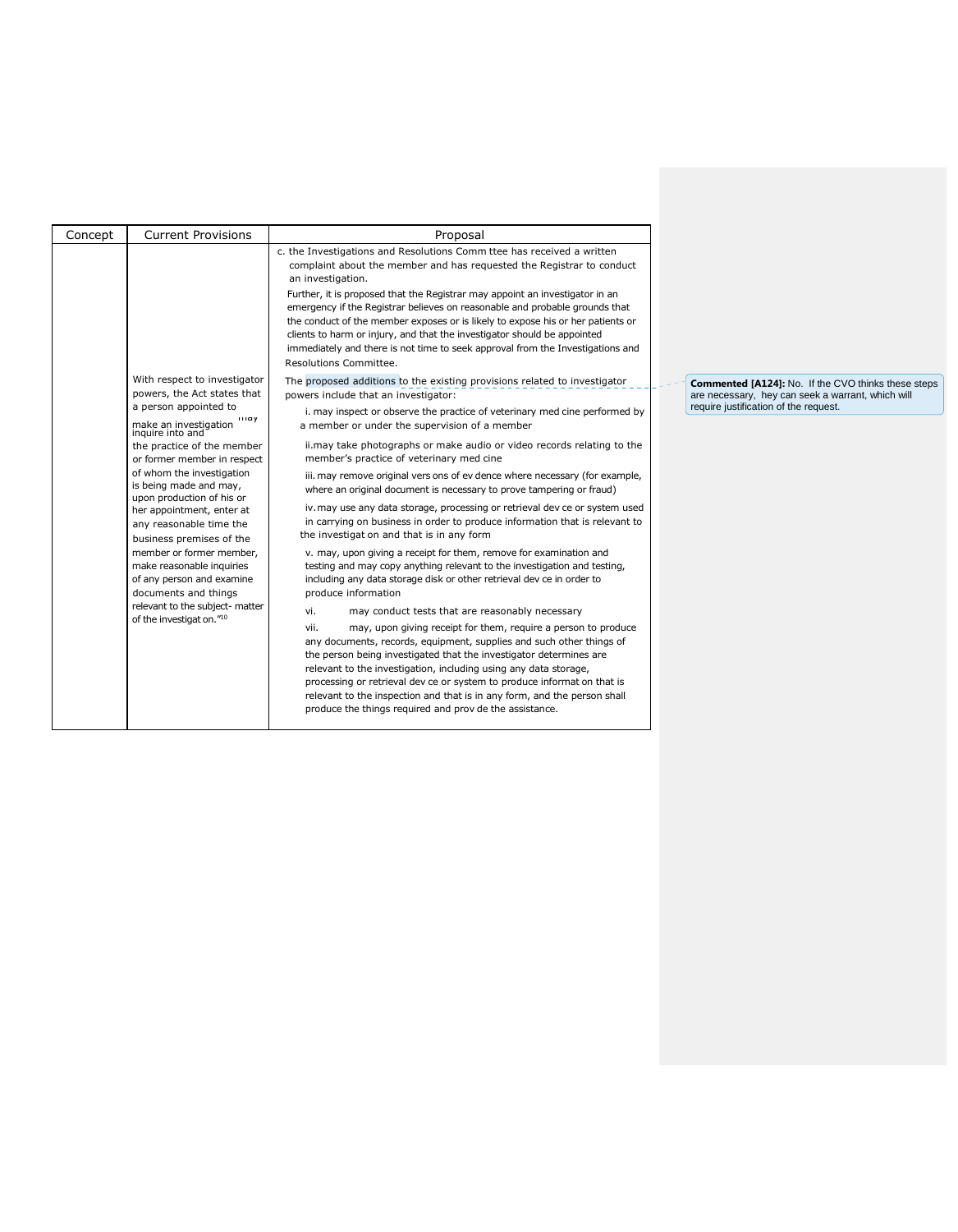10 Veterinarians Act, R.S.O. 1990, c. V.3, s 36.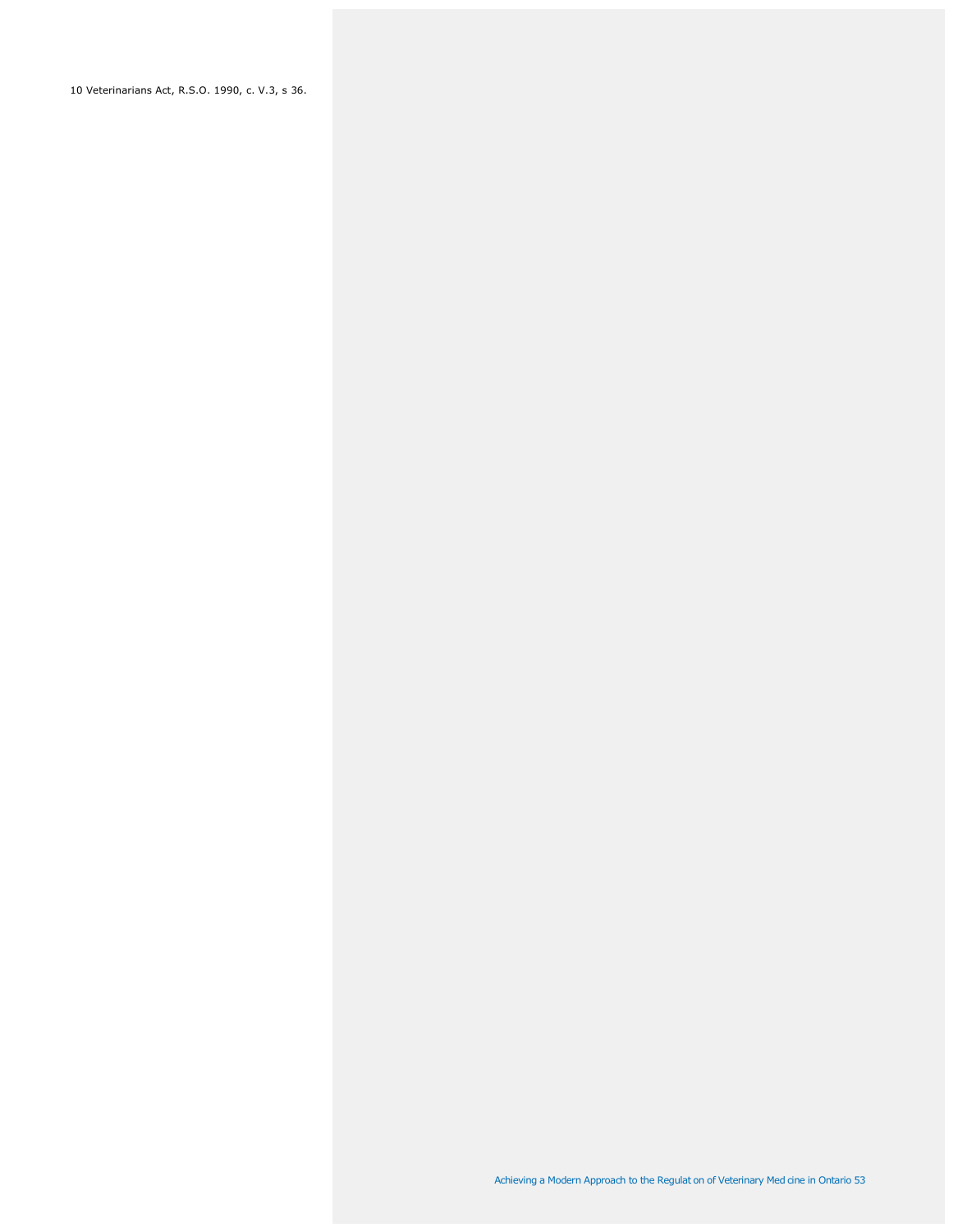| <b>Current Provisions</b><br>Concept<br>Interim Suspens ons<br>The Veterinarians Act currently includes interim                                                                                                                                                                                                                                                                                                                                                                                                                                                                                                                                                                                                                                                                                                                                                                                                                                                                                                             | Proposal                                                                                                                                                                                                                                                                                                                                                                                                                                                                                                                                                                                                                                                                                                                                                                                                                                                                                                                                                                                                                                                                                                                                          |
|-----------------------------------------------------------------------------------------------------------------------------------------------------------------------------------------------------------------------------------------------------------------------------------------------------------------------------------------------------------------------------------------------------------------------------------------------------------------------------------------------------------------------------------------------------------------------------------------------------------------------------------------------------------------------------------------------------------------------------------------------------------------------------------------------------------------------------------------------------------------------------------------------------------------------------------------------------------------------------------------------------------------------------|---------------------------------------------------------------------------------------------------------------------------------------------------------------------------------------------------------------------------------------------------------------------------------------------------------------------------------------------------------------------------------------------------------------------------------------------------------------------------------------------------------------------------------------------------------------------------------------------------------------------------------------------------------------------------------------------------------------------------------------------------------------------------------------------------------------------------------------------------------------------------------------------------------------------------------------------------------------------------------------------------------------------------------------------------------------------------------------------------------------------------------------------------|
|                                                                                                                                                                                                                                                                                                                                                                                                                                                                                                                                                                                                                                                                                                                                                                                                                                                                                                                                                                                                                             |                                                                                                                                                                                                                                                                                                                                                                                                                                                                                                                                                                                                                                                                                                                                                                                                                                                                                                                                                                                                                                                                                                                                                   |
| suspension provis ons related to matters of<br>incapac ty or wellness. More specifically, under the<br>Act, a Board of Inquiry (appointed by the<br>Comm ttee) may require a licensed member to<br>submit to phys cal and mental examinations by<br>a qualified person, and if the licensed member<br>refuses or fails to submit to such examinations,<br>the Board of Inquiry may order that the I censed<br>member's licence be suspended until he or she<br>complies. In add tion, when a Board of Inquiry<br>reports its findings to the Executive Comm ttee<br>if the Executive Committee refers the matter to<br>the Registrat on Committee to hold a hearing, the<br>Executive Comm ttee may suspend the licensed<br>member's licence until the determination of<br>whether or not the I censed member is impaired<br>becomes final11.<br>There are currently, however, no parallel<br>provisions in the Veterinarians Act related to<br>interim suspens ons when a case is referred to the<br>Discipline Committee. | It is proposed that w thin the authorities of a<br>newly const tuted Investigations and Resolut ons<br>Committee, the comm ttee be perm tted to<br>make an interim order directing the Registrar to<br>suspend or impose terms, cond tions or limitat ons<br>on a member's licence if:<br>(a) it is of the opinion that the conduct of<br>member exposes or is likely to expose any<br>animal(s) or his or her client(s) to serious harm<br>or injury; and<br>(b) an allegat on has been referred to the<br>Discipline Committee.<br>If such an order is made, the College must<br>prosecute the matter exped t ously and the<br>Discipline Comm ttee must give precedence to<br>the matter.<br>It is also proposed that an interim suspens on may<br>not be made unless the member has been given<br>notice of the Committee's intention to make<br>the order and provided time to make written<br>submiss ons to the Comm ttee. In extraordinary<br>circumstances an interim suspension may be<br>made without notice to the licensed member, if<br>there are reasonable and probable grounds to<br>believe that urgent intervent on is needed. |

**Commented [A125]:** Unless he CVO can clearly show<br>that he existing system isn't working, this should be left<br>alone. If the CVO wishes to impose a penalty without a<br>trial, it can apply to court for the appropriate injuncti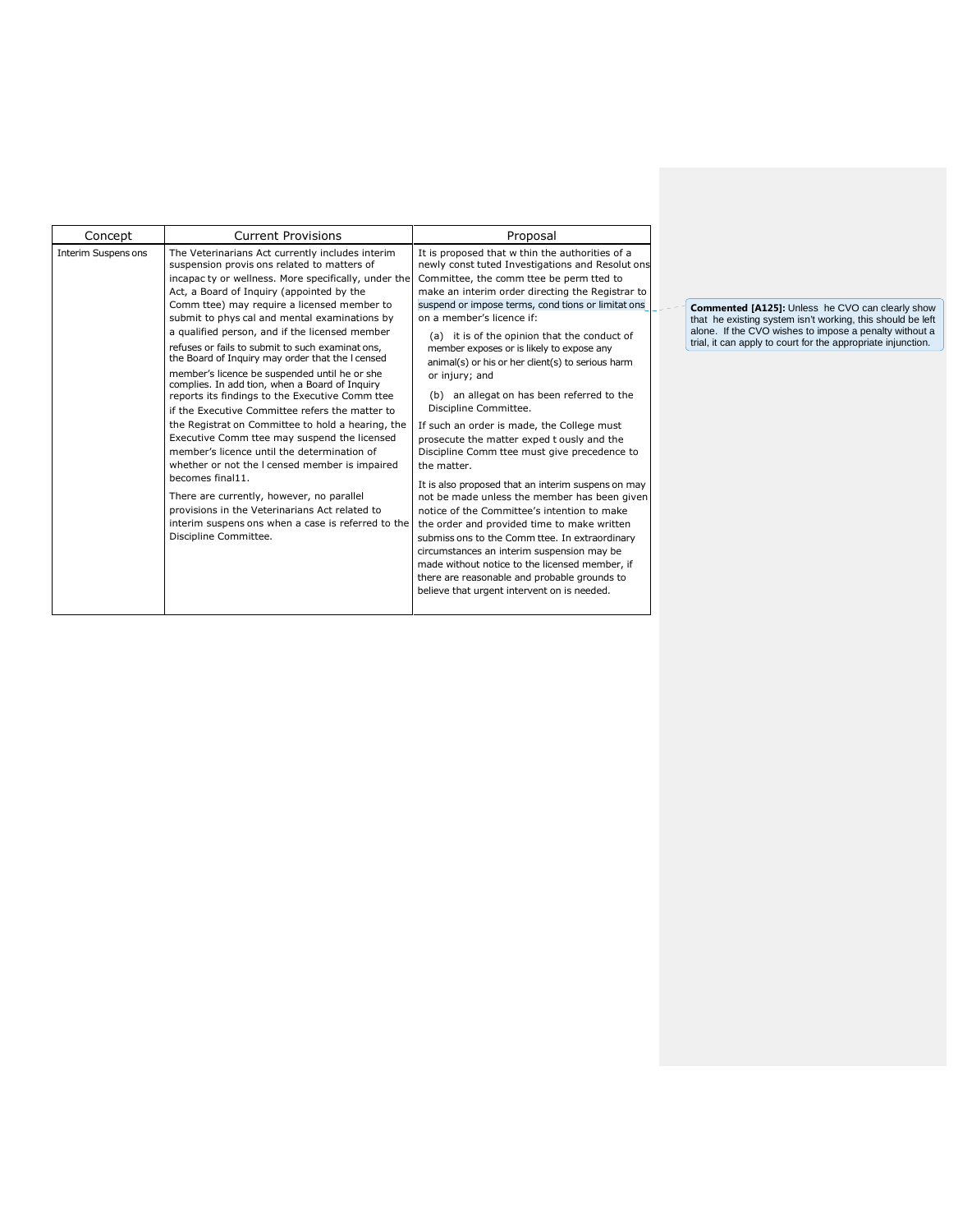11 Veterinarians Act, R.S.O. 1990, c. V.3, s 33.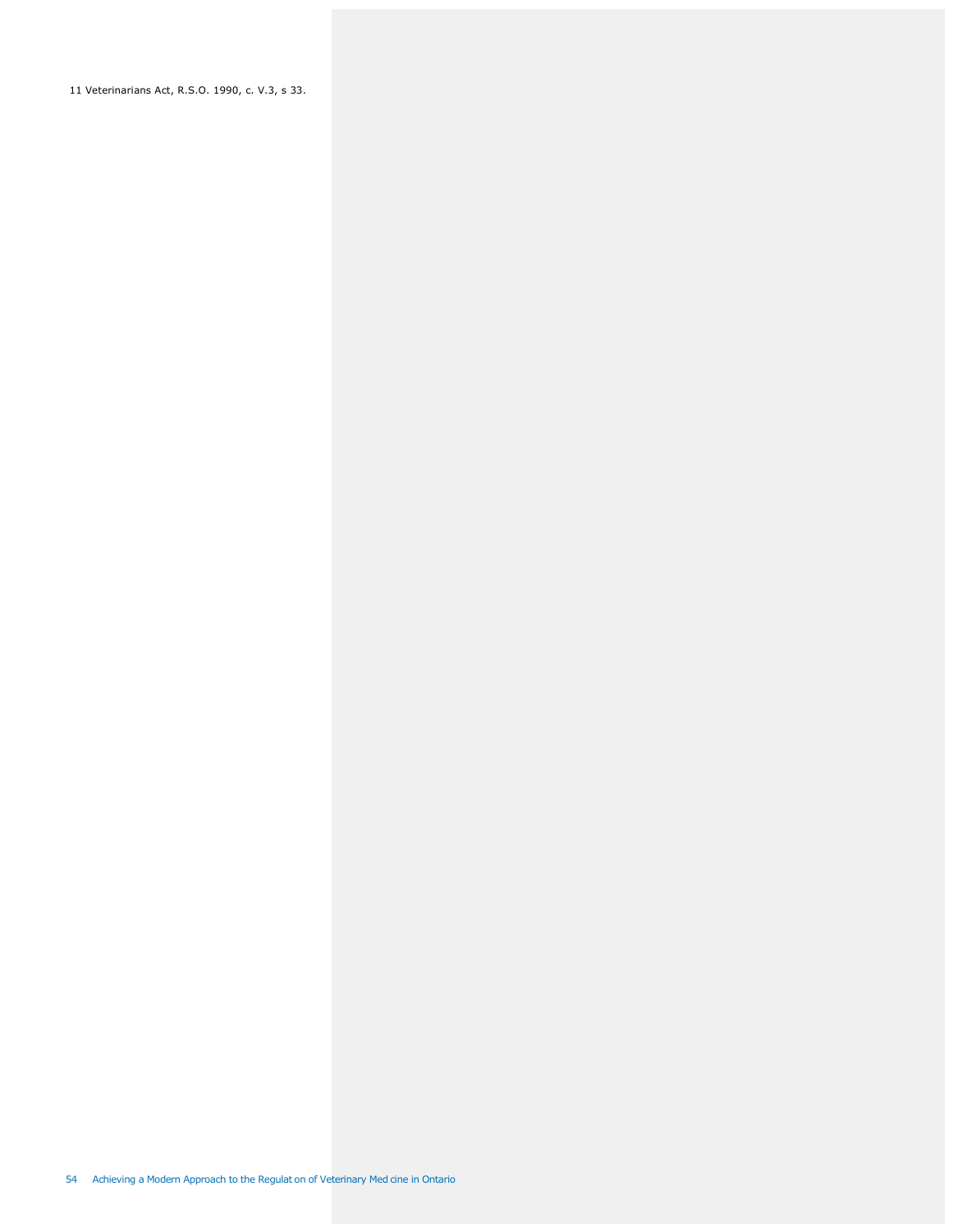| Concept                              | <b>Current Provisions</b>                                                                                                                                                                                                                                                                           | Proposal                                                                                                                                                                                                                                                                                                                                             |  |  |
|--------------------------------------|-----------------------------------------------------------------------------------------------------------------------------------------------------------------------------------------------------------------------------------------------------------------------------------------------------|------------------------------------------------------------------------------------------------------------------------------------------------------------------------------------------------------------------------------------------------------------------------------------------------------------------------------------------------------|--|--|
| Publicizing<br>Notices of<br>Hearing | Under the current provisions<br>of the Veterinarians Act, the<br>College is not permitted to<br>publish members' names<br>until there is a discipline<br>finding <sup>12</sup> . As a result, the<br>College cannot publicize<br>a notice of hearing, nor a<br>member's name prior to a<br>hearing. | It is proposed that hearings of the Discipline Committee and the Accreditation<br>Committee, which are already open to the public, will be clearly made known<br>prior to a hearing.<br>Information concerning a hearing by a panel of the Discipline Committee or<br>the Accreditation Committee will be publicly available at least 30 days before |  |  |
|                                      |                                                                                                                                                                                                                                                                                                     | the intended date of the hearing. The information will include the name of<br>the member against whom allegations have been made, the intended date,<br>time and place of the hearing and a summary of the allegations against the<br>member.                                                                                                        |  |  |
|                                      |                                                                                                                                                                                                                                                                                                     | Exclusion of public                                                                                                                                                                                                                                                                                                                                  |  |  |
|                                      |                                                                                                                                                                                                                                                                                                     | The panel may make an order that the public be excluded from a hearing or<br>any part of it if the panel is satisfied that:                                                                                                                                                                                                                          |  |  |
|                                      |                                                                                                                                                                                                                                                                                                     | matters involving public security may be disclosed;                                                                                                                                                                                                                                                                                                  |  |  |
|                                      |                                                                                                                                                                                                                                                                                                     | financial or personal or other matters may be disclosed at the hearing<br>$\bullet$<br>of such a nature that the harm created by disclosure would outweigh<br>the desirability of adhering to the principle that hearings be open to the<br>public;                                                                                                  |  |  |
|                                      |                                                                                                                                                                                                                                                                                                     | a person involved in a criminal proceeding or in a civil suit or proceeding<br>may be prejudiced; or                                                                                                                                                                                                                                                 |  |  |
|                                      |                                                                                                                                                                                                                                                                                                     | the safety of a person may be jeopardized.                                                                                                                                                                                                                                                                                                           |  |  |
|                                      |                                                                                                                                                                                                                                                                                                     | Orders preventing public disclosure                                                                                                                                                                                                                                                                                                                  |  |  |
|                                      |                                                                                                                                                                                                                                                                                                     | In situations in which the panel makes an order excluding the public from                                                                                                                                                                                                                                                                            |  |  |
|                                      |                                                                                                                                                                                                                                                                                                     | a hearing, the panel may make orders it considers necessary to prevent<br>the public disclosure of matters disclosed at the hearing, including orders<br>banning the publication or broadcasting of those matters.                                                                                                                                   |  |  |
|                                      |                                                                                                                                                                                                                                                                                                     |                                                                                                                                                                                                                                                                                                                                                      |  |  |

**Commented [A126]:** This is simply public shaming.<br>There's no evidence hat there is a problem wi h the<br>current system. If Council is seeking to reprimand or<br>discipline or terminate a CVO staff member, will that be<br>made pub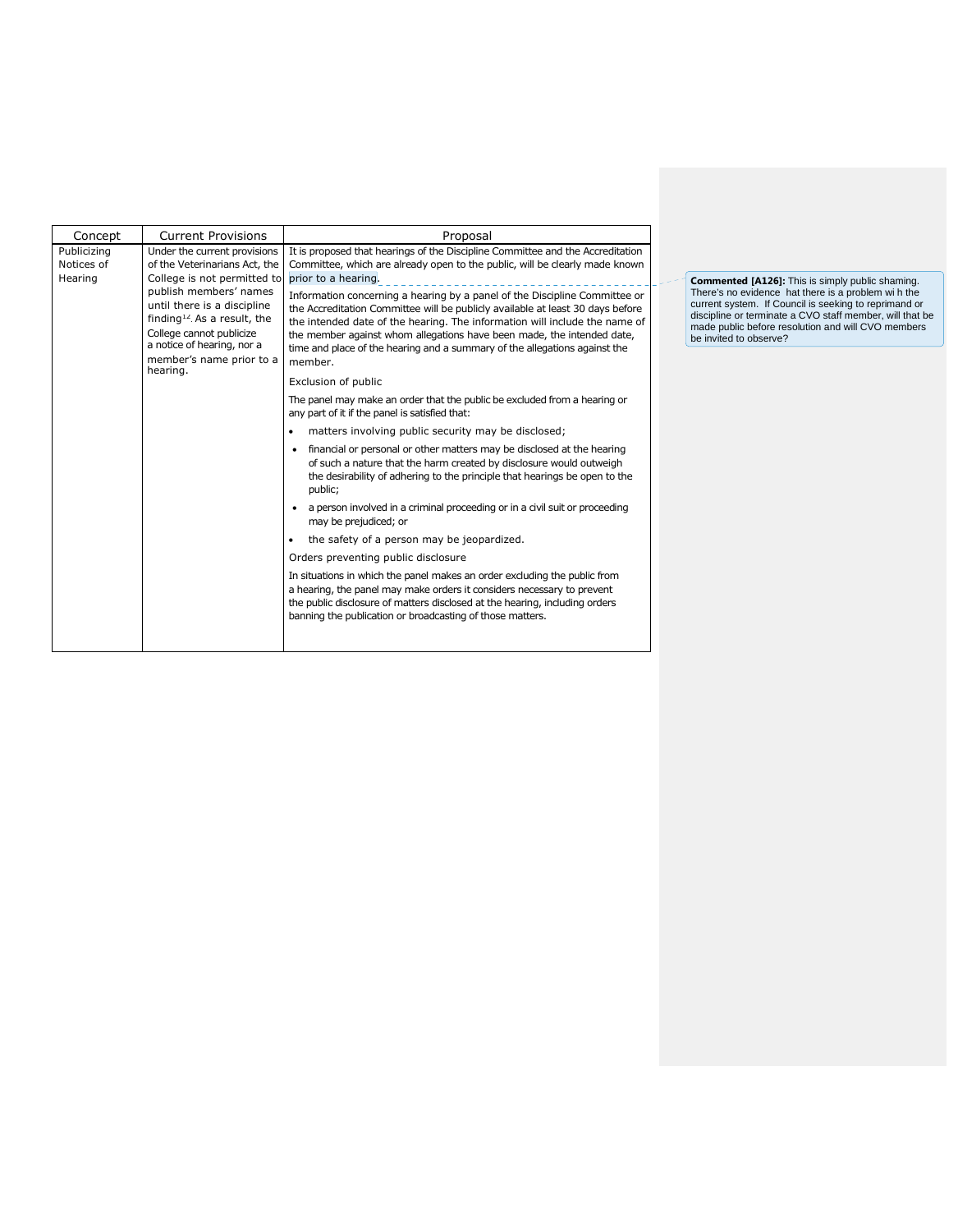12 Veterinarians Act, R.S.O. 1990, c. V.3, s 29.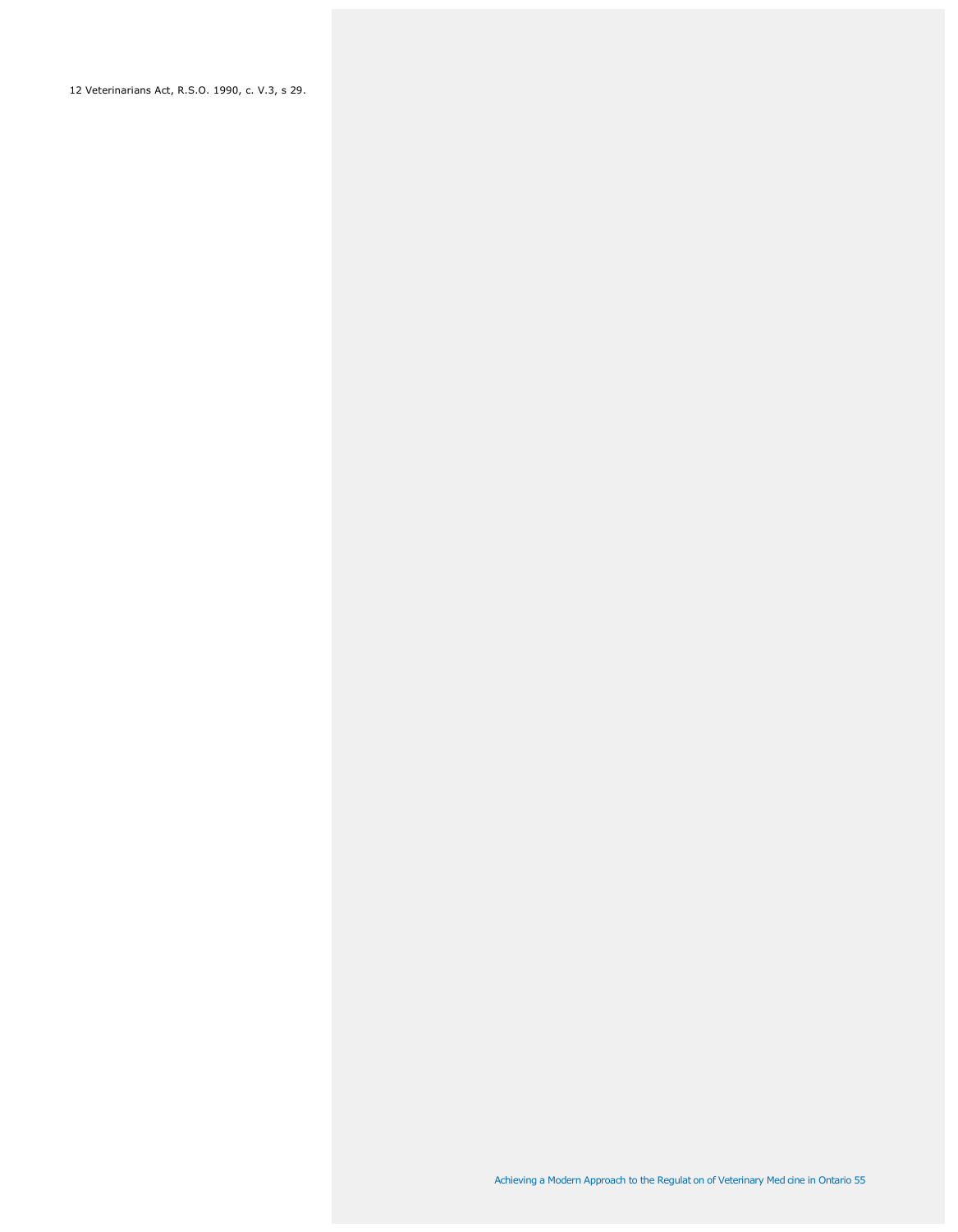| Concept                            | <b>Current Provisions</b>                                                                                                                                                                                                                                                                                                                                                                                                                                                                                                                                                                                                                                                                                                                                                                                                                                                                                                                                                                                                                                                                                                                                            | Proposal                                                                                                                                                                                                                                                                                                                                                                                                                                  |                                                                                                                                                                                                                                                                                 |
|------------------------------------|----------------------------------------------------------------------------------------------------------------------------------------------------------------------------------------------------------------------------------------------------------------------------------------------------------------------------------------------------------------------------------------------------------------------------------------------------------------------------------------------------------------------------------------------------------------------------------------------------------------------------------------------------------------------------------------------------------------------------------------------------------------------------------------------------------------------------------------------------------------------------------------------------------------------------------------------------------------------------------------------------------------------------------------------------------------------------------------------------------------------------------------------------------------------|-------------------------------------------------------------------------------------------------------------------------------------------------------------------------------------------------------------------------------------------------------------------------------------------------------------------------------------------------------------------------------------------------------------------------------------------|---------------------------------------------------------------------------------------------------------------------------------------------------------------------------------------------------------------------------------------------------------------------------------|
| <b>Expanded Public</b><br>Register | The Act currently requires that a register be kept<br>by the College which includes:<br>the name of every person to whom a licence<br>(a)<br>is issued;<br>any designation of a member of the College<br>(b)<br>as a specialist and any withdrawal of recognition<br>of the member's specialist status;<br>(c)any conditions or limitations imposed<br>on a licence by a committee;<br>any revocation, suspension,<br>(d)<br>cancellation or termination of a licence;<br>the fact and amount of a fine imposed by<br>(e)<br>the Discipline Committee and the fact of a<br>reprimand by the Discipline Committee, unless<br>the Discipline Committee directs that no entry<br>be made;<br>(f) where an entry results from a decision of a<br>committee, the name of the committee<br>that made the decision and any finding of<br>the committee resulting in the entry;<br>(f.1) information that a member of the College<br>consents to be entered in a register;<br>the date of the decision or order that<br>(q)<br>results in an entry under this subsection; and<br>any other information authorized to be<br>(h)<br>entered by the regulations <sup>13</sup> . | It is proposed that the Act be amended to<br>require that the following additional matters be<br>placed on the public register:<br>Notice of accreditation and discipline<br>hearings and related allegations prior<br>to the holding of the hearing,<br>• The presence of any remedial<br>undertaking, and its requirements, and<br>The presence of any criminal<br>charges/ convictions/bail conditions<br>reported at annual licensure | <b>Commented [A127]:</b> No need. Valid concerns can be<br>dealt with under the current legislation.<br><b>Commented [A128]:</b> Charges with no conviction mean<br>nothing. Again, will this standard be applied to CVO<br>staff and will CVO members be accordingly informed? |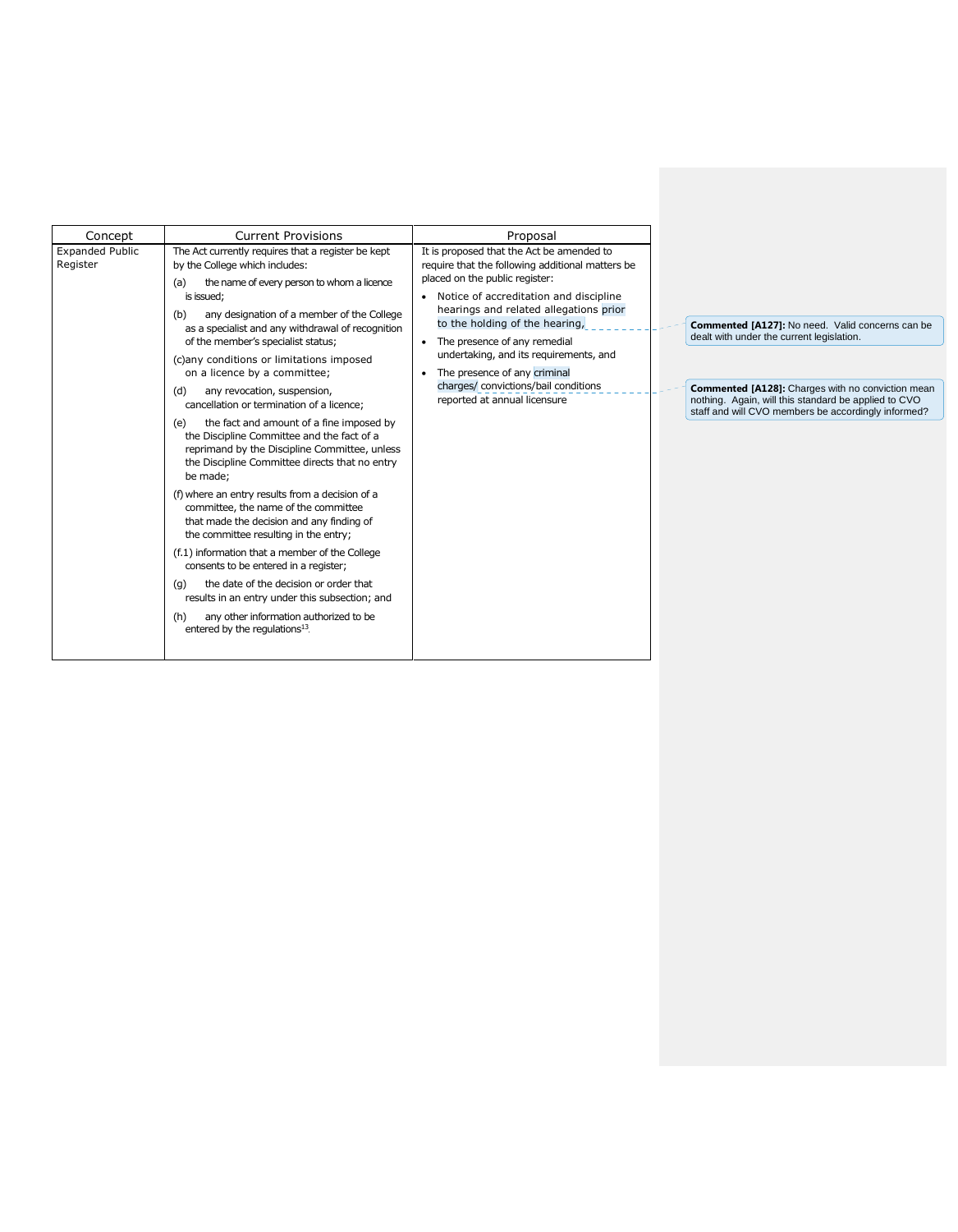13 Veterinarians Act, R.S.O. 1990, c. V.3, s 19.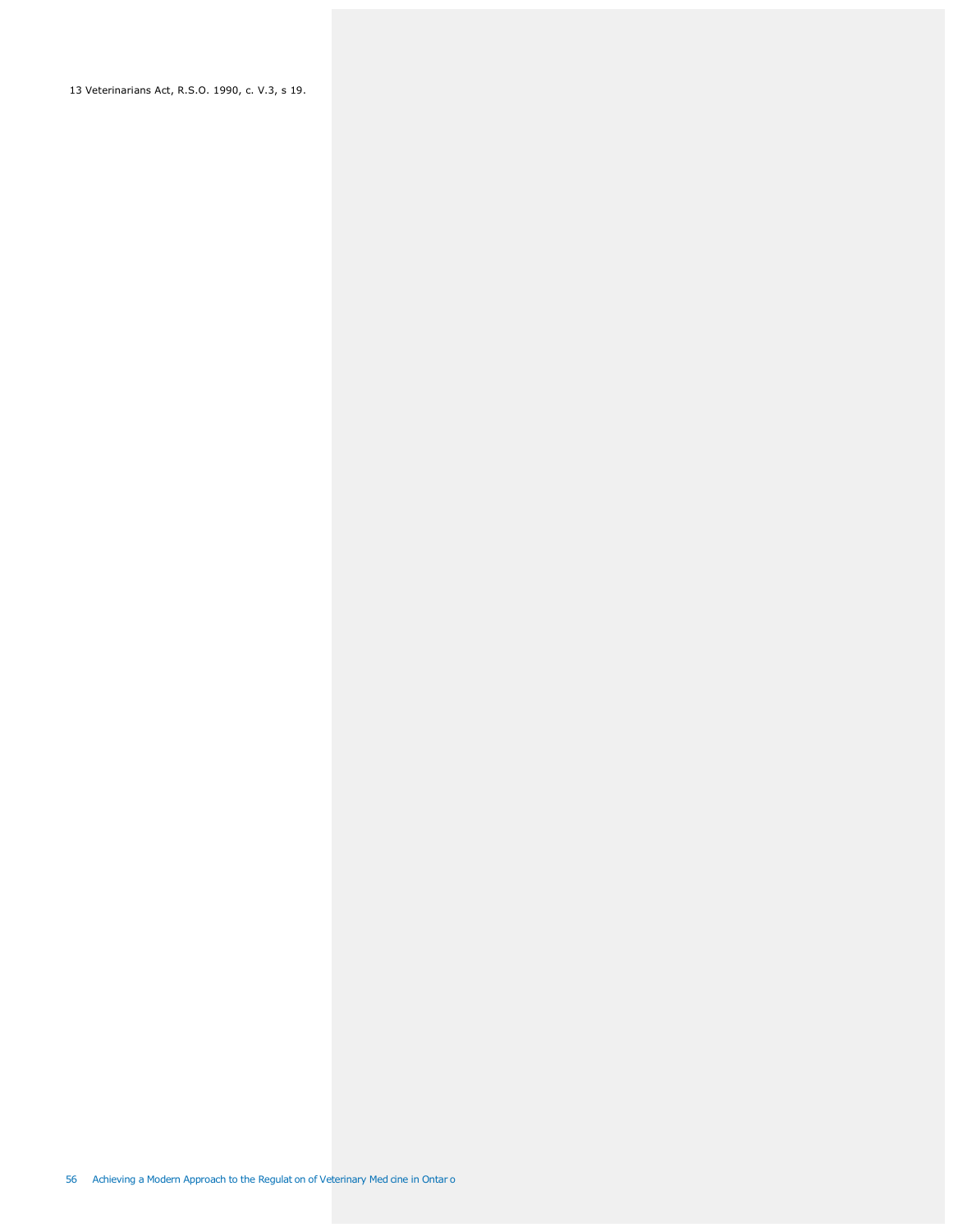| Concept                         | <b>Current Provisions</b>                                                                                                                                                                                                                                                                                                                                                                                                                                                                                                                                                                                                                                                                                                                                                                                                                                                                                                                                                                                                                                                                                                                                                                                                                                                                                                                                                                                                                                                                                                                              | Proposal                                                                                                                                                                                                                                                                                                                                                                                                                                                                                                                                                                                                                                                                                                                                                                                                                                                                                                                                                                                                                      |                                                                                                                                                                                                                                                                    |
|---------------------------------|--------------------------------------------------------------------------------------------------------------------------------------------------------------------------------------------------------------------------------------------------------------------------------------------------------------------------------------------------------------------------------------------------------------------------------------------------------------------------------------------------------------------------------------------------------------------------------------------------------------------------------------------------------------------------------------------------------------------------------------------------------------------------------------------------------------------------------------------------------------------------------------------------------------------------------------------------------------------------------------------------------------------------------------------------------------------------------------------------------------------------------------------------------------------------------------------------------------------------------------------------------------------------------------------------------------------------------------------------------------------------------------------------------------------------------------------------------------------------------------------------------------------------------------------------------|-------------------------------------------------------------------------------------------------------------------------------------------------------------------------------------------------------------------------------------------------------------------------------------------------------------------------------------------------------------------------------------------------------------------------------------------------------------------------------------------------------------------------------------------------------------------------------------------------------------------------------------------------------------------------------------------------------------------------------------------------------------------------------------------------------------------------------------------------------------------------------------------------------------------------------------------------------------------------------------------------------------------------------|--------------------------------------------------------------------------------------------------------------------------------------------------------------------------------------------------------------------------------------------------------------------|
| Confidentiality and<br>Immunity | The confidentiality provisions in the Veterinarians Act <sup>14</sup><br>provide that individuals engaged in the administration<br>of the Act must preserve confidentiality with respect<br>to all matters related to his or her duties, employment,<br>examination, review or investigation, except for defined<br>exemptions. These exemptions include circumstances in<br>which the person to whom the information relates has<br>provided consent or where permitted by law.<br>Further, it provides that no person to whom the above<br>section applies shall be required to give testimony or<br>to produce any document or thing in any action or<br>proceeding about information obtained during his<br>or her duties, employment, examination, review or<br>investigation except in a College-related proceeding.<br>There is also a robust provision for immunity <sup>5</sup> where<br>a decision is made in good faith by the College, the<br>Council, a committee of the College or a member of<br>the Council or a committee of the College, or an officer,<br>employee, agent or appointee of the College.<br>The provisions also include a section related to<br>the indemnification of members of the Council or<br>a committee of the College and every officer and<br>employee of the College out of the funds of the College<br>against all costs, charges and expenses incurred in<br>relation to an action or proceeding related to the<br>execution of his or her duties unless brought about by<br>willful neglect or default. | It is proposed that the confidentiality provision<br>of the Veterinarians Act be updated to<br>include more exceptions to the duty of<br>confidentiality, including disclosure of<br>confidential information to a police officer, to<br>advise whether the College is investigating<br>a member, if there is a compelling public<br>interest in the disclosure of that information,<br>and if there are reasonable grounds to<br>believe that the disclosure is necessary for<br>the purpose of eliminating or reducing a risk<br>of harm to a person or animal or group of<br>persons or animals. An amendment is also<br>proposed to the confidentiality provision that<br>would prevent evidence generated under a<br>College proceeding to be able to be used in a<br>civil proceeding.<br>It is also proposed that the wording of the<br>immunity provision should be broadened to<br>include committee panels.<br>Further, it is recommended that the indemnity<br>provisions in the Act should be moved to<br>by-law. | Commented [A129]<br>with under existing la<br>"chambers" court.<br>Commented [A130]<br>current provisions are<br>Commented [A131]<br>huge legal/financial c<br>these provisions belo<br>seek to immunize the<br>liability for legal wron<br>elected provincial leg |
|                                 |                                                                                                                                                                                                                                                                                                                                                                                                                                                                                                                                                                                                                                                                                                                                                                                                                                                                                                                                                                                                                                                                                                                                                                                                                                                                                                                                                                                                                                                                                                                                                        |                                                                                                                                                                                                                                                                                                                                                                                                                                                                                                                                                                                                                                                                                                                                                                                                                                                                                                                                                                                                                               |                                                                                                                                                                                                                                                                    |

**Commented [A129]:** No. The concerns could be dealt with under existing law via seeking a court order in

**Commented [A130]:** There is no evidence that the current provisions are insufficient.

**Commented [A131]:** Absolutely not. There can be<br>huge legal/financial consequences in this area, and<br>these provisions belong only in the statute. If CVO staff<br>seek to immunize themselves and committees from<br>liability for l

'4 Veterinarians Act, R S.O. '990, c. V.3, s 38.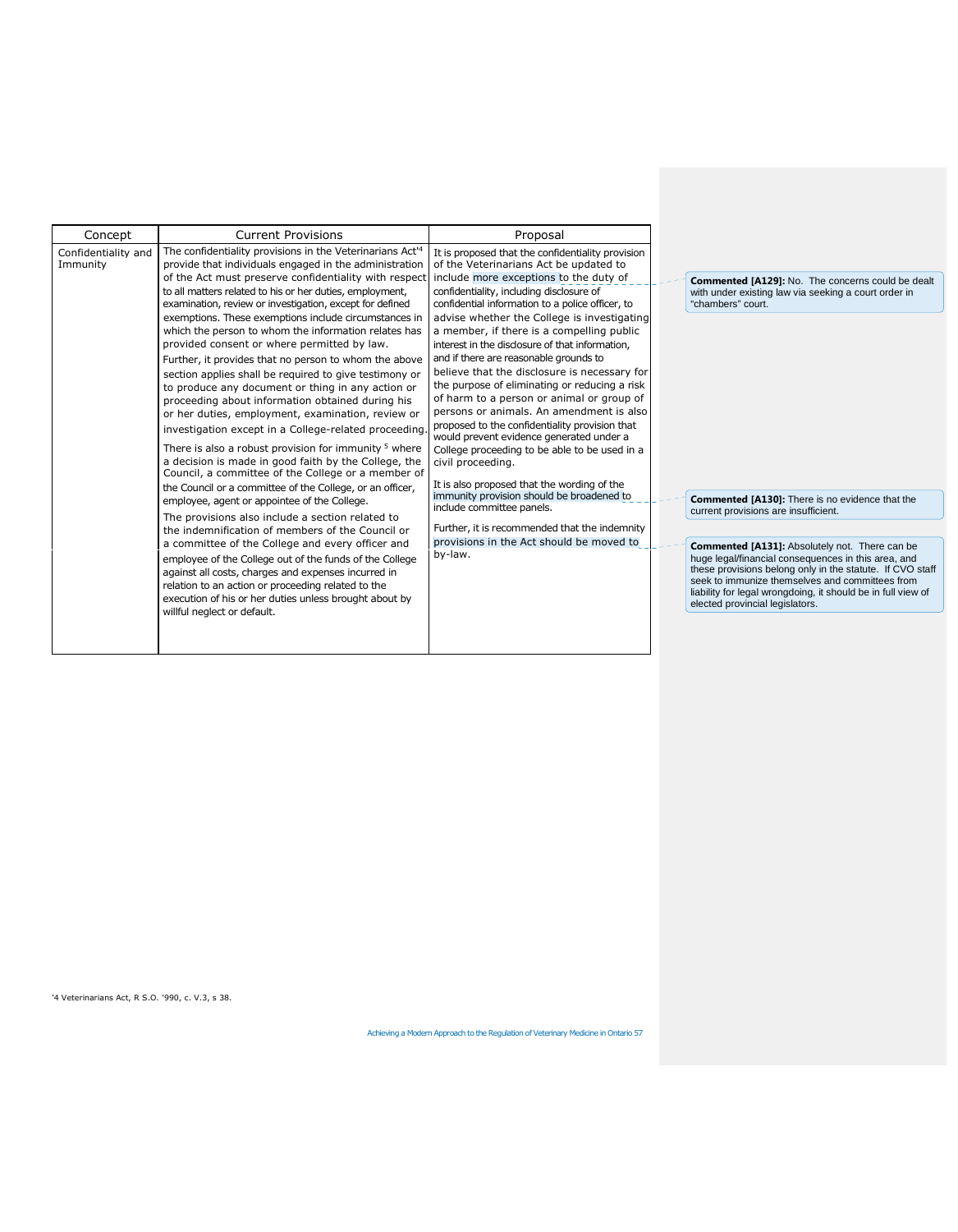'5 Veterinarians Act, R.S.O. '990, c. V.3, s 45.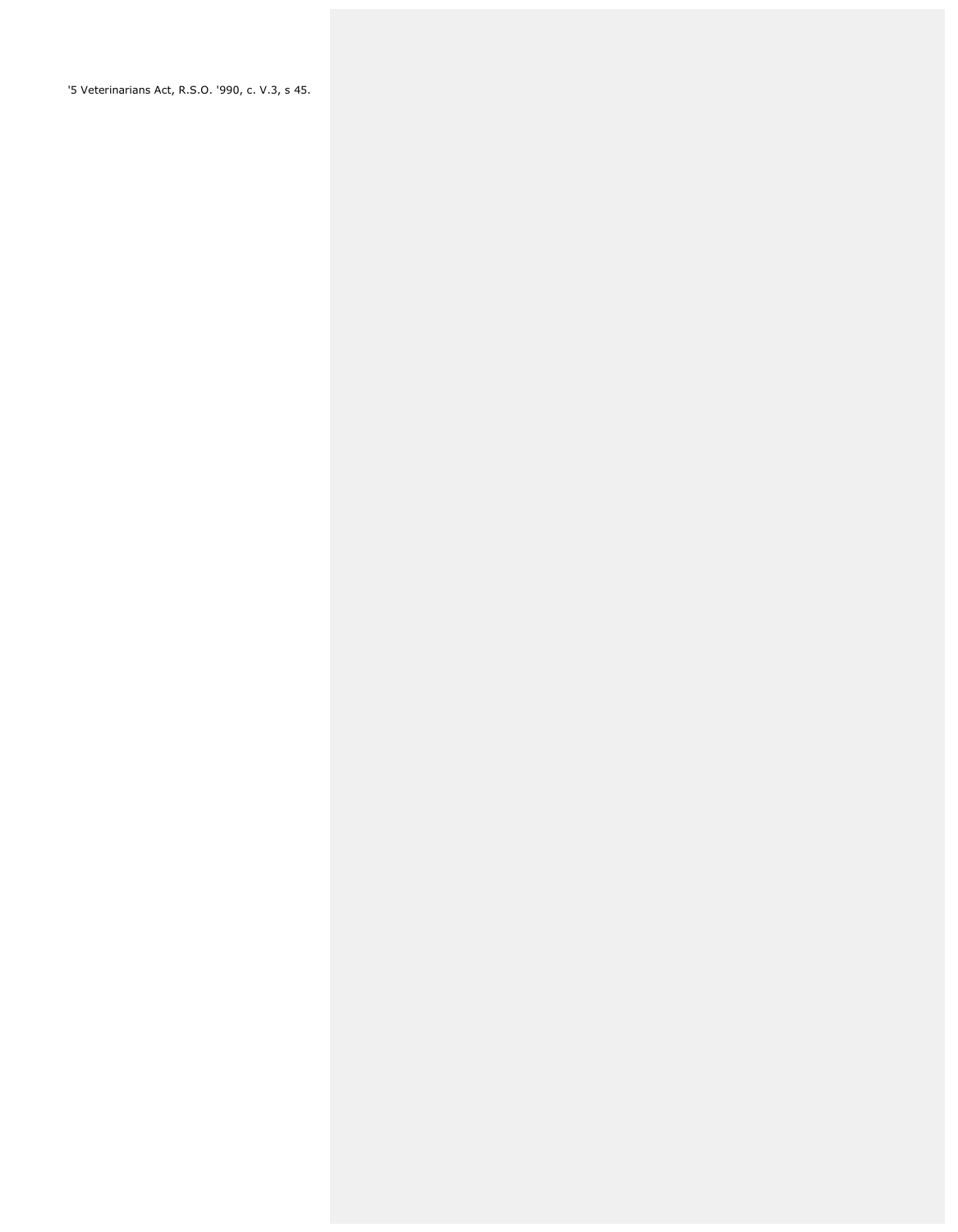| Concept                    | <b>Current Provisions</b>                                                                                                                                                                                                                                                                                                                                                           | Proposal                                                                                                                                                                                                                                                                                                                                                                                                                                                                                                                                                                                                                                                                                                                                                                                                                                                                                                                                                                                                                                                                        |
|----------------------------|-------------------------------------------------------------------------------------------------------------------------------------------------------------------------------------------------------------------------------------------------------------------------------------------------------------------------------------------------------------------------------------|---------------------------------------------------------------------------------------------------------------------------------------------------------------------------------------------------------------------------------------------------------------------------------------------------------------------------------------------------------------------------------------------------------------------------------------------------------------------------------------------------------------------------------------------------------------------------------------------------------------------------------------------------------------------------------------------------------------------------------------------------------------------------------------------------------------------------------------------------------------------------------------------------------------------------------------------------------------------------------------------------------------------------------------------------------------------------------|
| Annual General<br>Meetings | The College of Veterinarians of Ontario currently<br>holds an annual general meeting at which<br>members consider and accept a report of<br>Council, accept the auditor's financial statements,<br>appoint an auditor, and hold a member's forum.<br>Within the Veterinarians Act, annual general<br>meetings are linked to provisions from the<br>Corporations Act <sup>16</sup> . | It is proposed that the sections in the Act that<br>list the provisions in the Corporations Act that<br>apply in respect of the College be repealed<br>and a provision stating that the Corporations<br>Act does not apply in respect to the College<br>be added. This would necessitate several<br>amendments to the Act to address those<br>provisions which are still relevant through the<br>College's bylaws, ensuring that appropriate<br>accountability is still in place.<br>The Veterinarians Act should be amended to<br>read "The College of Veterinarians of Ontario<br>is a body corporate with all the powers of a<br>natural person." (A proposal to allow the<br>Minister of Agriculture, Food and Rural Affairs<br>the ability to review and/or investigate the<br>affairs or management of the College and audit<br>the books has also been included, see page<br>15). In order to permit the passing of bylaws<br>that would be necessary if the Corporations Act<br>no longer applies, a number of bylaw-making<br>powers have been added (see Appendix C). |
| Offences and Fines         | Please refer to Appendix D                                                                                                                                                                                                                                                                                                                                                          | Please refer to Appendix D                                                                                                                                                                                                                                                                                                                                                                                                                                                                                                                                                                                                                                                                                                                                                                                                                                                                                                                                                                                                                                                      |

**Commented [A132]:** No. Veterinarians are told hat they must pay extremely high licensing fees as they have the privilege of self-regulation. This proposal, along with the proposal for huge intrusion into veterinarians' daily practice lives and the proposed increase of public members discloses an intent to effectively end self-regulation and impose regulation by salaried CVO staff paid by veterinarians' licence fees (which would increase hugely if these proposals went ahead). Self-regulation would be over. If that is to be the outcome, veterinarians should lobby the Minister to simply make veterinary regulation a direct function of Ontario government civil servants, which is essentially what American states do wi h their state veterinary boards. If veterinarians are not longer to be truly self-regulated, it makes no sense for hem to pay huge licence fees to pretend they are.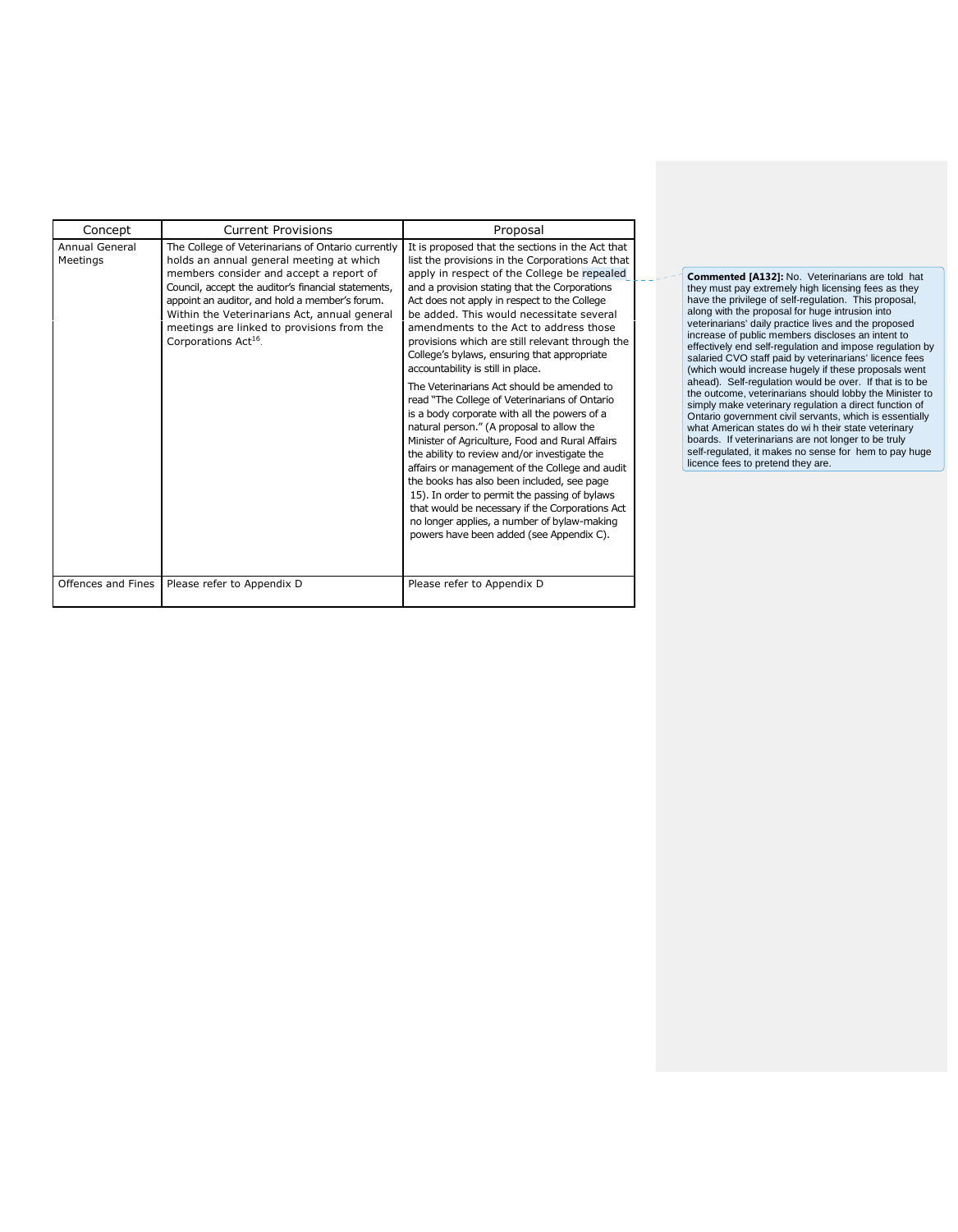16 Veterinarians Act, R.S.O. 1990, c. V.3, s 47.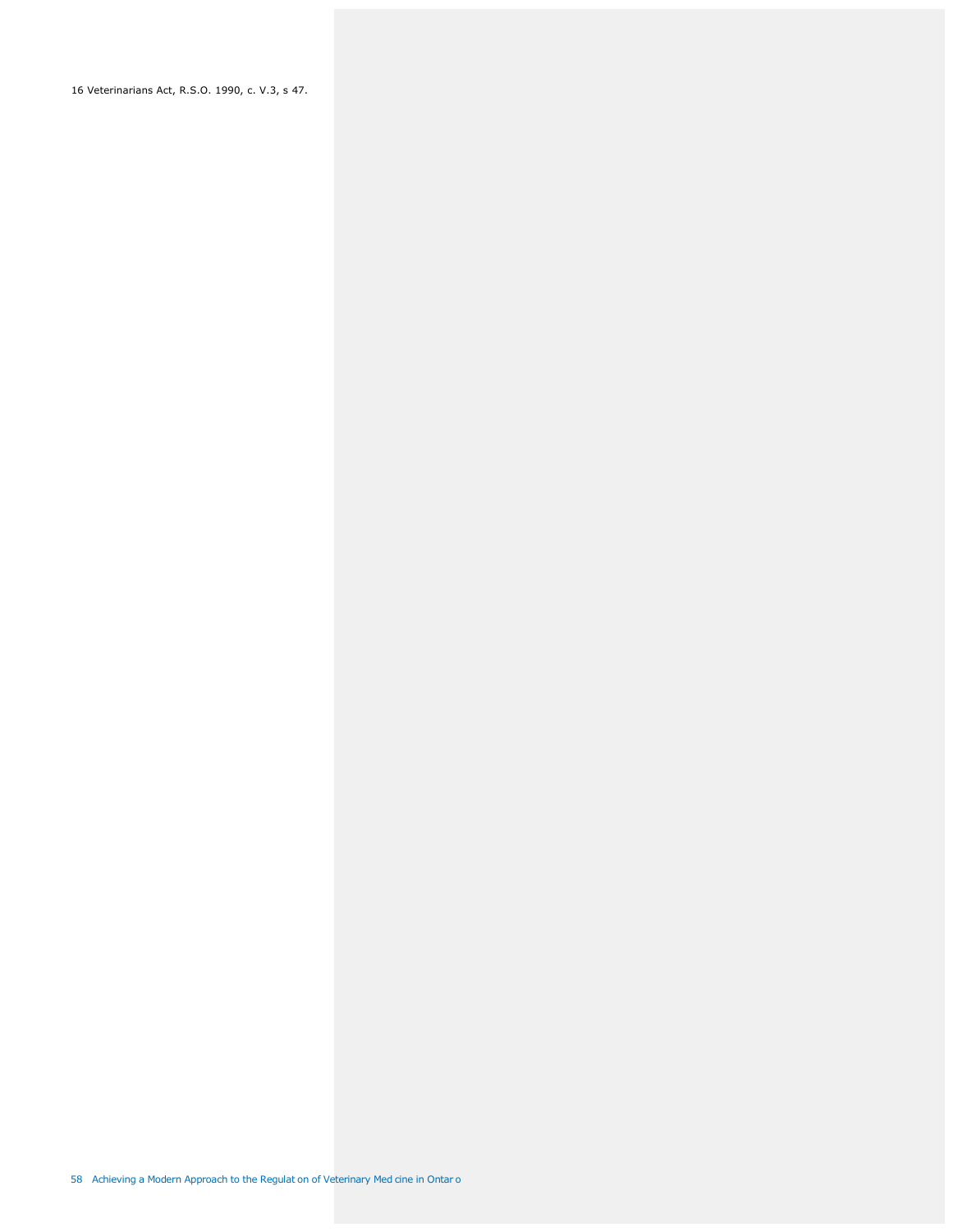In 2013 the Council of the College of Veterinarians of Ontario identified an increasing need to consider making a request to government to modernize the Veterinarians Act. The initial drivers of this need to consider modernization included:

- a lack of transparency to the public in relation to veterinarians involved in both disciplinary proceedings and remedial undertakings with the College
- a lack of a mandatory program assuring the ongoing quality of veterinary medicine in the province, and
- a need for improved efficiencies in our investigation processes

These drivers were confirmed during the development of the College's Strategic Framework 2017. As a result, one of the four strategic objectives was focussed on legislative reform. With this objective in place, Council formed four working groups to manage the process:

- Oversight Advice
- Scope of Practice
- Investigations and Resolutions, and
- Quality Practice

Each group had terms of reference (see attached).

The College Council also approved six principles against which all recommended concepts were judged.

The Oversight Advisory Group's mandate was to provide, on behalf of Council, leadership and guidance to the legislative reform project inclusive of recommending final changes to the Veterinarians Act for consideration and consultation. The advisory group received regular reports from the working groups and monitored each working group's progress. Further, it provided regular progress reports to Council and coordinated the proposed recommendations into one set of changes, ensuring appropriate legal consultation where necessary.

The following legislative reform concepts went out for public consultation individually, as recommended by the respective working group and advisory group, and as directed by Council:

- Mandatory Quality Assurance Program
- Single Screening Process
- Expanded Public Register
- Mandatory Reporting of Dismissal or Resignation Related to Incompetence or Incapacity of a Member
- Interim Suspensions
- Publicizing a Notice of Hearing
- Objects of the College
- Scope of Practice Model

The consultation responses for these concepts were reviewed by the advisory group and by Council, and recommendations of support or revision were made. All final recommendations were then included in a concept paper entitled "Achieving a Modern Approach to the Regulation of Veterinary Medicine in Ontario." This paper received further public consultation prior to Council's final determination to forward this work to government.

It is noted that suggested changes to the Act will need to be accompanied by complimentary changes to Ontario Regulation 1093.

## **Appendix B**

# **Methodology**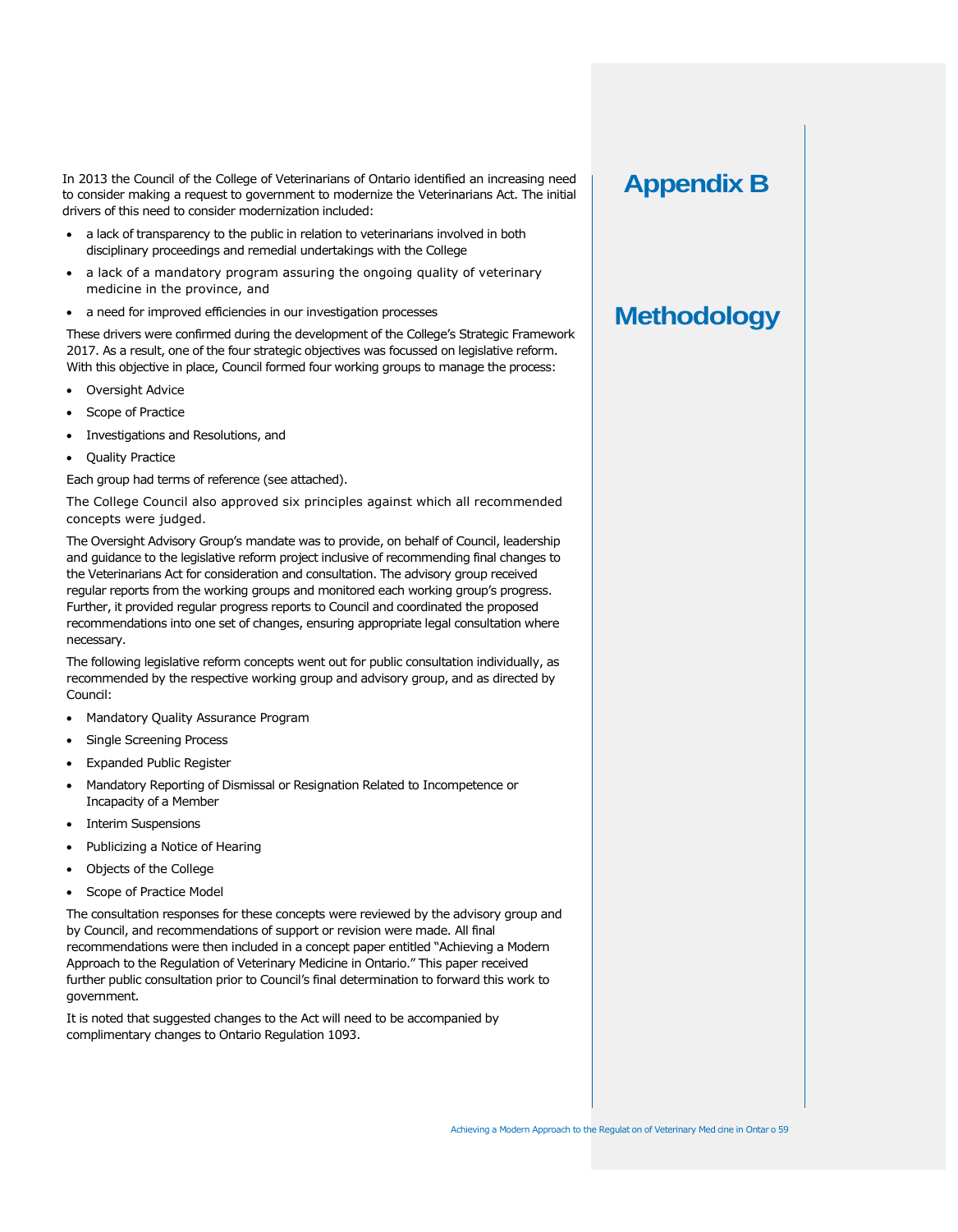## **Appendix C**

**Regulation and Bylaw-Making Powers**

Current Regulat on-Making Powers in the Veterinarians  $Act<sup>1</sup>$ :

Subject to the approval of the Lieutenant Governor in Council and with pr or review by the Minister, the Council may make regulations w th respect to the following matters:

1. Prescribing classes of l cences and governing the qualif cations and requirements for the issuance of licences or any class thereof and prescribing the cond tions and lim tations thereof.

2. Respecting any matter ancillary to the provis ons of this Act with regard to the issuance, cancellation, suspension and revocat on of licences.

3. Respecting any matter ancillary to the provis ons of this Act with regard to the issuance, renewal, suspension and revocation of certificates of accred tat on.

4. Prescribing classes of certificates of accred tation and governing the qualifications and requirements for the issuance and renewal of certificates of accreditation or any class thereof and prescribing the conditions and limitations thereof.

4.1 Governing the practice of veterinary med cine through professional corporations, including (w thout limiting the general ty of the foregoing) requiring the certification of those corporations, governing the issuance, renewal, suspens on and revocat on of certificates of authorization, governing the condit ons and limitat ons that may be imposed on certificates and governing the names of those corporations and the not ce to be given of a change in the shareholders of those corporat ons.

5. Prov ding for the designat on of members of the College as specialists, prescribing the qualif cations and requirements for designation as a specialist, providing for the suspens on or revocation of such a designation and for the regulation and prohib t on of the use of the designation by members of the College.

6. Governing the use of names and designat ons in the practice of veterinary medicine by members of the College.

7. Authorizing entries in, and the form of maintenance of, registers of members and former members of the College and directories of veterinary facilities and prov ding for the issuance of certif cates of standing by the Registrar.

8. Prescribing and governing standards of pract ce for the profess on.

9. Regulating the compounding, dispensing and sale of drugs by members of the College, and the containers and labelling of drugs compounded, dispensed or sold by members, and prescribing the records that shall be kept in respect of such compounding, dispensing and sale.

10.Establishing a special category of membership for retired members and determining the rights, privileges, duties and obligations of such members.

11.Respecting the promot on or advertising of the practice of veterinary medicine.

12.Prohibiting the practice of veterinary medicine where there is a conflict of interest and defining conflict of interest for the purpose.

13.Defining professional misconduct for the purposes of this Act.

14.Respecting the reporting and publ cation of decisions in disciplinary matters.

15.Requiring the payment of annual fees by members of the College, fees for processing applications, licensing, certificates, examinations and inspections, including penalties for late payment, prompt payment discounts and interest on late payments and fees for anything the Registrar is required or authorized to do, and prescribing the amounts thereof.

16.Requiring the making of returns of informat on by members of the College in respect of names, addresses, telephone numbers, professional associates, partners, employees and profess onal activ ties.

17.Prov ding for the compilat on of statist cal informat on on the supply, distribut on,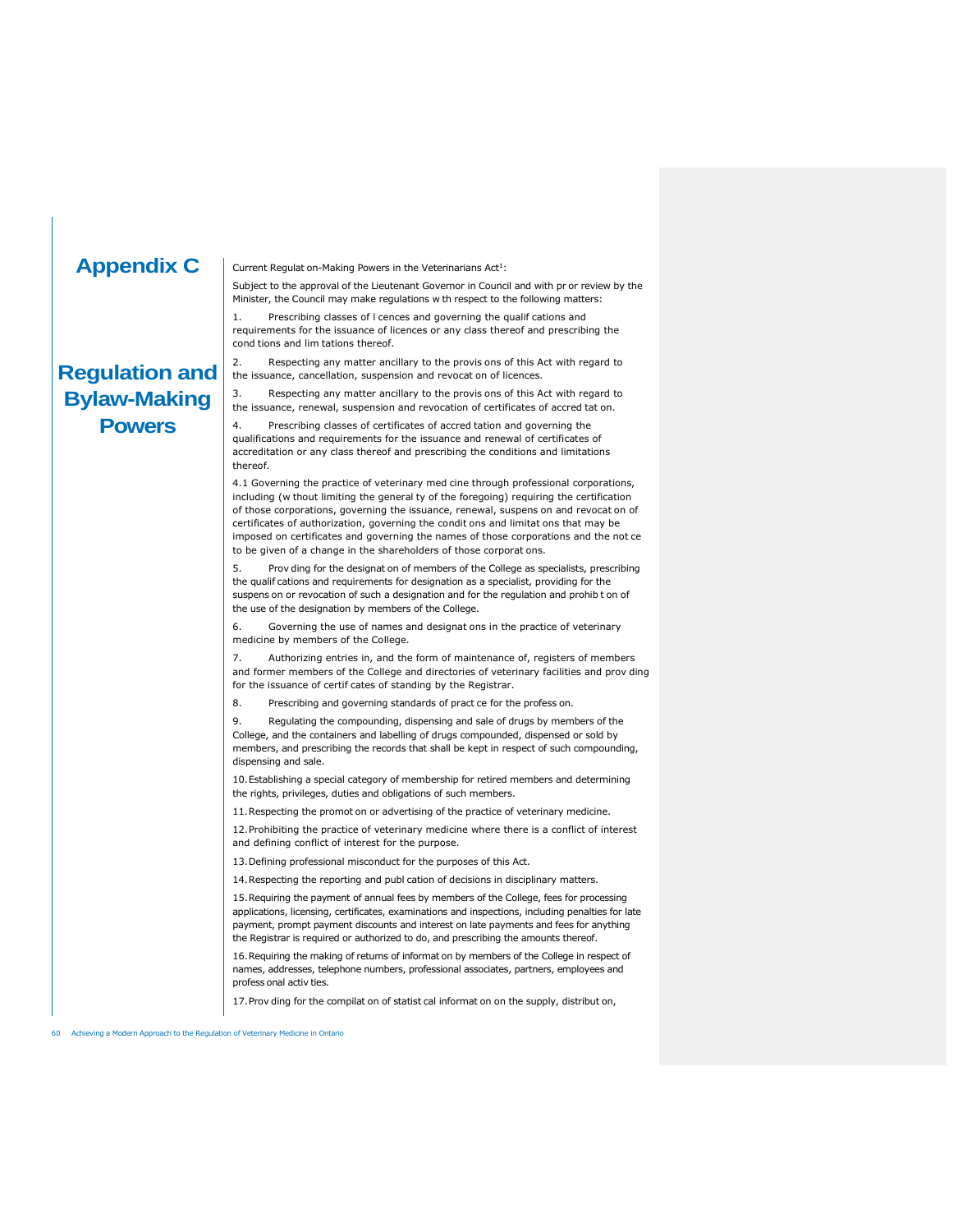1 Veterinarians Act, R.S.O. 1990, c. V.3, s 7.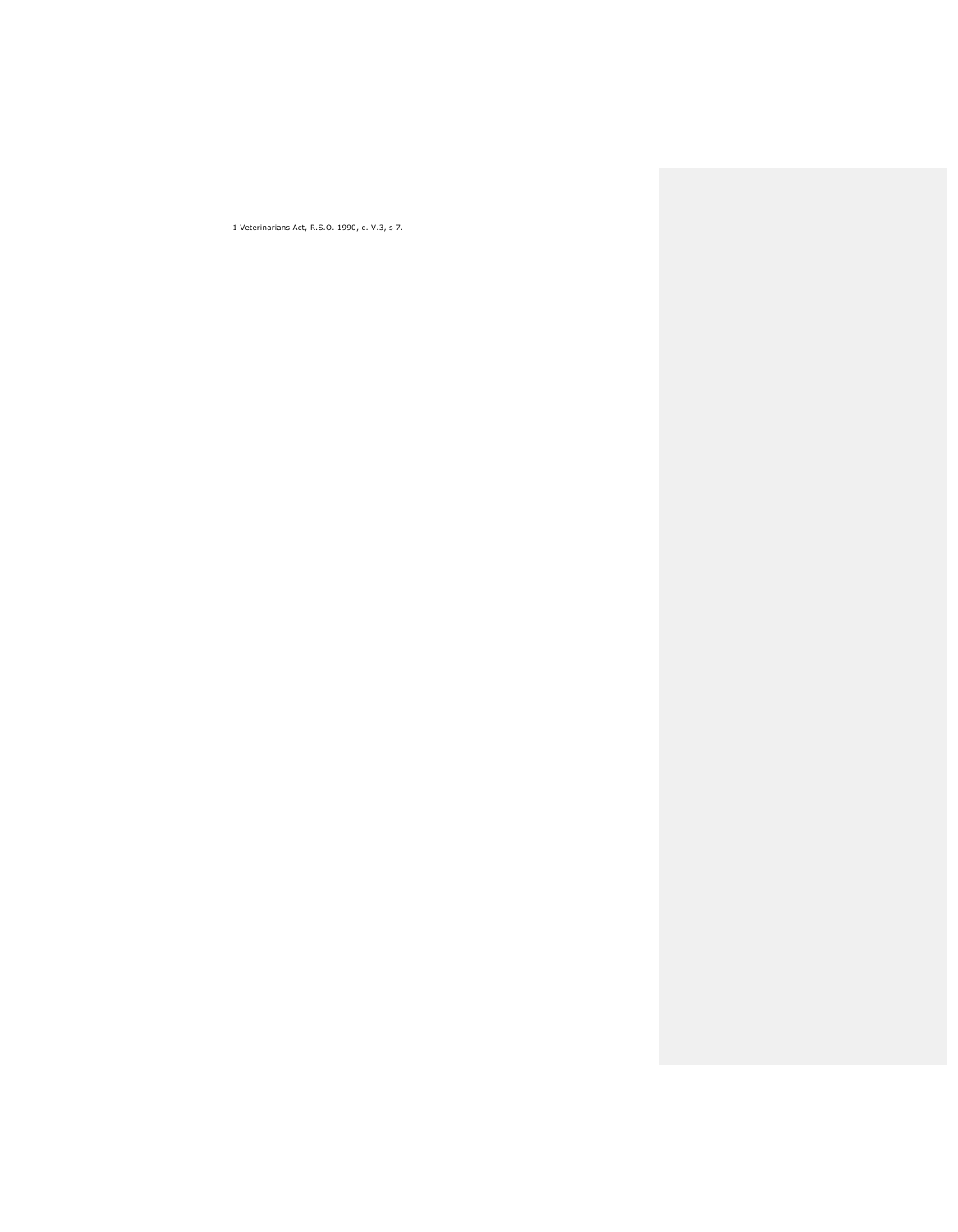professional liability insurance and profess onal activities of members of the College and requiring members to prov de the information necessary to compile such statistics.

18.Requiring and providing for the inspect on of veterinary facil ties and of the records kept by members of the College in connection with the practice of veterinary med cine.

19.Authorizing the commun cat on of material that comes to a person's knowledge in the course of duties, employment, examinat on, review or investigation to specified classes of persons or for specified purposes.

20.Respecting the duties and authority of the Registrar.

21.Prescribing and requiring the making and keeping of records by members of the College in respect of the practice of veterinary medicine.

22.Exempting any member of the College from any provision of the regulations under such special circumstances in the public interest as the Council considers advisable.

23.Providing that any form required under this Act be in a form approved by the

Registrar. Current Bylaw-Making Powers in the Veterinarians  $Act^2$ :

The Council may pass by-laws relating to the administrative and domestic affairs of the College not inconsistent with this Act and the regulations and, without lim ting the generality of the foregoing, may pass by-laws respecting the following matters:

1. Prescribing the seal and other insignia of the College and providing for their use.

2. Prov ding for the execut on of documents by the College.

3. Respecting banking and finance.

4. Fixing the financial year of the College and providing for the audit of the accounts and transact ons of the College.

5. Prescribing the number of v ce-pres dents of the College, prescribing procedures for the elect on of the president and vice-presidents and for the filling of vacancies in those offices.

6. Respecting the calling, holding and conducting of meetings of the Council and the duties of members of the Council.

7. Respecting the calling, holding and conducting of meetings of the membership of the College.

7.1 Prov ding that a meeting of the Council or of members or a meeting of a committee or panel that is held for any purpose other than for the conducting of a hearing may be held in any manner that allows all persons participating to communicate w th each other simultaneously and instantaneously.

7.2 Prescribing what constitutes a conflict of interest for members of the Council or of a comm ttee and regulating or prohibiting the carrying out of the duties of those members in cases in which there is a conflict of interest.

8. Providing for the remunerat on of members of the Council and members of committees other than members appointed by the Lieutenant Governor in Council, and prov ding for payment of necessary expenses of the Council and comm ttees in the conduct of their business.

9. Providing for the appointment, compos t on, powers, duties and quorums of add t onal or special committees.

10.Providing for the appointment of persons to make investigations for the purposes of this Act.

11.Providing procedures for the making, amending and revoking of by-laws.

12.Respecting management of the property of the College.

13.Respecting the application of the funds of the College and the investment and reinvestment of any of its funds not immediately required, and for the safekeeping of its securities.

14.Respecting the borrowing of money by the College and the giving of security therefor.

15.Respecting membership of the College in other organizations the objects of which are not inconsistent with and are complementary to those of the College, the payment of annual assessments and provis on for representatives at meetings.

16.Delegating to the Executive Committee the powers and duties set out in the by-laws, but this paragraph does not authorize the delegation of the power to make, amend or revoke a regulation or a by-law.

16.1 Governing the practice of veterinary medicine through professional corporations, including requiring the certification of those corporat ons, governing the issuance, renewal, suspension and revocation of certificates of authorizat on, governing the condit ons and lim tat ons that may be imposed on certif cates and governing the names of those corporat ons and the not ce to be given of a change in the shareholders of those corporations.

16.2 Requiring the payment of annual fees by members of the College, fees for processing appl cat ons, l censing, certif cates, examinations, inspect ons and elect on recounts, including penalties for late payment, interest on late payments, discounts for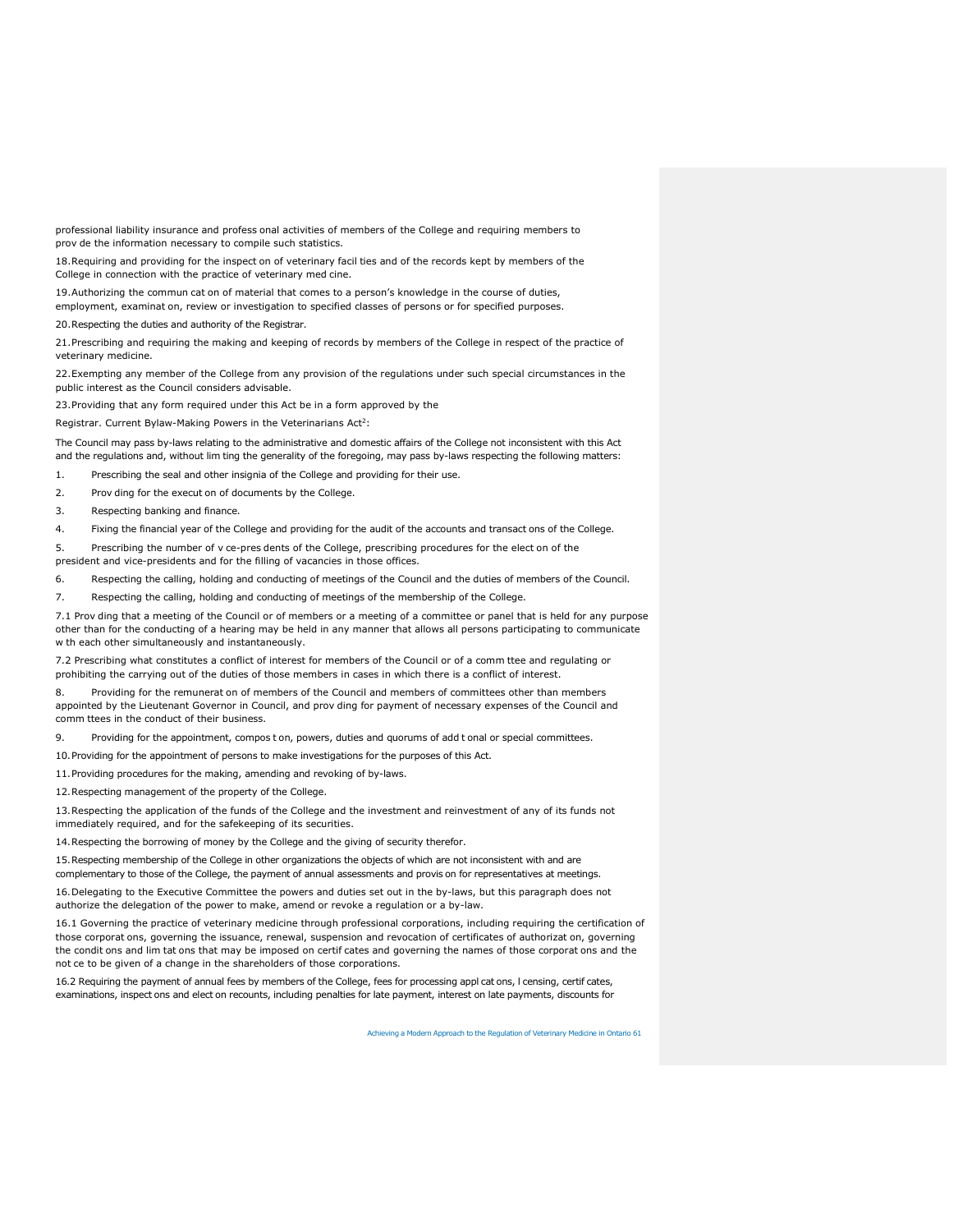2 Veterinarians Act, R.S.O. 1990, c. V 3, s 9.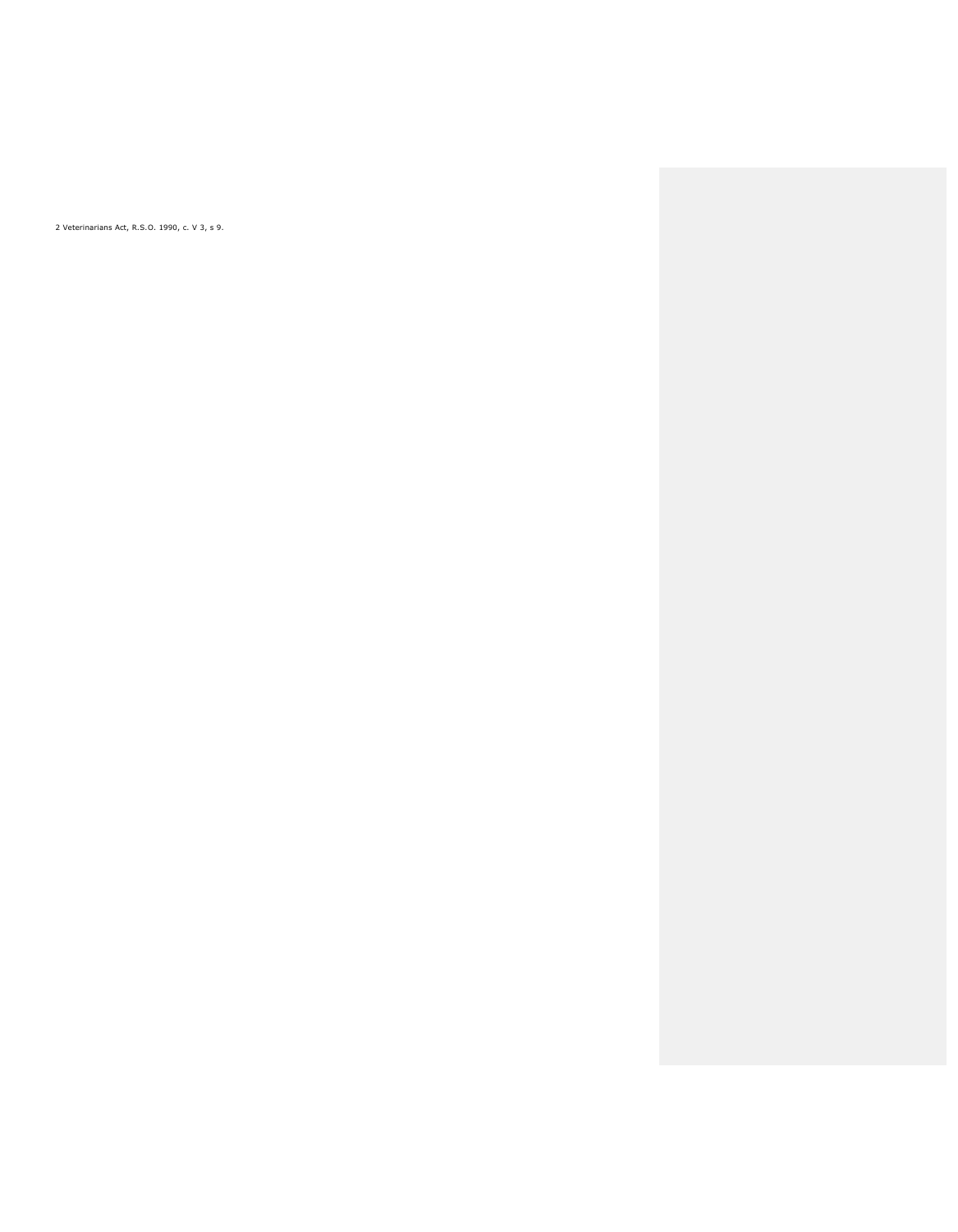prompt payment and fees for anything the Registrar is required or authorized to do, and setting the amounts of any required payment.

16.3 Requiring members to give the College their home addresses and whatever other information about themselves and their professional activities that the by-law specifies, including the places where they practise the profession, the services they provide there and the names, business addresses, telephone numbers, facsimile numbers and electronic mail addresses of their associates, partners, employers and employees and specifying the form and manner in which the members shall give the information.

16.4 Providing for the compilation of statistical information on the supply, distribution, professional liability insurance coverage and professional activities of members of the College and requiring members to provide the information necessary to compile those statistics.

17. Fixing the number of members to be elected to the Council under clause 4 (2) (a) and defining constituencies, and prescribing the number of representatives.

18. Respecting and governing the qualifications, nomination, election and term or terms of office of the members to be elected to the Council, and controverted elections.

19. Prescribing the conditions disqualifying elected members from sitting on the Council and governing the filling of vacancies on the Council.

The following are the proposed amendments to the Act relating to regulation and bylaw making powers:

New Proposed Regulation-Making Powers:

- Respecting the creation of classes of members.
	- The ability to create classes of members is needed in order to consider a bylaw for student membership or retired members.
- Respecting technical standards and procedures for the practice of veterinary medicine.
	- This provision links to the object of developing, establishing, and maintaining standards of knowledge, skill and proficiency among the College's members
- Providing for the recognition of classes or categories of specialties in veterinary medicine
- This provision would permit the College to appropriately recognize specialties in veterinary medicine
- Designating acts of professional misconduct that must be reported
	- While we have a list of misconduct matters in Regulation 1093, this authority makes it clear that Council may do so
- Providing for the direct observation of a member in his or her practice, including the direct observation by inspectors of procedures, during the course of an inspection or examination
	- This provision provides for observation-based inspection which can be helpful with standards-related cases
- Prescribing a quality assurance program
- This provision is in support of the introduction of a mandatory quality assurance program
- Prescribing a program related to changing scopes of practice that occurs following a specified period of time after graduation from a veterinary college
	- This provision provides for programs to manage the risk of scope changes
- Prescribing a program related to re-entering the profession following specified period of absence from practising veterinary medicine
	- This provision provides for re-entry programs
- Prescribing forms of energy for the purposes of the authorized activities section of the Act; Governing or prohibiting the delegation by or to members of authorized activities;
- Exempting a person or activity from the authorized activities section; and
- Attaching conditions to an exemption
	- These regulation-making powers are necessary to administer the proposed scope of practice model
- Regulating or prohibiting the use of terms, titles and designations by members in respect of their practices; and
- Allowing the use of the title "doctor", a variation or abbreviation or an equivalent in another language
	- These regulation-making power are necessary to execute the proposed title protection provisions in the proposed scope of practice model

62 Achieving a Modern Approach to the Regulation of Veterinary Medicine in Ontario

**Commented [A133]:** Unnecessarily intrusive. If there are o her jurisdictions or professions doing this, please identify.

**Commented [A134]:** There is no evidence of any problem with he existing system.

**Commented [A135]:** No. Feedback from members indicates that inspectors have boundary issues and difficulties with principles of law regarding the existing system. It should not be made worse.

**Commented [A136]:** Unnecessary. There's no evidence hat he existing system is not sufficient.

**Commented [A137]:** Unnecessary. No evidence of any problem in this area has been presented.

|  |  |  |  | <b>Commented [A138]:</b> Not sure what this means. |
|--|--|--|--|----------------------------------------------------|
|--|--|--|--|----------------------------------------------------|

**Commented [A139]:** Unnecessary. There's no evidence hat he existing system is not sufficient.

**Commented [A140]:** Unnecessary. There's no evidence hat he existing system is not sufficient.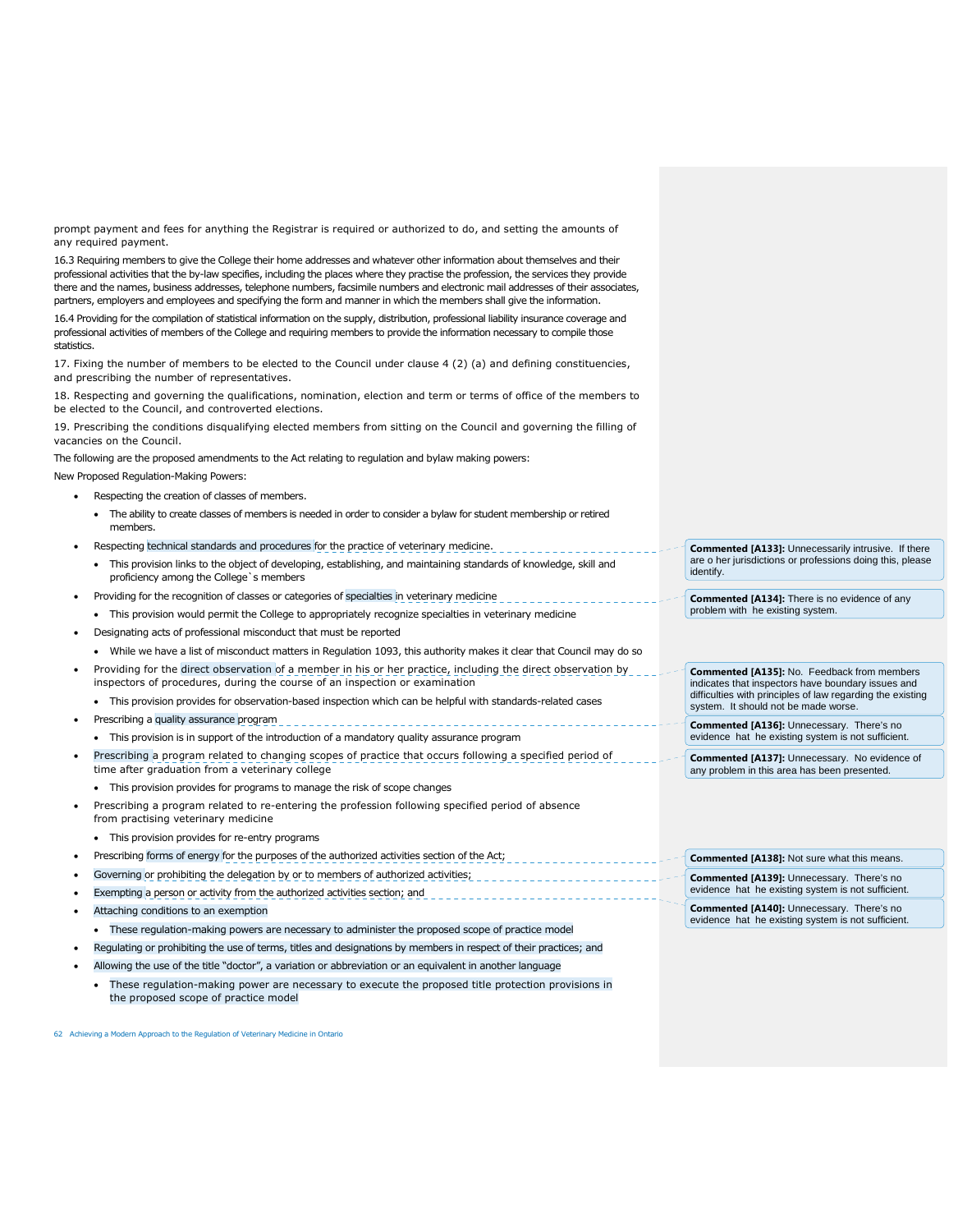- Respecting the giving of notice of meetings and hearings that are to be open to the public
- This regulation-making power is necessary to carry out the concept related to publicizing notices

## of hearings Revised Regulation-Making Powers

- It is proposed that the current regulation-making power related to specialists be revised to include the power to prescribe the rights, privileges, duties, and obligations of specialists
	- This amendment would allow the College greater powers with respect to

## specialists New Proposed Bylaw-Making Powers:

- Respecting the composition of Committees
	- This provision allows for increased flexibility
	- Establishing a special category of membership for student members and determining the rights, privileges, duties and obligations of such members
	- The addition of this provision is proposed as there is currently no such provision
	- Establishing requirements for maintenance of professional liability insurance coverage by members
	- The addition of this provision is proposed as there is currently no such provision
	- Respecting the qualification, selection, appointment and terms of office of members of committees required who are not members of the Council
	- The addition of this provision is proposed as there is currently no such provision
- Respecting information to be placed on the Register
	- This provision moves the register information requirement from the regulations to bylaw increasing agility over time
- Respecting details regarding whether and when information on the Register can be removed from the Register
- There is currently no such provision and this will address questions on this topic in rule rather than in policy
- Respecting the appointment of an accountant or a firm of accountants to audit the accounts of the College and to prepare financial statements for each fiscal year;
- Respecting examinations and reporting by the auditor;
- Respecting the recording, approval, maintenance, and availability of accurate Council minutes at the College office;
- Respecting additional qualifications for or restrictions on the auditor; and
- Providing that the acts of a director or of an officer are valid despite any defect that may afterwards be discovered in his or her appointment or qualification.
- These bylaw-making powers are necessary additions as a result of the removal of the applicability of the Corporations Act provisions in the Act
- Prescribing conditions disqualifying committee members from sitting on committees and governing the removal of disqualified committee members
	- The Act currently include a bylaw-making power to prescribe the conditions disqualifying elected members from sitting on the Council and governing the filling of vacancies on the Council. The addition of this proposed bylawmaking power would allow the same for all committee members

#### Regulation Making Powers to be Repealed:

- Requiring the payment of annual fees by members of the College, fees for processing applications, licensing, certificates, examinations and inspections, including penalties for late payment, prompt payment discounts and interest on late payments and fees for anything the Registrar is required or authorized to do, and prescribing the amounts thereof.
	- This is already a bylaw-making authority and is more appropriately dealt with in bylaw
- Providing for the compilation of statistical information on the supply, distribution, professional liability insurance and professional activities of members of the College and requiring members to provide the information necessary to compile such statistics.
- This is already a bylaw-making authority and is more appropriately dealt with

#### in bylaw Bylaw Making Powers to be Repealed:

Respecting the calling, holding and conducting of meetings of the membership of the College.

Achieving a Modern Approach to the Regulation of Veterinary Medicine in Ontario 63

**Commented [A141]:** Unnecessary. There's no evidence hat the existing system is not sufficient.

**Commented [A142]:** No. The proposal is intrusive and the authority should continue to be by regulation, **not** bylaw.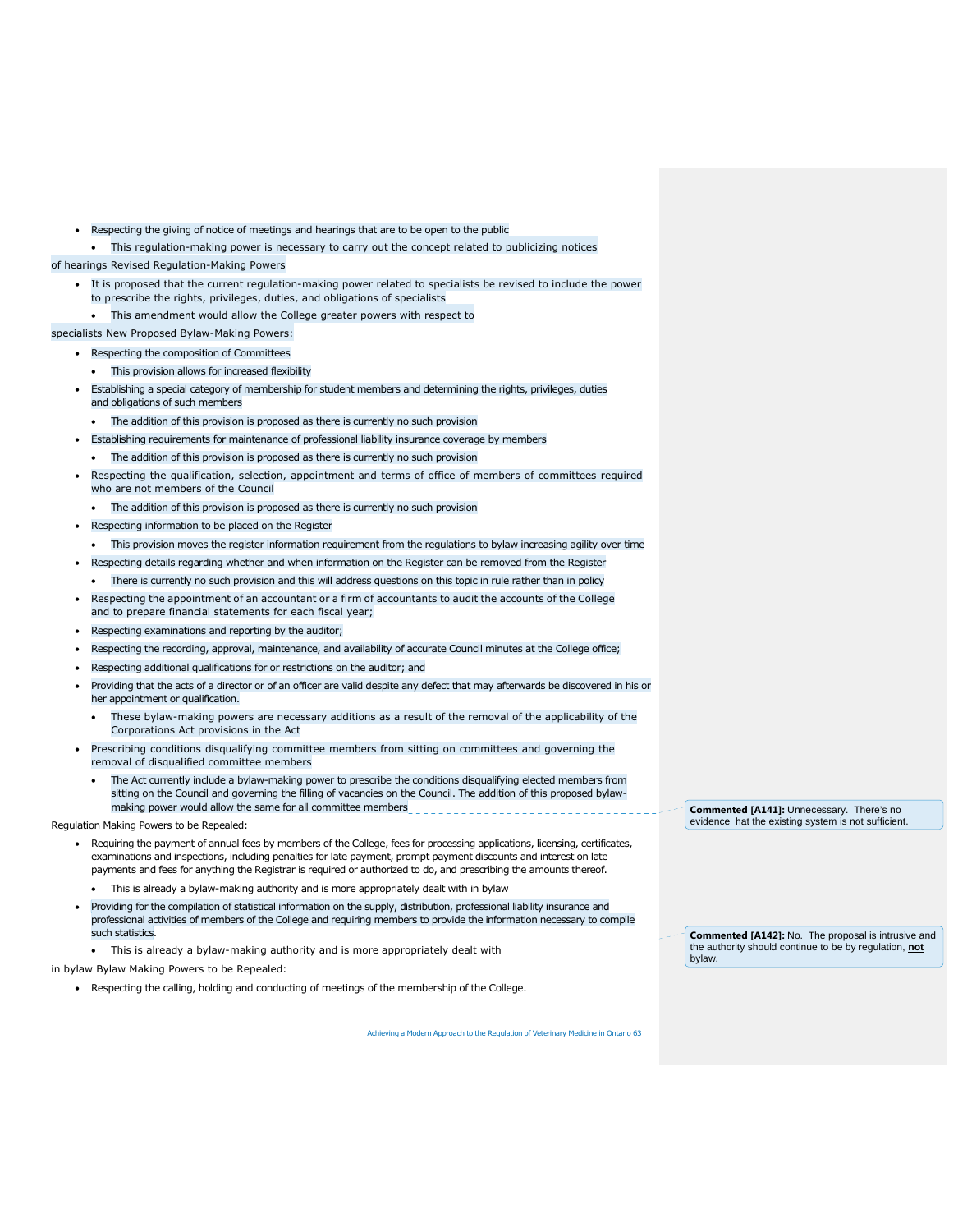| It is proposed that this bylaw-making power be removed as a result of the proposed concept of repealing<br>provisions that mandate holding an annual general meeting.                                                                                                                                                                                                                                                    |  | <b>Commented [A143]:</b> Again, this step would effectively                                                                    |
|--------------------------------------------------------------------------------------------------------------------------------------------------------------------------------------------------------------------------------------------------------------------------------------------------------------------------------------------------------------------------------------------------------------------------|--|--------------------------------------------------------------------------------------------------------------------------------|
| Provisions to be Moved from Regulation-Making Power to Bylaw-Making Powers                                                                                                                                                                                                                                                                                                                                               |  | end the status of the profession as "self-regulating".                                                                         |
| Governing the use of names and designations in the practice of veterinary medicine by members of the College                                                                                                                                                                                                                                                                                                             |  | Commented [A144]: Unnecessary. There's no<br>evidence that he existing system is not sufficient.                               |
| The proposal to move this provision from a regulation making power to a bylaw making power is because it is an<br>administrative matter and as a result of advice from the College's legal counsel that this is more appropriately<br>dealt with in bylaw                                                                                                                                                                |  |                                                                                                                                |
| Establishing a special category of membership for retired members and determining the rights, privileges, duties<br>and obligations of such members                                                                                                                                                                                                                                                                      |  |                                                                                                                                |
| The proposal to move this provision from a regulation making power to a bylaw making power is made<br>because it is more appropriately dealt with in bylaw                                                                                                                                                                                                                                                               |  |                                                                                                                                |
| Provisions to be Moved from the Act to a Bylaw-Making Power                                                                                                                                                                                                                                                                                                                                                              |  | <b>Commented [A145]:</b> Absolutely not. These belong<br>under the oversight of elected legislators.                           |
| Providing for the remuneration and indemnification of members of the Council and members of committees and<br>every officer and employee of the College, and their heirs, executors and administrators, and estate and effects other<br>than members appointed by the Lieutenant Governor in Council, and providing for payment of necessary expenses of<br>the Council and committees in the conduct of their business. |  |                                                                                                                                |
| This amendment is made as a result of legal counsel's suggestion to move this provision from the Act<br>to bylaw, to allow for agility and flexibility                                                                                                                                                                                                                                                                   |  | <b>Commented [A146]:</b> These words appear throughout<br>where the au hors appear to seek to avoid legislators'<br>oversight. |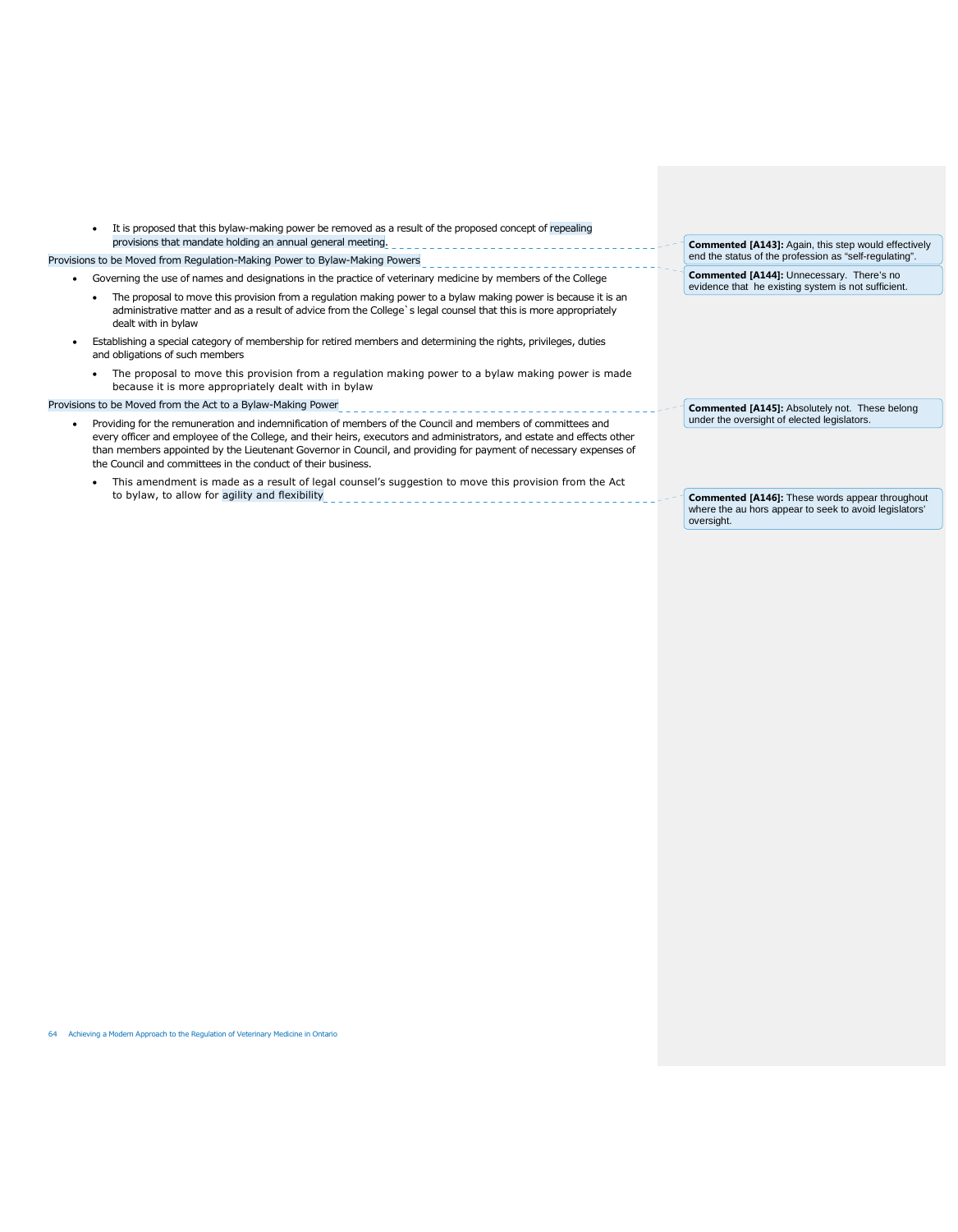Current Provisions Related to Offences and Fines in the Veterinarians  $Act<sup>1</sup>$ :

## **Offences**

40. (1) Every person who contravenes section 11 is guilty of an offence and on conviction is liable for the first offence to a fine of not more than \$15,000 and for each subsequent offence to a fine of not more than \$30,000.

## Idem, use of titles

(2) Every person who is not a holder of a licence and who,

(a) uses the title "veterinarian", "vétérinaire", or "veterinary surgeon", "chirurgien vétérinaire" or an abbreviation or variation thereof as an occupational or business designation; or

(b) uses a term, title or description that will lead to the belief that the person may engage in the practice of veterinary medicine,

is guilty of an offence and on conviction is liable for the first offence to a fine of not more than \$5,000 and for each subsequent offence to a fine of not more than \$15,000.

## Idem, publication

(3) Every person who contravenes subsection 29 (1) or (3) is guilty of an offence and on conviction is liable to a fine of not more than \$10,000 and for each subsequent offence to a fine of not more than \$20,000.

### Corporation

(4) Where a corporation is convicted of an offence under subsection  $(1)$ ,  $(2)$  or  $(3)$ , the maximum fine that may be imposed is \$25,000 on a first conviction and \$50,000 on each subsequent conviction and not as provided in subsection (1), (2) or (3).

Offence, director, officer, etc., of corporation

(5) Where a corporation is convicted of an offence under subsection (1), (2) or (3),

(a) each director of the corporation; and

(b) each officer, employee or agent of the corporation who was in whole or in part responsible for the conduct of that part of the business of the corporation that gave rise to the offence,

is guilty of an offence unless he or she proves, on the balance of probabilities, that he or she took all reasonable care to prevent the commission of the offence.

## Idem, penalty

(6) Every person convicted of an offence under subsection (5) is liable on conviction to a fine of not more than \$15,000 on a first conviction and not more than \$30,000 on each subsequent conviction.

#### Limitation

(7) Proceedings shall not be commenced in respect of an offence under subsection (1), (2), (3) or (5) after two years after the date on which the offence was, or is alleged to have been, committed.

Offences re falsification, etc.

## Falsification of documents

41. (1) Any person who makes or causes to be made a wilful falsification in a matter relating to a register or directory or issues a false licence, certificate of accreditation or document with respect to the issuance of a licence or certificate of accreditation is guilty of an offence and on conviction is liable to a fine of not more than \$5,000.

## Offences for false representation

(2) Every person who wilfully procures or attempts to procure the issuance of a licence or a certificate of accreditation under this Act by knowingly making a false representation

## **Appendix D**

# **Offences and Fines**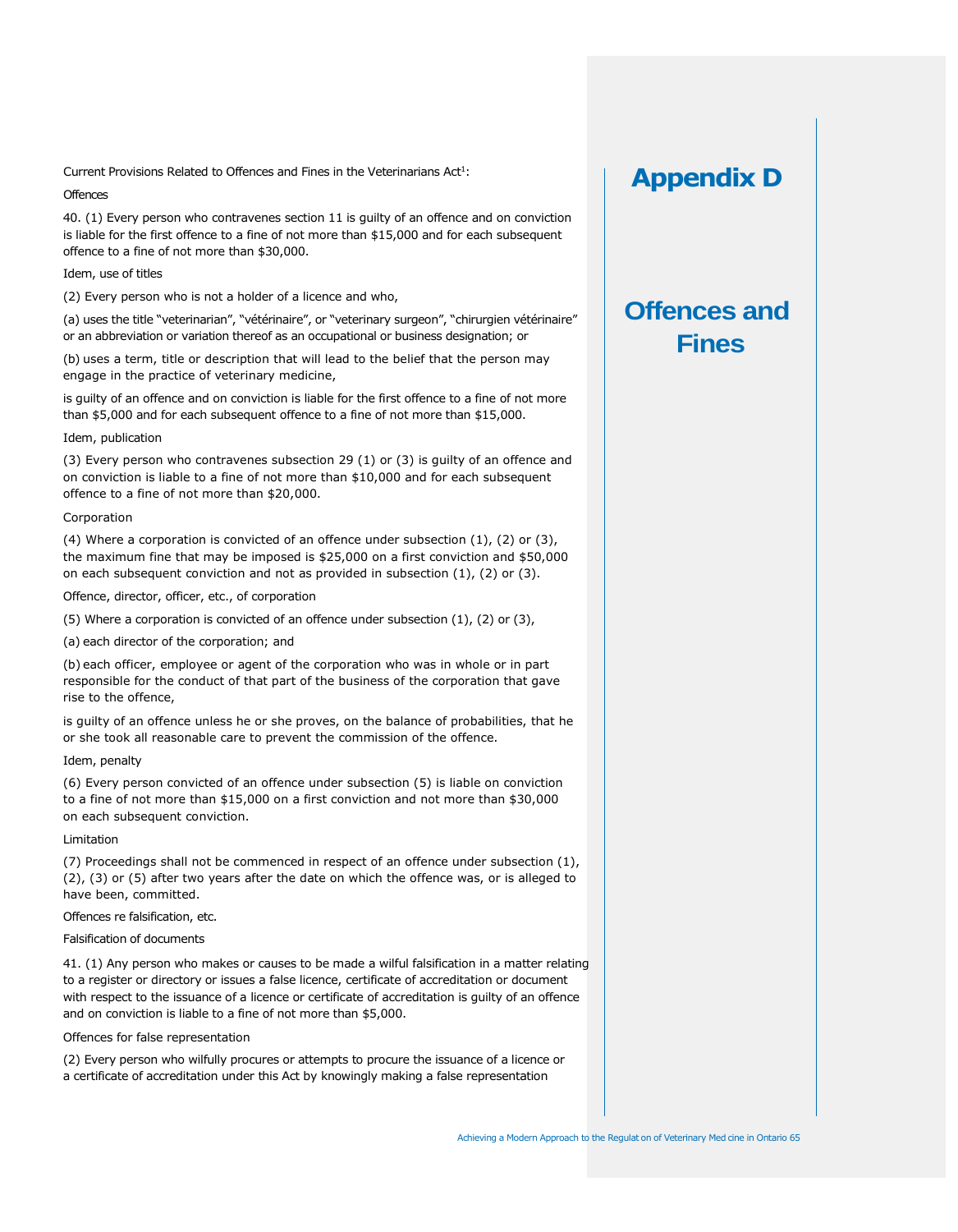1 Veterinarians Act, R.S.O. 1990, c. V.3, s 40, 41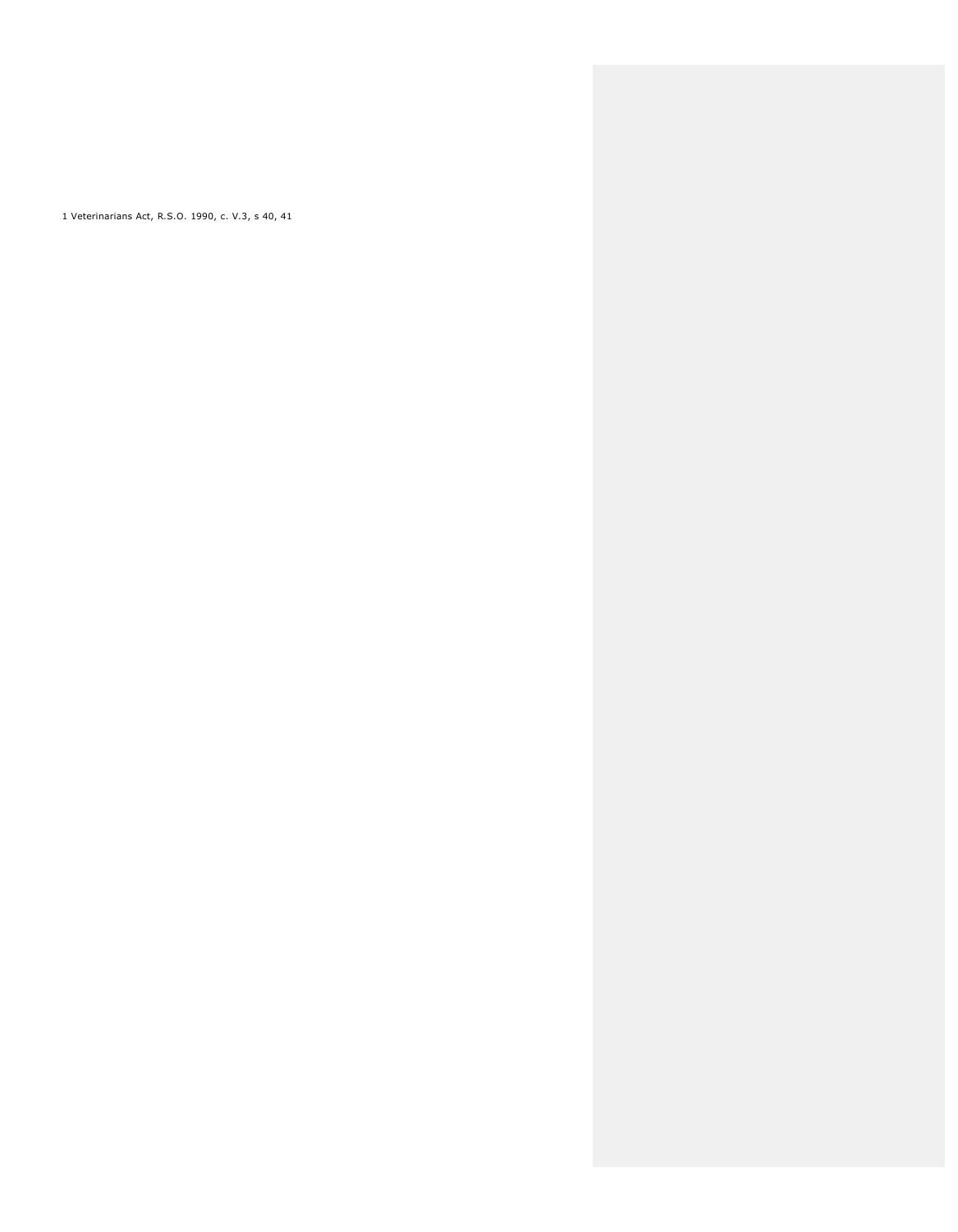or declaration or by making a fraudulent representation or declaration, either orally or in writing, is guilty of an offence and on conviction is liable to a fine of not more than \$5,000.

#### Limitation period

(3) Proceedings to obtain a conviction for an offence under subsection (1) or (2) shall not be commenced after the expiration of one year after the date on which the offence was, or is alleged to have been, committed.

### Proposed Provisions

It is proposed that the provisions in the Act related to offences be amended to update the fine amounts, and include a number of new provisions related to offences to modernize these provisions:

#### Unauthorized Practice

 It is proposed that the unauthorized practice provision be amended to prohibit the performance of controlled acts, inclusive of the risk of harm clause, by those who are not authorized to perform them and contravention of this provision would be an offence. On conviction, a person who contravened this provision would be liable for the first offence to a fine of not more than \$25,000 and for each subsequent offence to a fine of not more than 50,000. It is also suggested that persons who are found guilty of contravening this term may also be liable for imprisonment for a term of not more than one year.

#### Responsibility of employers

 It is proposed that a provision be added that states that the employer of a person who contravenes the section of the act prohibiting the performance of controlled acts by those who are not authorized to perform them, and who have not been delegated the authority to perform the specific controlled act, while acting within the scope of his or her employment, is guilty of an offence and on conviction is liable to a fine of not more than \$25,000 for a first offence, and not more than \$50,000 for a second or subsequent offence.

#### Responsibility of directors of corporate employers (new proposed provision)

 In addition, it is proposed that a provision be added that states that if the employer described above is a corporation, every director of the corporation who approved of, permitted or acquiesced in the contravention is guilty of an offence and on conviction is liable to a fine of not more than \$25,000 for a first offence, and not more than \$50,000 for a second or subsequent offence.

#### Use of titles

 It is proposed that every person who contravenes a provision related to the use of titles is guilty of an offence and on conviction would be liable for the first offence to a fine of not more than \$25,000 and for each subsequent offence to a fine of not more than \$50,000.

#### Falsification of documents

 It is proposed that any person who makes or causes to be made a wilful falsification in a matter relating to a register or directory or issues a false licence, certificate of accreditation or document with respect to the issuance of a licence or certificate of accreditation is guilty of an offence and on conviction would be liable to a fine of not more than \$25,000 and for each subsequent offence to a fine of not more than \$50,000.

## Offences for false representation

 It is proposed that every person who wilfully procures or attempts to procure the issuance of a licence or a certificate of accreditation under the Act by knowingly making a false representation or declaration or by making a fraudulent representation or declaration, either orally or in writing, is guilty of an offence and on conviction would be liable to a fine of not more than \$25,000 and for each subsequent offence to a fine of not more than \$50,000.

#### Orders Preventing Public Disclosure

- It is proposed that a provision be added that states that every person who contravenes provisions relating to:
	- 1. where the Council excludes the public from meetings, and makes an order to prevent the public disclosure of matters disclosed in the meeting, including banning publication or broadcasting of those matters; or
	- 2. where a panel of the Discipline Committee, Accreditation Committee, or Registration Committee makes an order that the public be excluded from a hearing in order to prevent the public disclosure of matters disclosed at the hearing, including orders banning the publication or broadcasting of those matters is liable in the case of an individual to a fine of not more than \$25,000 for a first offence and not more than \$50,000 for a second or subsequent offence, or

66 Achieving a Modern Approach to the Regulation of Veterinary Medicine in Ontario

**Commented [A147]:** No. This is just "piling on". The CVO is well able to discipline the individual. This clearly appears to be a money grab.

**Commented [A148]:** This appears to seek to penalize hose who incorporate to practice, and to extract money from he big chains.